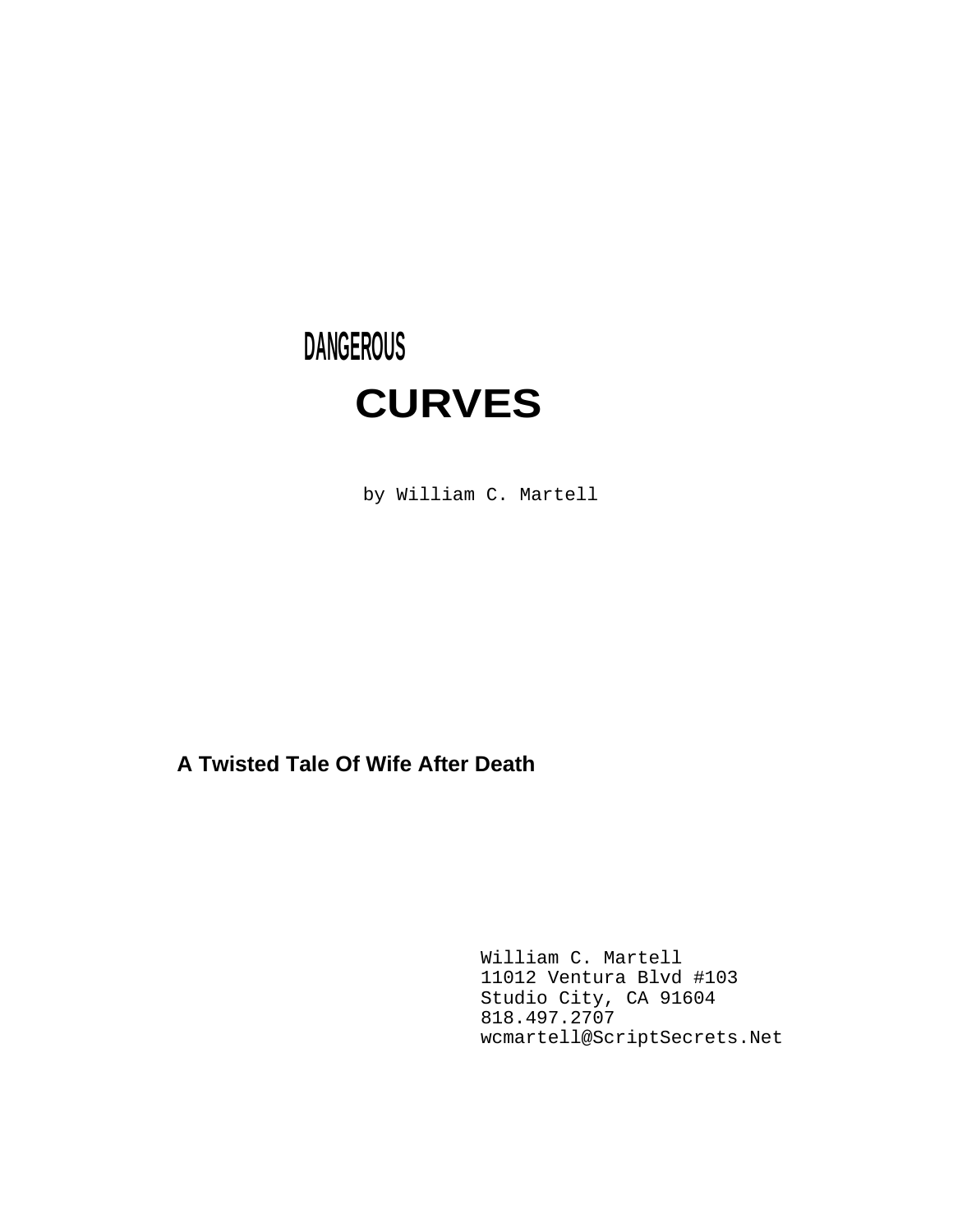FADE IN:

INT. LUCKY'S BAR -- DAY

#### BILL

# My wife is driving me crazy.

A scotch and soda is set down in front of BILL DURAND, a good looking architect in his mid thirties. Bill has a self assured manner that matches his casual clothes.

Next to Bill is his best friend, EDMUND, an ebony skinned lawyer with a carefree manner.

EDMUND

I told you it was a mistake. Offered to lose the ring. Would have shown her the bachelor party pictures --

Bill raises up his hand.

BILL Stop any time.

Edmund sips his beer and sits back in chair.

EDMUND The charge cards again?

BILL

She's on this career push. Working late four nights a week and even when she's home all she talks about is business.

EDMUND Takes after her husband...

# BILL

Yeah, when we first got married I was Mr. Workaholic. If I hadn't put in extra time to get the business going, we'd be broke, now.

A GIRL dressed in tight fitting leather skirt walks by, and for a moment neither says anything.

> BILL You know, Ed, it's been four months since we made love? Four long months.

EDMUND Want to get laid? Look around. Lots of chances to make advances.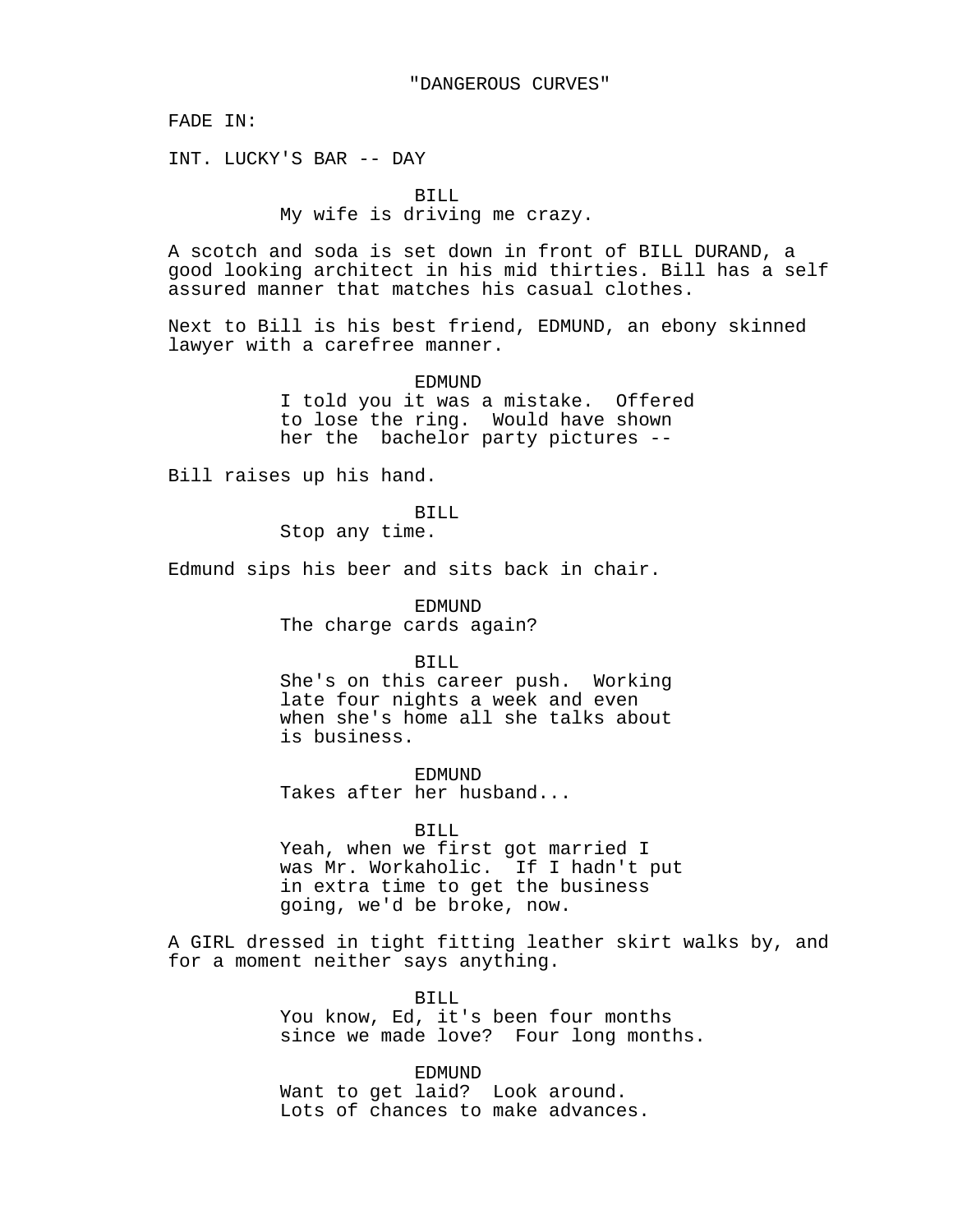It's not about sex.

**EDMUND** Wait another couple of months, I'll bet you change your mind.

Bill sips his beer.

# BILL

You make these choices, and they seem like the right ones at the time, but later, you look back on them and say "How could I be so stupid? How could I go so wrong?"

EDMUND Pick up some flowers on the way home tonight and take her out to dinner.

BILL

Can't. She and Maggie drove up the coast. They're spending the weekend in San Fran looking at a warehouse full of furniture.

Edmund is distracted by a NASTY woman in a tight sweater.

EDMUND Look at the jiggling upper torso bundles of pleasure on that one.

BILL She looks like trouble.

EDMUND Just the kind of trouble I want to get in to.

Bill laughs.

BILL Edmund, you're an animal.

EDMUND We both want the same thing.

BILL

And what's that?

# EDMUND

I want to wake up with a beautiful woman by my side. Have her get me a cup of coffee and kiss me before I leave for the office in the morning.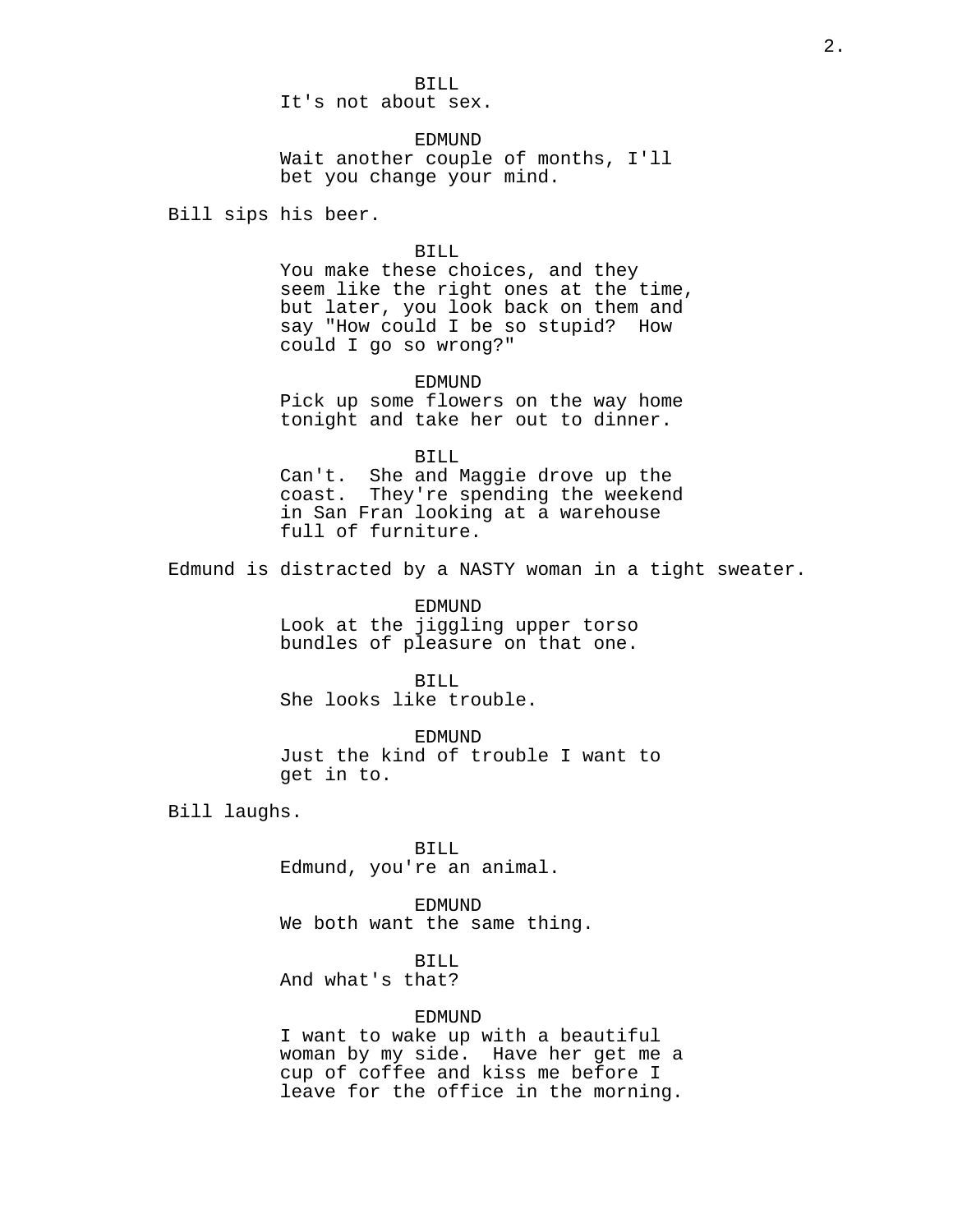BILL If that's what you want, why don't you just get married?

EDMUND I want it to be a different girl every morning.

Bill laughs.

EDMUND Got to get back to the office. Get some work done.

BILL Watching the game tonight?

EDMUND I've got a date.

BILL Anybody you know?

EDMUND Lori, from the bank.

BILL A kissing teller?

EDMUND

I hope.

The WAITRESS brings over the tab and hands it to Edmund. Bill gets up to leave, but Edmund hands him the tab.

> EDMUND Hey. You've got to pay.

Before Bill realizes what he's doing, he takes the tab from Edmund, who promptly walks off.

Bill opens his wallet exposing a wedding photo of Bill and KAREN DURAND. He pays the tab and leaves.

INT. BILL'S BMW -- DAY

He pulls into traffic, heading south on Main Street. Halfway down Main street, a "DETOUR" sign. Follows the DETOUR signs through OLD DOWNTOWN.

> BILL The road less traveled.

IN OLD DOWNTOWN

Bill spots KAREN DURAND - dressed for a night on the town, and every man on the street watches her get into her SUV.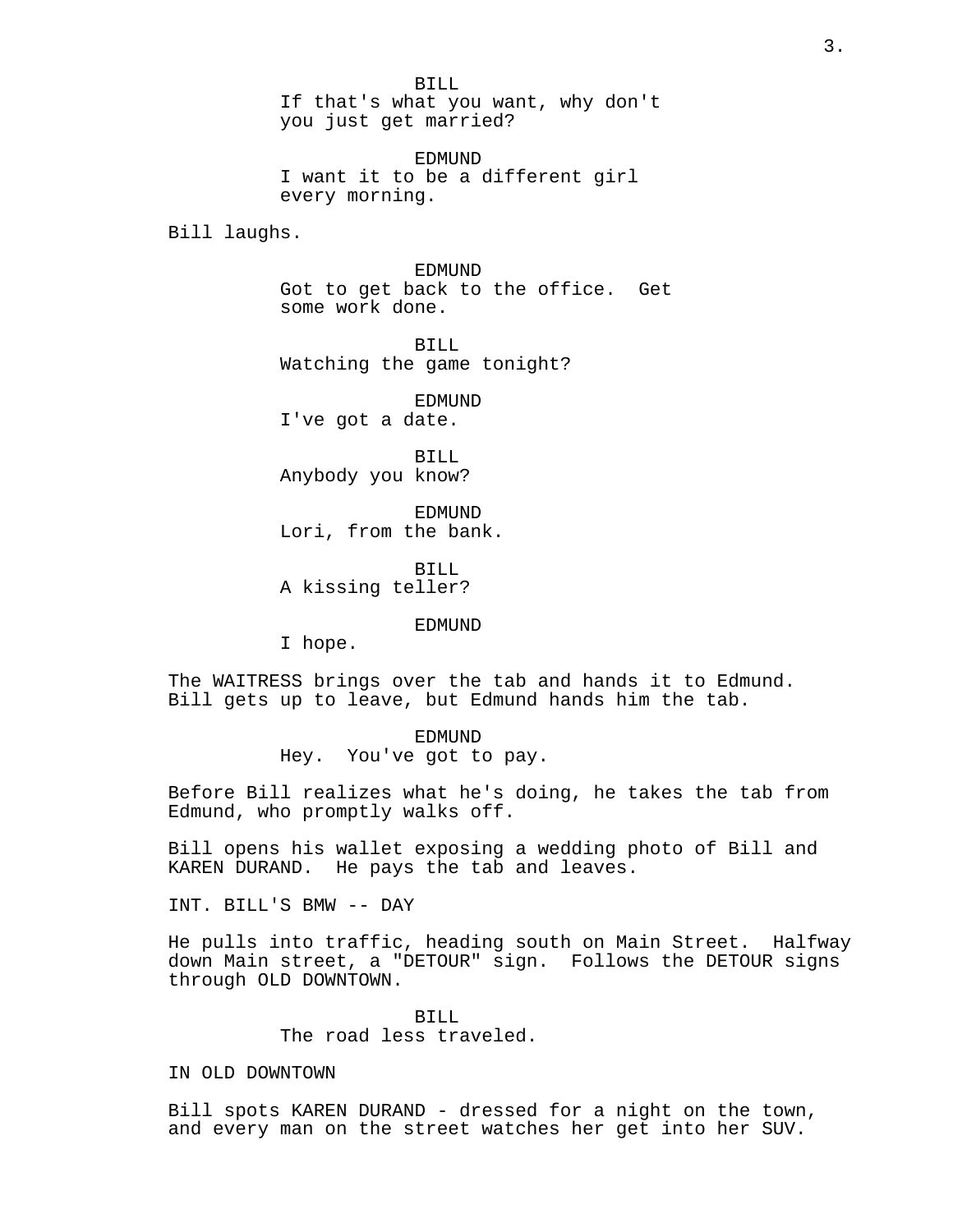Bill pulls to the curb, watches Karen in the rear view mirror.

BILL She's supposed to be in San Francisco.

The SUV pulls into traffic and passes him.

Bill pulls out four cars back. Begins following Karen's SUV through town. Tailing his own wife.

EXT. STREETS OF MIRA VISTA -- DAY

THE TWO CARS twist through town, Bill always maintaining a separation of at least two cars.

At an intersection: Karen's SUV gets a green light and Bill gets red.

INT. BILL'S BMW -- DAY

Bill watches the SUV's single red tail light zoom away.

BILL Come on, come on, come on.

The SUV is getting further away.

The light is still red.

Bill scoops up his cell phone, hits Karen's number.

Rings... Goes to voice mail.

KAREN (V.O.)

This is Karen Durand at the Antique Attic. Maggie and I are probably out scouting rare furniture or bargain buys, so please leave a message after the appropriate beep.

The SUV is getting farther away. Bill hangs up, grabs the steering wheel - frustrated.

The light finally turns green.

Bill burns rubber. The SUV is four blocks away, but still visible.

EXT. STREETS OF MIRA VISTA -- DAY

The light at the next intersection is turning yellow. Bill floors it, shooting across as the light is turns red.

Two intersections later, he is three cars away from the SUV.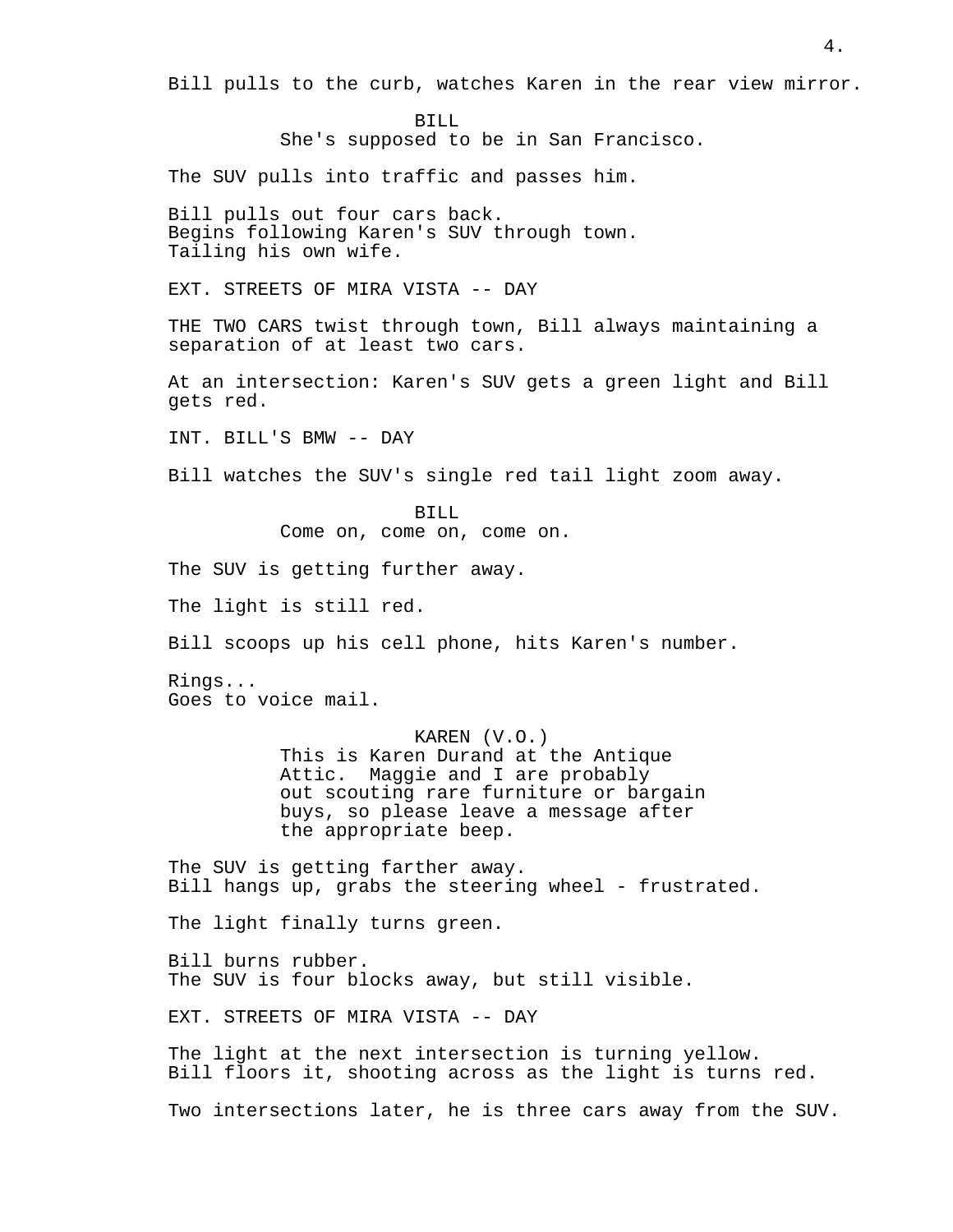# BILL Where the hell's she going?

At the edge of town, traffic dwindles away to nothing.

Bill slows down, allowing the SUV a two hundred yard lead.

EXT. SNAKE ROAD -- DAY

The SUV pulls onto two lanes of twisting asphalt between the craggy face of a mountain and a two hundred foot drop.

A sign warns DANGEROUS CURVES and shows a snake shaped arrow.

He keeps the SUV in sight as he skids around hair-pin curves.

Rusted metal guard rails are placed at irregular intervals, but some of the more dangerous turns have no railing at all.

He's trying so hard not to lose the SUV that he almost sends the BMW over the edge of the cliff a couple of times.

After miles of twists and turns, the road straightens out. Ahead, signs of civilization.

#### BILL

What's she doing down here?

He sees the sign before the SUV pulls into the parking lot.

EZ-8 MOTEL. \$48. HBO, ESPN, CABLE TV. TRUCKERS WELCOME.

> BILL What are you doing, Karen?

EXT. EZ-8 MOTEL -- DAY

A red Plymouth Roadrunner pulls up next to Karen's SUV.

JACK STAFFORD, steps out of the Roadrunner. A bad boy in his mid-twenties decked out in leather and Levis.

Karen gets out of the SUV, and they embrace.

INT. BILL'S BMW -- DAY

In his mirror, Bill watches Stafford and Karen kiss, then enter unit number 13 of the motel.

BILL

No.

He gets out of his car... Grabs a big metal flashlight from behind the seat.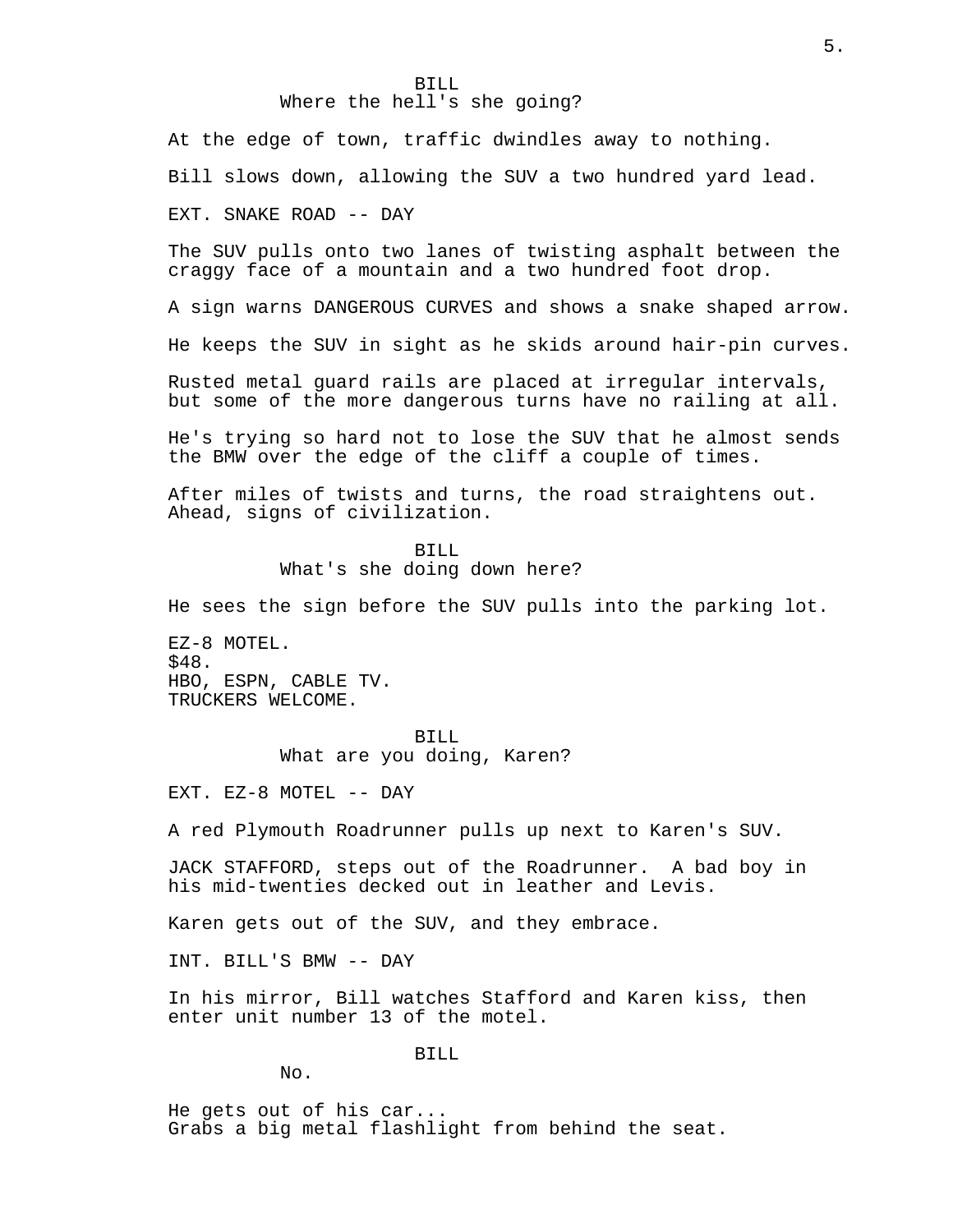EXT. EZ-8 MOTEL -- DAY

Bill looks at the window to unit 13.

The blinds are closed. shadows move across the slats, a rippled image of the lovers.

Bill slaps the flashlight against his palm. Anger building.

BILL

No.

Rippled shadows moving over the blinds.

Bill tries to turn back to his car, but his feet move the wrong way. Before he can stop himself he is pulled across the parking lot to the walkway next to his wife's car.

AT THE WALKWAY

Bill leans against his wife's SUV. Tries to catch his breath.

BILL I don't want to know...

Before he can stop himself, he takes a step toward the window. Then another step. Another. Another.

The shadows are no longer on the blinds... But he can hear voices.

Bill tries to stop himself, but moves right up to the window. Looks between the slats.

THROUGH THE BLINDS

Stafford twists Karen around against the motel room wall, unzipping her dress. He pulls the dress slowly off her shoulders, kissing down her neck.

Under the dress Karen wears a red lace teddy.

OUTSIDE THE WINDOW

Bill watches through the blinds, slapping the flashlight against his palm.

THROUGH THE BLINDS

Stafford pulls the teddy down, exposing her breasts. He kisses down her neck while Karen pulls at his hair.

> KAREN Yes Jack, yes!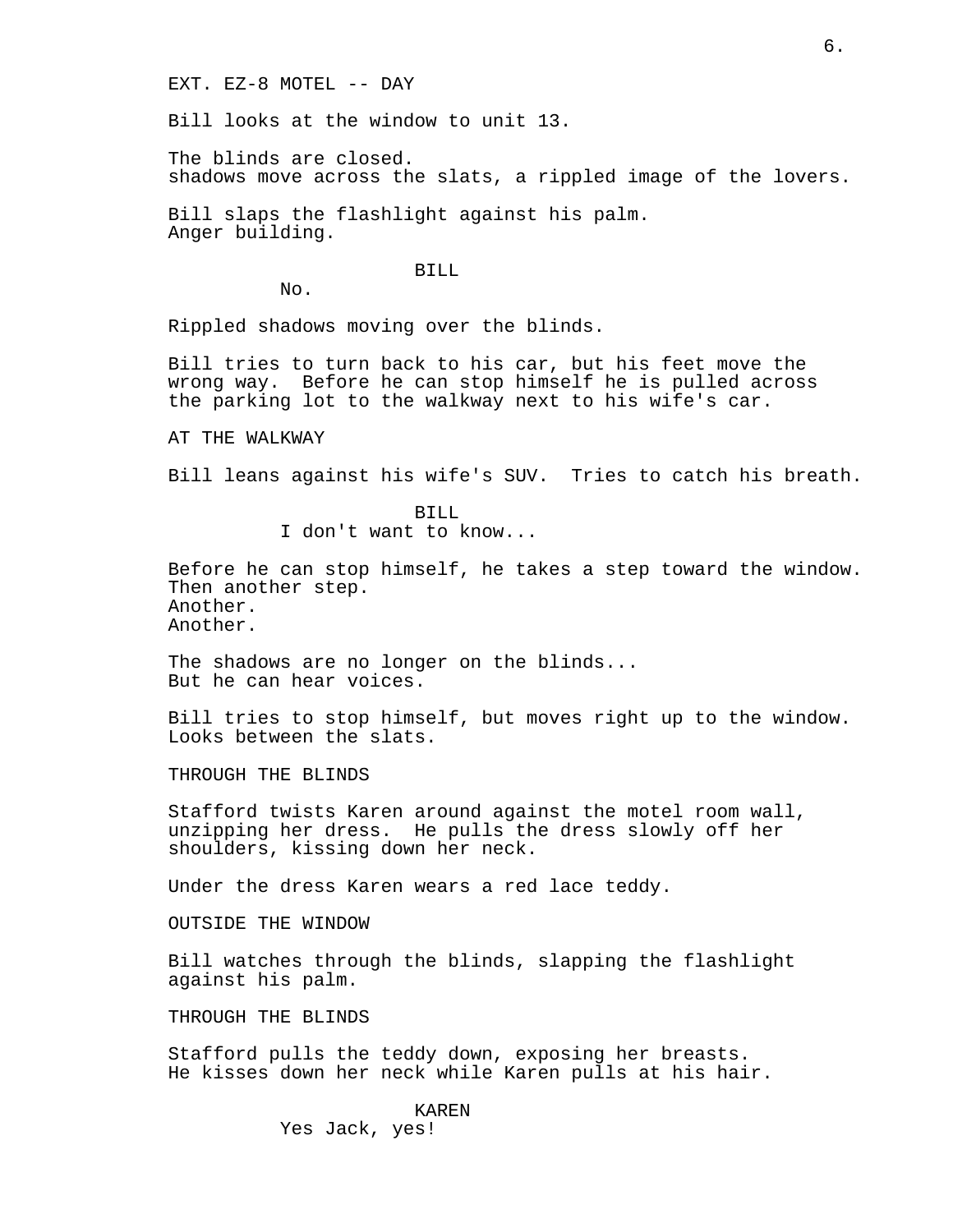Stafford kisses down her neck to her nipples. Karen moans with pleasure.

OUTSIDE THE WINDOW

Bill watches through the blinds. Breath deep and ragged with anger. And maybe a little excitement.

THROUGH THE BLINDS

Karen's breath is ragged with pleasure, as Stafford licks her nipples, teasing and biting.

#### KAREN

Oh yes, yes.

Stafford's hand presses over the crotch.

#### STAFFORD

You're wet.

KAREN I need you inside me. Now.

Stafford hooks an arm under her and carries her to the bed.

OUTSIDE THE WINDOW

Bill slaps the flashlight against his palm as he watches his wife make love to the stranger.

BILL

No.

THROUGH THE BLINDS

Stafford unsnaps the crotch of the teddy with his teeth.

KAREN

Yes.

Stafford's mouth moves over her.

Karen pulls Stafford's face up to hers. They kiss again. Then she guides him inside her.

OUTSIDE THE WINDOW

Bill watches as they make love. Slapping the flashlight against his palm... In rhythm with Stafford and Karen's lovemaking.

BILL

No.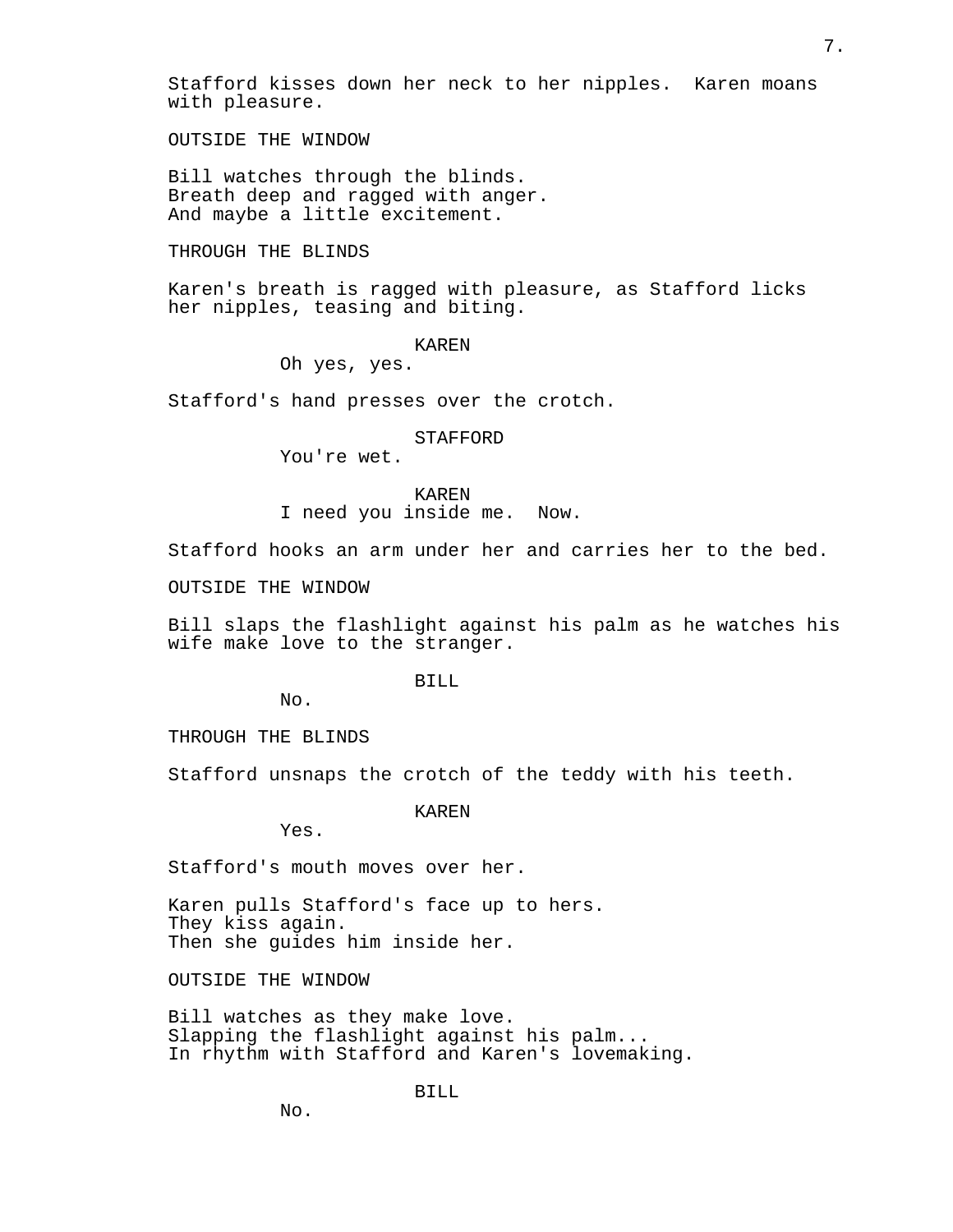He raises the flashlight overhead as he moves to the door. Ready to kill.

```
KAREN (O.S.)
```
Yes! Yes!

BILL

No.

He turns away from the door, slapping the flashlight against his palm. Marches with across the gravel lot to his BMW.

His feet crunch in rhythm with his raspy breathing. His heart pounds in his chest.

INT. BILL'S BMW -- DAY

Bill slams the door behind him. Inserts the key in the ignition. Brings the car to life. Revvs the engine.

EXT. EZ-8 MOTEL -- DAY

The BMW peels out of the parking lot, a black cloud of burning rubber in its wake.

EXT. SNAKE ROAD -- DAY

The BMW speeds down the twisting mountain road, passing the sign warning of "DANGEROUS CURVES".

INT. BILL'S BMW -- DAY

He twists the wheel, avoiding the edge of the cliff by inches.

His tires skim the gravel edge. Then move back to the pavement.

> BILL Fucking Plymouth Roadrunner.

Swerving, the BMW kicks gravel off the edge of the cliff. It rains two hundred feet below.

Tears fill his eyes... Making it difficult to see the road. A blur of asphalt in front of the speeding car. The yellow line in a flood of tears.

EXT. BILL'S BMW -- DAY

The right front tire goes off the pavement for a moment.

INT. BILL'S BMW -- DAY

Bill quickly corrects before going off the cliff.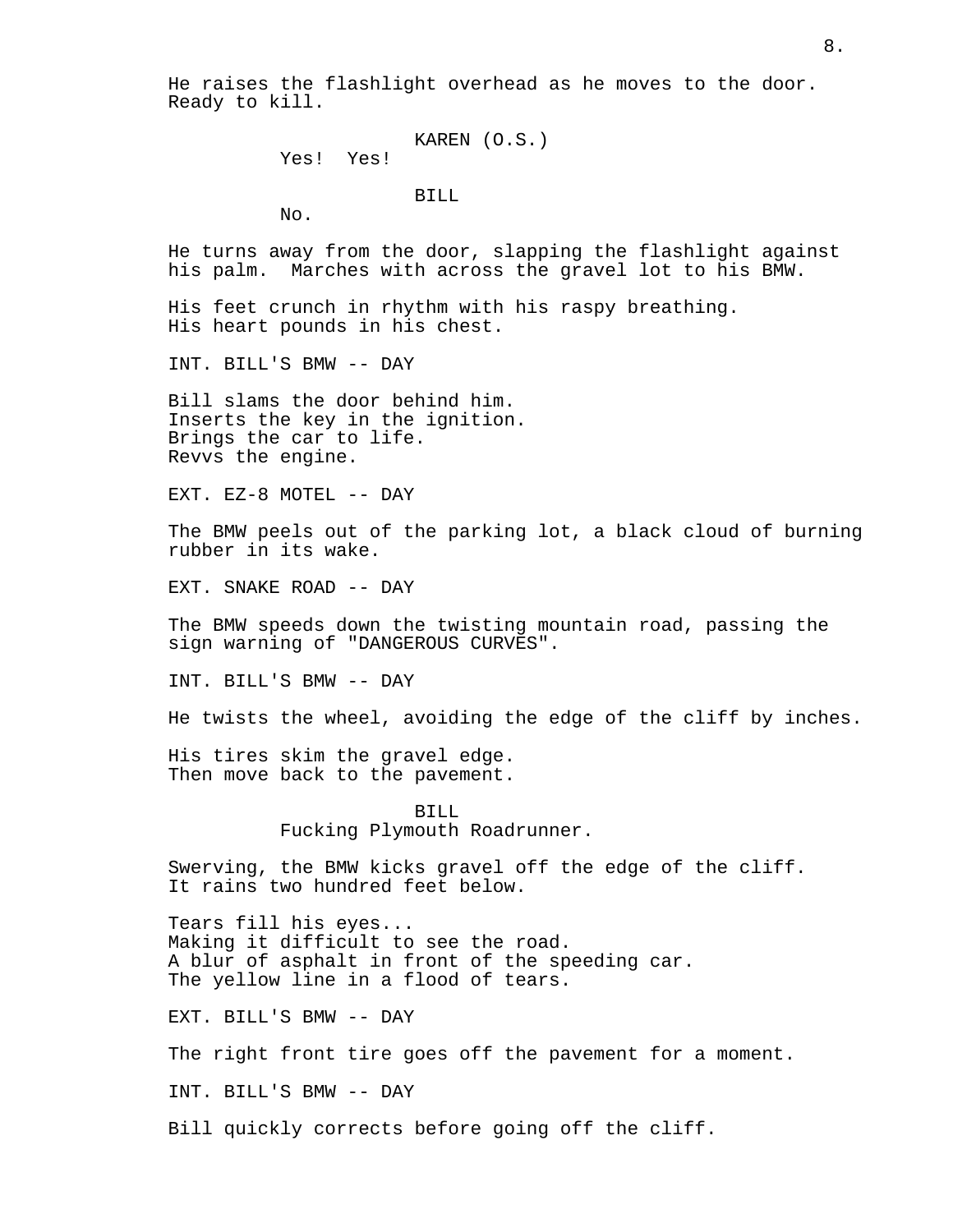Shit!

Tires squeal back onto the asphalt.

All he can think about is Karen in Stafford's arms. Eyes filled with tears. Lost in thought...

The BMW heads towards the railing.

Bill snaps out of it, spins the wheel quickly, pulls the BMW back onto the asphalt at the last minute.

BILL

Shit.

The road straightens out as he approaches town.

EXT. DURAND'S HOUSE -- DAY

Bill pulls the BMW into the driveway.

INT. DURAND'S HOUSE -- DAY

A show place - Bill's architecture and Karen's antiques. The living room features a huge wall sized fireplace.

Bill paces around the living room... Fist clenching and unclenching... Anger building.

INT. BEDROOM -- DAY

Bill turns every photo with Karen face down. He holds the last photo up to his eyes, studying his wife's image.

> BILL Working late? I should have figured it out. Damned Plymouth Roadrunner.

He throws the picture against the bedroom wall. He looks down at Karen's image, torn by the glass... Sits on the foot of the bed, holding his face in his hands and weeping.

INT. BEDROOM -- NIGHT

Bill is in the big king size bed all alone. But not asleep.

# BILL

How could she?

Bill can't get his wife's unfaithfulness out of his mind.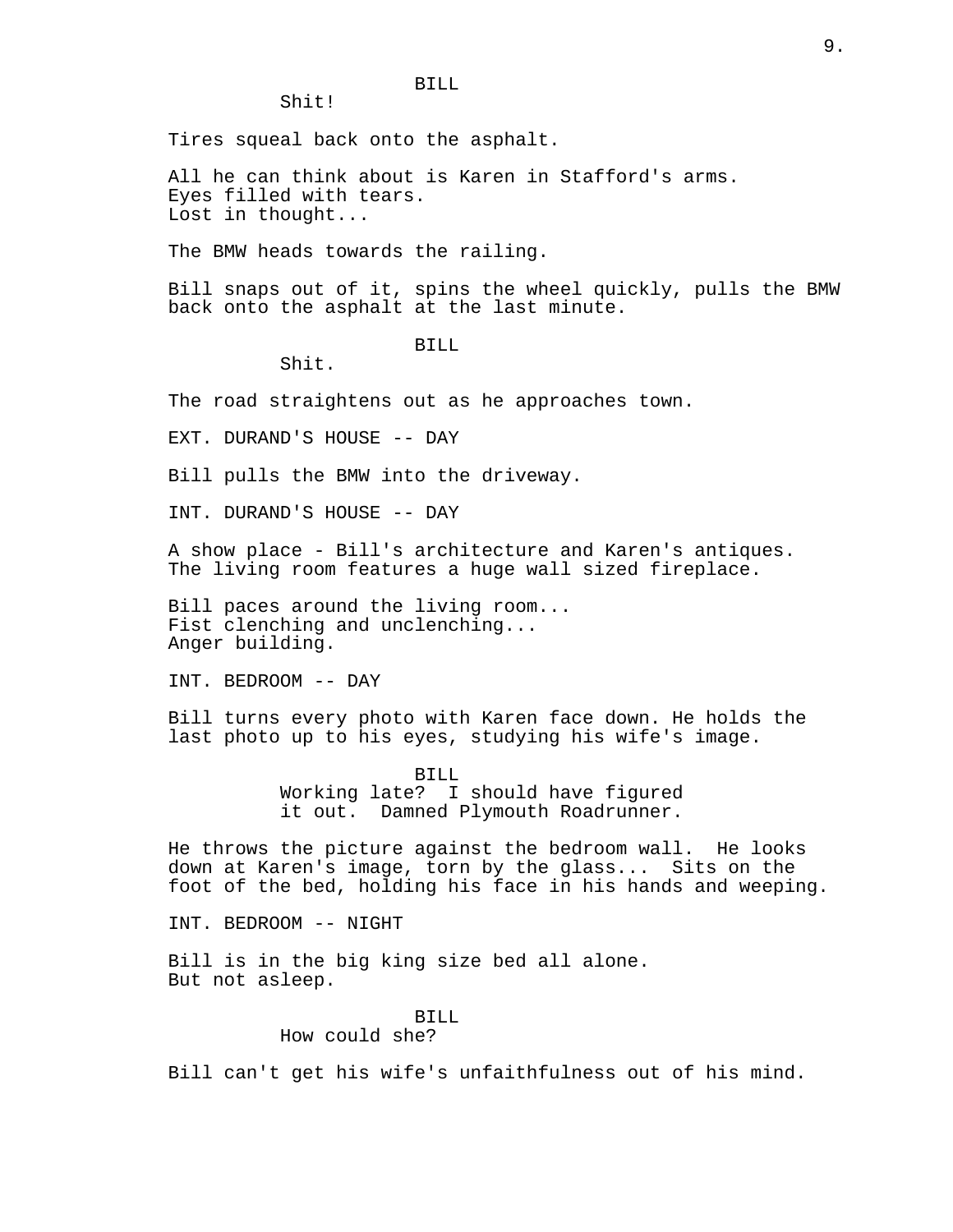EXT. UNDEVELOPED PROPERTY -- DAY

A five acre parcel overlooking the Pacific. Bill's BMW is parked on a graded pad. Bill stands next to his car, a rolled blueprint in his hand. Waiting.

He looks like hell.

A STRETCH LIMOUSINE pulls onto the graded pad.

The CHAUFFEUR holds the door open for LOUIS WANGER. Dressed entirely in white, even down to his belt and shoes, Wanger holds a squirming chihuahua in his arms. A canine live wire that barks instead of sparks.

> WANGER Well, Big Guy. How's it going?

BILL You're an hour late.

WANGER

(baby talk) Truffles had some doggy business. Didn't Truffles?

He looks from the Chihuahua to Bill.

WANGER Let's see the blueprints.

Bill unrolls the blueprints on the graded pad.

Wanger sets the dog down and it scampers away.

A couple of perspective drawings show the dream house. Bill turns over the perspectives and rolls out the floor plan, weighing down the ends with small smooth rocks.

> BILL What do you think?

WANGER Nice work, Big Guy. Looking good.

Wanger picks up a twig from the ground.

WANGER I'll want a few changes.

Wanger uses the stick to poke at the blueprint, occasionally ripping through the paper.

> WANGER See the bedrooms up here? (MORE)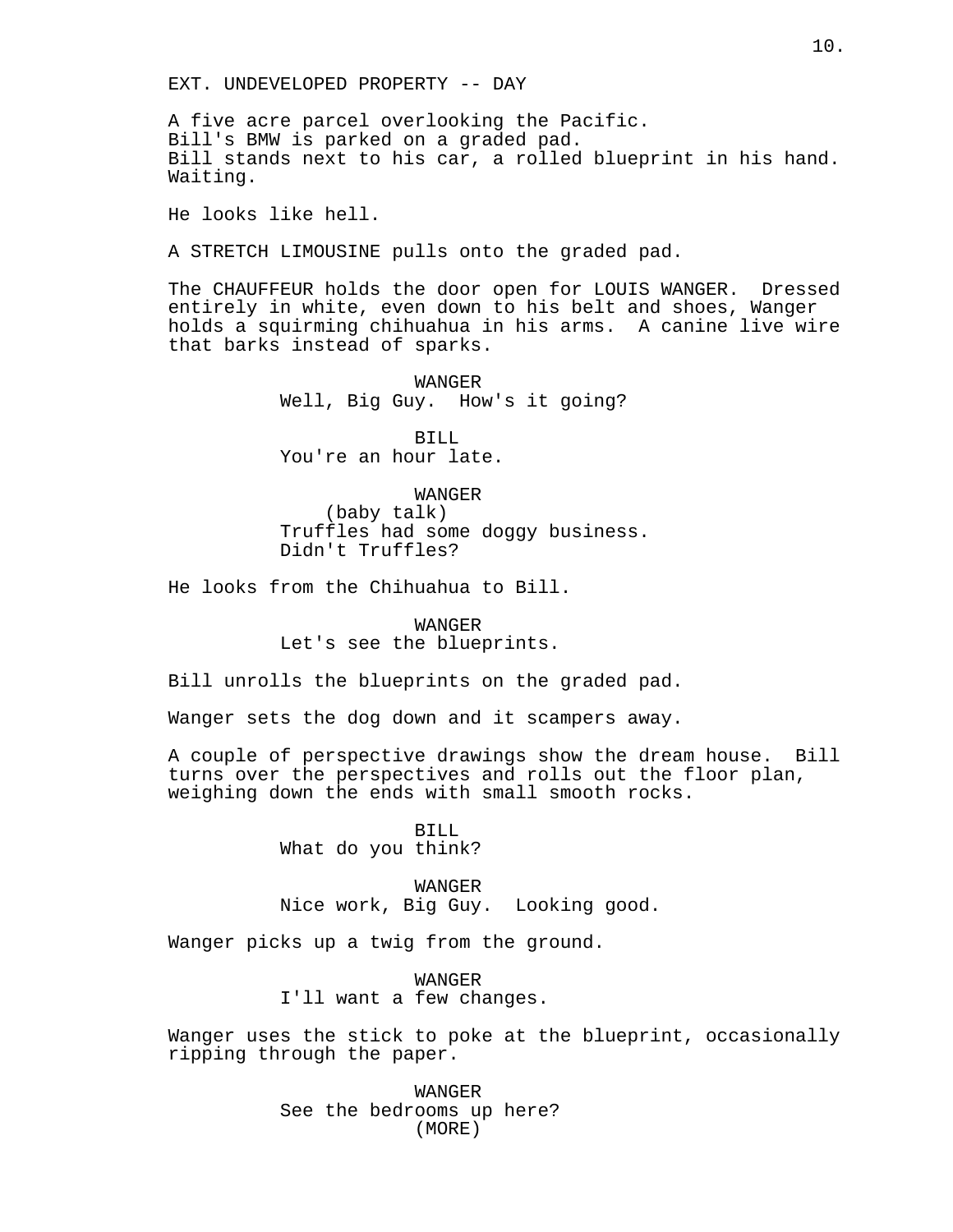WANGER (CONT'D) Not enough view. I think you could spin them around...

Bill's smile disappears.

WANGER And do the whole west wall in glass.

The stick rips through the blueprint.

WANGER Why don't you bring them back when you get them to final draft?

BILL These ARE final draft.

Bill is trying his best to hold back his anger.

WANGER Well Big Guy, it's not the way I want it.

Bill rises slowly to his feet.

BILL Fuck the way you want it. If you don't like my work, do it yourself.

WANGER Don't talk to me like that. (baby talk) I know you're the architect, but this just isn't what I want. I hired you, right? I'm the customer. That makes me always right.

BILL

Right. I know how to design a house, but all you know how to do is write checks. When your money is gone, you've got nothing. When my money is gone I can still design a house.

Wanger watches his dog water a tree.

**WANGER** It's only a few minor changes, Big Guy. I'll pay extra.

BILL They aren't minor changes.

Bill bends down over the blueprints.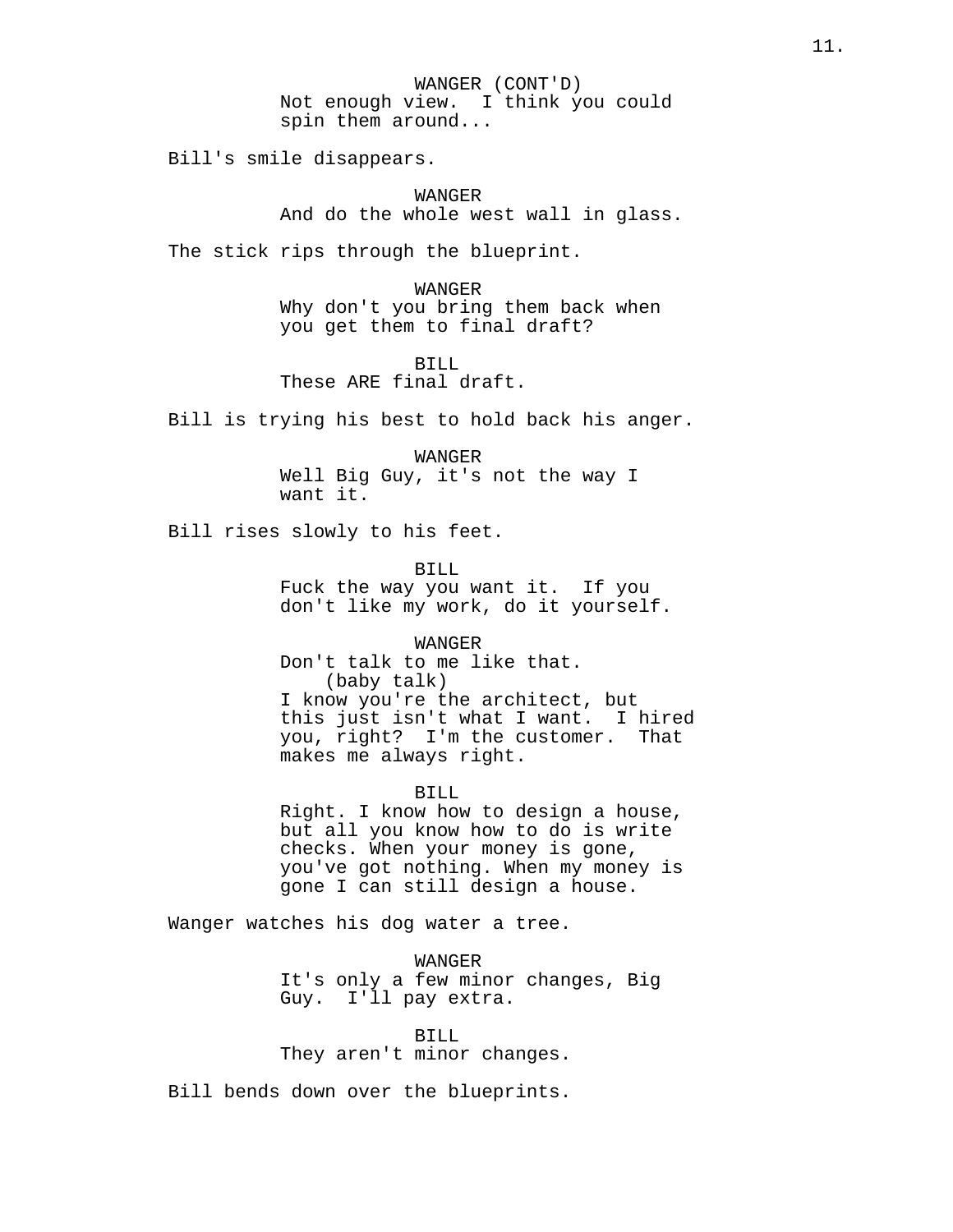BILL You twist these rooms around and add all that extra glass, not only do you have chimneys in your bathrooms, but everyone on the beach can watch you take a crap.

# WANGER

So - figure out the way to fix it. That's what I'm paying you for, right?

BILL I thought you were paying me because I'm the best there is.

WANGER Sure, but I'm still the customer.

Gathering the blueprints in one hand, Bill puts his face right up to Wanger's.

#### BILL

If you hire an expert to do a job, why not just let them do it? If you think you can do the job better, shut up and do it yourself.

WANGER

I don't think we need that tone. Just make the damned corrections.

Bill throws the blueprints at Wanger.

BILL

You make them.

Wanger yells with a fury that is frightening. The dog squirms in fear in Wanger's arms, wetting the man's coat.

> WANGER You're fired! Nobody talks to me like that! Nobody!

Bill storms to his BMW.

WANGER I'm not paying you a damned cent.

BILL Take your money and shove it.

Bill gets in his car and burns rubber out of there.

EXT. DURAND'S HOUSE -- NIGHT

The BMW parked in front of the house. Lights on inside.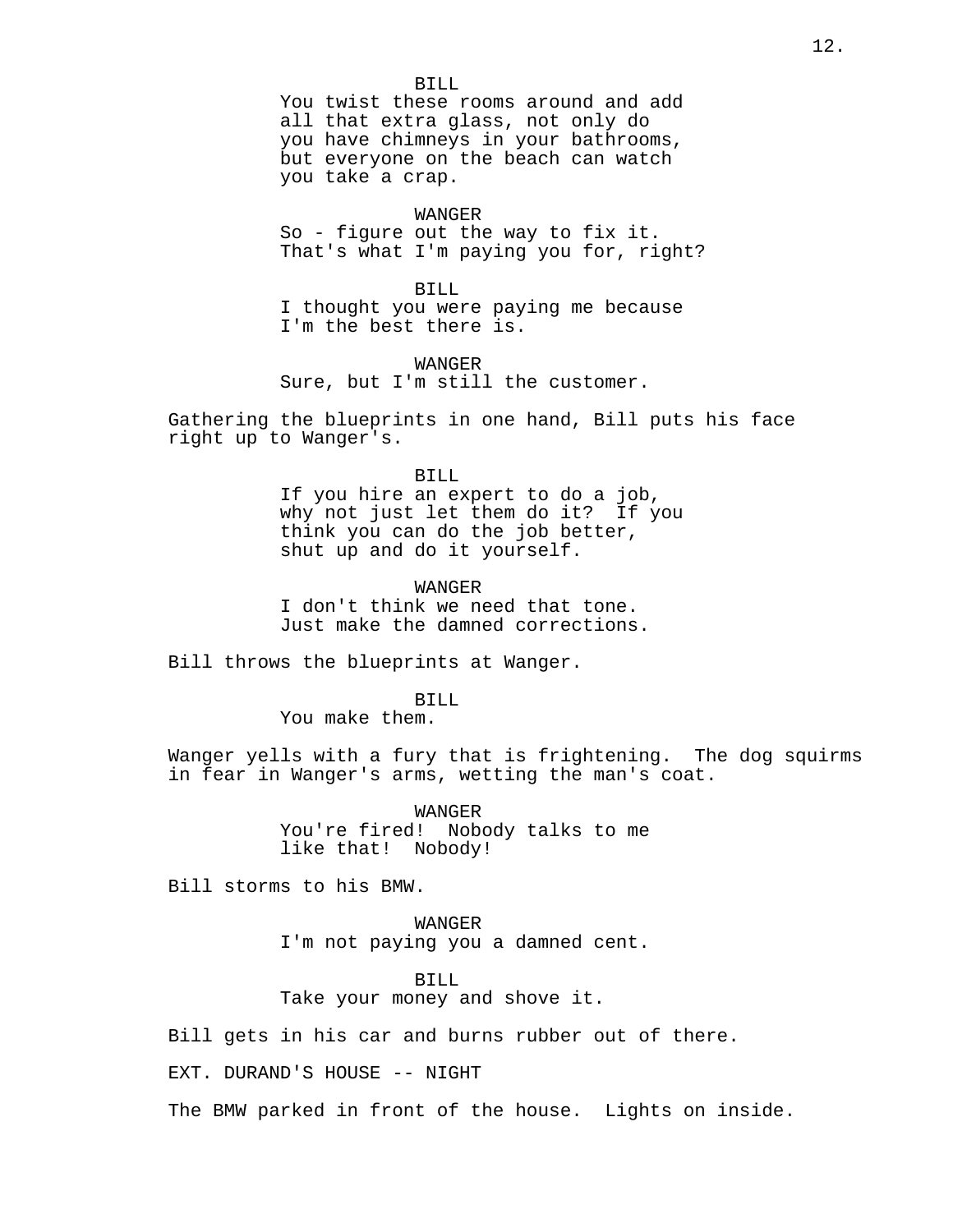INT. LIVING ROOM -- NIGHT

Bill looks down at his reflection next to the glass of scotch. Emotions rumbling under the surface.

The telephone rings.

On the fifth ring, he answers it.

BILL

Hello?

Stafford's voice...

STAFFORD (V.O.) Karen there?

BILL

Who is this?

STAFFORD (V.O.) Sorry, wrong number.

BILL

Wait!

Dial tone.

Bill slams the handset down on the cradle.

The front door opens.

KAREN (O.S.)

Bill?

Bill downs his drink in one gulp.

Karen enters the living room, sets her car keys down on the glass topped coffee table next to the fireplace.

> KAREN Hi, hon. How was your day?

She puts her arms around him. Bill's body turns to stone. He doesn't turn around.

> BILL Where were you last night?

Karen releases him, moves to the bar.

KAREN You know where I was. Maggie and I were in San Francisco, looking at --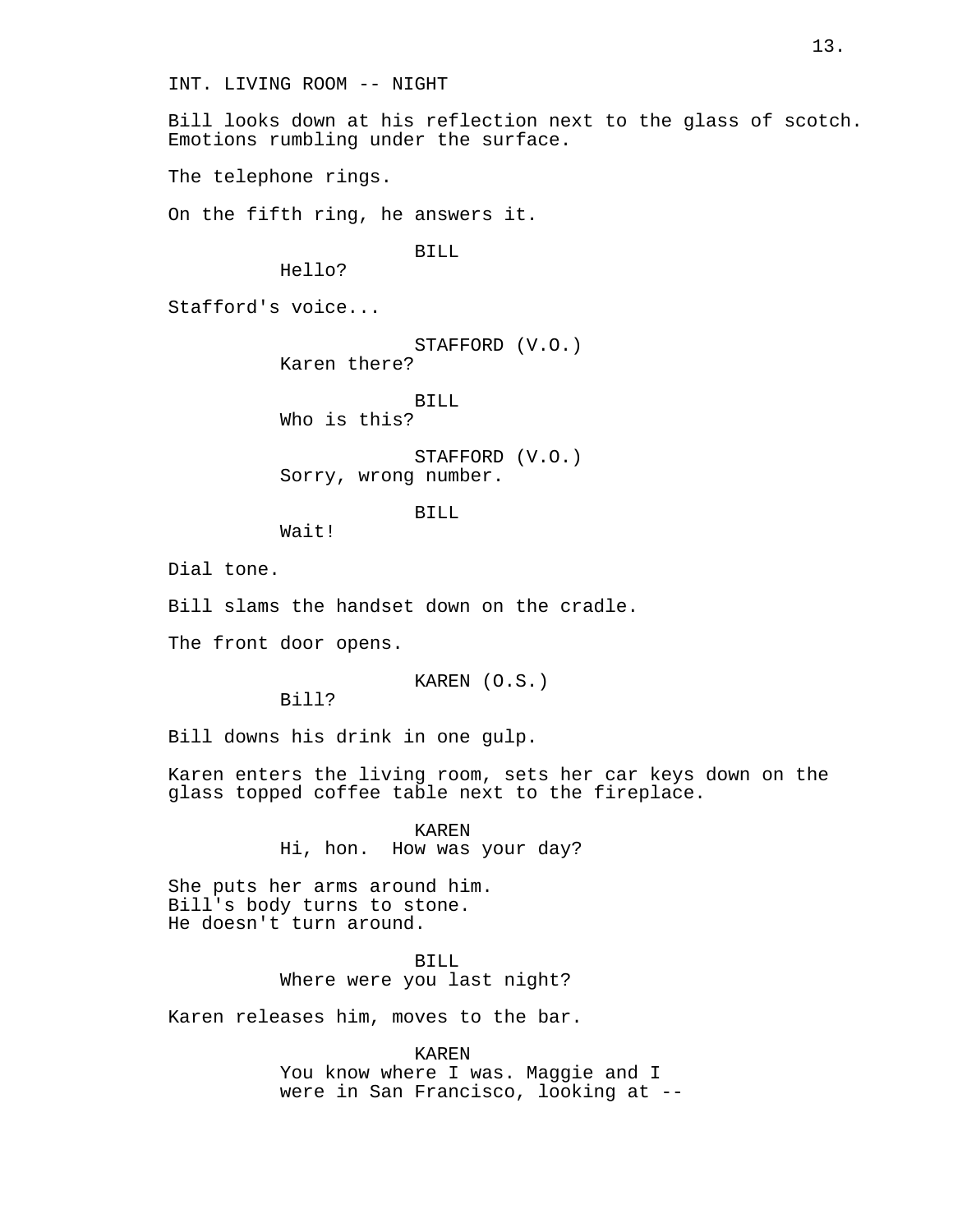BILL Don't bullshit me.

KAREN Is something wrong?

BILL I followed you to the motel Friday afternoon.

Karen continues pouring her drink.

# KAREN

Oh.

BILL Is that all you're going to say?

KAREN

What do you want me to say? Jack and I have been going out for almost a year.

# BILL

A year?

KAREN I'm surprised it took you so long to figure it out.

#### BILL

Why?

#### KAREN

After being a slave to the time clock, a slave to my charge cards, I realized it's all shit. I want freedom. I want to do what pleases me.

BILL

What did I do wrong?

# KAREN

Nothing. I just wanted someone new. Something exciting.

BILL

How old is this guy? Twenty?

KAREN

Don't give me that double standard bullshit. He makes me feel alive.

BILL And I make you feel dead?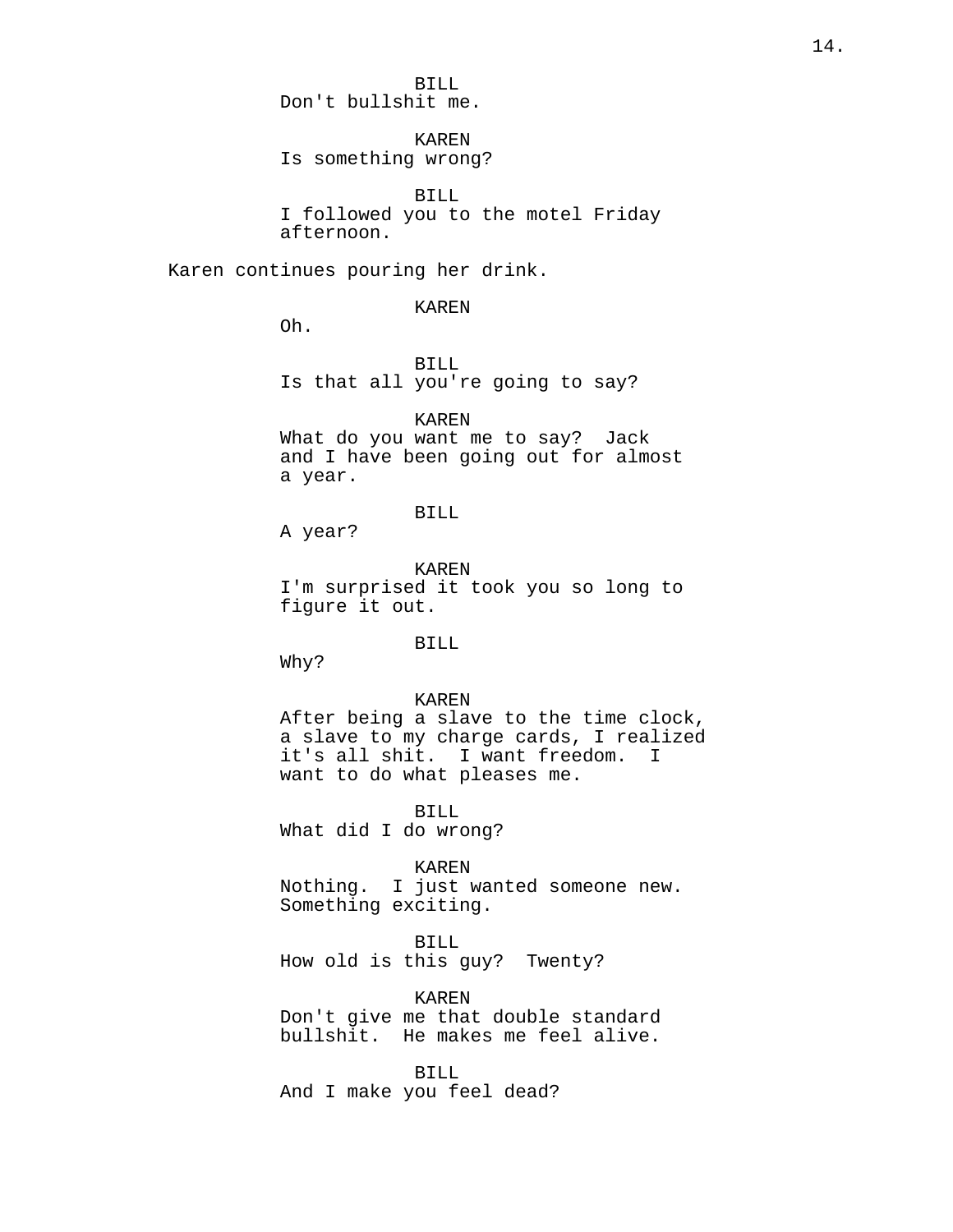#### KAREN

Whatever.

She pulls the wedding band off her finger, throws it on the coffee table. Grabs her car keys, heads out of the room.

# BILL

Can't we talk about this?

#### KAREN

There's nothing to talk about. Are you moving out or am I? It'd be better if you moved out, because Jack still lives at home and --

Bill chases Karen to the front door.

BILL

Come back here and talk!

He grabs Karen's arm and pulls her backwards. Karen tries to hit him, but he catches her wrist in the air.

> KAREN Take your hands off me!

Bill drags her back into the living room. Karen punches him - slamming him in the face. She hits him again and again. Bill just takes it - nose bleeding from her fist.

#### KAREN

Let go of me! Let go!

She slams her fists into him. Bill blocks a punch and pushes her onto the sofa. Grabs the firepoker from the rack to defend himself, holds it over his head like a Samurai sword.

BILL

SIT DOWN!

Karen eyes the firepoker.

BILL We're going to talk about this.

KAREN I'm leaving. You aren't stopping me.

She springs to her feet, rushing to the door. Bill swings the firepoker. Karen jumps back, the poker wooshes past her face.

BILL

You're not leaving till we talk!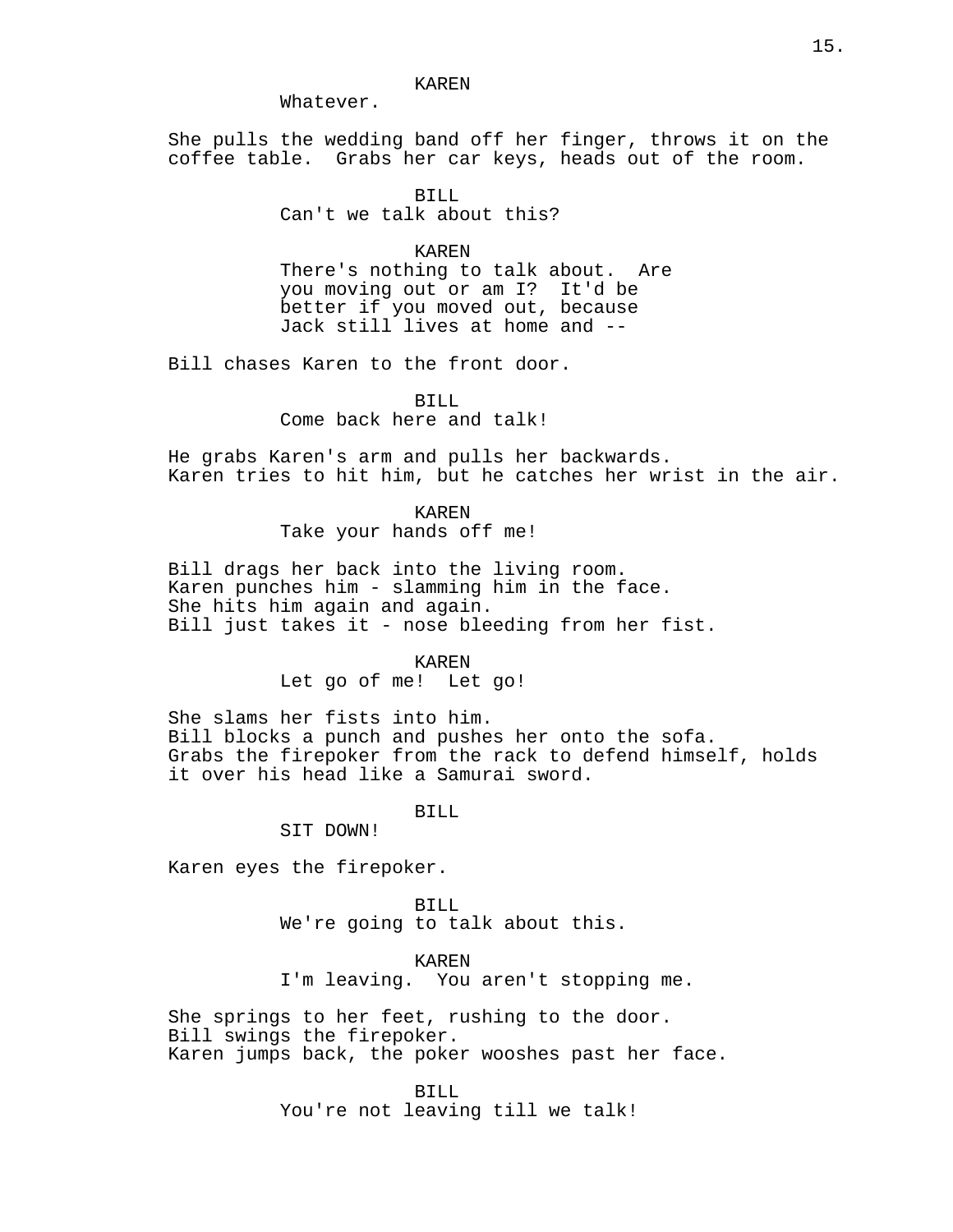KAREN There's nothing to talk about. Just have your shit out of here when I get back. Or I call the police.

Pushes the firepoker away from her face, heads to the door.

Bill swings the firepoker to stop her.

Karen jumps back out of the way.

The firepoker wooshes by, missing her by inches.

The back of Karen's legs hit the coffee table. She loses balance.

Bill watches as Karen falls backwards over the coffee table.

Her head slams into the hearth. Blood pours out her nose and ears. Her body twitches for a moment before becoming still. Very still.

BILL

Oh God...

A puddle of blood begins to spread out from under her head, turning the white and grey stones brick red.

The wedding band slides across the coffee table, almost going over the edge, stopping an inch away.

Bill slowly lowers the firepoker. It falls on the floor, just missing the coffee table.

> BILL What have I done?

Bill stares at his dead wife. In shock.

Suddenly, the phone rings.

Bill looks at the ringing telephone. Should he answer it? Looks back at dead Karen. Then picks up the telephone.

BILL

Hello?

On the other end is MAGGIE, his wife's business partner.

MAGGIE (V.O.) Hey Bill, it's Maggie. Karen there?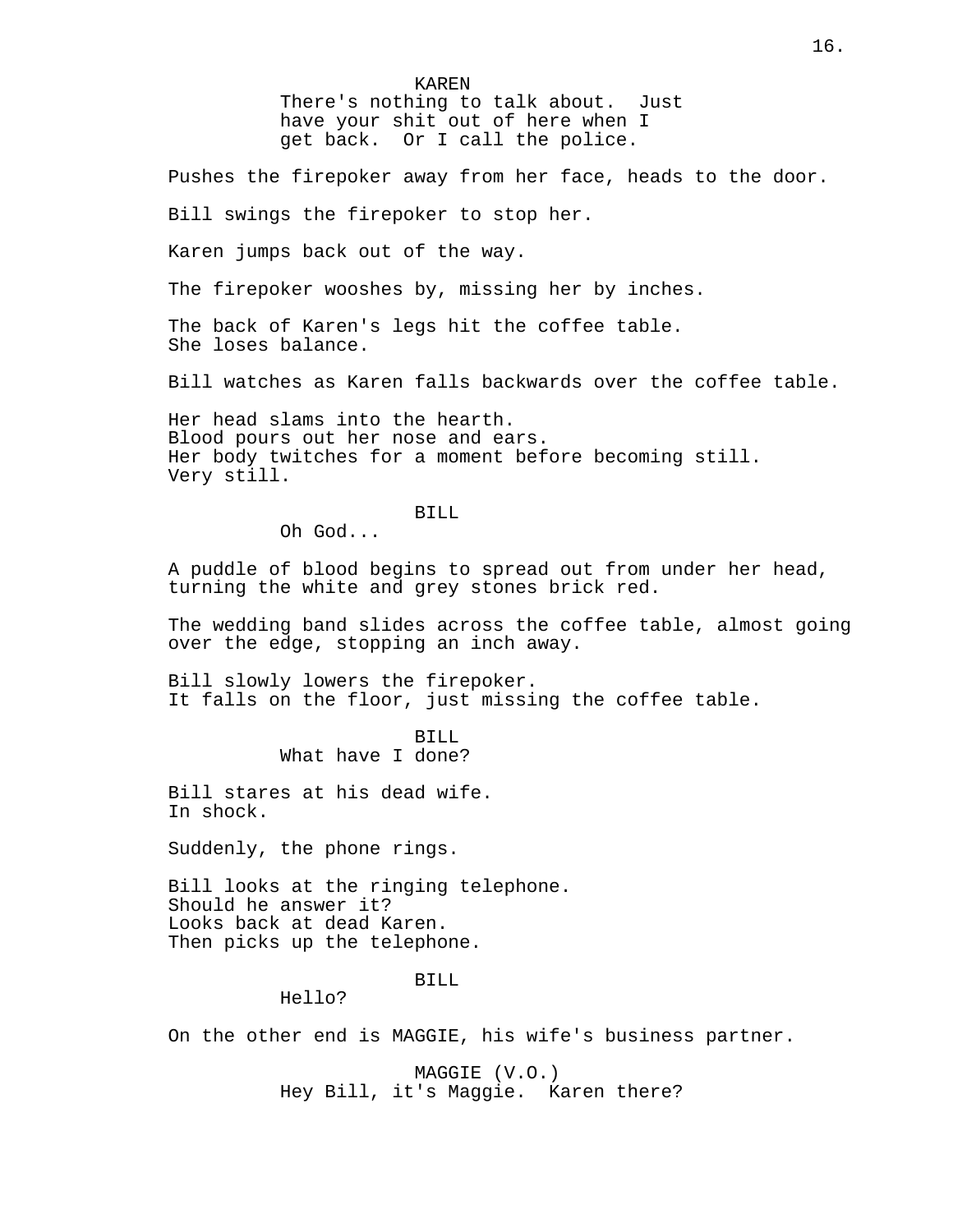BILL She can't come to the phone right now. Can I have her call you back?

He turns away from dead Karen.

INT. ANTIQUE ATTIC -- NIGHT

MAGGIE, a tomboy in her mid thirties, stands in front of the store window with "Antique Attic" painted on it.

> MAGGIE Is she in the bathroom? I'll hold.

BILL (V.O.) No. No. She's not in the bathroom.

MAGGIE Then put her on.

INT. LIVING ROOM -- NIGHT

Bill looks at dead Karen on the floor - blood spreading.

BILL She's not here right now.

MAGGIE (V.O.) I thought you said she was.

BILL She may have gone to the store.

MAGGIE (V.O.) That's where I am. When'd she leave?

Bill looks at Karen's corpse.

#### BILL

I don't know... we got into a fight. A big one. And... She left. I don't know if she's going to come back.

MAGGIE (V.O.) She told me she wasn't leaving until next month.

BILL You knew she was leaving?

MAGGIE (V.O.) She and Jack were going to get an apartment. Save on motel bills. (beat) She's coming here?

Bill looks at dead Karen - she's not going anywhere.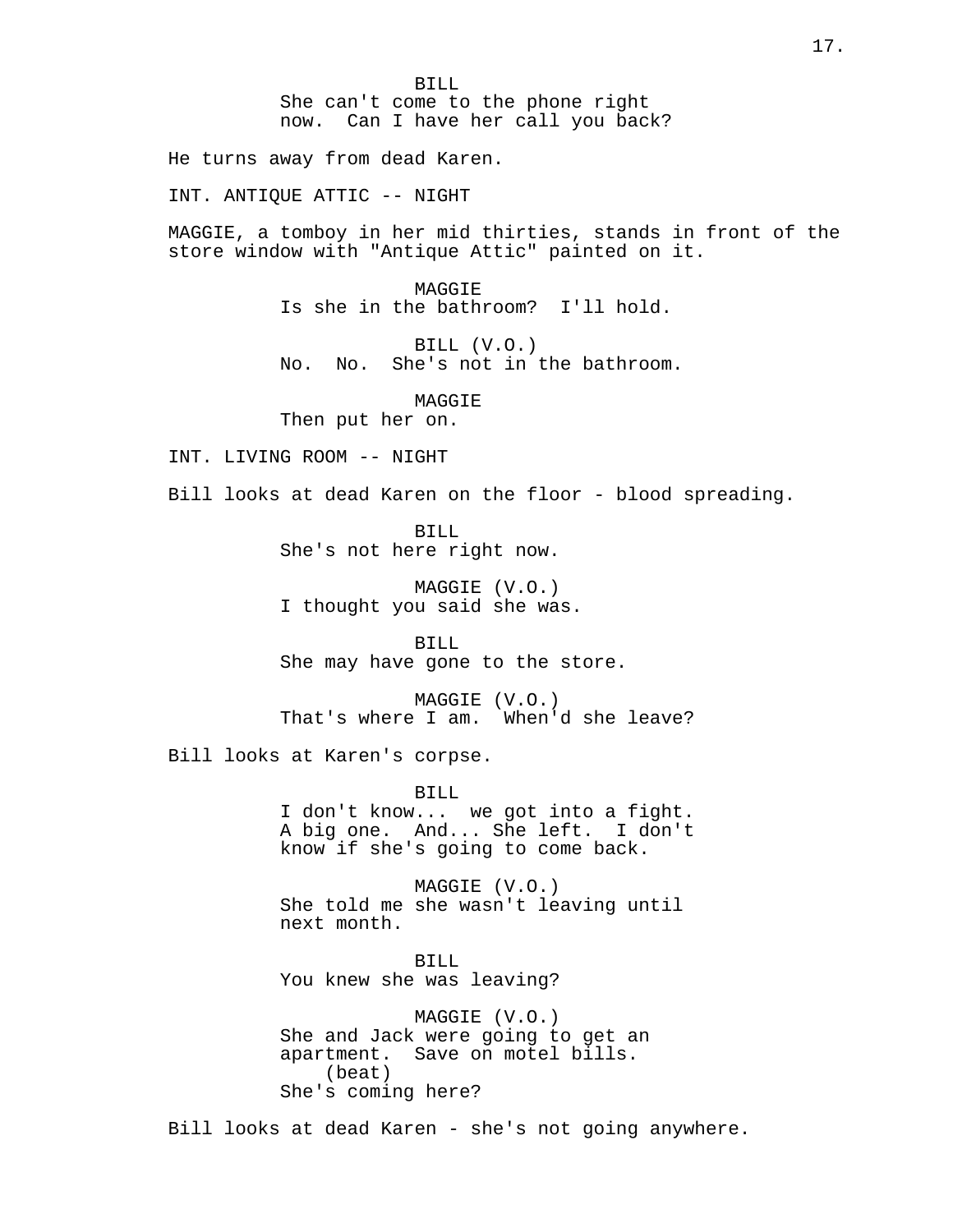BILL

I don't know where's she's going, Maggie. She just left.

Bill hangs up.

## BILL

I killed her.

Looks at dead Karen in the growing pool of blood.

BILL No. He killed her.

IN THE KITCHEN

Bill pulls a box of Playtex rubber gloves from under the sink and puts them on.

IN THE BEDROOM

Bill pulls a yellow blanket off the bed.

IN THE LIVING ROOM

Bill spreads the blanket on the floor next to Karen's body. Cleans the blood off her face, then carefully rolls her body in the blanket like a human burrito.

IN THE KITCHEN

Bill fills a bucket with soapy water and grabs a sponge.

IN THE LIVING ROOM

Bill carefully sponges up the puddle of blood on the hearth. In no time, the soapy water is tinged with red.

He scrubs between the stones to clean up the trapped blood.

The hearth is finally clean.

Then he notices spots of blood on the carpet.

The bucket of water is too red to use.

IN THE KITCHEN

Bill dumps the red soapy water into the sink. Rinses out the bloody sponge. He rinses out the bloody sink, then refills the bucket with soapy water.

IN THE LIVING ROOM

Bill uses the sponge to scrub away at the stained carpet. The stain is still there.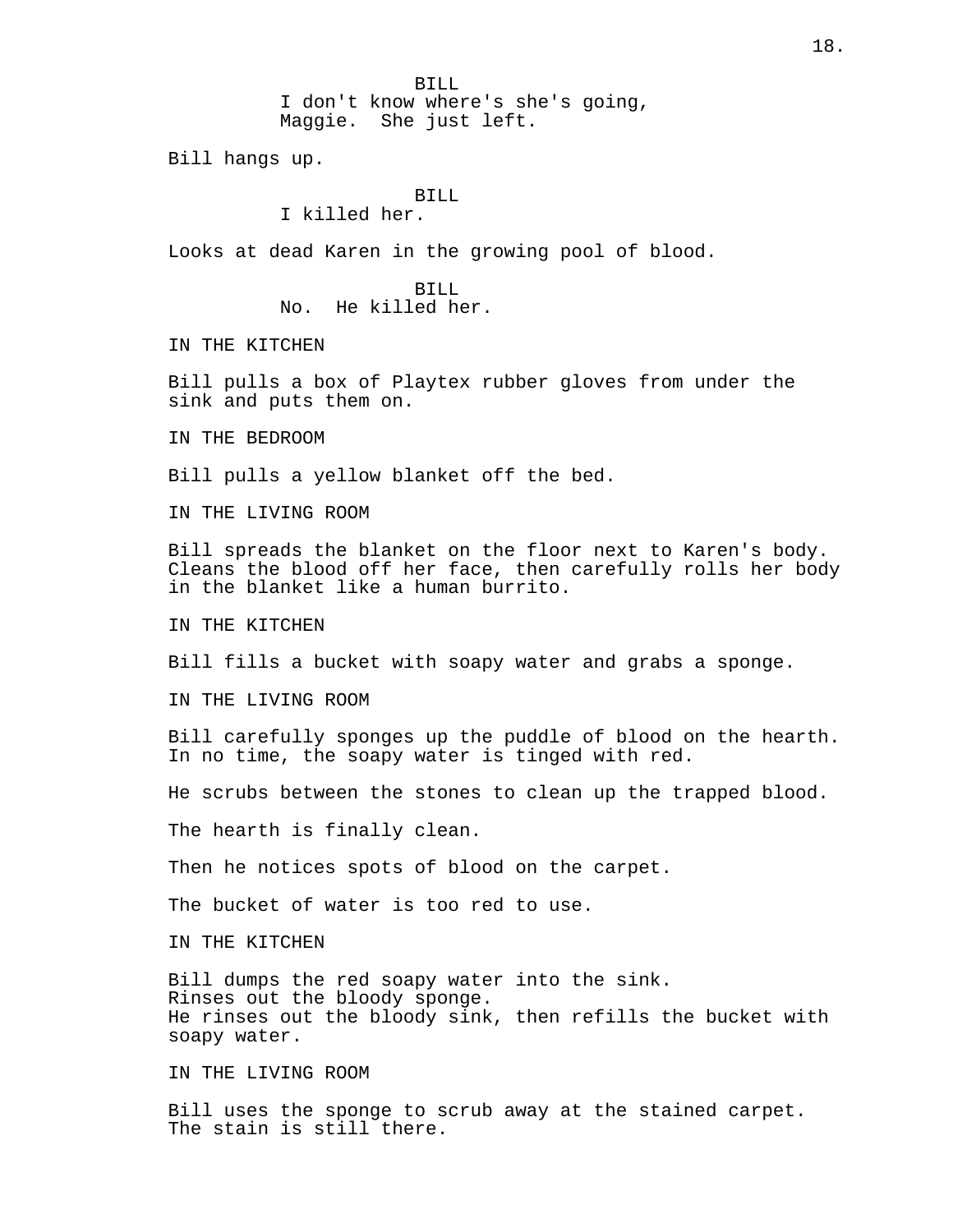He uses more soapy water, and scrubs harder.

The best he can do is turn the red stain into a pink one.

IN THE KITCHEN

Bill dumps out the bucket, rinses it twice, then puts it back under the sink.

Turns on the hot water and garbage disposal, feeds the sponge into it. The sponge gets caught.

Bill shuts off the disposal. Reaches his hand through the rubber flange. Fingers near the blades. The sponge is really jammed in there.

#### BILL

Come on.

He braces his free hand against the wall... Inches away from the garbage disposal switch.

When he pulls on the sponge, the garbage disposal grinds. Residual energy. His hand almost caught in the blades.

BILL

Shit.

Finally he frees the sponge. Pulls his hand out, flips the disposal on, watches the sponge disappear.

IN THE LIVING ROOM

Bill walks over to the fallen poker, picks it up, replaces it on the rack. He straightens the coffee table.

Taking a step back, he looks at the room. Except for the dead body in the blanket, it looks normal.

Bill leaves the house.

EXT. DURAND'S HOUSE -- NIGHT

Bill goes to Karen's SUV, parked near the neighbor's hedge.

He opens the door, reaches up to the dome light. Takes off the plastic shield, pulls out the bulb. Replaces the plastic shield and closes the SUV's door.

A car pulls up in the drive way next door.

Bill freezes. Not knowing if he should run or act casual.

MISTER and MISSES IRISH step out of the car. Mrs. Irish enters the house, but when Mr. Irish notices Bill he waves.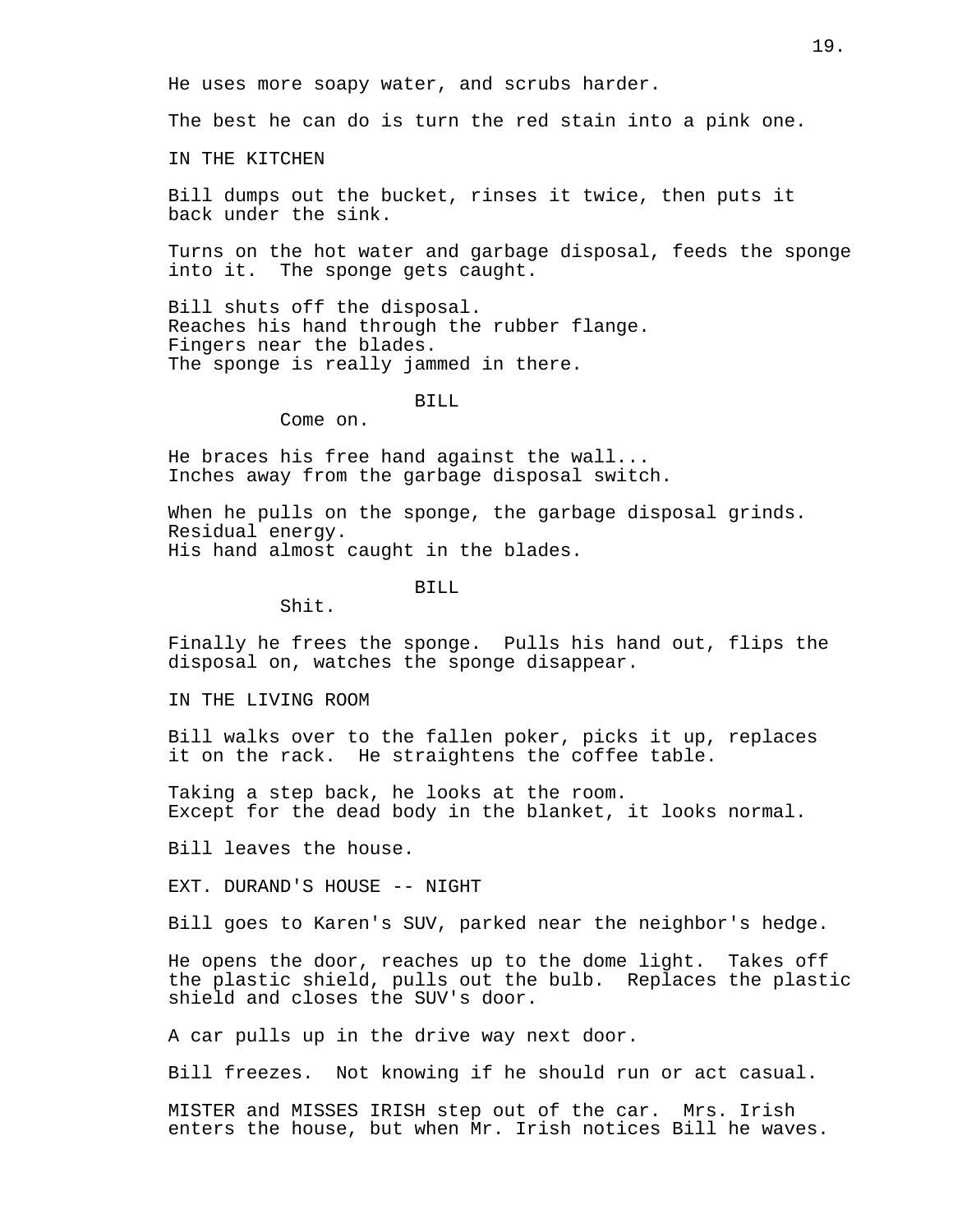How you doing?

Bill almost waves back, but remembers the rubber gloves. Hides his hand behind the car.

BILL

Fine, George.

IRISH Just saw the new Clooney movie.

BILL

Yeah?

IRISH

You and Karen should go see it. Clooney marries what's her name... Lara Croft. He thinks he's got it made - she's a babe, but she's also trouble. He starts out a nice guy, ends up a killer. Pretty intense.

BILL

Really?

IRISH I won't tell you any more. Spoilers and all that.

BILL

Right.

IRISH Well, I'll let you go. See you later.

BILL Good night, George.

Irish heads to his house. When Irish is safely inside, Bill wipes the sweat off his brow.

The fingers of the rubber glove are stained red.

INT. DURAND'S HOUSE -- NIGHT

Bill takes a deep breath, then hoists dead Karen over his shoulder. He opens the front door, looks over to Irish's house, then steps outside and locks the door behind him.

EXT. DURAND'S HOUSE -- NIGHT

Bill carries Karen's rolled up corpse to her parked SUV.

Any minute, Irish might open his door or look out a window and see Bill with the rolled up corpse.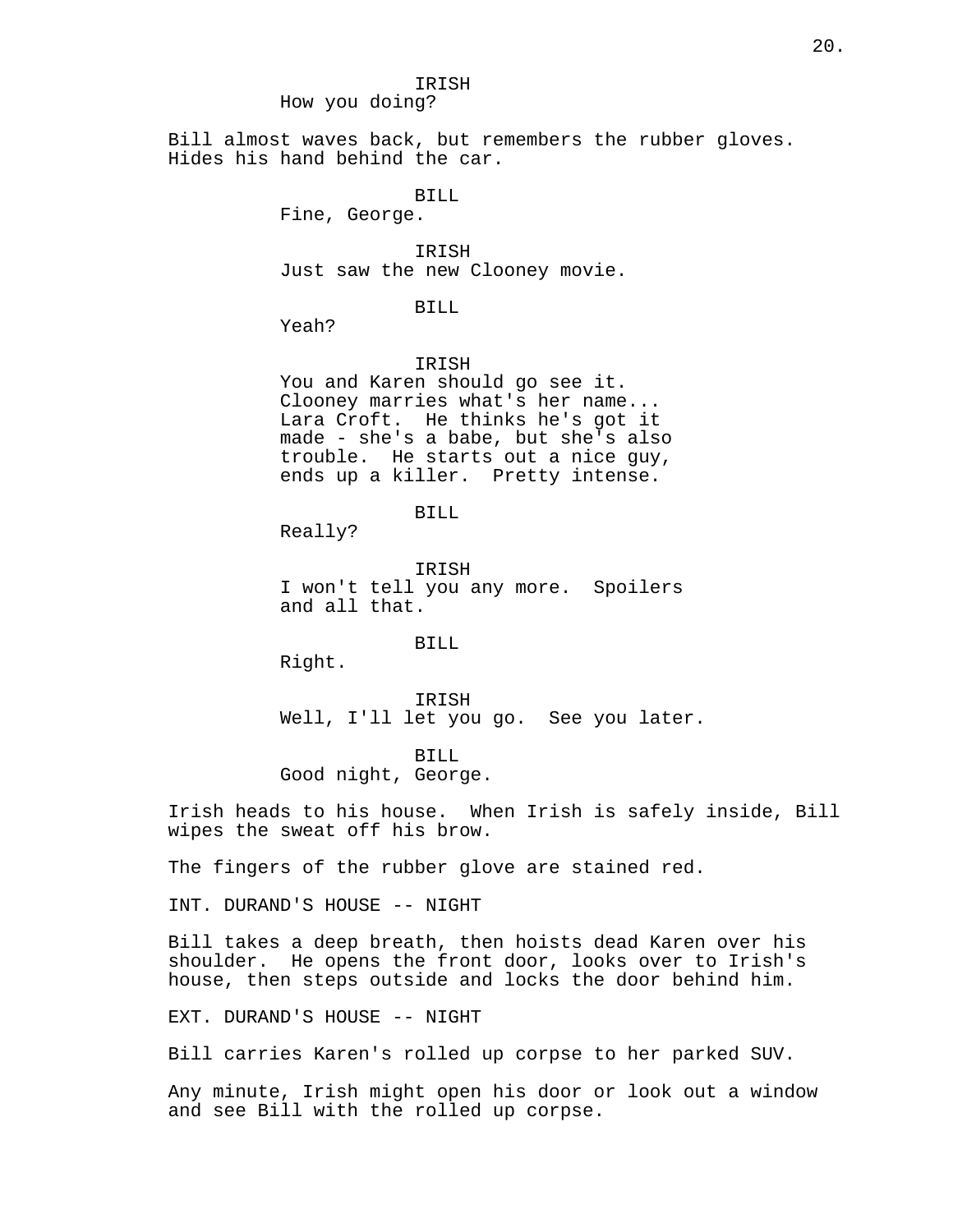Halfway to the car, Karen starts slipping off his shoulder.

Bill stops.

He pulls her body back onto his shoulder.

A light turns on at the Irish house.

Bill stands perfectly still - the dead body on his shoulder.

The light clicks off.

Bill continues to Karen's car.

A door slams somewhere in the Irish house.

Bill freezes again.

The front door to Irish's house is still closed.

Bill hoists the corpse back up to the center of his shoulder and continues to the passenger side of the car.

AT THE SUV

Bill reaches down to open the passenger door of the car. It's locked.

#### BILL

Shit.

Bill sets the corpse down over the hood of the car. Circles the car and opens the driver's door, clicks the passenger door control - unlocking it.

A noise from the Irish's house.

Bill freezes. Waits. Nothing happens.

Moving back to the passenger door, he pops it open.

Lifting the rolled corpse, Bill sets it on the seat. Rolls the yellow blanket down to expose Karen's shoulders. Pulls the shoulder harness over the corpse to keep it upright. Wouldn't want Karen to sag.

Bill closes the passenger door and takes a look.

Karen seems to be bundled up from the cold. Asleep.

BILL She's just sleeping.

He climbs into the driver's set and starts up the car.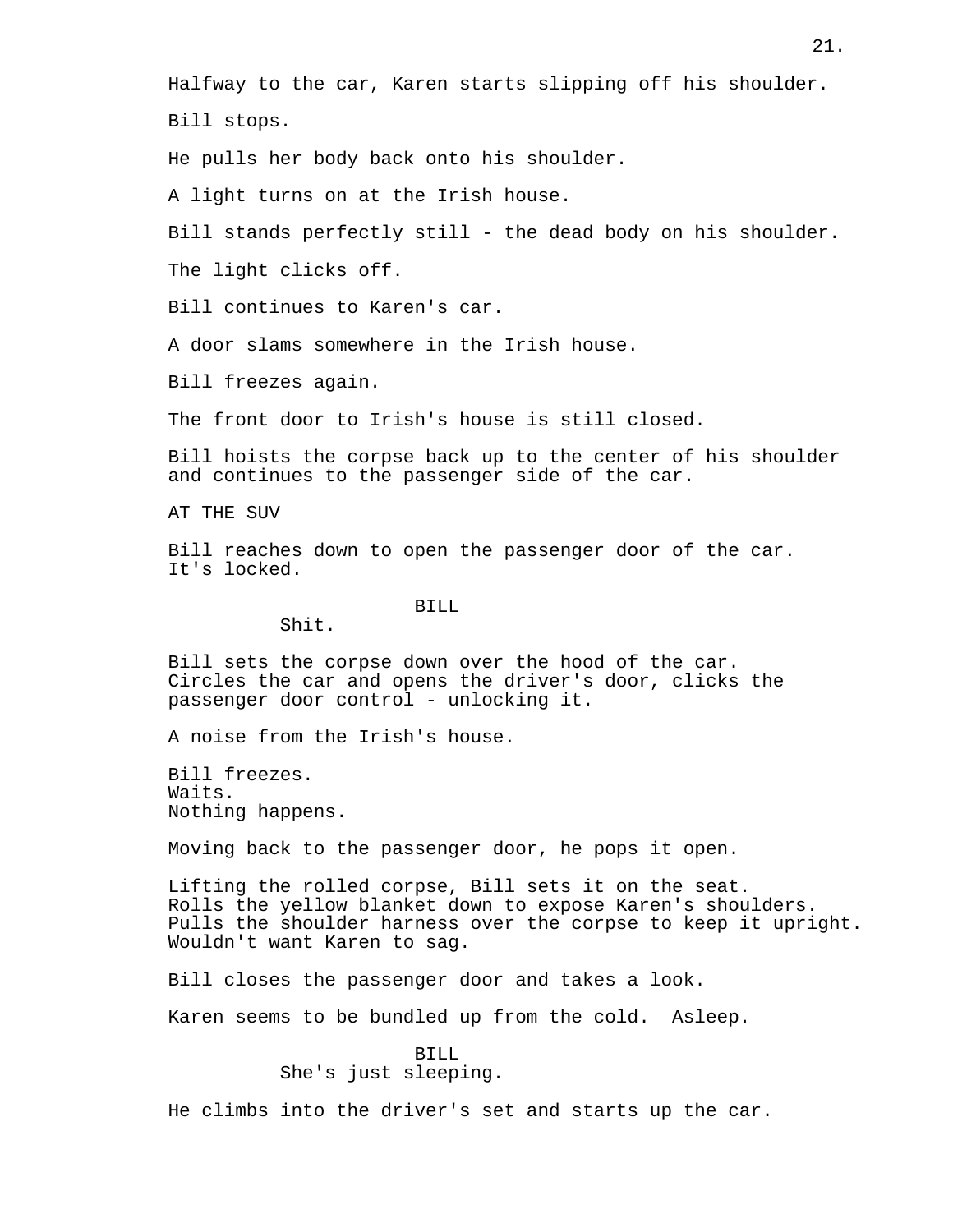INT. DURAND'S HOUSE -- NIGHT

On the coffee table, Karen's wedding ring sparkles. Forgotten.

INT. KAREN'S SUV -- NIGHT

Bill heads across town towards Snake Road.

Karen sits upright on the passenger seat, eyes closed. Asleep.

Bill eyes show fear. He's driving a car with a corpse as a passenger.

The SUV hits a stop light at a busy intersection.

Some PARTYING KIDS crosses the street in front of the SUV.

Bill lowers his hands on the steering wheel, not wanting to call attention to the yellow Playtex rubber gloves.

A DRUNK KID sees Karen and yells as he passes by.

DRUNK KID Hey! Wake up or you'll miss the fun!

The other kids laugh. They bang on the hood of the SUV.

DRUNK KID

Come on, lady! You can sleep when you're dead! Now's the time to party!

The Drunk Kid looks right at dead Karen's face.

When the light turns green, Bill hits the gas, almost running over the Drink Kid.

DRUNK KID

Watch it, man!

Zooms away from the Partying Kids.

A speed limit sign reads: 25 mph.

Bill realizes he's almost doing forty. He gently pumps the brakes, not wanting to screech to a stop.

Bill watches the speedometer descend from forty to thirty.

IN THE REAR VIEW MIRROR:

The image of the dark street behind the car dissolves into Bill's fantasy plan.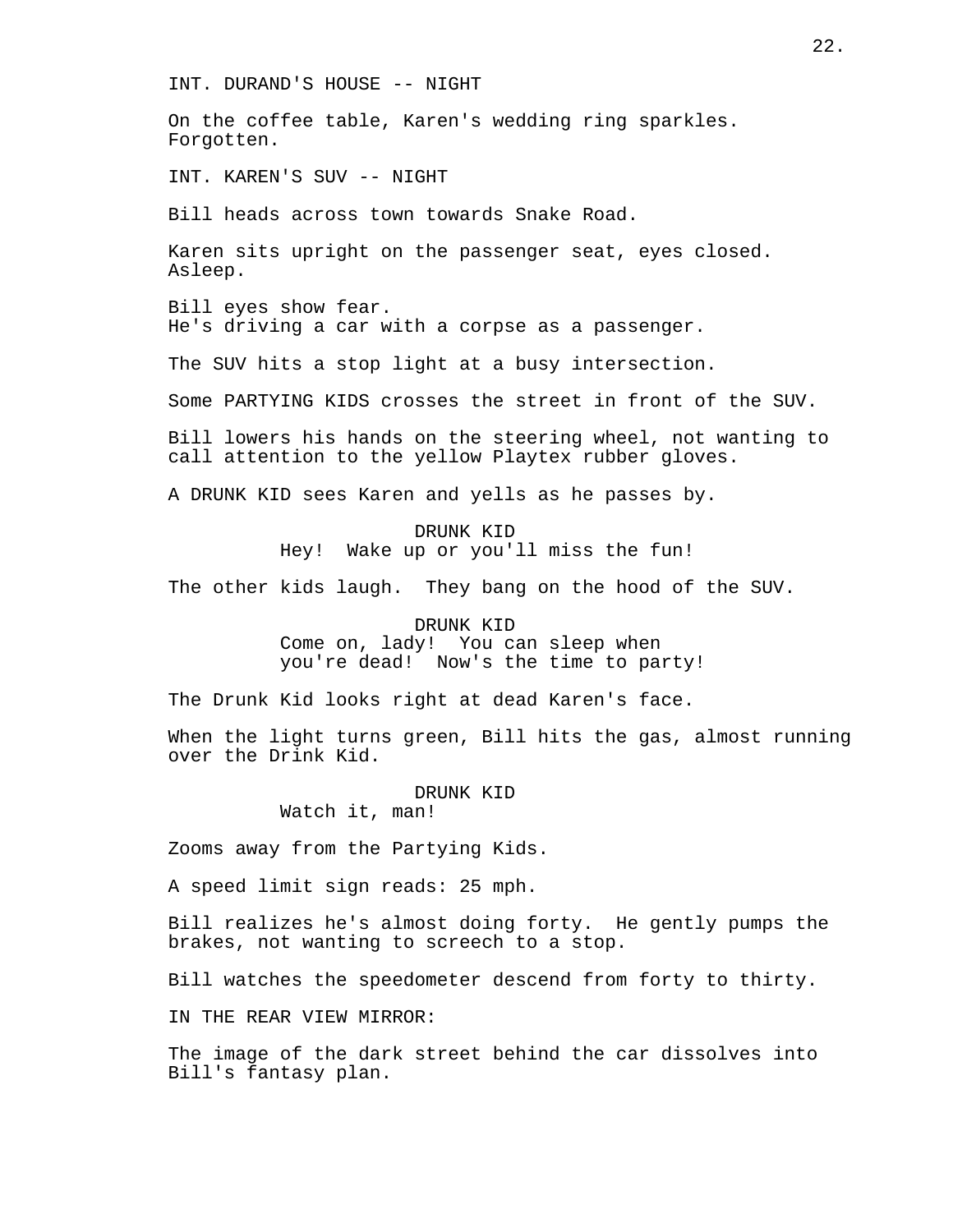EXT. EZ-8 MOTEL -- NIGHT

Karen's SUV is parked in front of unit 13.

Stafford's Roadrunner pulls up next to it. He steps out of his car, pauses to comb his hair. Posing for a moment. Opens the SUV's door.

Karen's corpse drops out. Blood gets on Stafford's hands. When Stafford lifts his hands to look at the blood... A POLICEMAN snaps on the cuffs.

> POLICEMAN You're under arrest for the murder of Karen Durand. You have the right to remain silent. You have the right --

STAFFORD I didn't do it!

POLICEMAN There's blood on your hands.

The fantasy dissolves back to the street behind the car.

EXT. SNAKE ROAD -- NIGHT

Bill's headlights flash on the "DANGEROUS CURVES" sign.

INT. KAREN'S SUV -- NIGHT

Bill looks from the twisted road to the rear view mirror.

IN THE REAR VIEW MIRROR

A Monterey County Sheriff's Car following him.

THE SUV

Bill looks at his speedometer. 35mph. No problem.

BILL Just drive natural.

He looks in the rear view mirror.

IN THE REAR VIEW MIRROR

Sheriff's Car is still there. Closing to twenty feet behind him.

THE SUV

Sweat starts dribbling down Bill's brow. He reaches up to wipe it, realizes he's wearing the rubber gloves.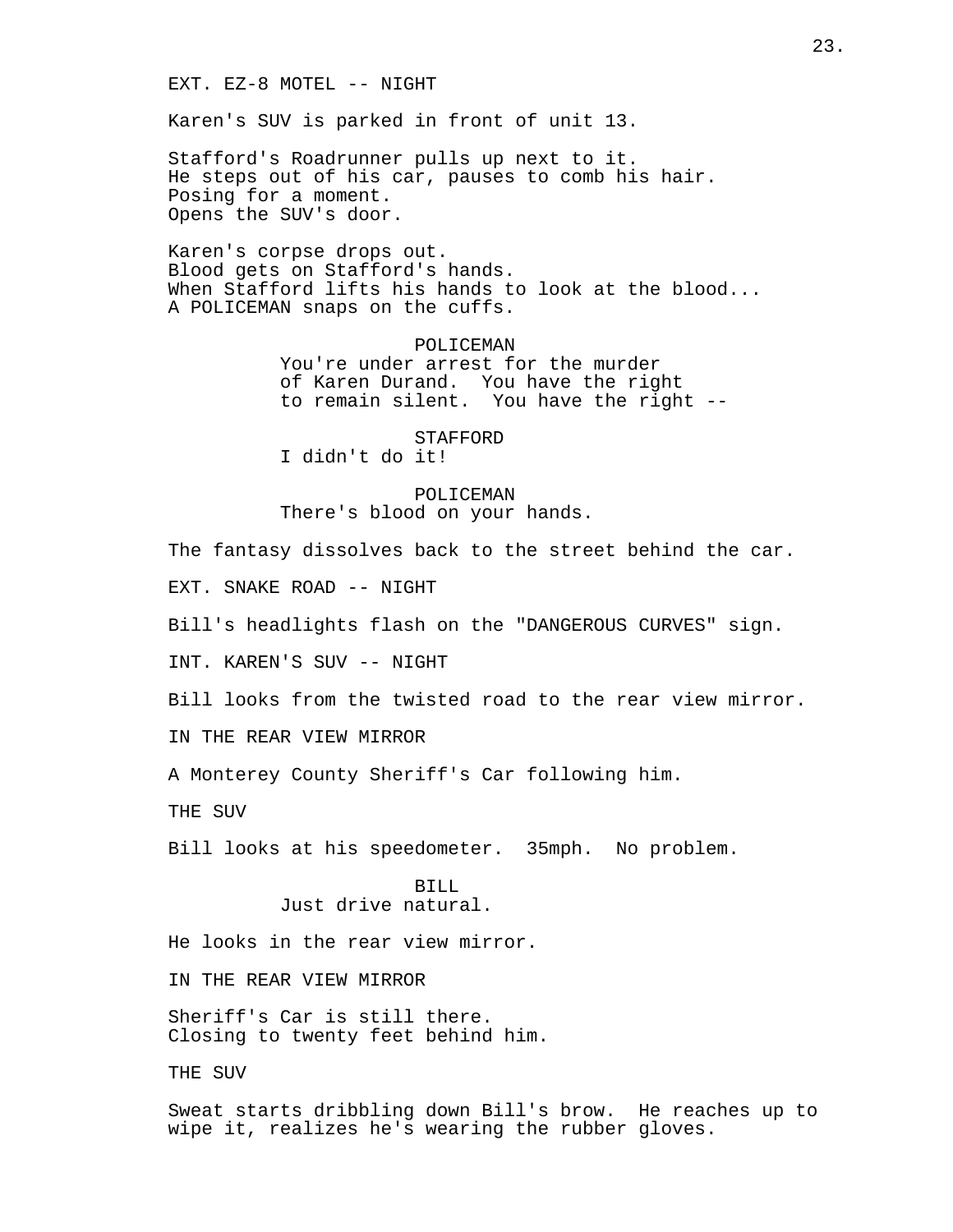The Sheriff's Car flashers turn on, strobes red and blue.

BILL

Shit.

He looks over to dead Karen.

Looks at the twisted road in front of him.

BILL

Now way to out run a police car.

The flashers reflect off the rear view mirror into his eyes.

He pulls to the shoulder of the road, turns off the SUV. The Sheriff's car pulls behind him.

Bill pulls off the rubber gloves and reaches across to open the glove compartment. The rubber gloves go into the glove box, and the registration and insurance card comes out. He closes the glove box and rolls down the car window.

IN THE SIDE VIEW MIRROR

The Sheriff's Officer, MORGAN, advance to the SUV. Clean cut, mid thirties, evil looking Fu Manchu moustache.

Bill takes another look at dead Karen. She looks like she's sleeping.

#### BILL

Yes, officer?

Bill hands Morgan his drivers license, registration, and proof of insurance.

Morgan looks across him at Karen.

BILL My wife's sleeping.

A moment of awkward silence. Bill wonders whether Morgan notices anything wrong.

Bill's leg starts twitching. He places his hand on his leg to steady it.

Morgan looks from dead Karen to Bill.

MORGAN Know one of your tail lights is out?

BILL Yeah. Got dinged by a shopping cart.

MORGAN Where are you two headed?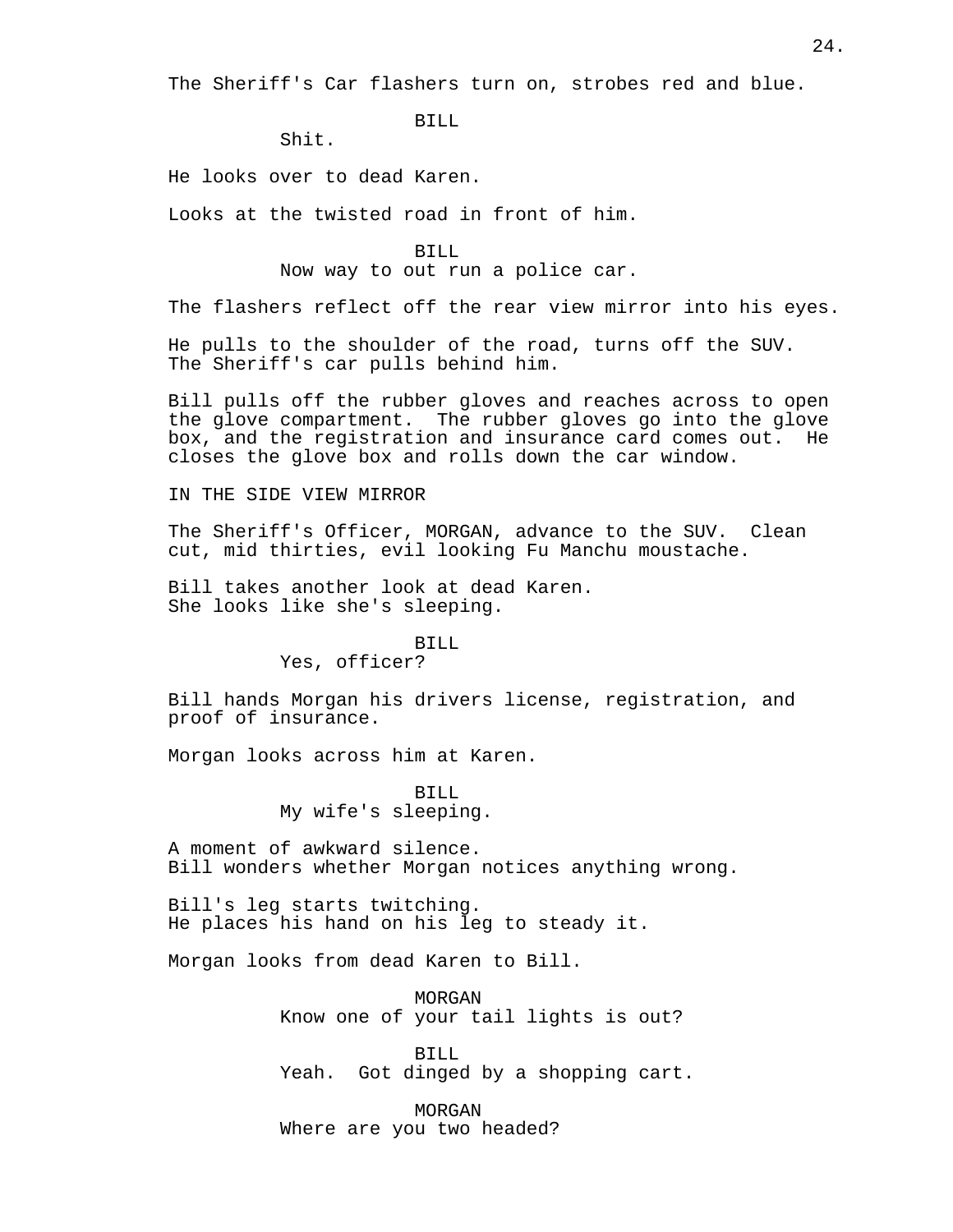BILL Home. We just saw the new Clooney movie. With that Lara Croft girl.

Morgan looks down at the driver's license.

MORGAN Either of you been drinking?

BILL No. It was a late show. My wife works mornings and... well, the movie wasn't very exciting.

Bill sweats it out. Tightens his hand on his twitching leg.

Morgan looks back across at Karen.

MORGAN She's sure a quiet sleeper.

BILL

Yeah.

MORGAN My girlfriend snores like crazy. I can hardly sleep. She works down at M.V. Hospital.

A trickle of blood drips from Karen's right nostril.

MORGAN

I'm going to give you a fix-it for that tail light. You've got thirty days to get it repaired. Any policeman can write it off.

Morgan hands his clip board for Bill to sign.

The blood continues trickling down Karen's face.

Bill signs the ticket, hands it back to Morgan.

Morgan tears off the ticket, gives it to Bill with his license and registration.

A drop of blood hits the blanket - in plain sight.

BILL

Thanks.

MORGAN (laughs) First time anybody's thanked me for a ticket.

Morgan starts back to his car.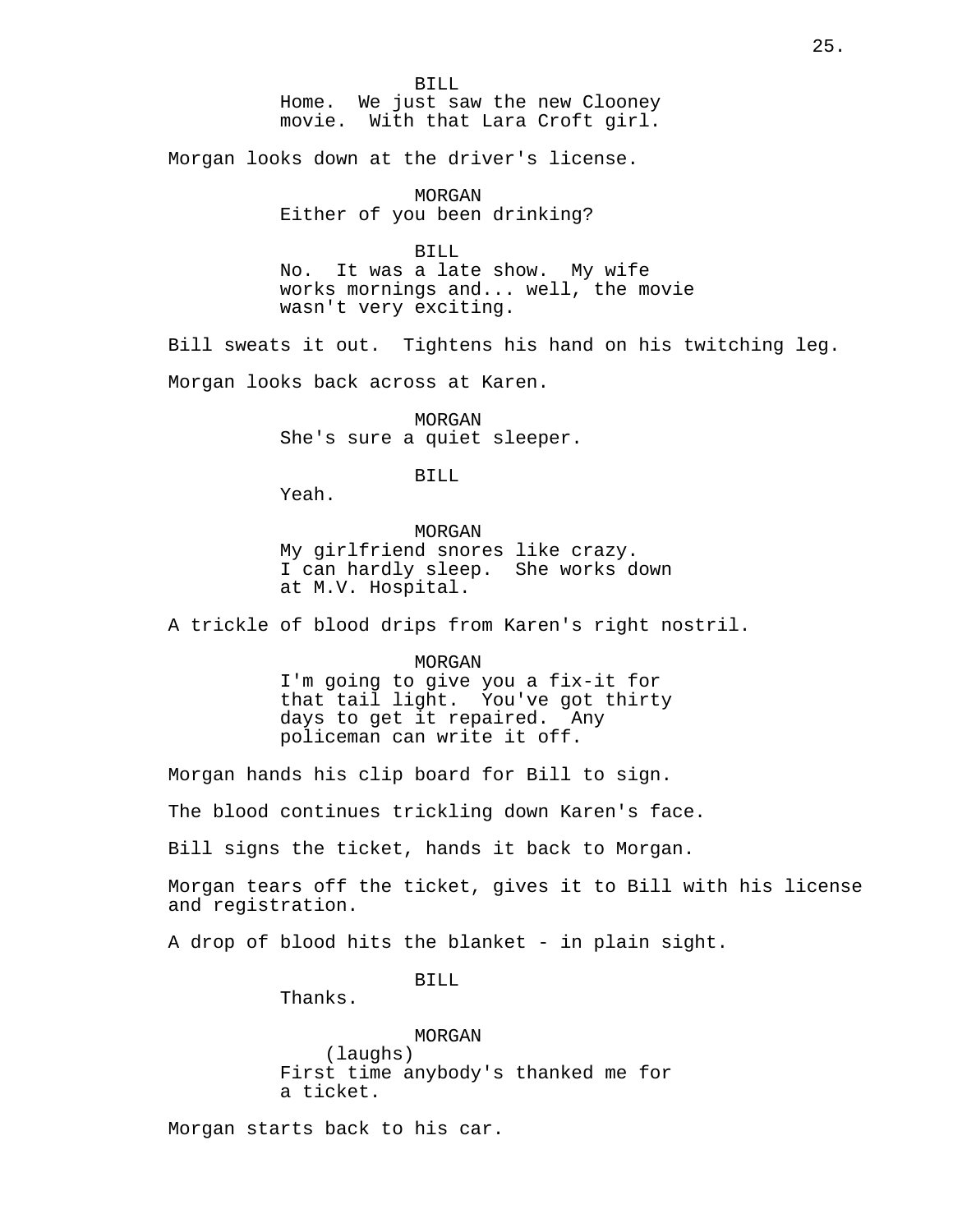IN THE SIDE VIEW MIRROR

Bill watches Morgan climb into the Sheriff's car. Waits until the Sheriff's car zooms off before he breathes again.

Starts up the SUV and starts back down Snake Road.

Lost in thought - Hell of a close call.

EXT. KAREN'S SUV -- NIGHT

The tires skim the gravel edge. Then move back to the pavement.

Swerving, the BMW kicks gravel off the edge of the cliff. It rains two hundred feet below.

Headlights pick out chunks of rubble from a land slide. Pushing the lane narrower.

INT. KAREN'S SUV -- NIGHT

Bill twists the wheel sharply, avoiding the edge of the road.

EXT. KAREN'S SUV -- NIGHT

The tires skim the edge, then move back to the road.

INT. KAREN'S SUV -- NIGHT

Bill hears a noise from the passenger seat. A snorting sound.

He takes his eyes off the road, looks at Karen's corpse. It's motionless.

Looks back at the road in time to see lines curve abruptly.

Bill spins the SUV around the corner, almost hurtling over the cliff.

EXT. KAREN'S SUV -- NIGHT

The right front tire goes off the pavement for a moment. Then moves back onto the road.

INT. KAREN'S SUV -- NIGHT

Bill pulls the car back to the center of the road. A hair-pin corner ahead.

Another snort from the passenger seat. Bill turns to see blood shoot out of Karen's nose. She coughs.

One of her hands reaches from under the blanket, blinding clawing at the air.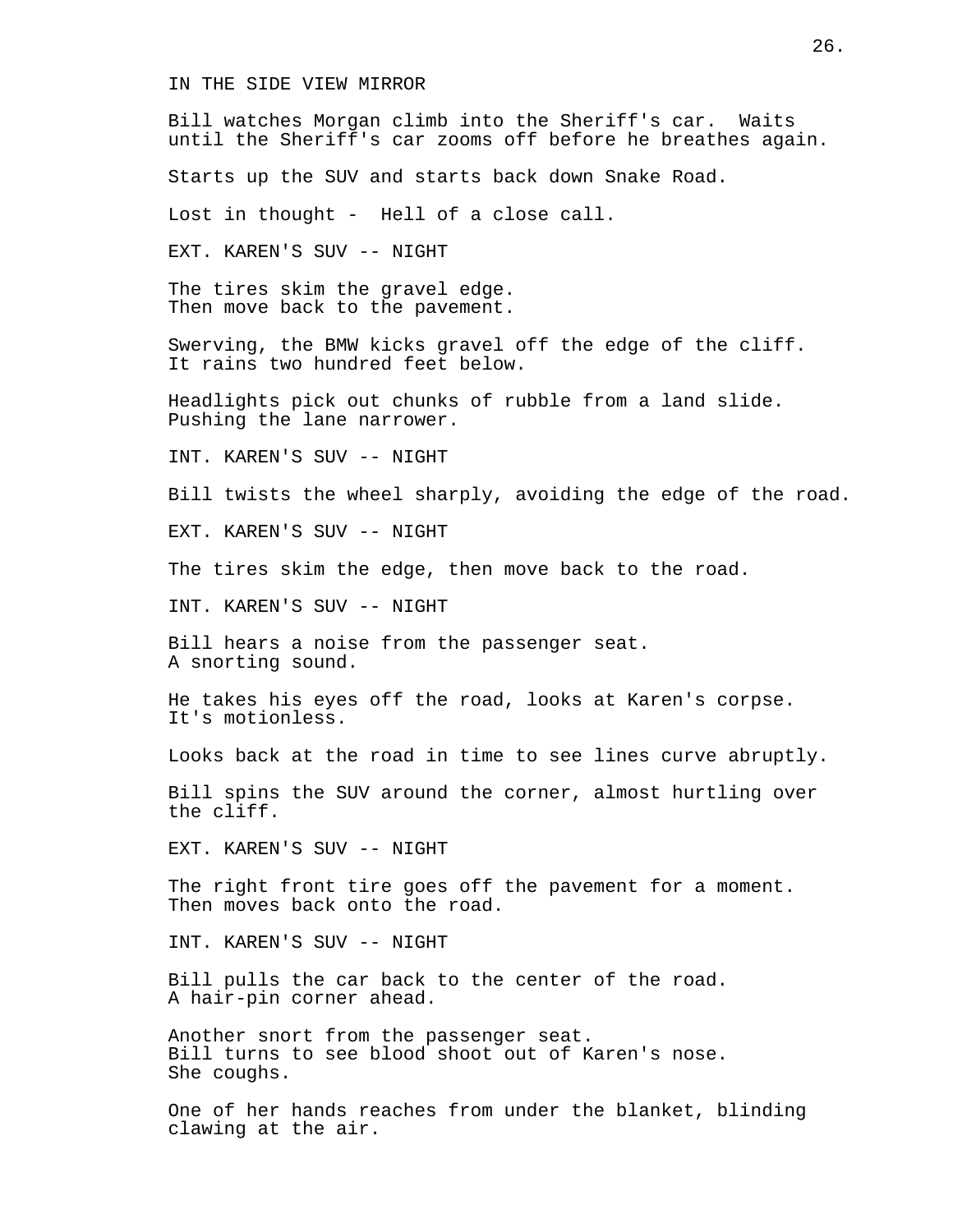BILL Karen? Can you hear me?

She snorts again. Hand clawing in front of her.

Bill turns back to road in time to see the SUV heading towards the railing.

BILL

No!

Bill spins the wheel quickly. But not quickly enough.

EXT. SNAKE ROAD -- NIGHT

The SUV smashes through the railing. Plunges over the edge of the cliff. Bill screams as the car falls two hundred feet into darkness.

The SUV crashes at the base of the cliff.

FADE OUT.

FADE IN:

INT. MIRA VISTA HOSPITAL -- DAY

Bill opens his eyes in a private room at Mira Vista Hospital. White walls, white sheets, white counters.

A nurse, SHELLY, dressed in white. A pretty free-spirit in her late twenties.

SHELLY

He's awake.

It takes Bill a few minutes to read her name badge, then he realizes he's been staring at her right breast.

Bill turns his head away from Nurse Shelly, sees a friendly looking DOCTOR standing next to an IV bottle. The IV tube is stuck in Bill's arm.

> DOCTOR Mr. Durand? Can you hear me?

Bill tries to speak. After a few tries, he manages words.

BILL

Where?

DOCTOR Mira Vista Hospital. How do you feel?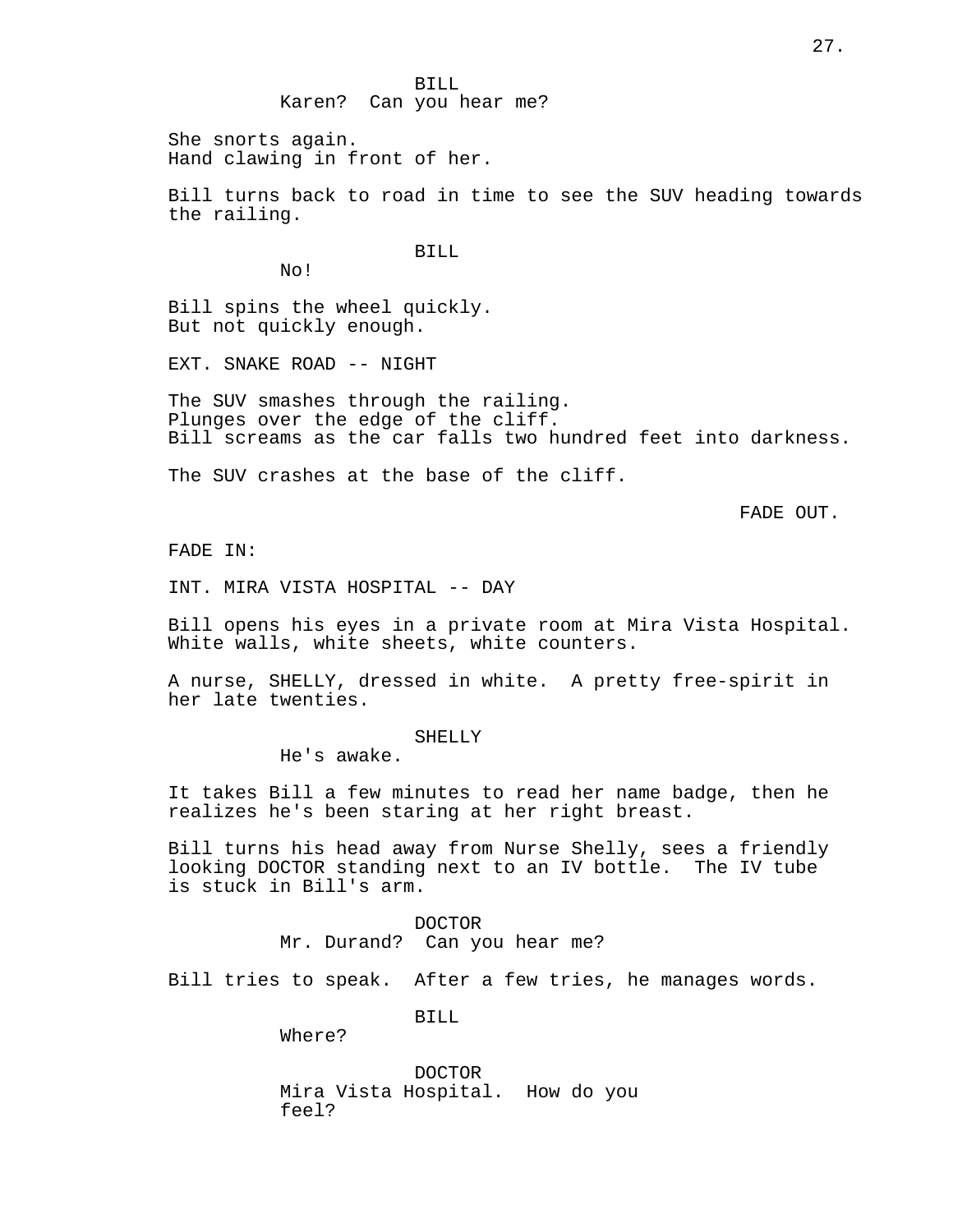BILL

Tired.

DOCTOR You're lucky to be alive. Your car dropped two hundred feet. Landed on the rocks. A miracle that no bones were broken.

# BILL

What?

DOCTOR You only suffered contusions and lacerations. Cuts and bruises. But... I have some bad news for you.

The Doctor clears his throat, reluctant to continue.

DOCTOR Your wife, Mr. Durand. Impact was on her side of the car. (beat) I'm sorry to have to tell you this: your wife died in the car accident.

BILL

Dead?

# DOCTOR

Yes. I'm sorry.

Bill's racking laughter sounds so much like a sob, the Doctor touches his arm.

> DOCTOR I'm sure she didn't suffer. Would you like to talk to a clergyman?

#### BILL

I'll be okay.

The Doctor touches his shoulder again and leaves.

Nurse Shelly wipes away his tears with a tissue. Not realizing they are tears of joy.

SHELLY

Everything will be alright, Mr. Durand. You're in good hands.

She touches his face gently... then kisses his forehead.

Bill looks into her eyes, she smiles at him. A sexy smile. He watches her leave, pushing open the white hospital door.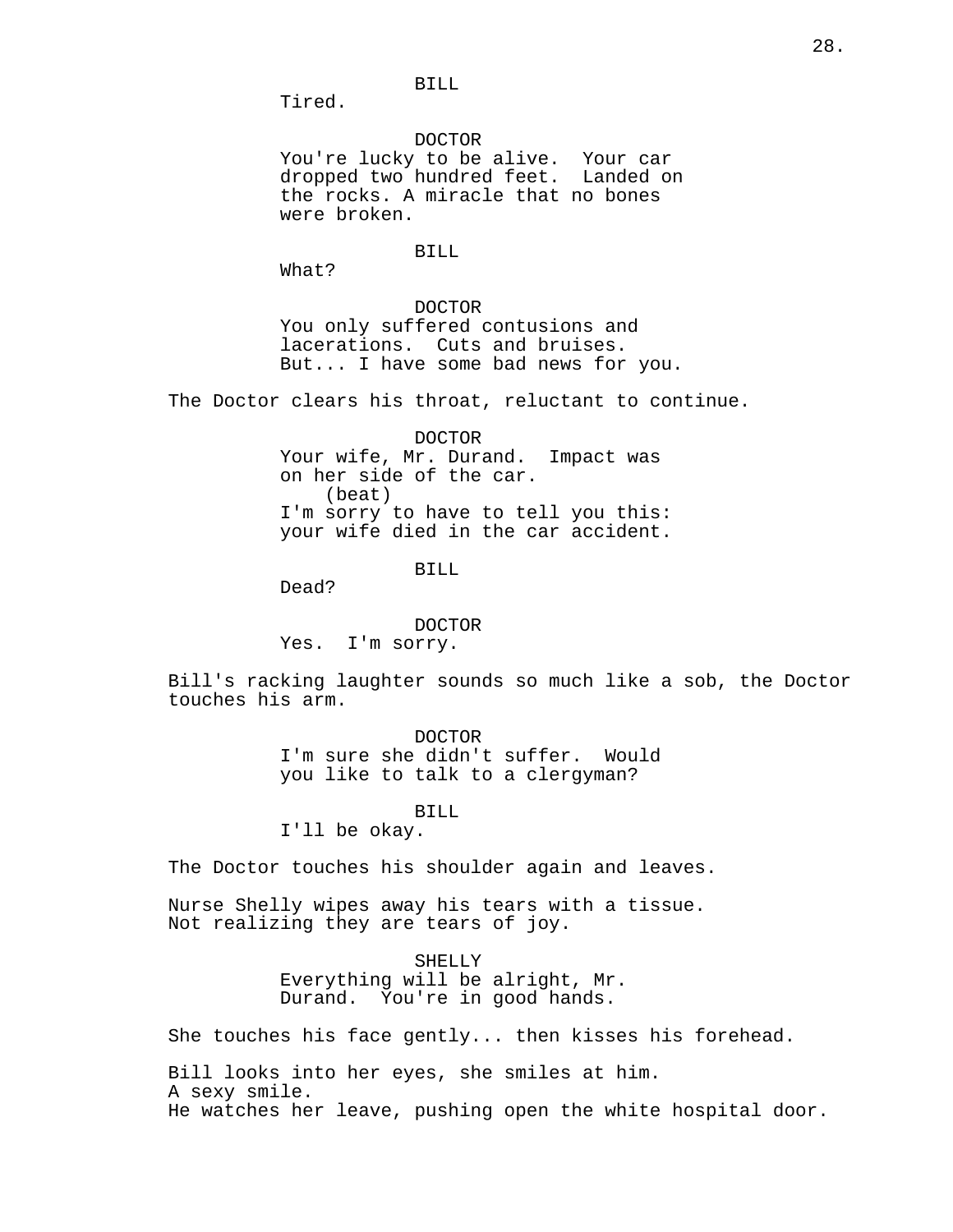INT. LUCKY'S BAR -- DAY

A WAITRESS pushes open the kitchen door carrying a pair of plates to a table where the CORONER and SURGEON are sitting.

> **WAITRESS** Who had the chicken?

> > SURGEON

I did.

WAITRESS

So the Coroner gets the meat loaf.

She sets the meat loaf in front of the Coroner and exits.

The two men talk as they eat.

CORONER Had a strange one, Monday night.

SURGEON

Yeah?

CORONER Car crash. Out on Snake Road.

SURGEON Anything left of the car?

CORONER Not much. Wife died on impact, husband didn't even break a bone.

# SURGEON

Yeah?

The Coroner leans forward, gesturing with his fork.

CORONER But here's the strange part - wife's injuries were all on the back of her head. And impact was on the front.

SURGEON She have a seat belt on?

CORONER Both of them did. Car had airbags, too. Front and side.

The Surgeon nods, thinking this over.

SURGEON Still, you drive off Snake Road, you're gonna get pretty bashed up. Seat belt and air bags or not.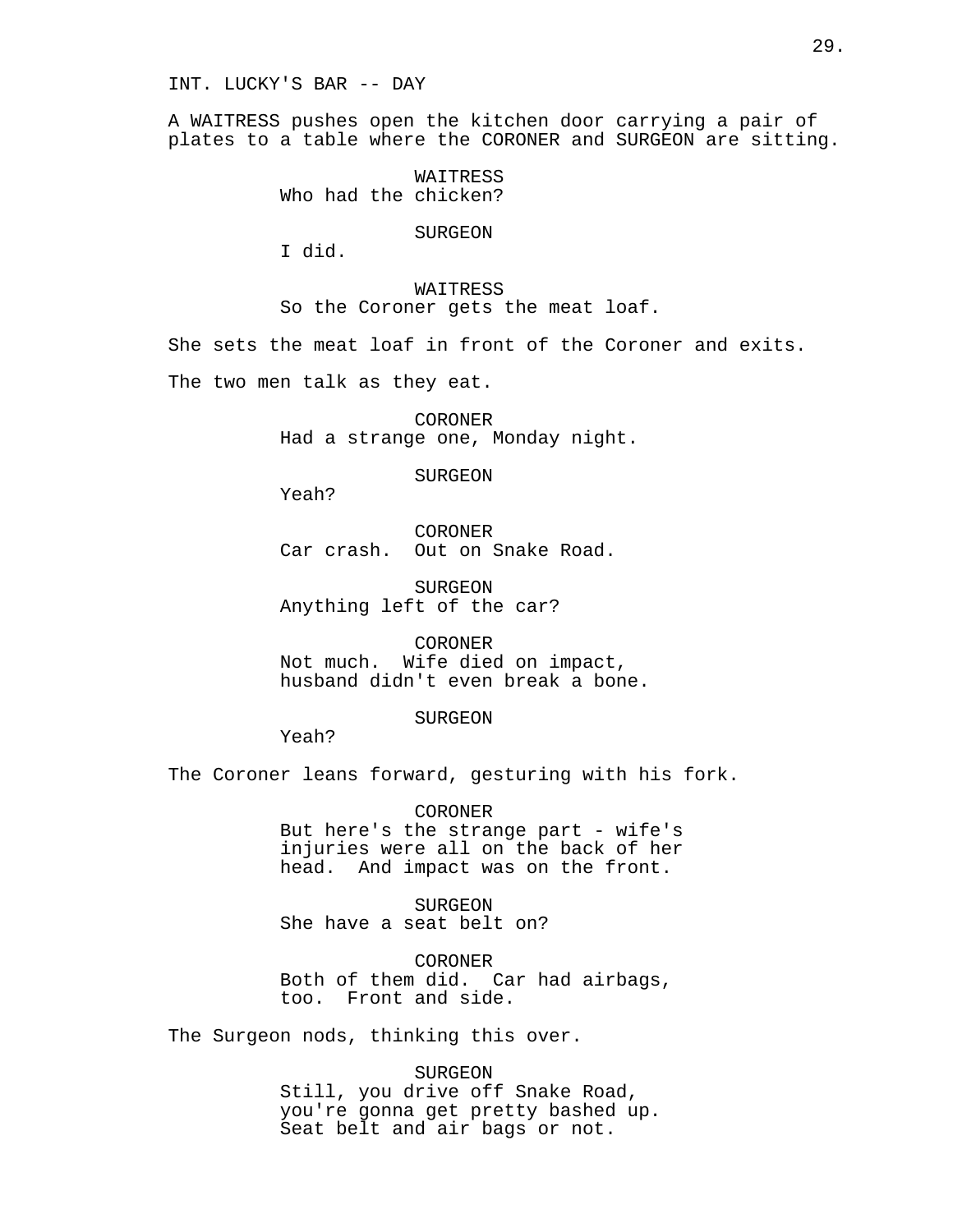CORONER We also found strange pebbles embedded in her wounds.

SURGEON Strange how? Were they from Mars?

# CORONER

Not indigenous to the crash sight. Smooth. Like rocks from a stream bed. There was a ash mixed in, too.

# SURGEON

Car catch fire?

#### CORONER

Nope.

The Surgeon thinks about it for a second, then laughs.

# SURGEON

Car drops two hundred feet and lands in some camper's old fire pit. How long have you been County Coroner?

Two dozen feet from the Coroner and Surgeon's table, a man sits alone at the counter, sipping coffee.

# CORONER

Stranger things have happened.

The coffee drinker is MORGAN, with the Fu Manchu moustache.

# SURGEON

Remember the car wreck by Miller's Road last year? Woman's head gets cut clean off, rolls down the street --

**CORONER** Lands right under a street sign that says: "Stop Ahead".

The Coroner makes it 'Stop, A head'.

Morgan pulls out his ticket book and flips through it.

SURGEON (O.S.) Remember the guy who caught his wife cheating and jumped off the roof of the hotel..

CORONER (O.S.) Landed on the bastard who was banging his wife and killed him. Husband survives the jump without a bruise.

Morgan finally gets to the ticket written on Snake Road: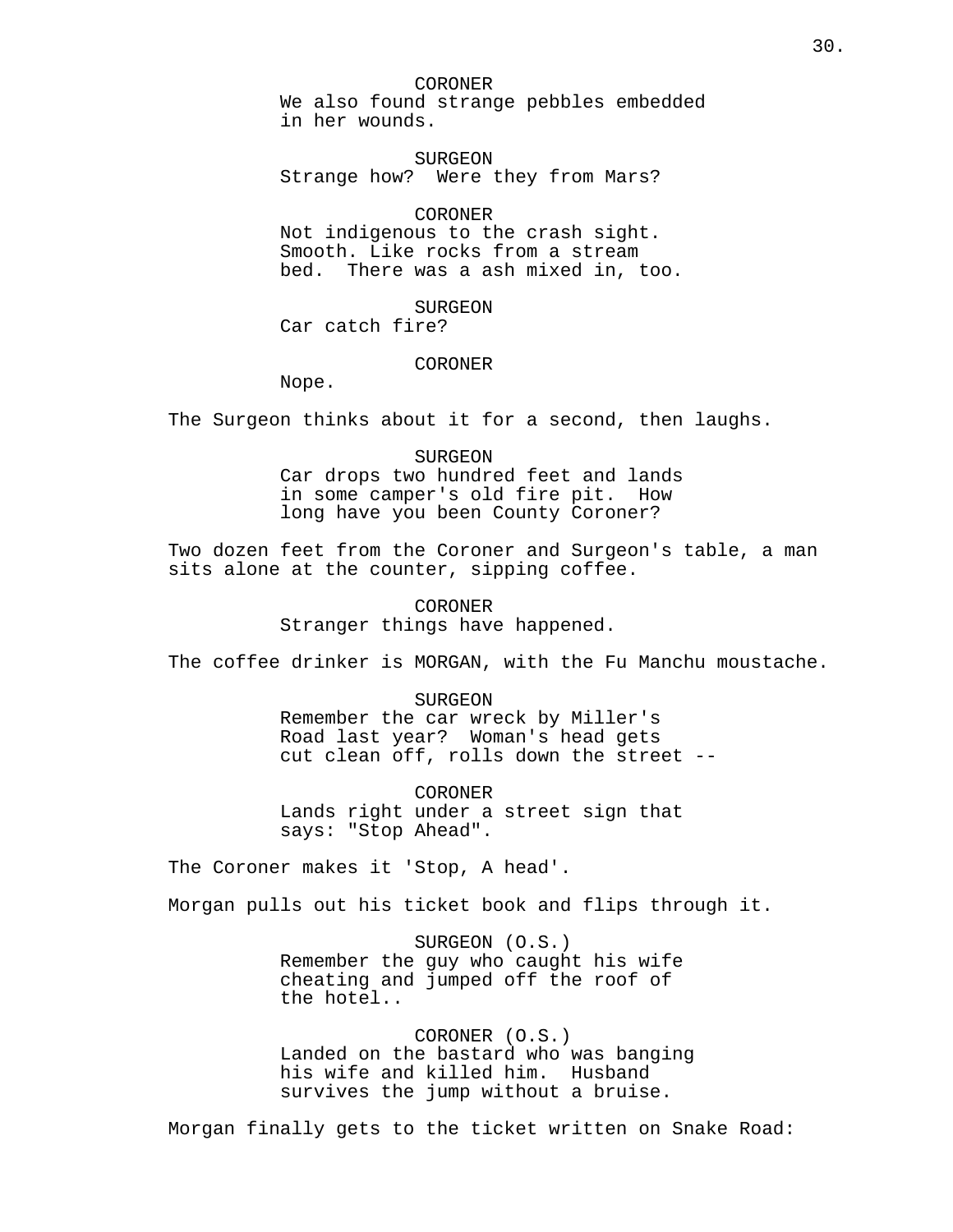William Durand, and the address.

MORGAN (sotto) Maybe she wasn't asleep? Maybe she was already dead?

He closes his ticket book, puts two dollars on the counter next to his empty coffee cup and leaves the restaurant.

EXT. GRAVEYARD -- DAY

A group of mourners dressed in black, ring an ebony coffin. Bill Durand's face reflected on the coffin.

Edmund stands next to Bill.

#### EDMUND

You okay?

Bill nods. The PRIEST finishes the rites, Bill looks at the other mourners; family and friends ringing the coffin.

MAGGIE, in a man's black suit. Karen's business partner. She looks at Bill with a trace of suspicion.

JACK STAFFORD, staring at Bill with anger in his punk eyes.

Bill looks in back of the mourners. Standing on top of a hillock, MORGAN stands under the shade of a tree.

When Bill spots Morgan, the cop smiles, makes his hand into a gun and "fires" at Bill.

Bill looks quickly away, back down at the coffin.

**PRIEST** Ashes to ashes, dust to dust. Karen is on the road to Heaven now.

The Priest drops his spade onto the ground and turns to Bill, giving his condolences.

Across the coffin, Maggie frowns at Bill, then storms off.

EDMUND What's wrong with Maggie?

BILL She and Karen were pretty close.

Edmund nods.

EDMUND Come on. Let's go get drunk.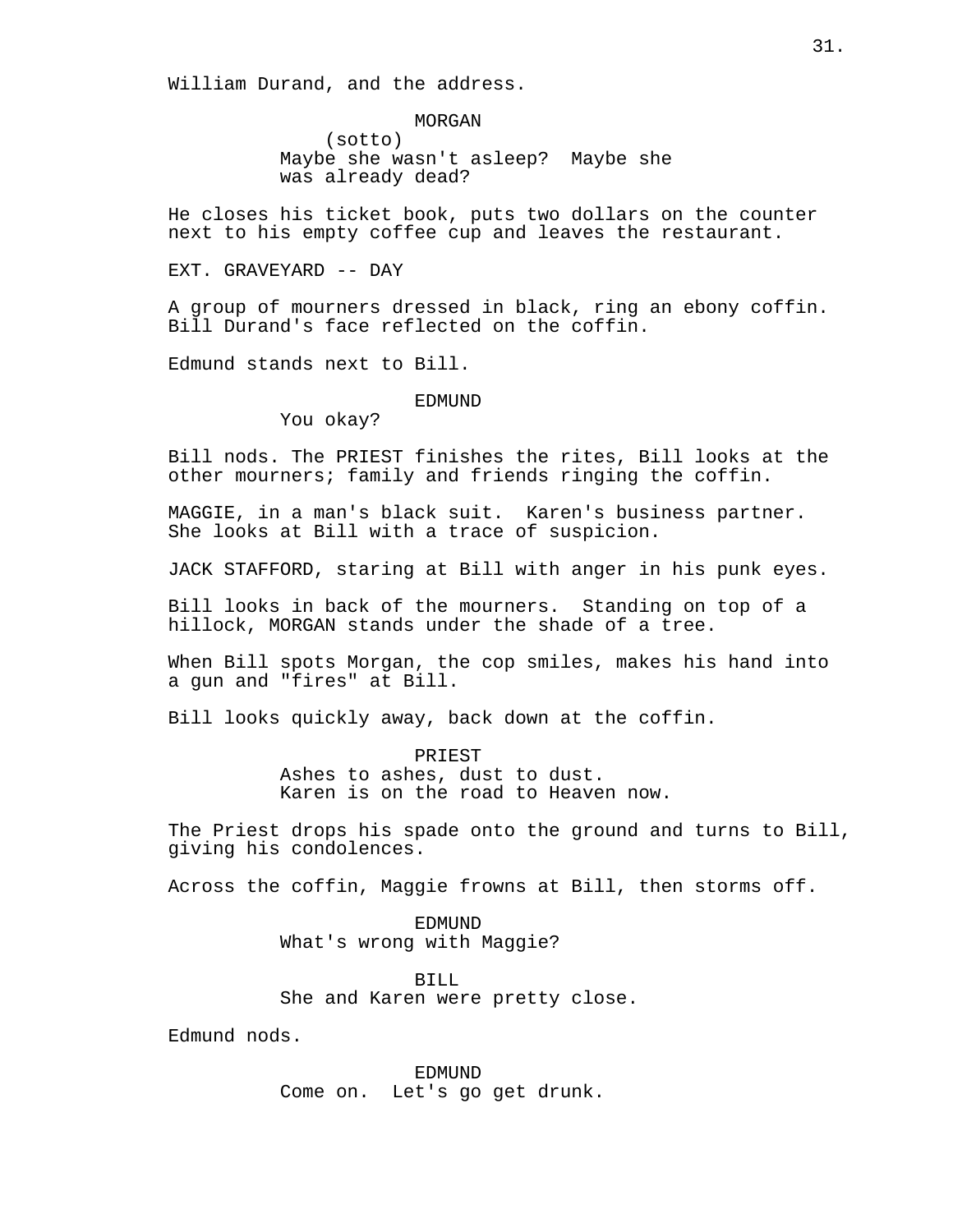BILL I'm just going to go home.

EDMUND Hey, man. You need anything, you know where to find me.

Edmund walks to the parking lot.

BILL

Edmund turns.

#### BILL

Thanks.

Edmund.

Edmund returns the smile, then continues to the parking lot.

Bill takes one last look at the coffin, then turns and walks across the grassy hill to where his BMW is parked.

Morgan steps from the shadows of a tree as Bill walks past.

MORGAN Mister Durand?

BILL Do I know you?

MORGAN Too bad about your wife.

BILL What do you want?

MORGAN

Restitution.

BILL I don't know what you're talking about.

Bill walks away from Morgan, over the hill to his BMW.

Morgan watches Bill climb inside his BMW and drive away.

MORGAN You did it. You killed your wife and got lucky... But luck doesn't last forever.

Morgan walks down to his old Plymouth Fury and drives off. INT. DURAND'S HOUSE -- DAY

Bill closes the door and takes off his coat and neck tie.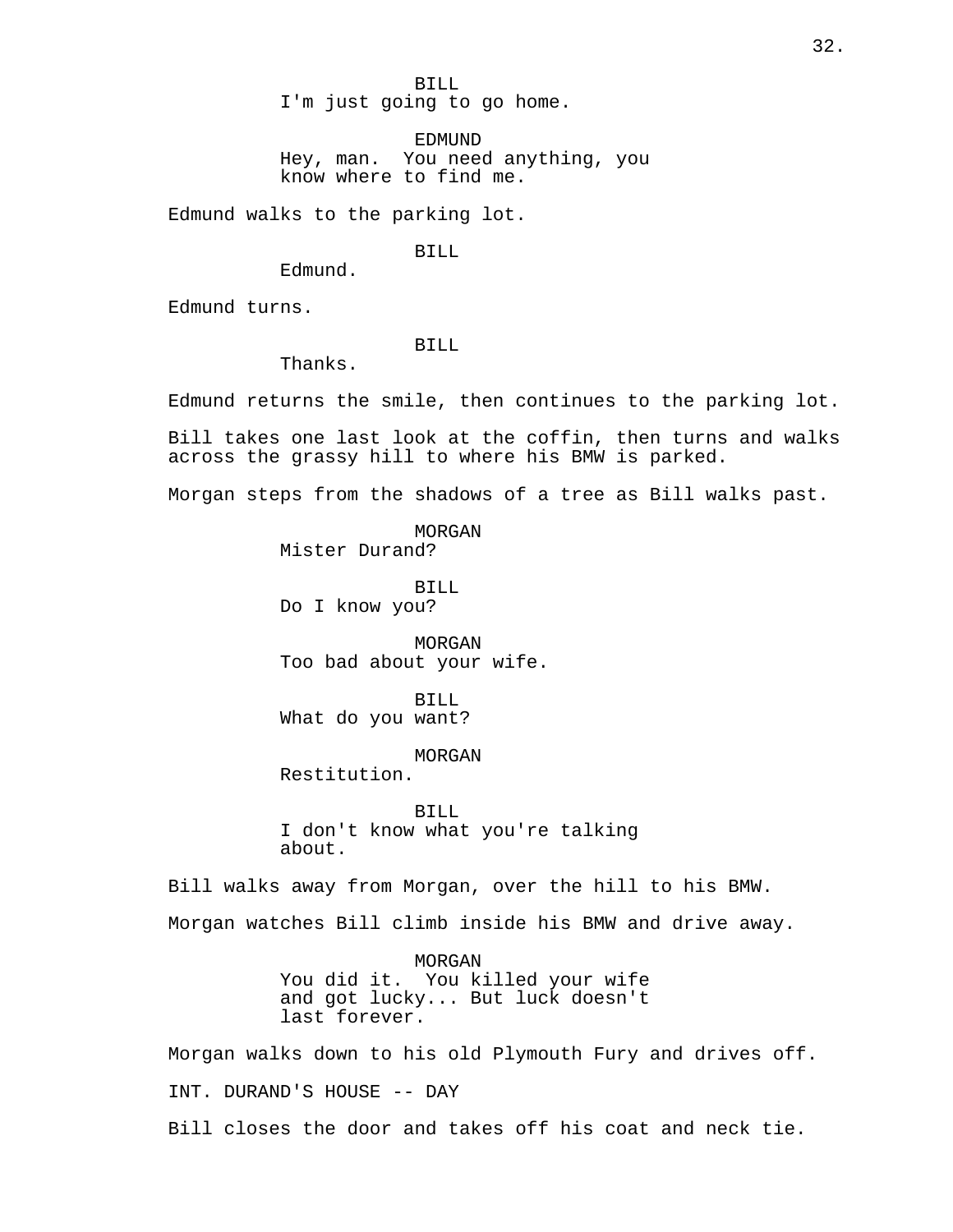He pours himself a drink. The first is gone in a flash so he pours another. He spots something sparkling on the glass coffee table. Karen's wedding ring. Bill sits on the sofa, picks up the ring, studying it. A symbol of his marriage. Proof of his guilt. Springing up off the sofa, he takes the ring into the kitchen. IN THE KITCHEN Bill flips on the garbage disposal, holds the ring over the whirring blades. BILL If it gets stuck, I can't call a plumber. He flips off the disposal, leaves the kitchen. IN THE BEDROOM Bill opens Karen's jewelry box, drops the ring inside. Closes the box, then stops. BILL The first place the police will look. Bill opens the box and extracts the ring. IN THE LIVING ROOM Bill sits on the sofa, spins the ring on the coffee table. He takes a sip of his drink and watches it spin. The ring stops spinning and lays flat. Bill stares at it for a moment, then smiles. He crosses the room to a shelf of old toys. His collection. Drops the ring inside an old model car made of tin and wood. Then goes back to the sofa. And his drink. EXT. DURAND'S HOUSE -- DAY A pleasant, sunny day. Bill walks to his BMW, starts it up, pulls onto the street. EXT. STREETS OF MIRA VISTA -- DAY Bill drives through the residential section, heading downtown.

33.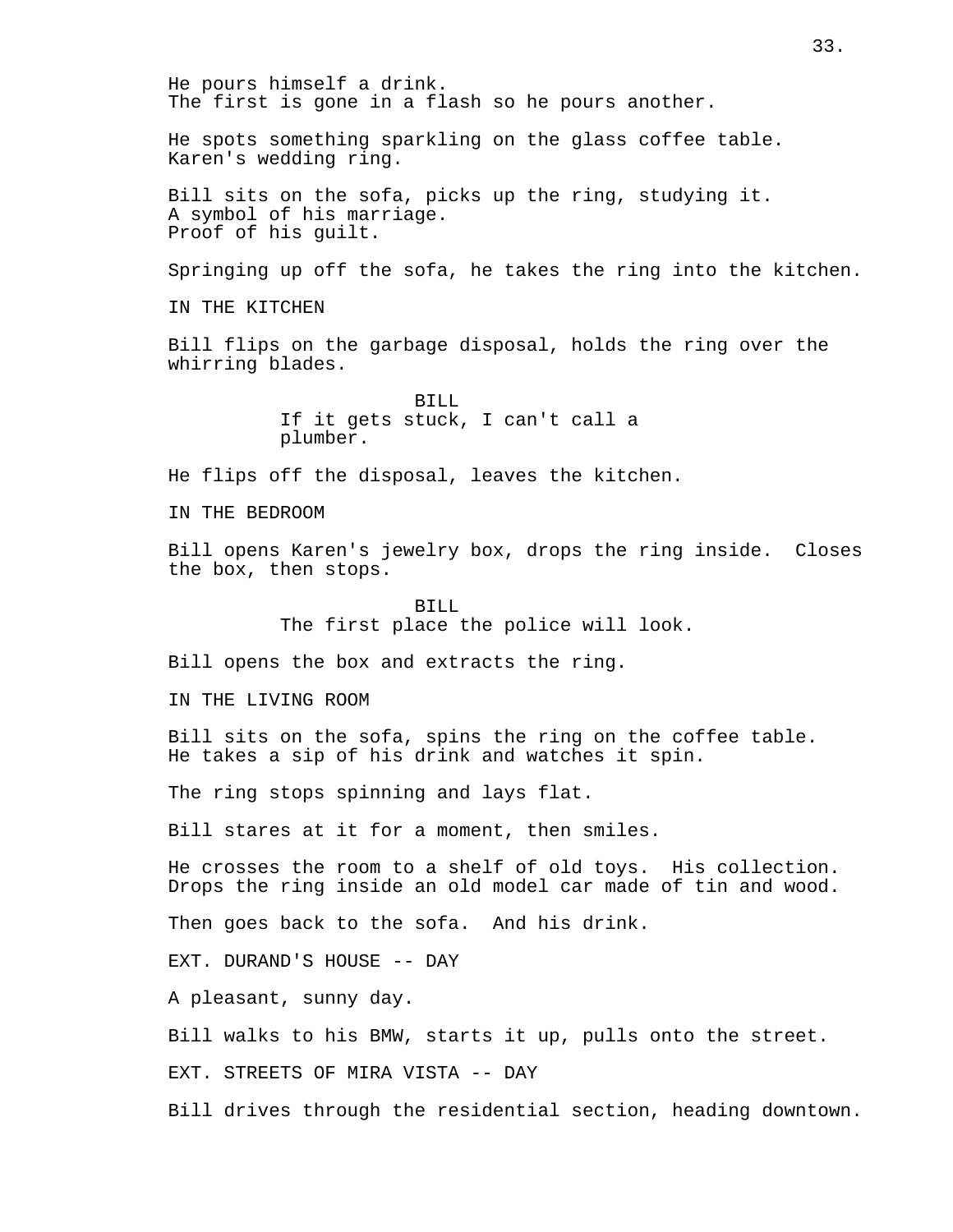AN OLD PLYMOUTH FURY pulls into traffic three cars back following Bill through Mira Vista.

EXT. GROCERY STORE -- DAY

Bill's BMW pulls into the parking lot... The Fury follows.

INT. GROCERY STORE -- DAY

Bill pushes a cart around a corner... bumps into a cart going the opposite direction.

BILL

Sorry.

Looks up... and sees Nurse Shelly. Smiles.

BILL Hey. Shelly right?

SHELLY Good memory. How are you doing?

BILL

Better, now. You?

He looks in her cart - food for one or food for two? Looks like food for one - Lean Cuisines and bag salad.

SHELLY

I'm in the hospital every day. It's not a big traumatic experience... unless they stiff me on overtime.

Bill laughs.

BILL You know, woman can not live by Lean Cuisine alone. Can I buy you dinner some night? To thank you for taking good care of me.

SHELLY Sure. That's be nice.

She writes down her phone number on a post-it from her purse.

SHELLY If you keep getting the machine, it's nothing personal. They keep changing my shifts around.

BILL I'm glad I bumped into you. Really.

They trade smiles again, and go back to shopping.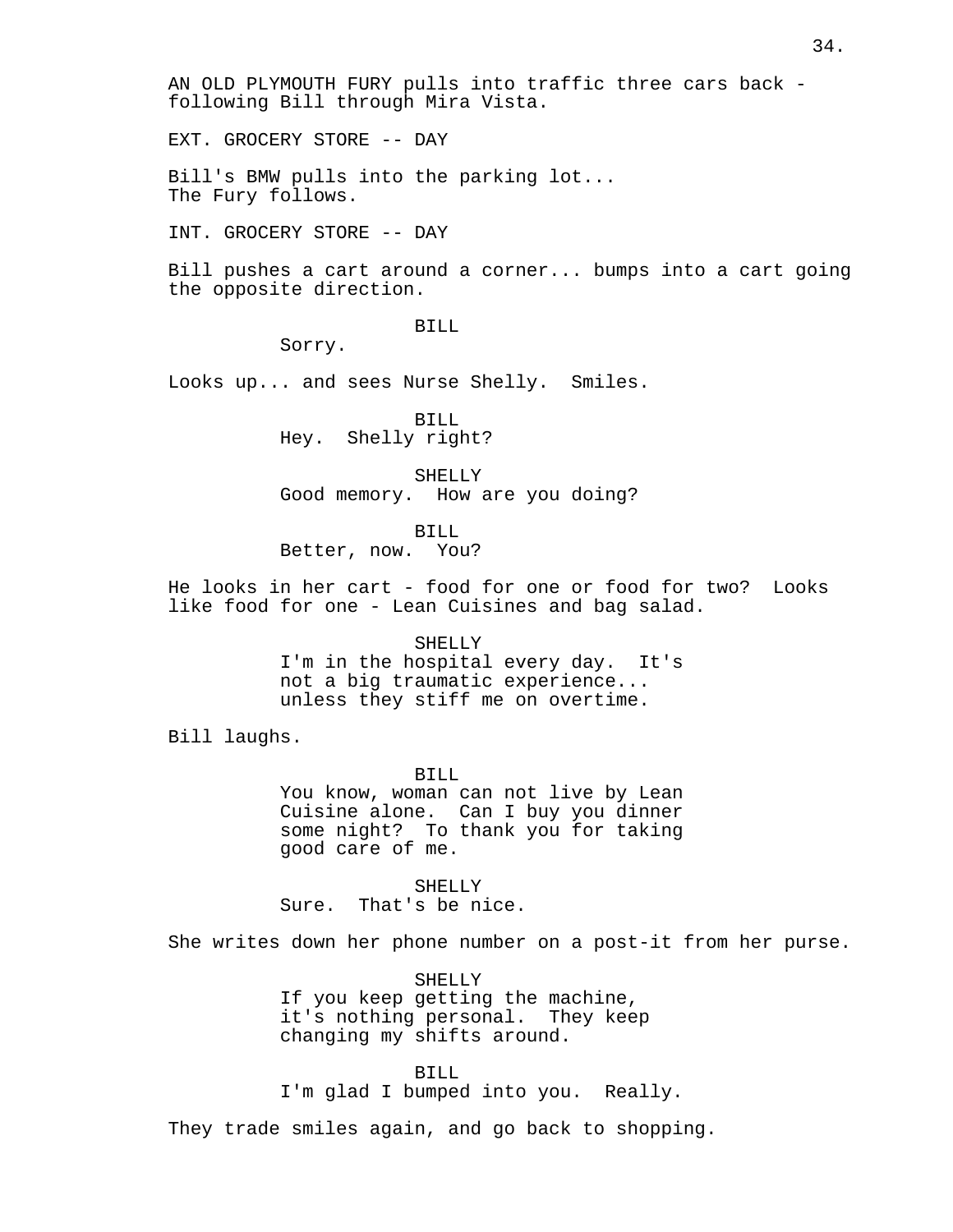EXT. STREETS OF MIRA VISTA -- DAY

When Bill pulls out of the parking lot, the Fury pulls out behind him... following.

When Bill turns right, the Fury turns right. When Bill turns left, the Fury turns left.

The Fury is always at least two cars back. Stalking him.

INT. BILL'S BMW -- DAY

When Bill makes a left turn at the last minute, he notices the Fury in his mirror making the same sudden left turn.

> BILL Who the hell are you?

Bill makes a hard right turn. The Fury turns right.

AT THE INTERSECTION

The light turns yellow. Bill zips across just as the light turns red. The Fury runs the light.

# BILL What do you want?

Bill speeds down the street like a maniac. The Fury follows.

EXT. STREETS OF MIRA VISTA -- DAY

The light at the next intersection turns yellow. Bill floors it, shooting across as the light turns red.

The Fury zooms through the red, almost getting hit twice.

Bill races down the block, the Fury in hot pursuit. No cars separating them.

At the next intersection, the light is green.

INT. BILL'S BMW -- DAY

Bill slams on the brakes.

The Fury screeches to a stop behind him.

IN THE REAR VIEW MIRROR

Bill sees the Fu Manchu moustache of Morgan.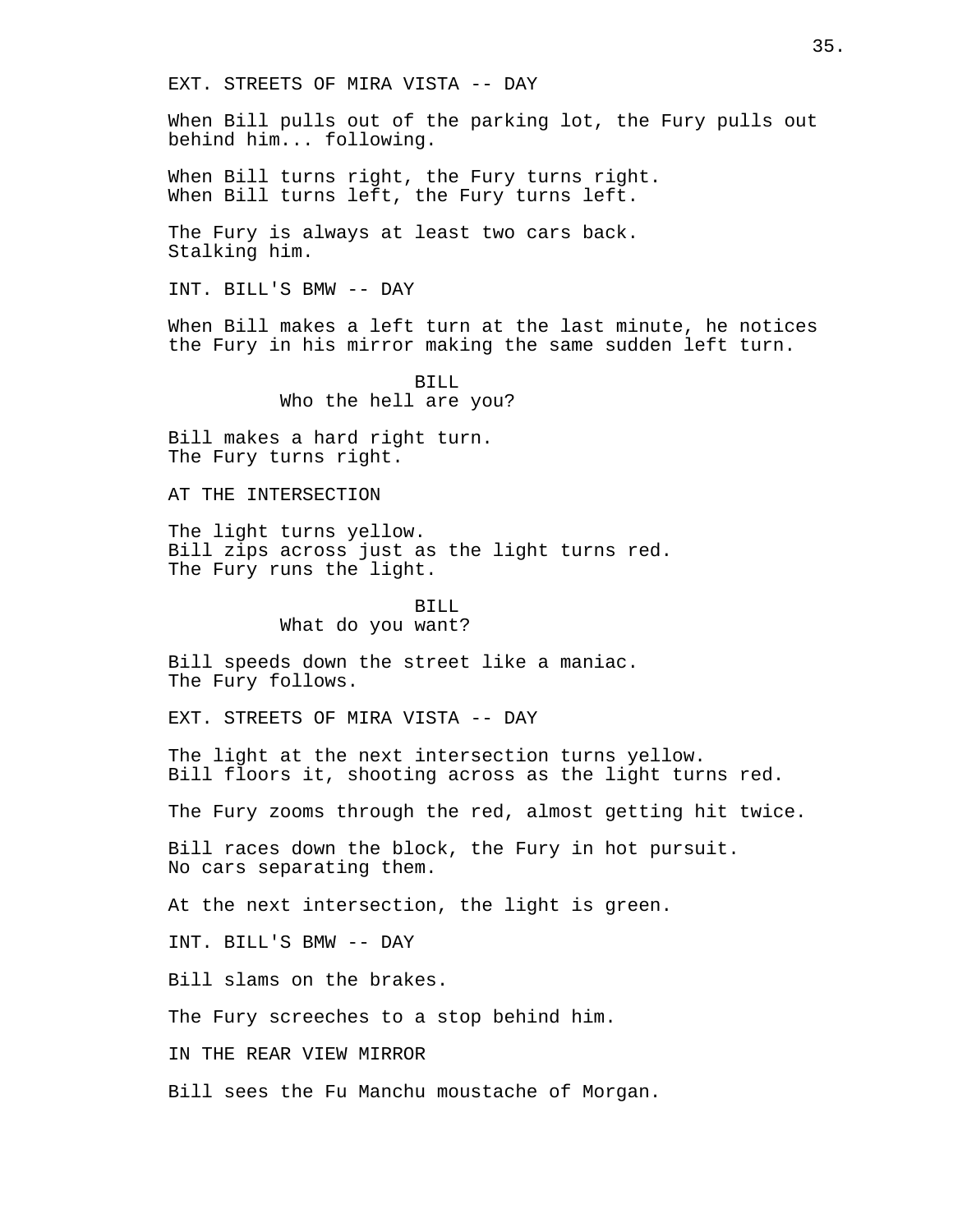Gotcha.

He eases across the intersection. The Fury follows close behind. Then pulls up beside him.

Bill is on the edge of panic.

In the Fury, Morgan gives Bill a smile. Turns his hand into a gun and "fires" a couple of times. Laughs... Then zooms away.

Bill tries to calms down, but can't. His hands are shaking on the steering wheel.

BILL

INT. LIVING ROOM -- DAY

Bill's hands are still shaking as he locks and bolts the front door. He grabs a chair from the kitchen and props it under the door knob.

> RTIJ. He knows. He knows I killed her.

He feels sick... completely forgets about Shelly's number.

INT. BEDROOM -- NIGHT

Bill tries to sleep. Tosses and turns. A scratching noise from the bedroom window.

> BILL This is police harassment.

Creeping to the window, pulls the drapes open, looks outside.

THROUGH THE WINDOW

Dead Karen. Wrapped in the yellow blanket. Face drenched in blood. Hair matted with gore.

Bill lets go of the drapes, flips back against the wall and covers his mouth to hold back a scream.

INT. LIVING ROOM -- DAY

Bill's face is stubbled with beard, eyes sunken. He looks like hell. Scratching from the bedroom window.

> RTIJ. What does she want?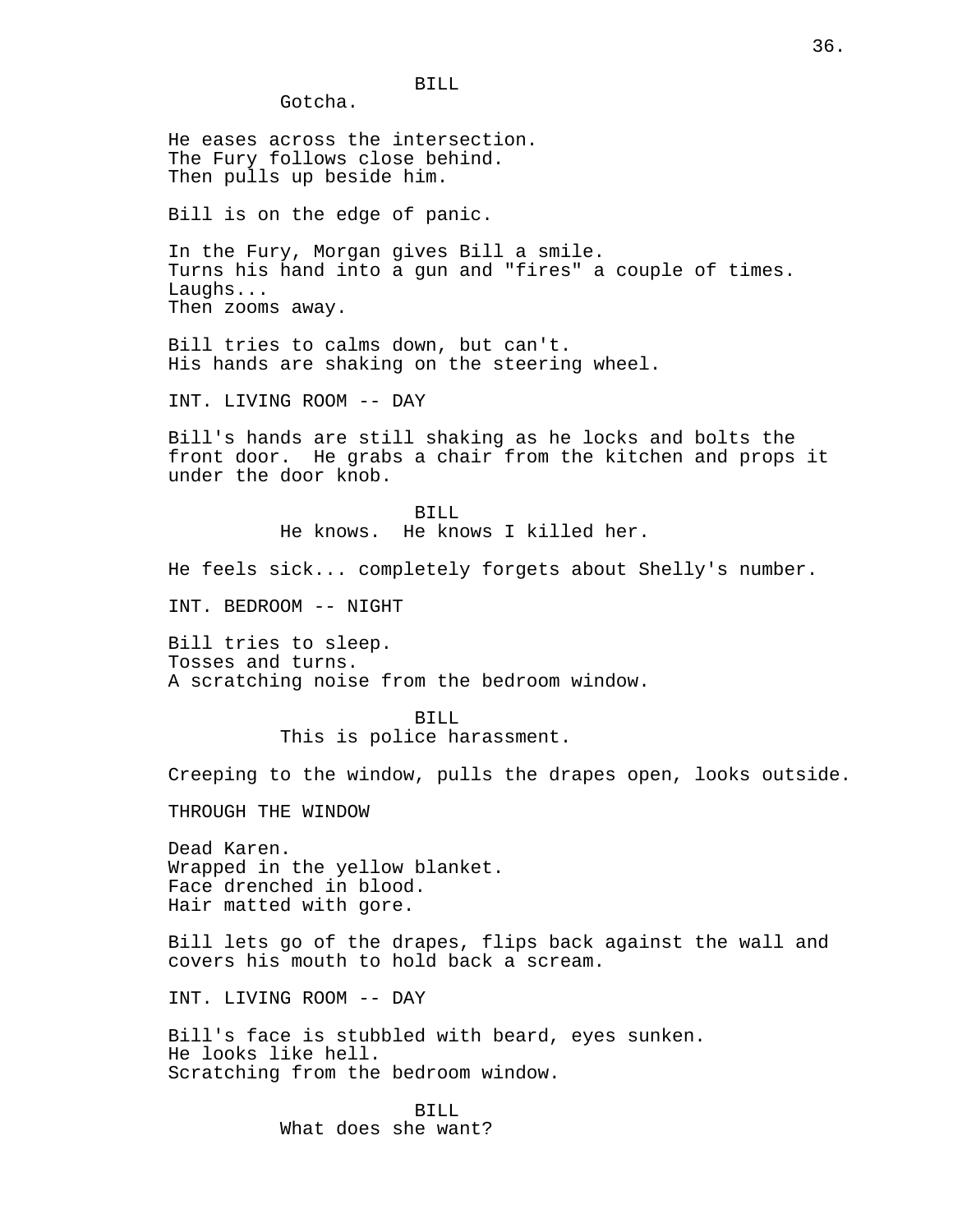INT. BEDROOM -- NIGHT

He moves to the curtains. Takes a deep breath, then throws them open and looks out.

THROUGH THE WINDOW

Dead Karen scratches at the window with bloody hands.

RTIJ.

You can't be there! You're dead.

Karen opens her mouth to say something and blood pours out.

## BILL

No! No!

Bill yanks the drapes closed, runs out of the room.

INT. LIVING ROOM -- DAY

Bill sits at the bar, pounding down drinks. A week's worth of beard. Hair unkempt. Eyes wild with paranoia.

The phone rings.

Bill jumps, spilling his drink.

Bill looks at the phone as if it's a foreign object. Making no move to answer it. It stops ringing.

Bill pours another drink.

INT. LIVING ROOM -- NIGHT

Bill takes a handful of sleeping pills and tries to sleep on the sofa. His eyes won't close.

Scratching at the bedroom window.

Bill puts the cushions over his ears.

The scratching grows louder.

## BILL Leave me alone!

More scratching.

He throws the pillows across the room, runs into the bedroom.

INT. BEDROOM -- NIGHT

Bill tears open the drapes.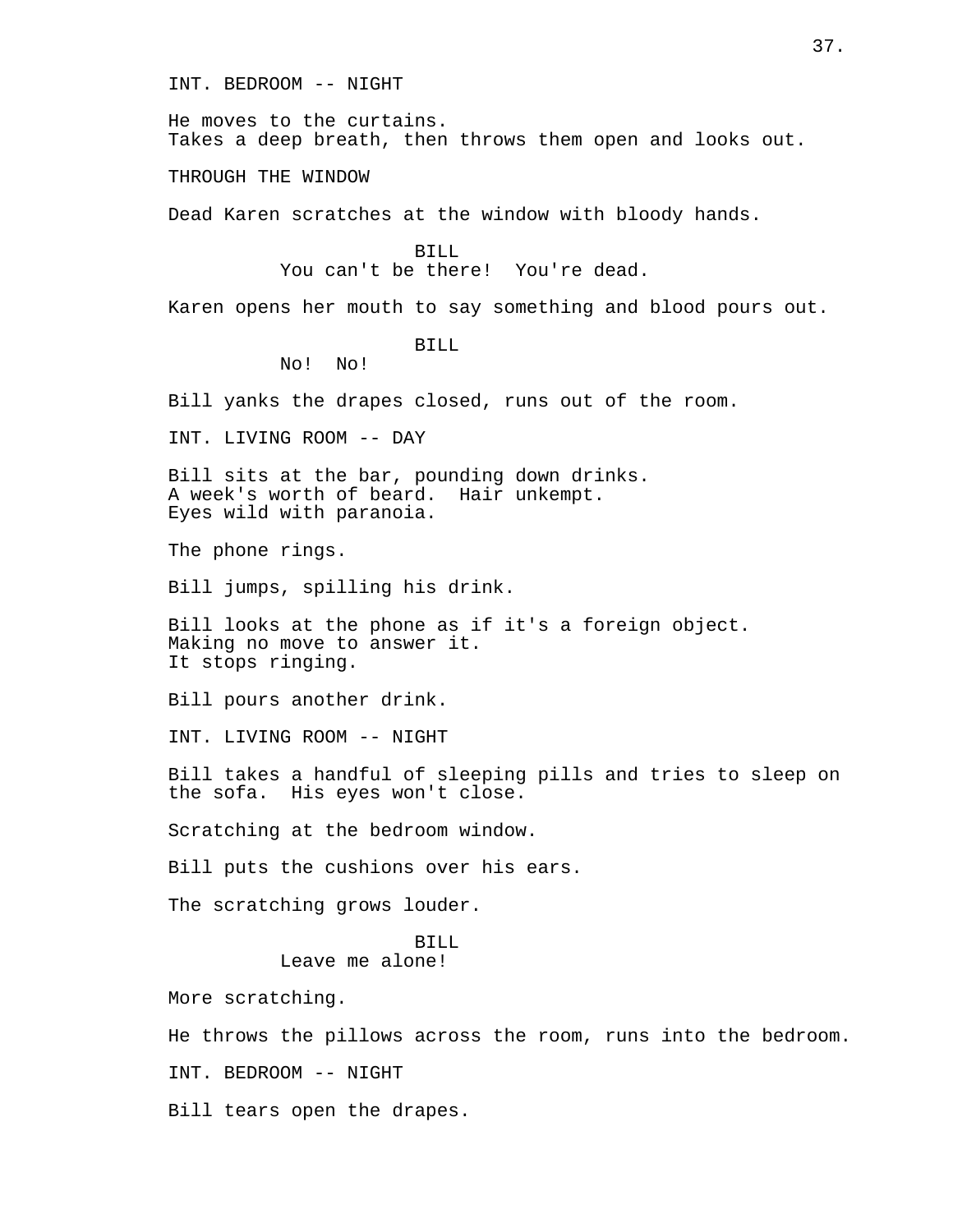THROUGH THE WINDOW

Dead Karen. Wrapped in the yellow blanket. Face drenched in blood. Hair matted with gore. Bloody fingers scratching the glass.

BILL

You're not real.

Dead Karen slams the glass with her palm. Shaking the window. She sure seems real.

Bill yanks the drapes closed. Crumbles onto the bedroom floor weeping.

INT. LIVING ROOM -- DAY

A bright spring day outside, birds singing.

Bill lays on the sofa - a wreck.

The phone rings loudly. He ignores it.

When it stops ringing, he hears scratching on the bedroom window. He closes his eyes, covers his ears... But the scratching just seems to get louder.

INT. BEDROOM -- DAY

Bill paces in front of the drapes, tense and twitchy. Stops. Sneaks up to the drapes, throwing them open.

THROUGH THE WINDOW

A tree branch scratches against the window.

No sign of Dead Karen.

BILL

She's gone.

Bill looks around outside. It's a beautiful day.

INT. LIVING ROOM -- DAY

Bill opens the drapes in the living room. Sunshine washes over the interior of the house.

The phone rings.

Bill picks it up.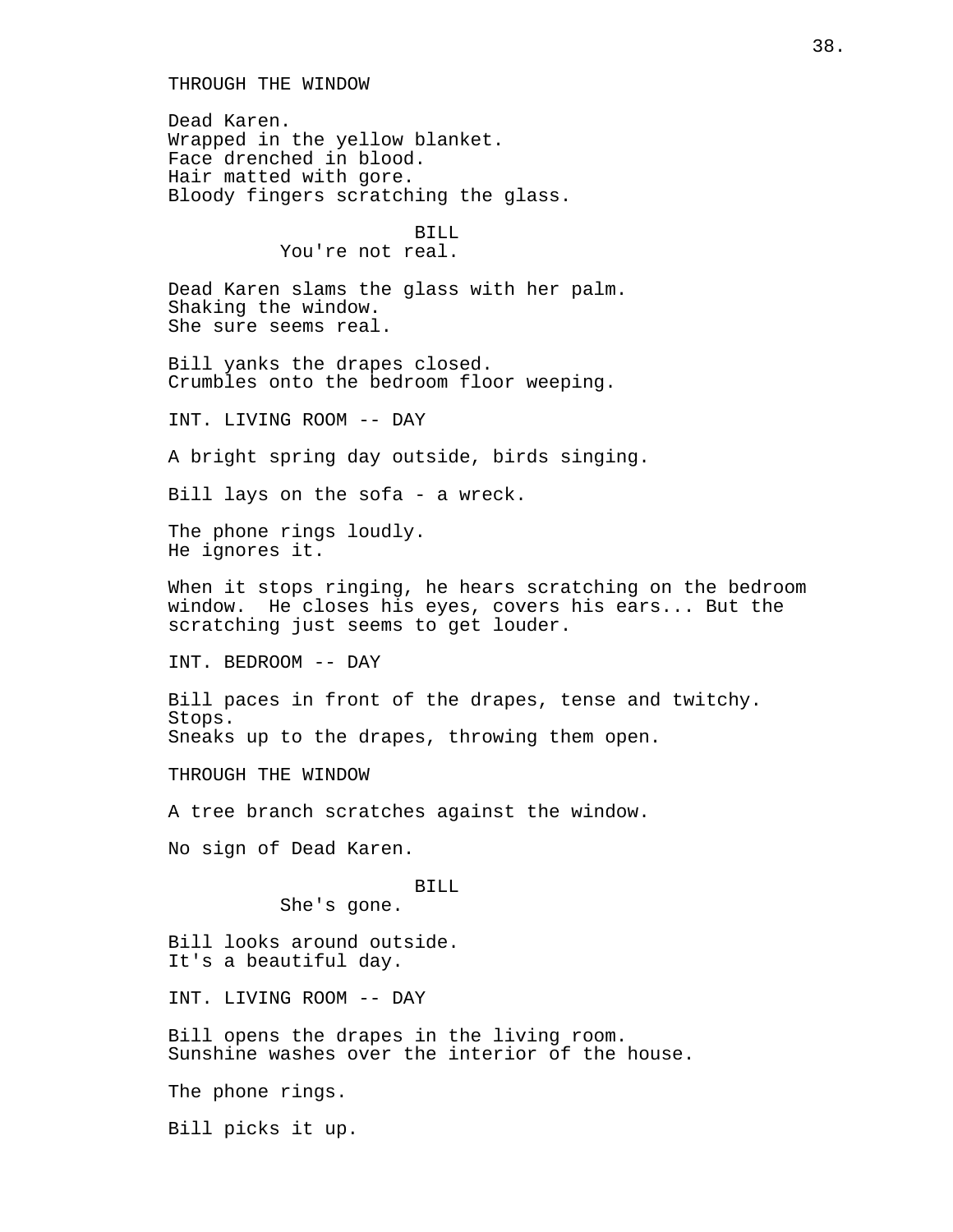BILL

Hello?

EDMUND (V.O.) Man, where the hell you been? I've been calling all week.

## BILL

I haven't been answering the phone.

EDMUND (V.O.) You gotta snap out of this. You been locked in that house for a week.

BILL I kind of lost track of time.

EDMUND (V.O.) I know you're taking Karen's death hard. But it was an ACCIDENT, man. You can't be blaming your self.

BILL

I guess you're right.

EDMUND (V.O.) You've got to get out of that house before you get cabin fever and start hallucinating.

BILL

Too late. I see her every time I try to close my eyes. Dead. Bloody.

EDMUND (V.O.) Bill, you gotta shake that stuff out of your head. Live a normal life.

BILL How do I do that, when she's --

EDMUND (V.O.) You've got to get out and assimilate. Buy you a beer at Lucky's tonight. Be there at eight.

BILL

Okay.

He lowers the phone, standing in the sunlight from the window.

EXT. DURAND'S HOUSE -- NIGHT

When Bill drives away in his BMW and car pulls out across the street and follows...

Not Morgan's Fury - a Volkswagen Bug.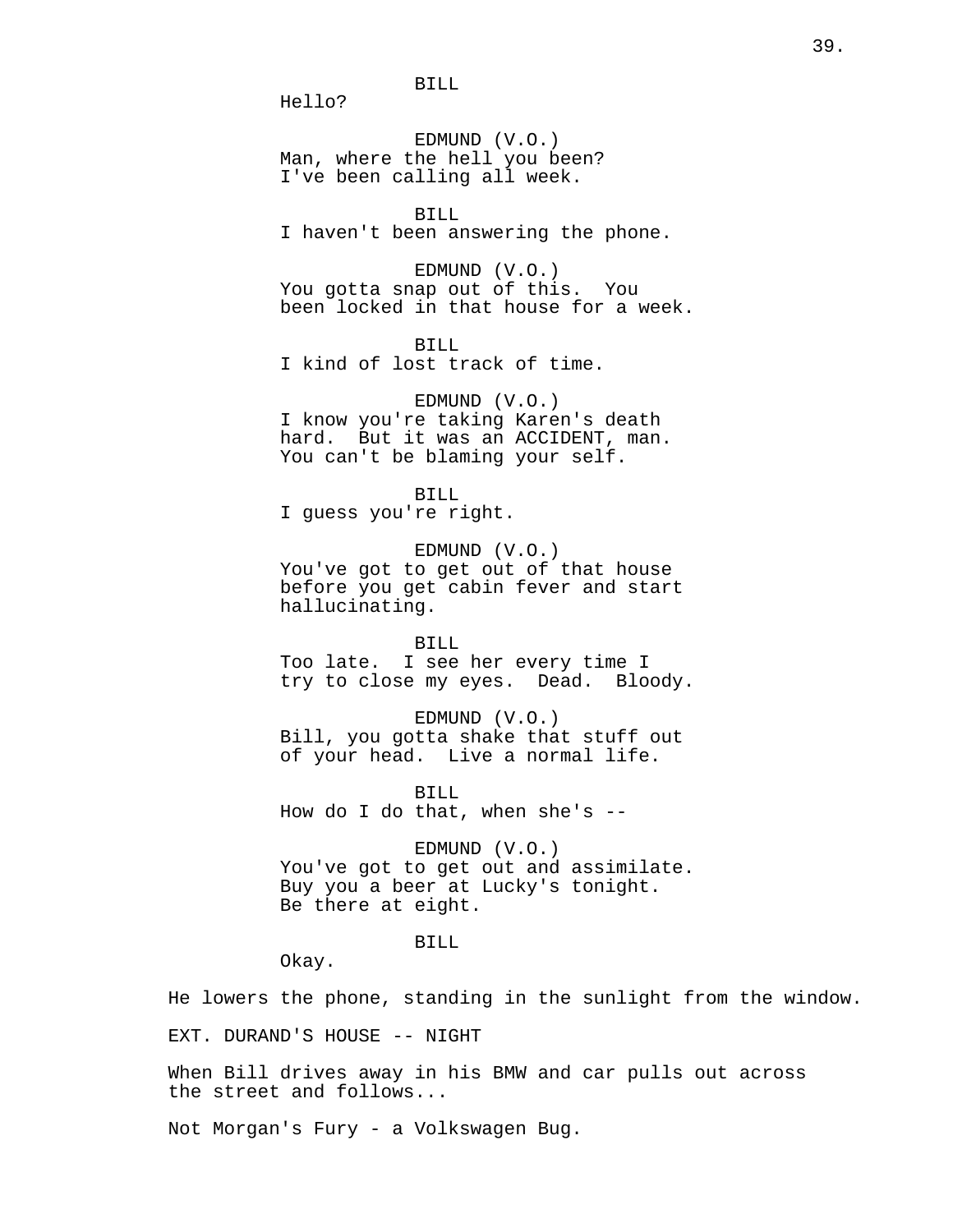INT. LUCKY'S BAR -- NIGHT

Lucky's is hopping. A live band blasts good old fashioned Rock and Roll over the small dance floor.

Edmund is squeezed up at the bar, fighting for space, when the doors open and Bill enters.

The beard stubble is gone, his hair is combed, and his clothes are pressed... but his eyes still look haunted.

> EDMUND Bill, my man!

BILL Good to see you.

Edmund flags down the bartender.

EDMUND A couple of Guiness.

BILL Shooter of Jack on the side.

EDMUND How you holding up?

BILL Better, I think.

**EDMUND** Was worried about you, there.

BILL I just needed some time to myself.

Bill's beer and shot arrives and he chugs both. Waves to the Bartender.

BILL

Again.

Edmund pretends this is normal.

EDMUND I was afraid you were going to become a hermit.

BILL I keep seeing her, Edmund. I can't sleep, can't eat, can't even think.

EDMUND You got to live for the present. Life isn't always easy street, but you've got to adapt. Keep on living.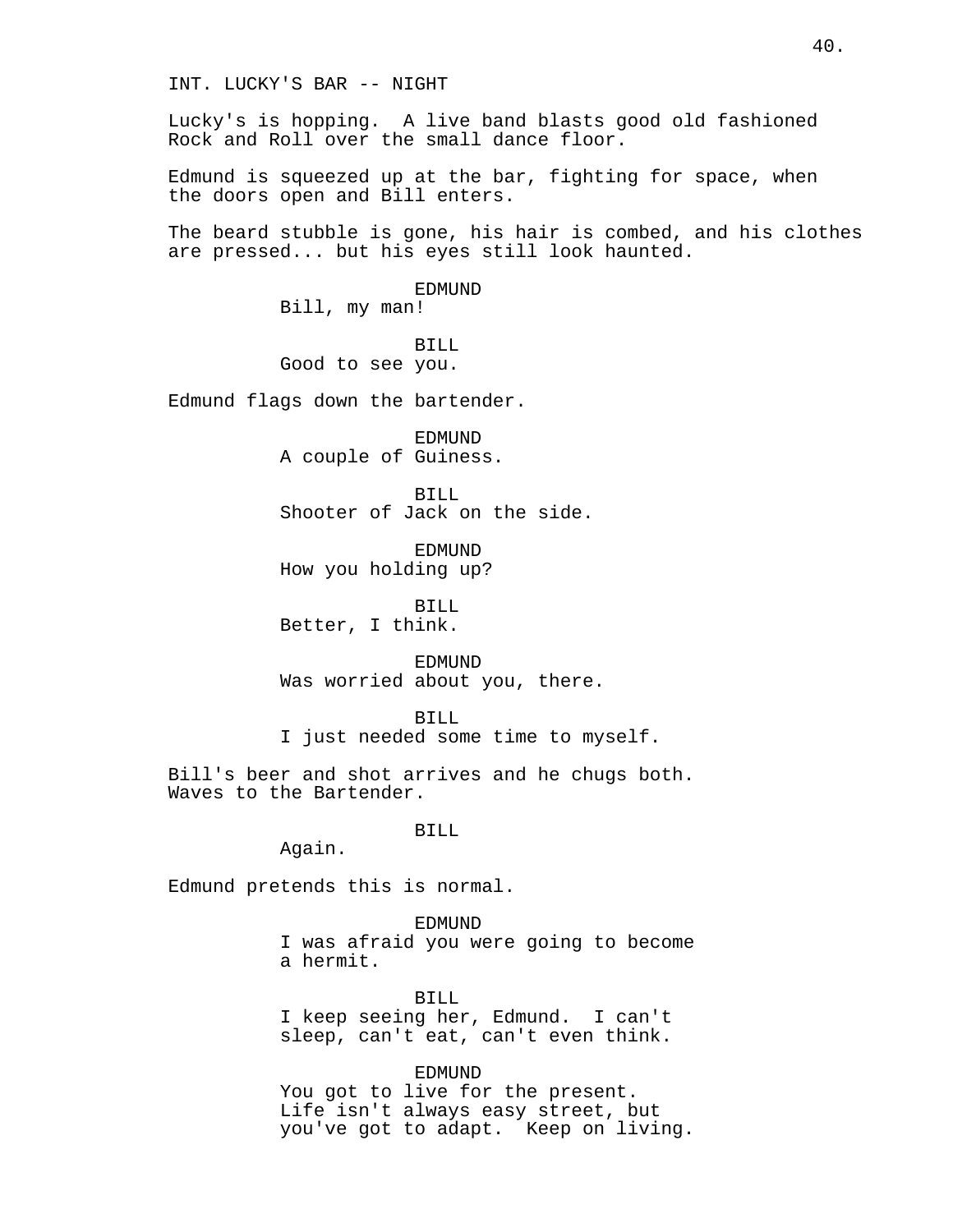Bill looks across the bar and spots Nurse Shelly dressed to kill in a TIGHT black mini skirt and a black tank top.

BILL

Keep on living.

EDMUND You should find some willing wench and get out on the dance floor.

BILL I don't think I'm ready, yet.

EDMUND You walked away from that wreck without a scratch, Bill. You've been given a second chance. Take advantage of it.

Bill looks across the dance floor at Shelly again.

She turns and looks his way, smiling when she spots him.

BILL A second chance.

Shelly starts squeezing across the dance floor towards Bill. Squeezes up next to him.

> SHELLY I thought you were going to call me.

BILL I... well... Something happened.

SHELLY

Want to dance?

Edmund nudges Bill again.

BILL Well, I don't...

EDMUND

He'd love to.

Edmund pushes Bill towards Shelly.

Bill frowns at Edmund, but it's too late to back out. Edmund just smiles at him and waves.

DANCE FLOOR

The band place a fast number, and Bill and Shelly dance together. Neither one takes it seriously, just having a good time. Sparks of attraction are flying.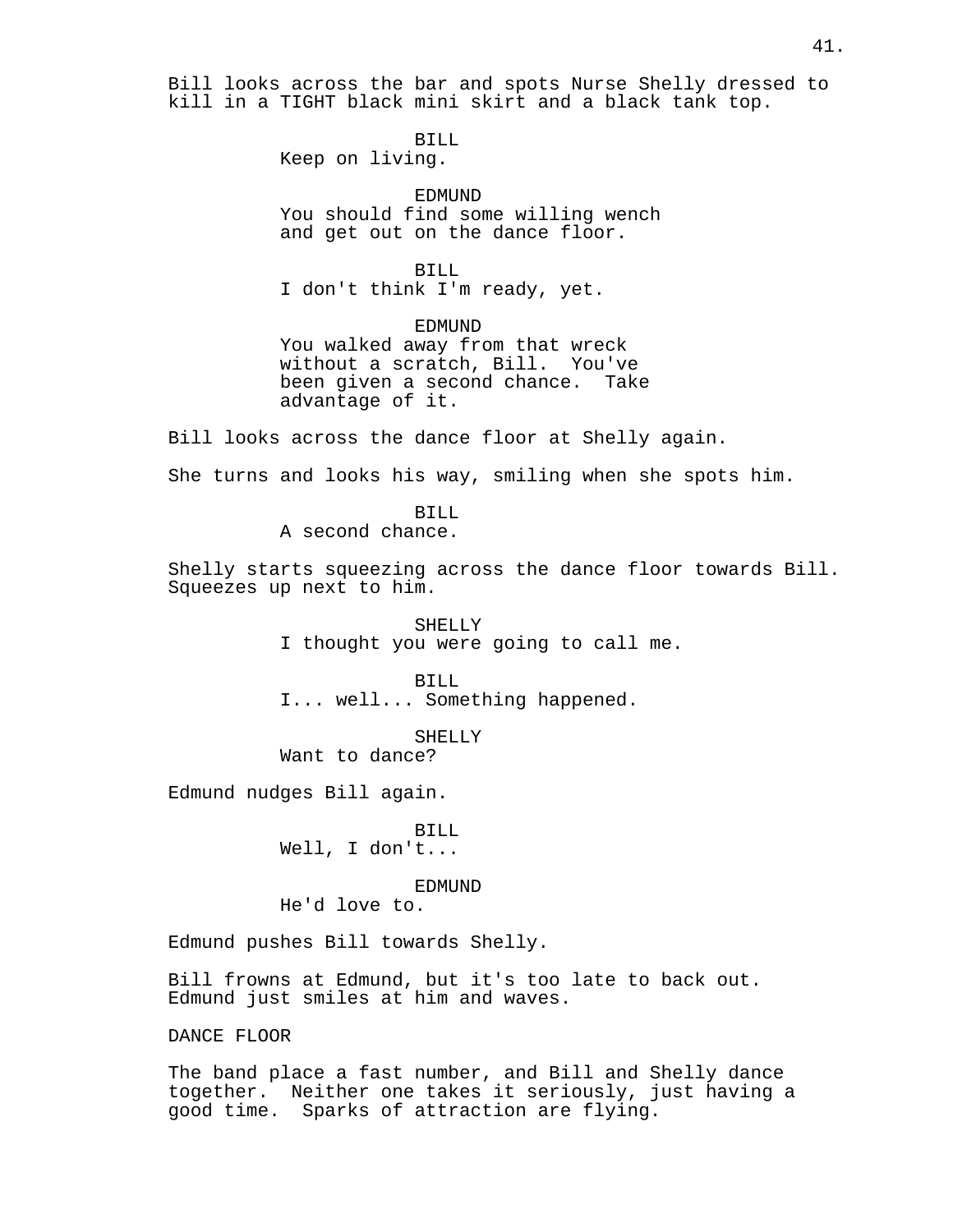The next song is a slow dance, and Bill starts to leave the dance floor. Shelly grabs his wrist, and pulls him back. Into her arms.

AT THE BAR

Edmund watches them dance together, smiling. He turns away from the dance floor and notices a sexy girl in extremely tight fitting jeans, LORNA, crowding the bar next to him.

> EDMUND Can I ask you a personal question?

> > L0RNA

Sure.

EDMUND How do you get into those jeans?

LORNA You could start by buying me a drink.

Edmund signals the Bartender.

DANCE FLOOR

Bill holds Shelly close, looks into her eyes. A second change? She moves her lips up and kisses him.

IN A BOOTH

Bill takes her hand as he talks to her. She laughs. They kiss again. The band plays on.

INT. LUCKY'S BAR -- LATER

The band is packing up. Bill and Shelly have their arms around each other.

BARTENDER (O.S.)

Last call!

The lights come on full force. Bill blinks away blindness.

BILL That's bright. Guess they want us out of here.

They get up, start to leave.

BILL Can I see you again?

SHELLY I don't know. How are your eyes?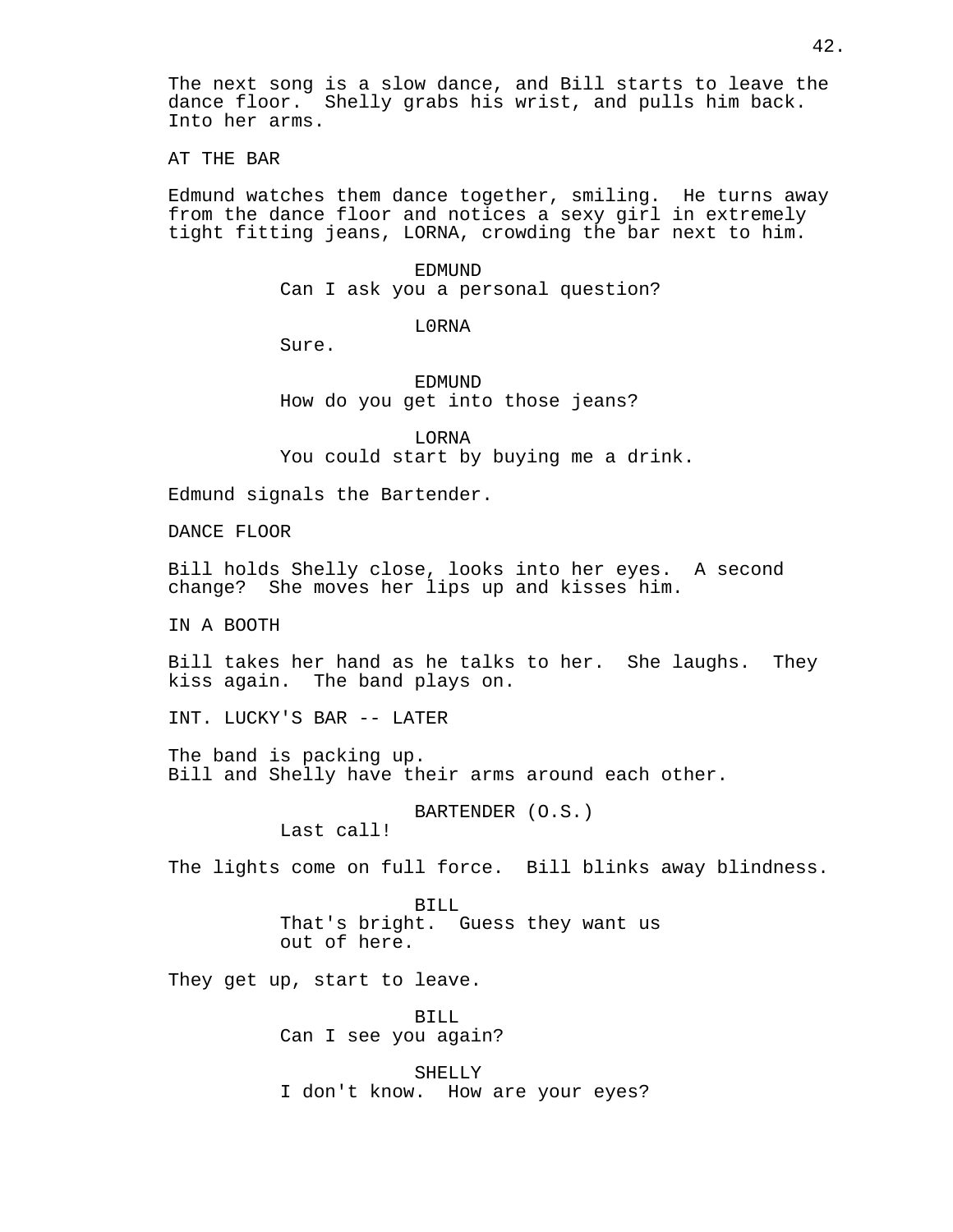BILL (laughs) How about when can I see you?

SHELLY I have Thursday afternoon off.

BILL I'll call this time. Really.

At the front doors Shelly pulls Bill into her arms.

SHELLY Something to tide you over.

They kiss, long and passionately.

INT. BILL'S BMW -- NIGHT

Bill has a look of absolute joy in his eyes.

Headlights flash behind him. Bill looks in the rear view mirror, sees the Fury behind him.

BILL

You had any proof, you'd arrest me.

Bill flips off the Fury and zooms away.

EXT. DURAND'S HOUSE -- DAY

It's a new day. The sun is shining, birds singing.

INT. DURAND'S HOUSE -- DAY

Bill hums a tune the band played as he cleans up the house.

IN THE KITCHEN

Bill dries the last dish and puts it away. The kitchen is spotless. He hangs up the dish towel, walks through the house, inspecting it.

THE DINING ROOM is clean.

THE LIVING ROOM is clean. Bill pulls two bottles of chardonnay from his wine rack, pops them in he fridge behind the bar.

> BILL You've got to be prepared.

THE BED ROOM

Bed made, and condoms in the candy tin next to the bed.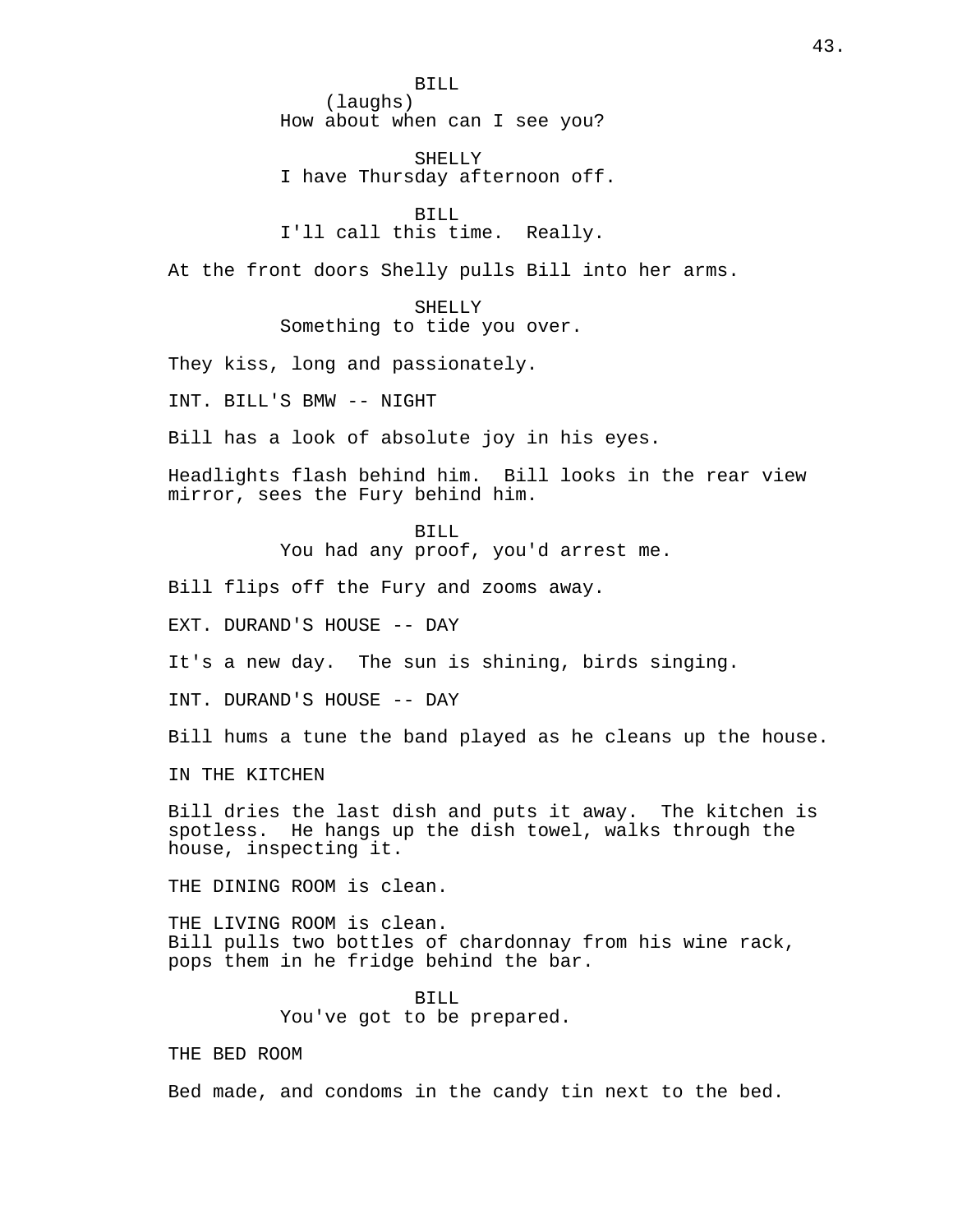Bill goes to the window and pulls open the drapes... No dead Karen - just his side yard. He leaves the drapes open.

EXT. THE BEACH -- DAY

A beautiful, sunny day. A beach ball rolls across the sand towards the ocean. Bill and Shelly chase the ball.

Bill in bathing trunks and a tank shirt Shelly in a bright colored bikini.

Shelly kicks the ball at Bill, but it hits a sand castle being built by a pair of little KIDS.

As Bill chases the ball, Shelly kneels down in the sand and helps rebuild the sand castle.

Bill joins her. They rebuild the castle, then Shelly tosses some sand at Bill. Bill tosses sand back.

There is a sand war, both of them laughing and throwing sand at each other. Finally, they end up wrestling on the beach. That turns into a passionate kiss.

EXT. BOARDWALK COIN PHOTO BOOTH -- DAY

Bill and Shelly kiss as the camera begins flashing pictures.

FOUR COLOR PHOTOS come out of the dispenser:

1) BILL AND SHELLY finishing their kiss.

2) Bill and Shelly looking goofy.

3) Bill and Shelly giving each other rabbit ears.

4) Bill and Shelly looking way too serious.

EXT. THE BEACH -- DAY

Shelly grabs Bill's hand and drags him down to the ocean.

They splash into the water, washing the sand off.

BILL You've still got some in your hair.

He splashes water into her hair, onto her face, all over. She splashes him back. Both laugh and hold each other.

BILL

Thanks.

## SHELLY

For what?

BILL Giving me the chance to wash away my past and begin again.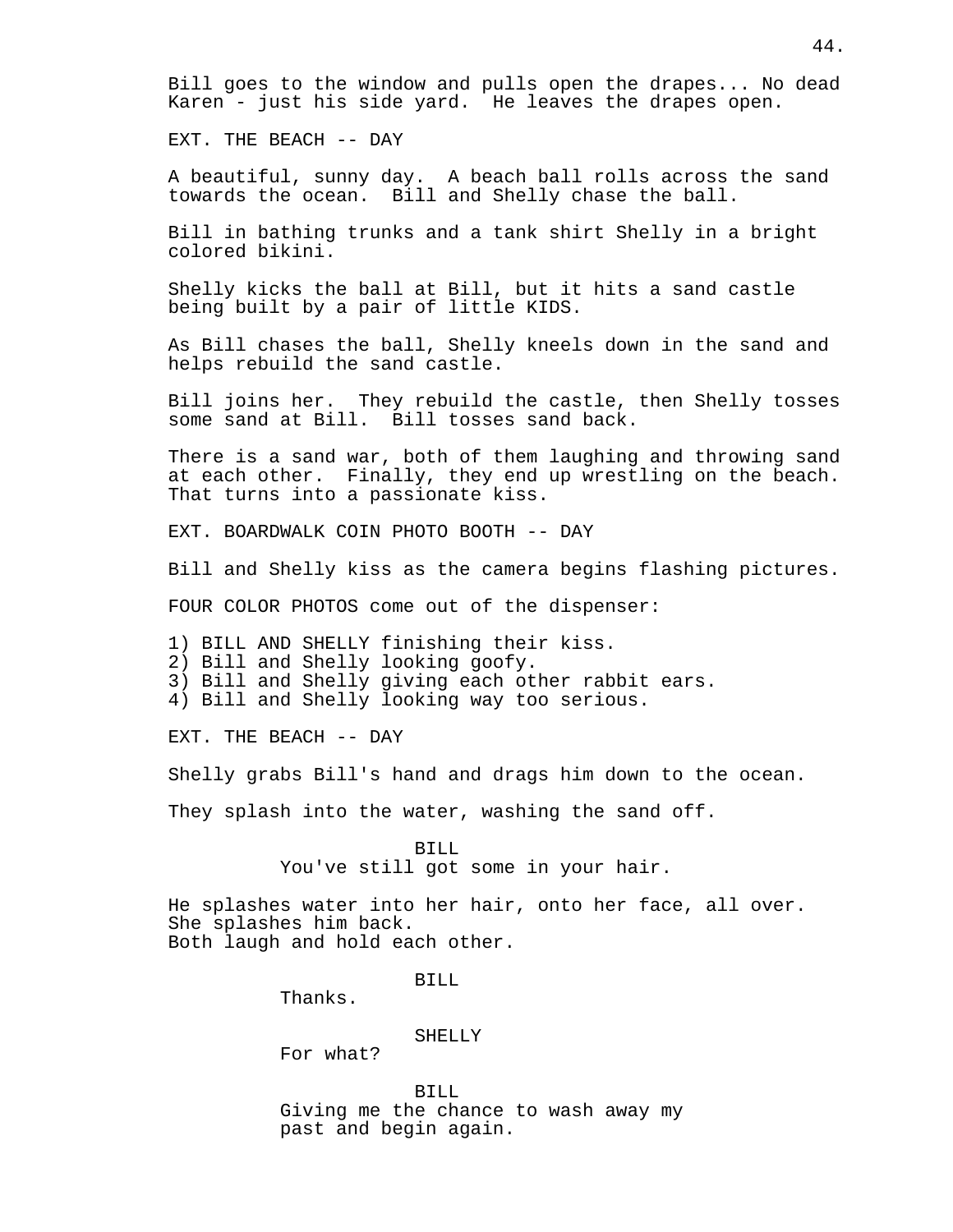They kiss, as water crashes over them.

INT. DURAND'S HOUSE -- NIGHT

IN THE SHOWER

Bill rinses the sand off his body.

Through the pebbled glass shower door: the bathroom door slowly opens. A Figure steps into the bathroom.

Bill continues showering.

The Figure moves up to the pebbled glass shower door.

Bill continues showering, hearing nothing.

The pebbled glass door slowly glides open.

Bill hears the door and turns, shrinks back under the shower.

The Figure steps into the shower!

SHELLY You going to spend the night in here?

BILL Waiting for you. There's this spot on my back...

Shelly laughs.

They soap each other and shower together, laughing.

Bill turns off the water.

BILL

Towel, please.

SHELLY

Come and get it.

Shelly teases him with the towel, holding it out, then pulling it back; drawing Bill out of the shower.

When he finally gets the towel, Shelly doesn't let go of it. She pulls him closer until he's within kissing range.

> BILL You're slippery when wet.

SHELLY Better hold on tight.

After they kiss, they wrap towels around themselves and move into the living room.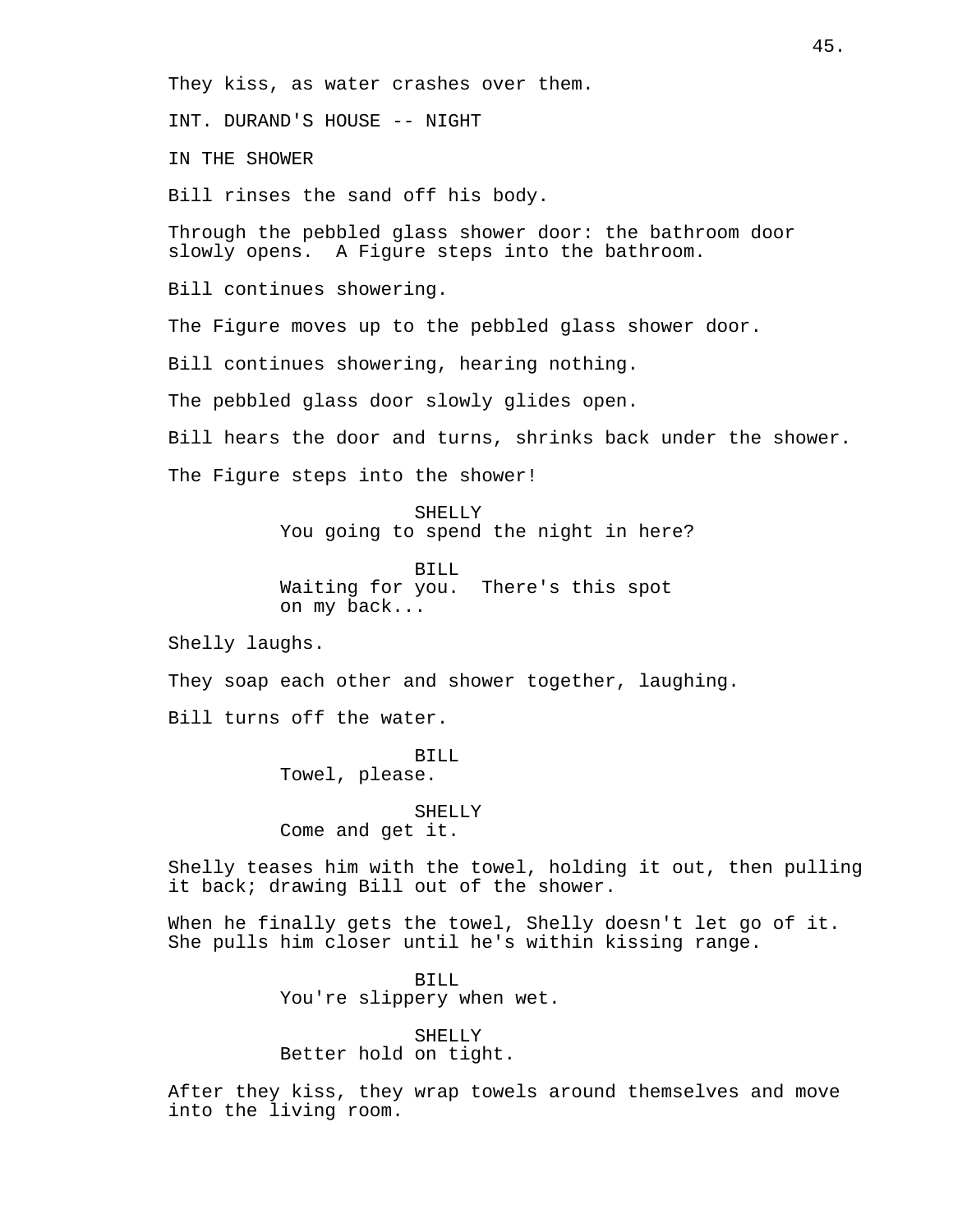INT. LIVING ROOM -- NIGHT

Bill grabs wine glasses and pulls out a bottle of Chardonnay.

When he looks at Shelly, she's in front of the fireplace. Right where Karen died.

> BILL Why don't we go into the bed room? I'll be there as soon as I open this.

> > SHELLY

I like it here.

BILL

The bed's more comfortable...

SHELLY We'll get there, hold your horses.

Hand a glass to Shelly.

He takes a sip and looks down to the carpet, where he couldn't get the blood stain out. The pink stain stands out.

Shelly takes the wine glass from hand and sets it down with hers on the hearth. Next to a blood stain.

Bill looks at the glasses... and the blood stain.

SHELLY Afraid we're going to tip them over?

BILL It's not that...

SHELLY Looks like you already spilled a glass of red.

She nods at the pink blood stain on the floor.

BILL It was an accident.

SHELLY Hard to clean up, isn't it? How long did you scrub that spot?

BILL Not long enough.

Shelly laughs and lays down on the floor in her towel... in the same place and position as dead Karen in her blanket!

Bill tries not to freak out. Shelly takes his hand, pulls him down to the carpet.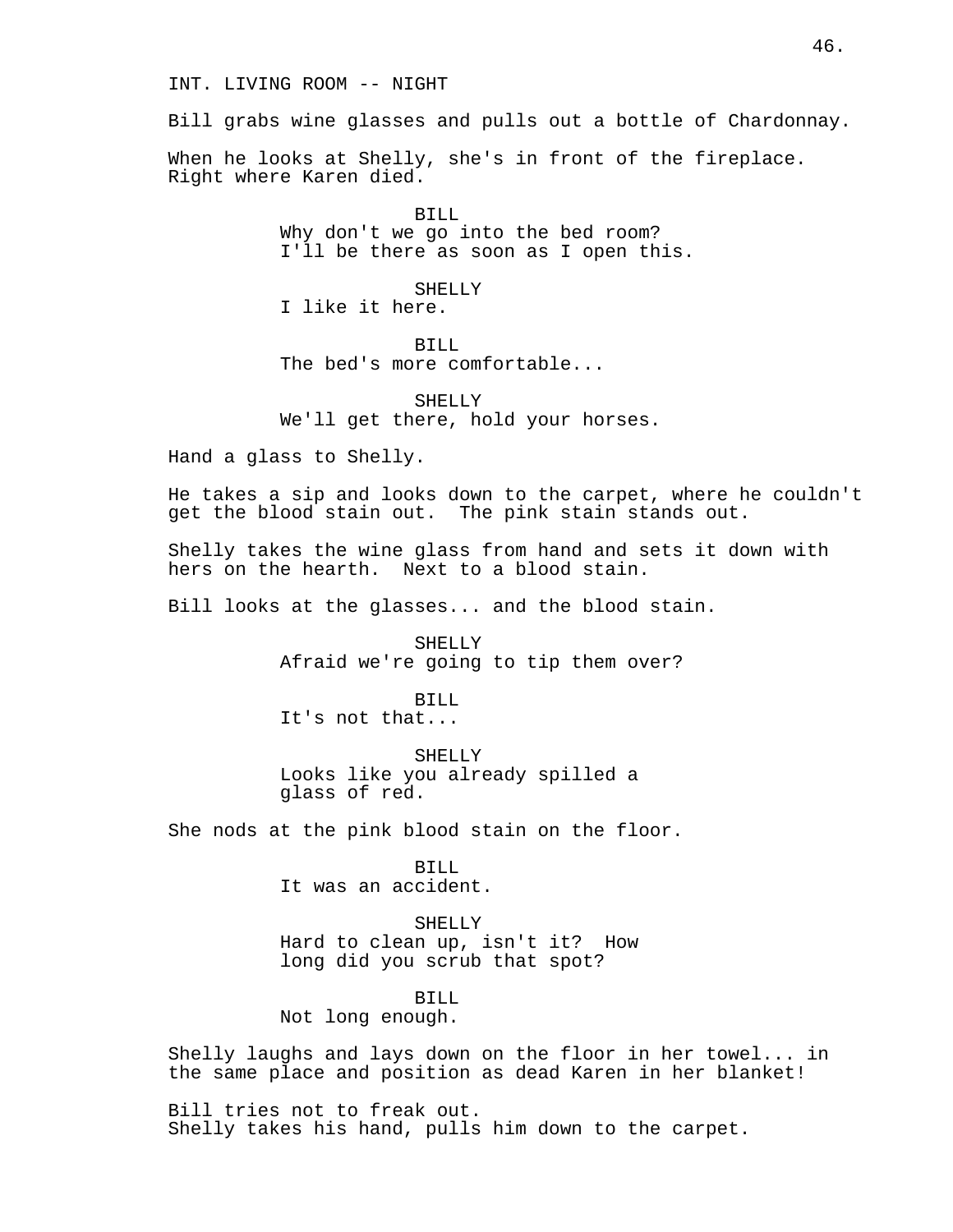Right next to the blood stain.

SHELLY Still worries about the carpet?

BILL

A little.

SHELLY Afraid of another accident?

BILL

Um, I, uh...

# SHELLY

Don't be.

She pulls open her towel, then pulls open his towel.

They make love in front of the fireplace... In the same place Karen lay dead.

Every once in a while, Bill looks over to the stained carpet.

His passion is tinted with fear that She'll notice the blood.

Afterwards, Shelly reaches for her glass of wine.

SHELLY Ready to try the bed?

INT. BEDROOM -- DAY

Bill wakes up feeling like a new man. Shelly is still asleep.

Bill goes into the bathroom for a moment. When he returns Shelly is still asleep, snoring slightly.

> BILL Sleeping beauty.

THE KITCHEN

Bill gets the Mr. Coffee loaded up. Switches it on, watching the first drips of coffee to go into the pot.

BILL

Better get those wine glasses.

INT. LIVING ROOM -- DAY

Bill goes to grab the wine glasses...

THE HEARTH is covered with fresh blood. The fire poker on the floor near the coffee table. It's exactly as it was the night Karen was killed!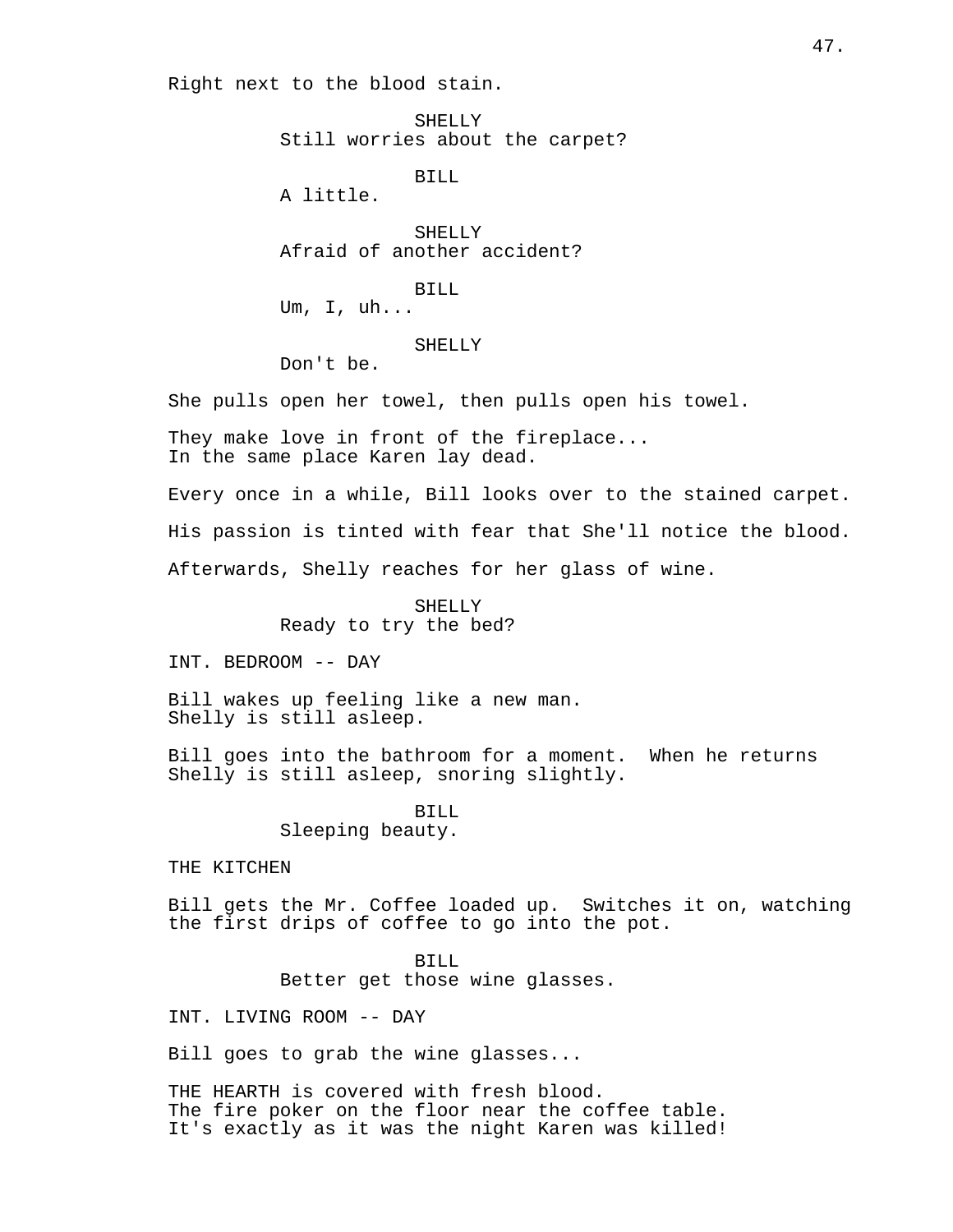BILL It's a nightmare. I'm dreaming. He closes his eyes. Opens them again. The blood is still there. Bill takes a few tentative steps towards the hearth. He touches the blood. When he brings his fingers up to his eyes, they are stained red. BILL It can't be real. The walls close in on Bill. His eyes open wide in fear. BILL This can't be happening. He picks up the fire poker, holding it in his hands. Realizing it has WEIGHT, so it must be real. BILL Why are you doing this to me? It was an accident. Bill replaces the firepoker in the tool rack. He looks back down at the blood. There's lots of it. SHELLY (O.S.) Bill? He turns, horrified, to the bedroom door. BILL Um... I... Uh... I'm making coffee. SHELLY (O.S.) Need any help? BILL Just stay there in bed. I'll bring you a cup in a minute. SHELLY (O.S.) Sure I can't do anything? BILL No... I've got it under control. But he doesn't. He's losing his mind. Looks at the puddle of blood again, before going into...

48.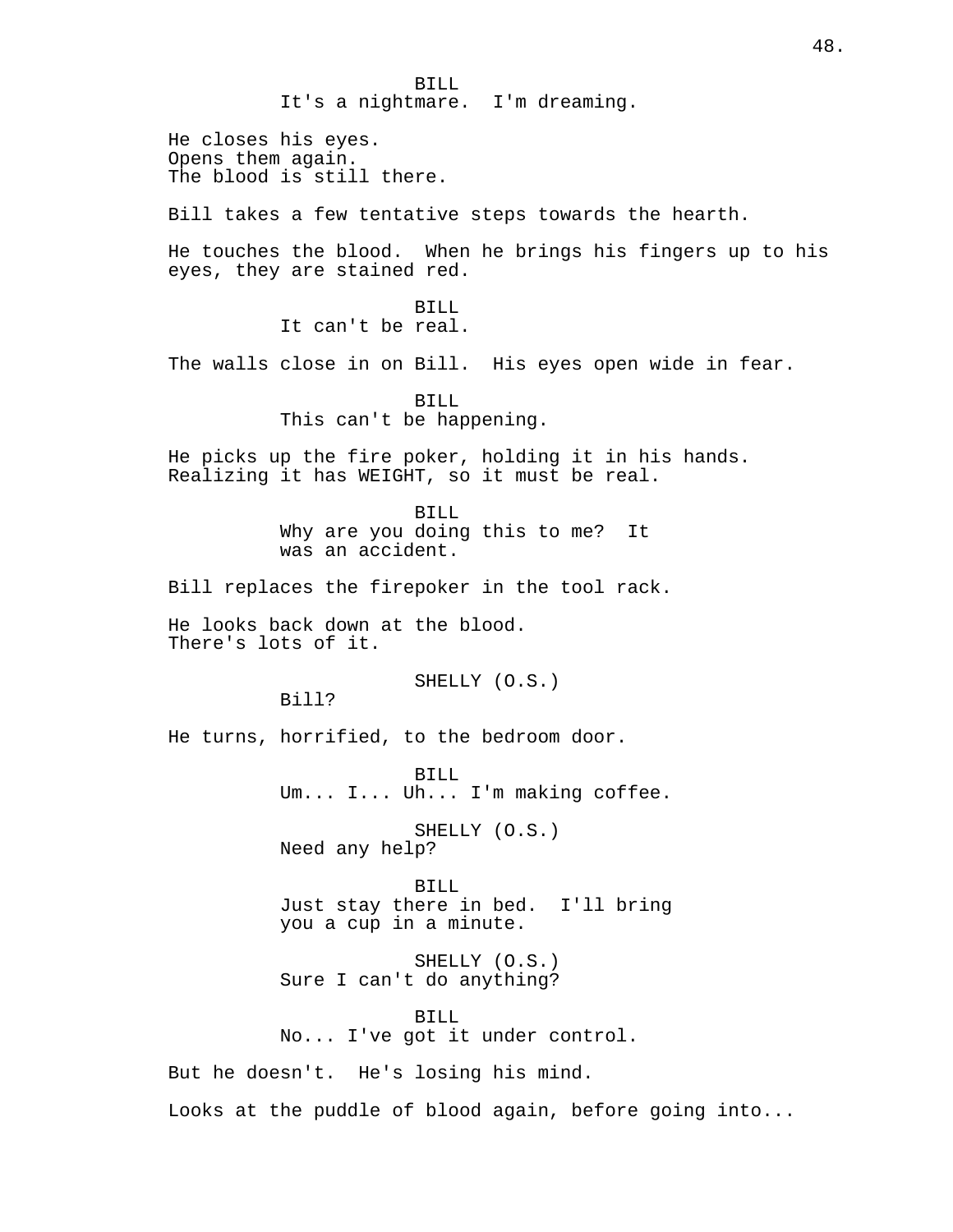THE KITCHEN Bill grabs a sponge and a fills a pail with soapy water. Can he clean the mess before the coffee is done? THE LIVING ROOM Bill starts cleaning up the blood at warp speed. Using the sponge to soak up the blood, then rinsing and squeezing it into the bucket. THE KITCHEN Mr. Coffee continues to brew coffee - pot half full. THE LIVING ROOM Most of blood is cleaned up, but the hearth is stained red. Bill is careful not to drip any blood on the carpet. The water in the bucket is red with blood. SHELLY (O.S.) Where's that coffee? You growing the beans yourself? BILL Mr. Coffee's still gurgling. SHELLY (O.S.) Sure you don't need any help? BILL No. I'll be there in a minute. He starts scrubbing like a lunatic. THE KITCHEN The coffee pot is full - Mr. Coffee gurgling. THE BEDROOM Shelly grabs one of Bill's shirts and gets out of bed. THE LIVING ROOM Bill scrubs at the hearth, trying to get last of the blood. THE KITCHEN Mr. Coffee is finished. THE HALLWAY

Shelly, dressed only in Bill's shirt, searches for Bill.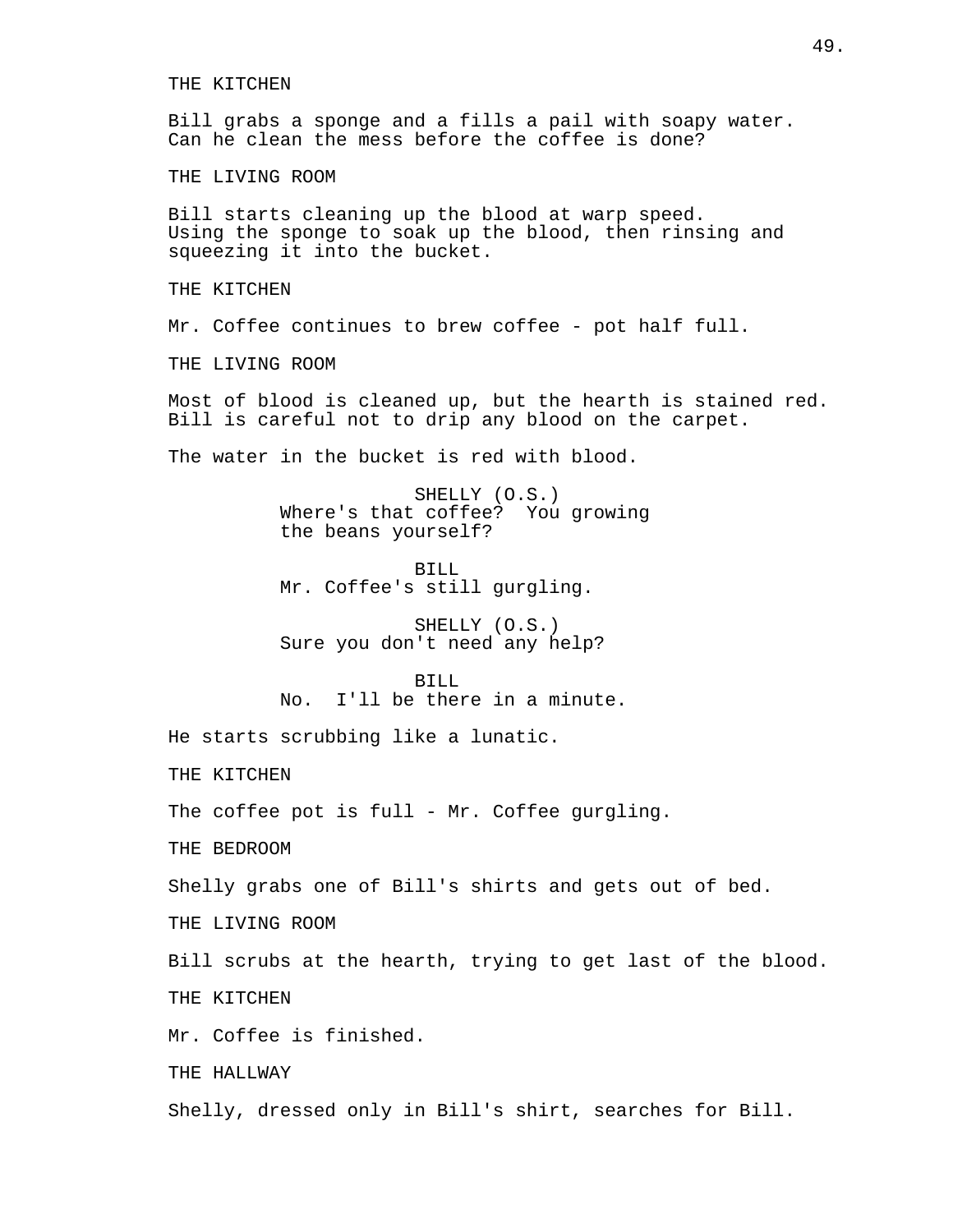Bill?

She towards the Living Room.

THE LIVING ROOM

Shelly is about to take a step into the Living Room.

SHELLY

Bill?

BILL (O.S.)

In here.

From the kitchen.

Shelly turns from the wet soapy hearth, heads to the kitchen.

THE KITCHEN

Bill turns on the water and dumps the pail of bloody water into the sink only seconds before Shelly enters.

The bloody water slowly drains in the sink.

Bill sets the pail in the corner of the counter - hopefully out of sight.

> SHELLY There you are.

Bill looks down at his hands. They are covered with blood.

He moves them under the faucet, rinsing off the crimson.

BILL Coffee's done, I'm just cleaning up.

SHELLY How'd you get dirty?

BILL Guess I was just born that way.

Blood still in the crevasses on his fingers. Bloody water still in the sink.

> BILL If you want a cup, they're in the first cabinet - behind you.

SHELLY What I want is you.

She reaches her arms around him, nuzzles his neck.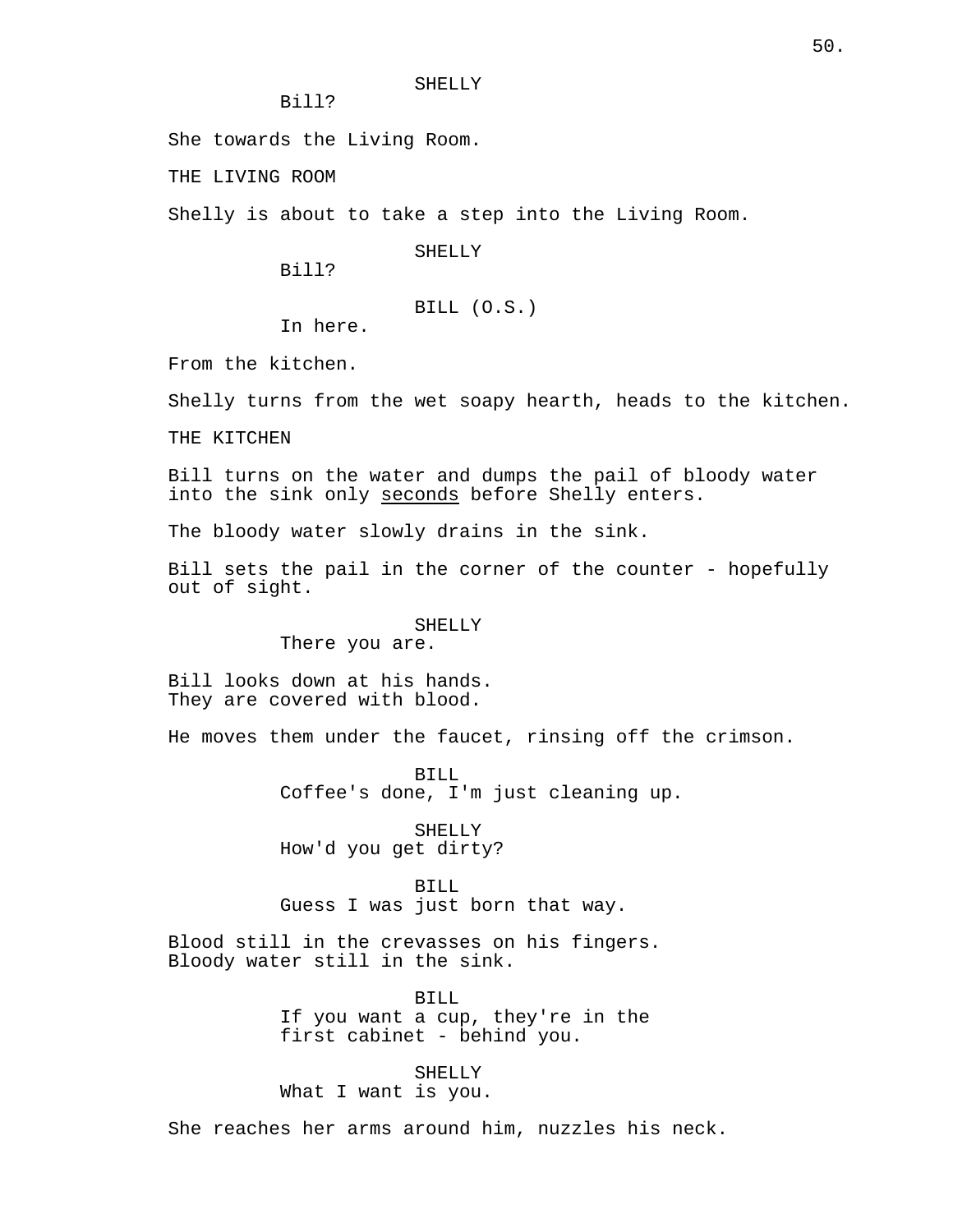Her hands reach for his. Bill rinses the last of the blood from his hands. Turns to kiss her... As the bloody water drains from the sink.

> SHELLY Mmmmm. That's better.

BILL My hands are wet.

SHELLY Sounds kinky. How'd they get that way? I think we left our towels by the fireplace. Want me to grab one?

BILL No. I've got a dish towel.

Bill pulls away from her and grabs the dish towel.

BILL

Why don't you pour the coffee?

Shelly opens the cabinet and pulls out two cups.

SHELLY Bossy in the morning, aren't you?

BILL

Haven't had my first cup.

Shelly pours two cups of coffee, hands him one.

BILL

Thanks.

Bill looks down at his hands. The only place you can still see the blood is around his finger nails.

The blood in the sink is being washed down the drain.

SHELLY

Wasting water.

Shelly turns off the faucet without looking in the sink. Traces of blood there if you look closely.

Shelly grabs her coffee and looks at Bill.

SHELLY

You're up early.

Looks at his crotch.

SHELLY Too bad I have to go to work.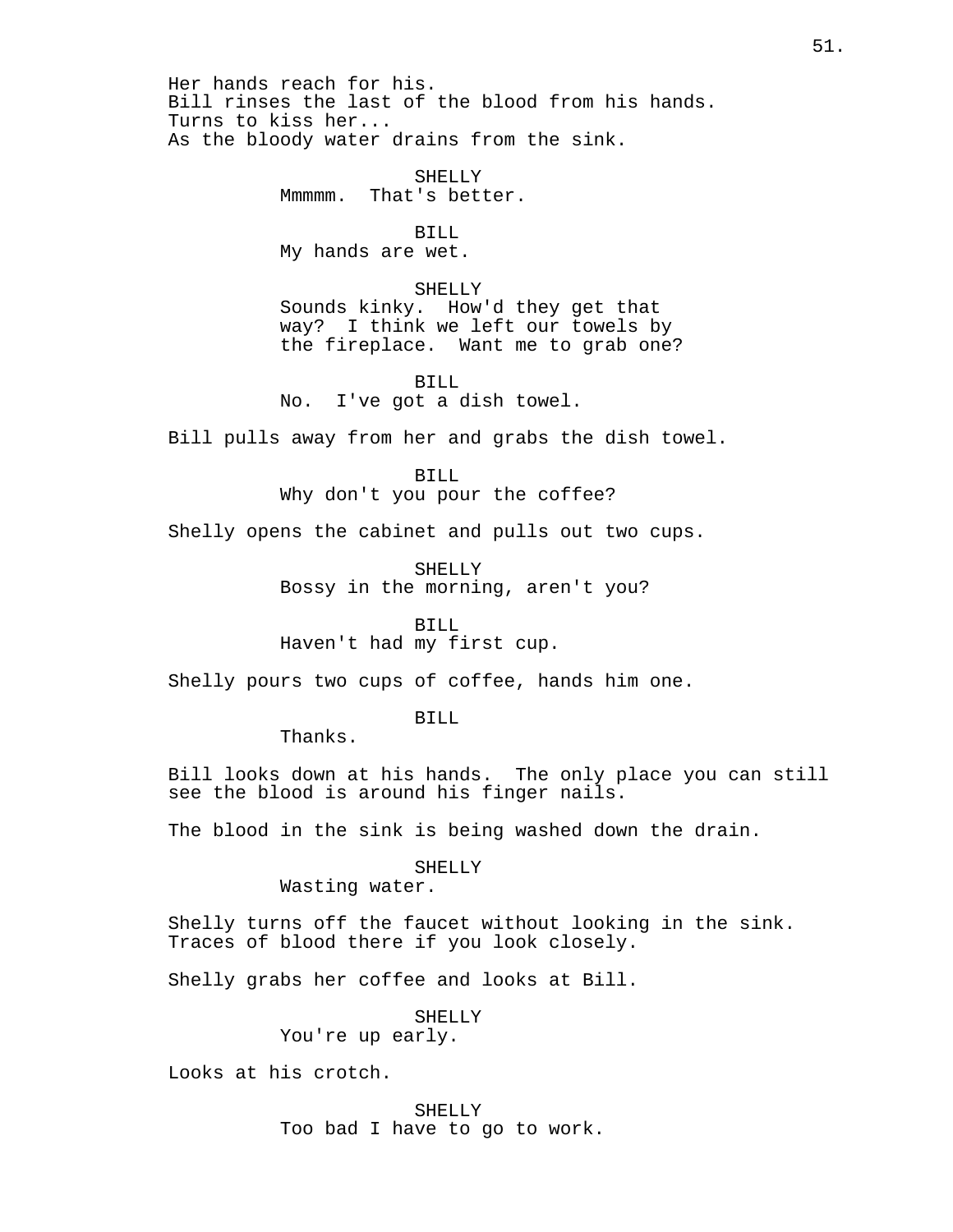She finishes her coffee, gives Bill a kiss, and goes to the Bedroom to retrieve her clothes.

INT. DURAND'S HOUSE -- DAY

Bill sips his coffee, watching through the window as Shelly gets into her Volkswagen Bug. She starts the car, blows him a kiss, then zooms away.

Bill turns to the hearth.

BILL What the hell happened?

He bends down to examine the mortar between the stones. The mortar is stained red, even after the scrubbing.

Quiet shattered when the doorbell rings.

Bill moves to the door, looking out the peep hole.

A FISH EYE DISTORTED view of Maggie, Karen's business partner.

Bill looks at the stained hearth. Insistent knocking from the door.

> BILL Just a minute.

The door bell rings again.

Bill opens the front door.

BILL

Maggie.

**MAGGIE** I need to talk to you.

Maggie presses towards Bill, entering the house.

BILL Something about the Antique Shop?

MAGGIE Remember the night of the accident? I phoned here?

#### BILL

Yeah.

MAGGIE One thing keeps going over and over in my head.

She makes a move towards the hearth. Bill blocks it.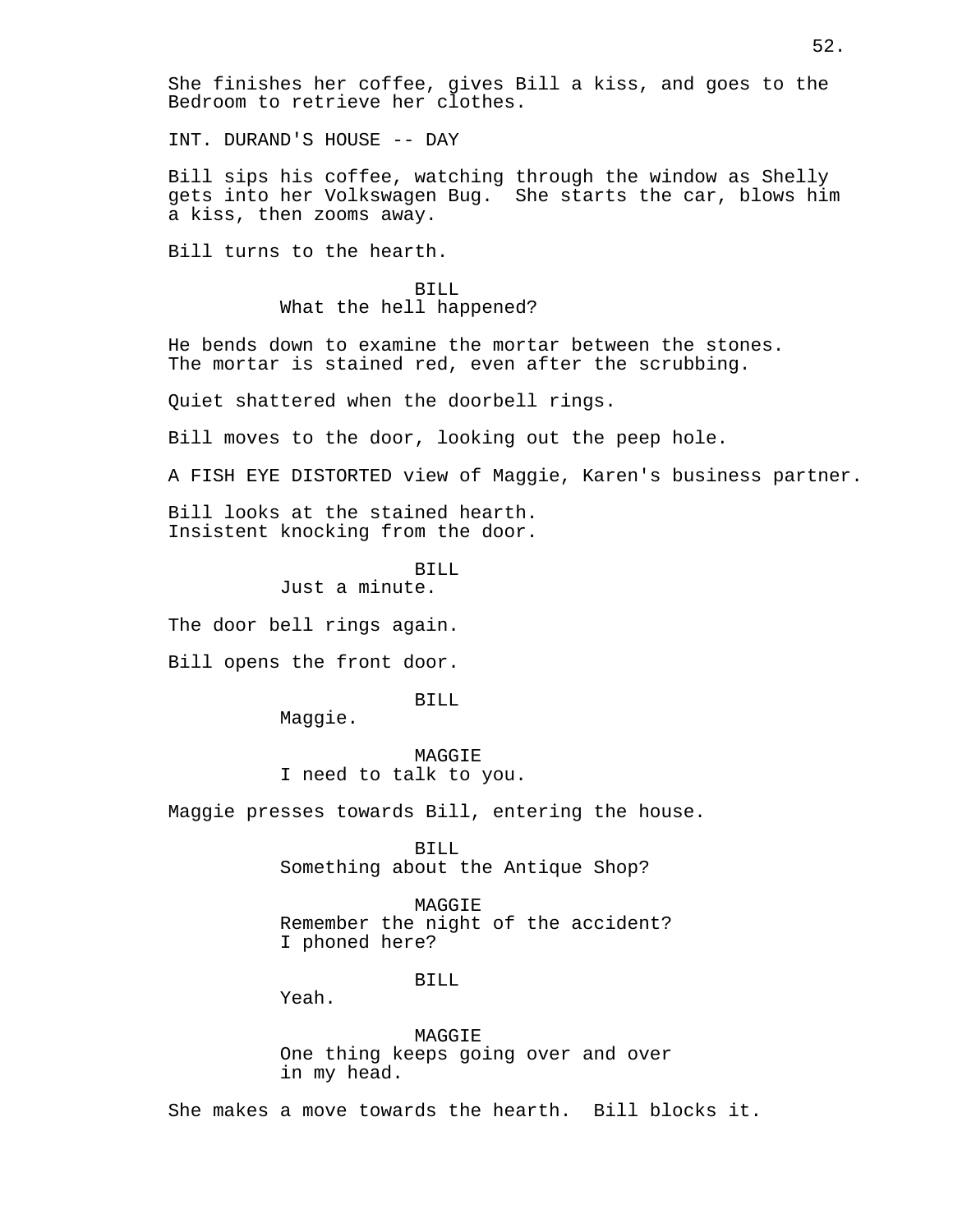BILL What's that? She ends up walking towards the shelf of old toys. He wants to get Maggie out of there before she notices blood. MAGGIE Didn't you say Karen already left? BILL We had a big blow up. She needed to get out for a while and cool off. **MAGGIE** Then why was she in the car with you? BILL She came back, just after your call. MAGGIE And you guys patched it up? BILL No. It was over. We decided to be civil to each other. Get a divorce. Maggie touches the toy car hiding Karen's wedding band. MAGGIE I talked to the Detective who investigated the crash. He said YOU were driving Karen's car. Maggie turns, holding the toy car in her hand. BILL She was tired. MAGGIE Why her car? BILL What does it matter, Maggie? She's dead. Nothing will bring her back. MAGGIE Where were you going? BILL Okay. I wanted her out of the house.

> Was going to dump her at his place. Let him support her.

MAGGIE And her things? Her clothes?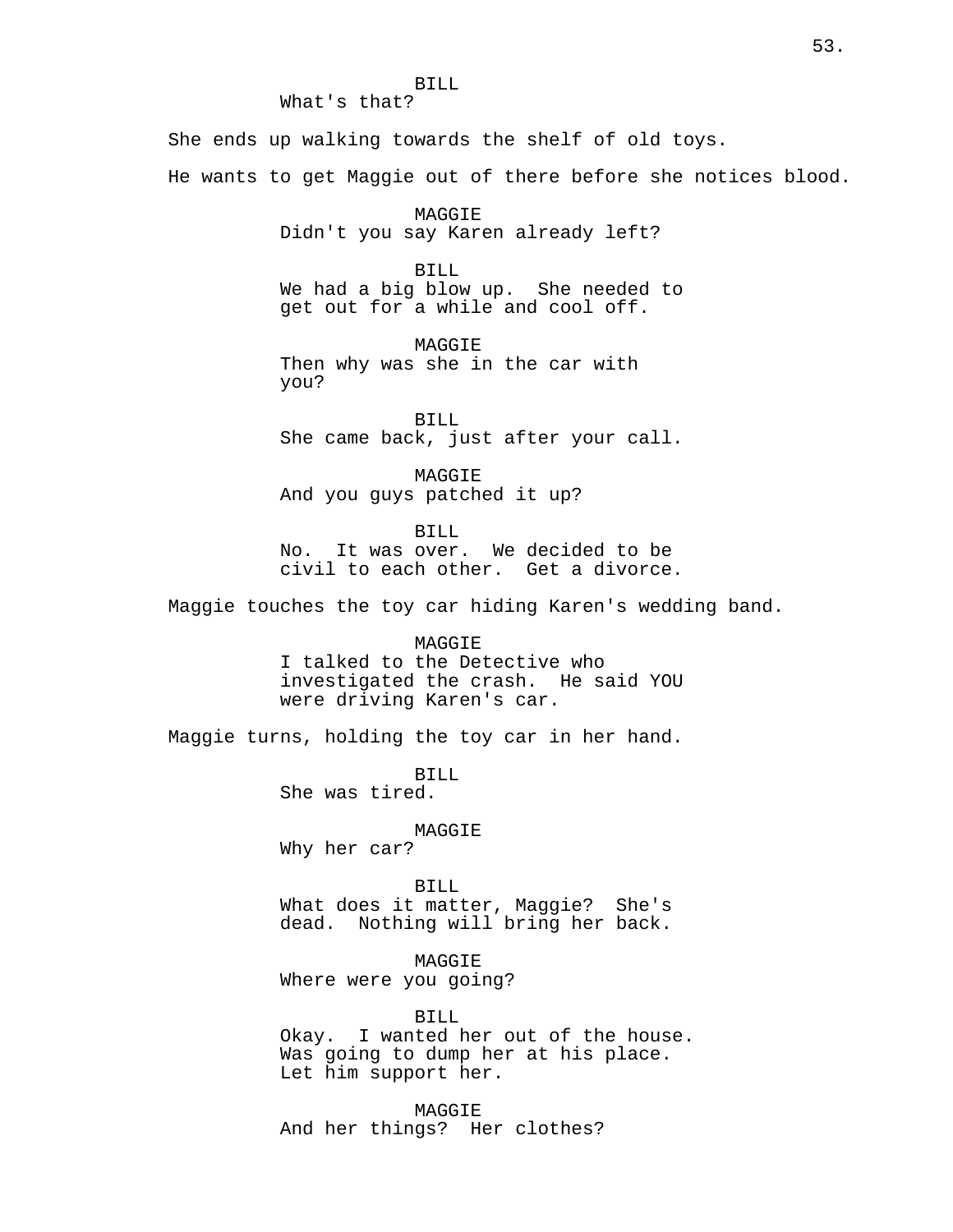BILL She was supposed to come back for them... but, then, the crash... I... I was tired, too. MAGGIE

You fell asleep?

BILL You make it sound like I drove off that cliff on purpose.

Bill takes the toy car from her hand before she can discover Karen's wedding band.

> BILL I lost my wife, almost died myself.

MAGGIE I'm sorry. I just have trouble believing she's really dead. I keep expecting to look up and see her standing there.

Bill returns the toy to the shelf and gives her a brief hug.

BILL It's not easy for either one of us.

He guides towards the door and opens it.

**MAGGTE** 

Take care.

BILL

You, too.

Bill closes the door behind her. That was a close one.

Bill crosses to the toy shelf and looks inside the toy car... Karen's wedding band is gone!

INT. BILL'S OFFICE -- DAY

Bill sits behind his drafting table, looks at the blueprints for Wanger's dream house.

EXT. WANGER'S LOT -- DAY

Bill and Wanger meet and re-examine the blue prints. Truffles the dog is gone, and Wanger is much more co-operative.

> WANGER Okay, Big Guy, if that's the way that works best.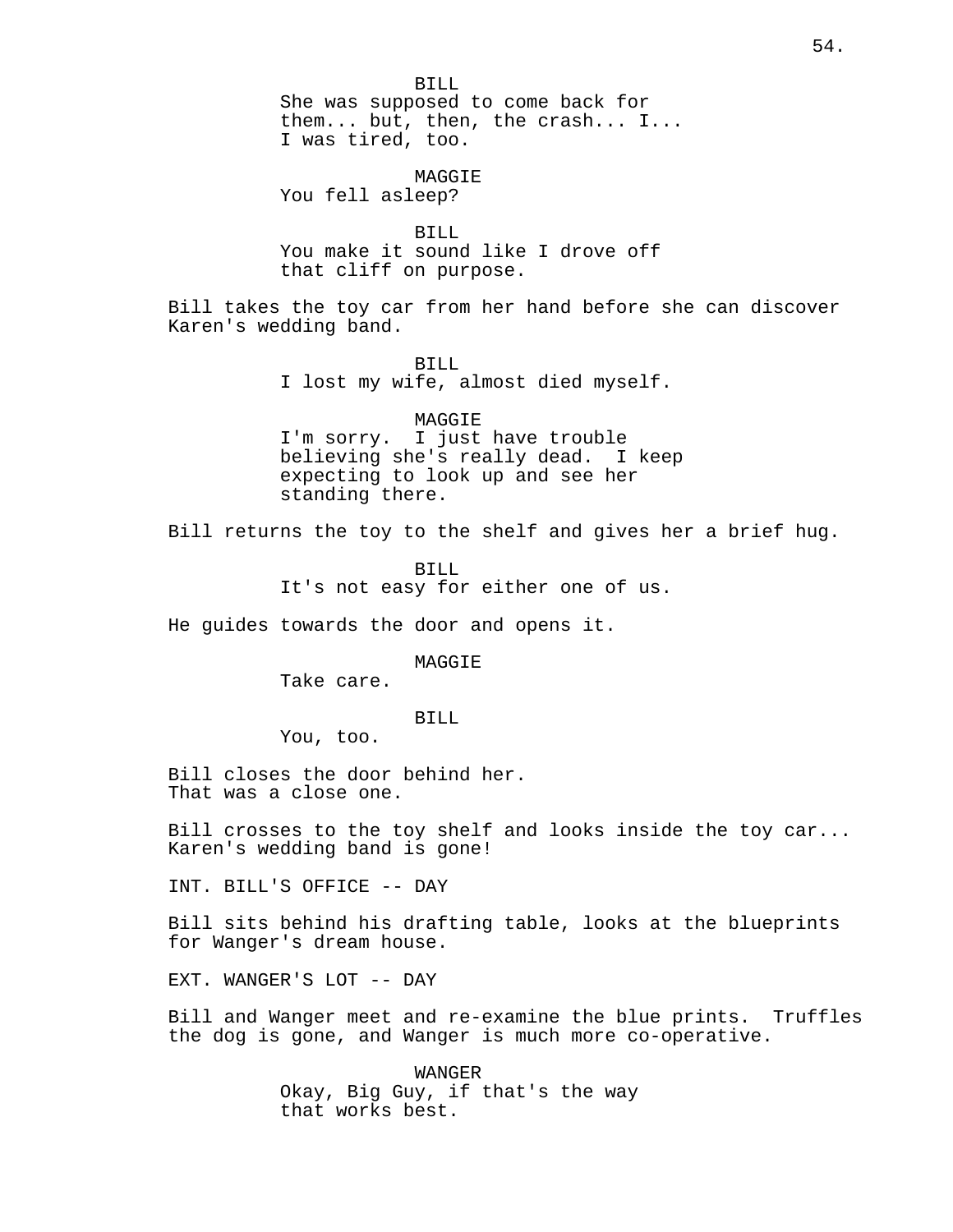BILL You'll be very happy with the house, Mr. Wanger.

Wanger shakes his hand.

INT. COUNTY SHERIFF'S OFFICE -- DAY

Morgan waits to hand over his ticket book for processing. His superior, McCLOUD, notices he's written half as many tickets as the others.

> MCCLOUD Little slim this week, Morgan.

MORGAN Best I could do.

MCCLOUD Sleeping on the job?

MORGAN

No, sir.

Morgan heads to the exit. McCloud watches him, suspicious.

INT. SHELLY'S VOLKSWAGEN BUG -- NIGHT

Shelly drives to Bill's house. On the passenger seat: a stack of clothes, with her nurses uniform, on top.

INT. DURAND'S HOUSE -- NIGHT

Bill stares down at the hearth. Clean, now.

The door bell rings.

He turns away from the fire place and answers the door. Shelly enters, gives him a kiss.

> SHELLY I have good news and some bad news.

BILL Bad news first.

SHELLY I pulled graveyard shifts this week.

BILL

Graveyards?

SHELLY Have leave here before midnight.

BILL Or you turn into a pumpkin.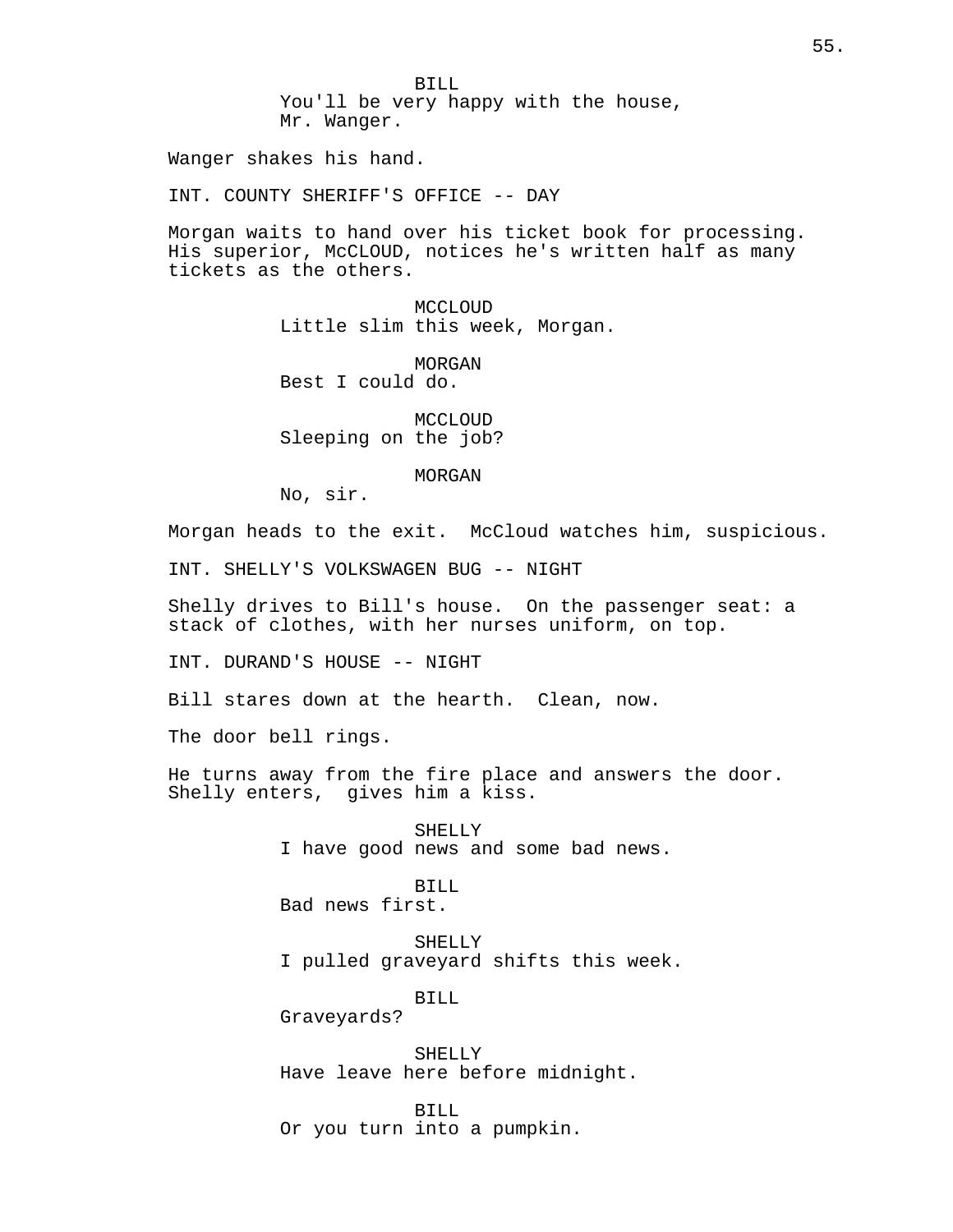SHELLY

Right.

BILL What's the good news?

Shelly moves into his arms.

SHELLY

That I love you.

She moves her lips up to his and they kiss.

INT. BEDROOM -- NIGHT

Shelly lays her head on Bill's chest, listens to his heart.

Bill runs his hand through her hair, then looks at his hand. Remembering the blood on them.

> SHELLY Something wrong?

BILL I'm having some problems... Dealing with my wife's death.

SHELLY Memories haunting you?

BILL You could say that.

SHELLY I'm sorry. I never even thought... Am I rushing this thing?

BILL You're fine. It's going to take me a while.

SHELLY If you need some time alone...

BILL No. I've spent too much time alone.

Shelly looks over at the alarm clock on the night stand.

SHELLY Well, you'll have to spend the next nine hours alone, while I go to work and let some doctors try my patience.

BILL See you tomorrow?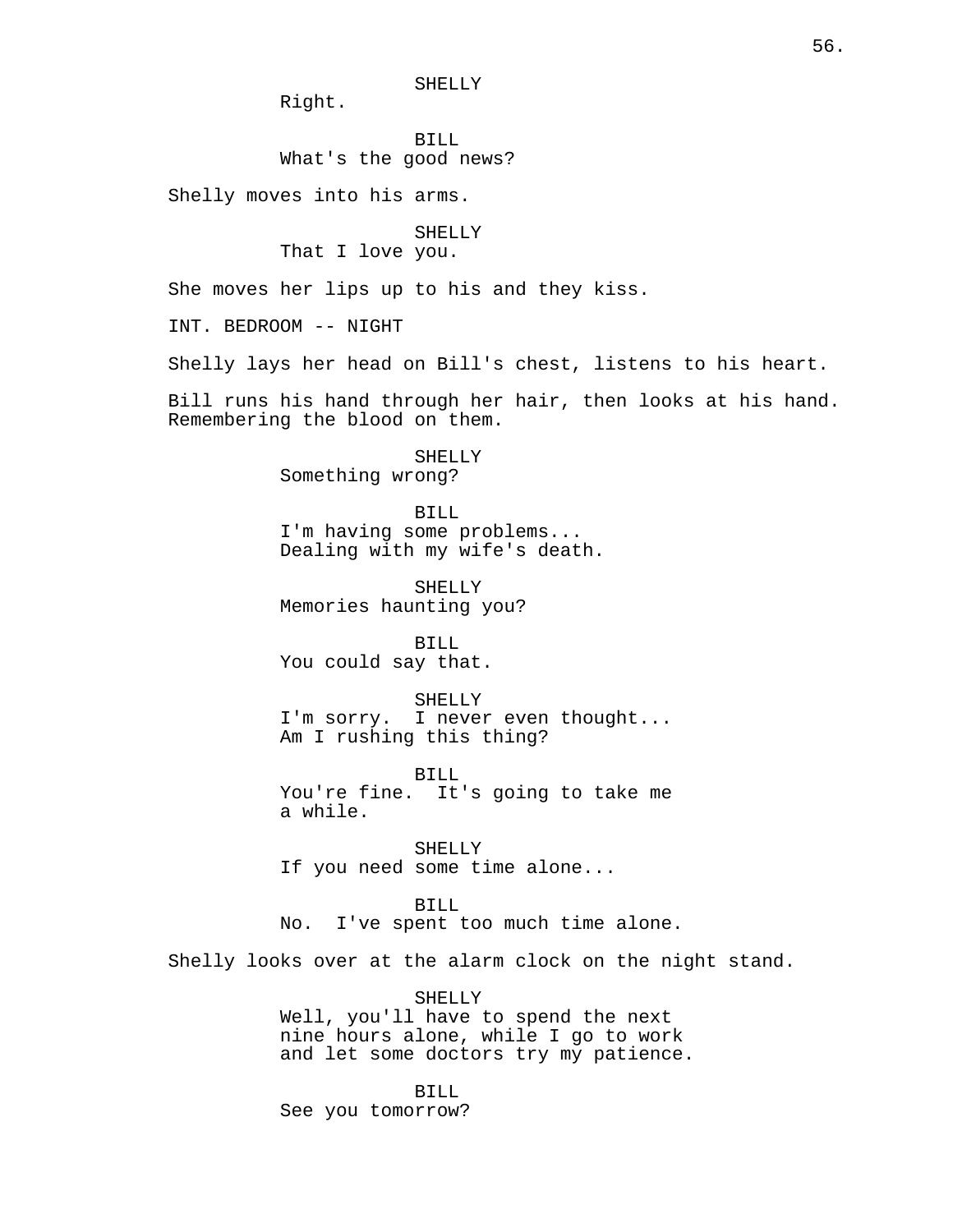She nods, kisses him, slips out of bed, gets ready for work.

EXT. DURAND'S HOUSE -- NIGHT

Dead of night. The Volkswagen is gone, only Bill's BMW remains in the drive. The sickle moon hangs overhead, and crickets chirp.

INT. BEDROOM -- NIGHT

Bill sleeps alone in the big bed.

A light goes on in the living room.

A shadow falls over him.

Bill's eyes blink open.

## BILL

Shelly?

Bill looks at the alarm clock. 3:00am, it can't be Shelly.

BILL

Who's there?

Bill sits up, blinking the sleep out of his eyes. Standing at the foot of the bed is his dead wife.

DEAD KAREN's hair is matted with blood and gore, smears of blood cover her face, the yellow blanket she's wrapped in shows red stains where bones broke out after impact.

> BILL No. This isn't real... it's a dream.

> > DEAD KAREN

You're awake.

Bill shakes his head.

BILL

You're dead.

DEAD KAREN

Yes.

BILL I saw them bury you.

DEAD KAREN

I came back.

Dead Karen moves closer to him.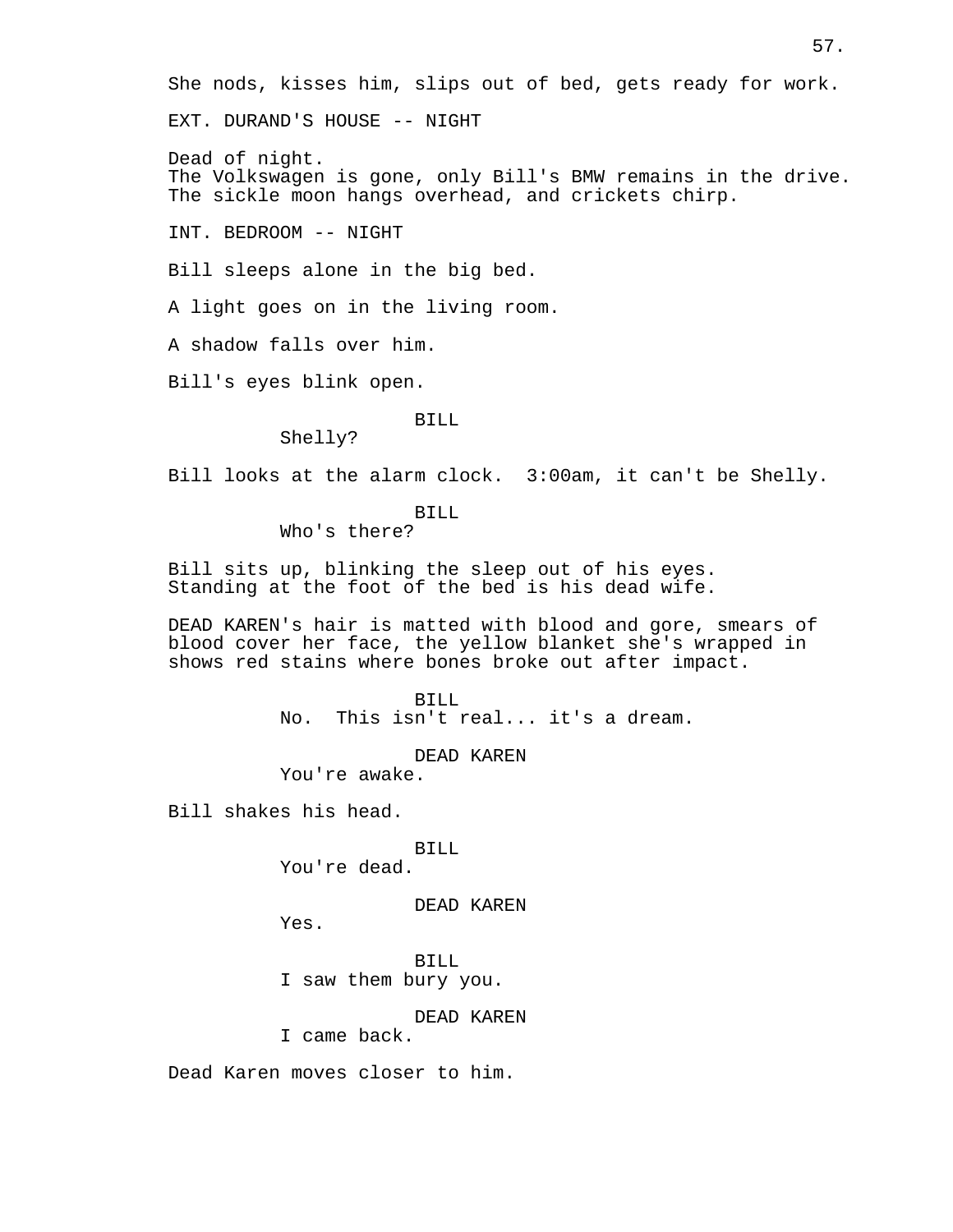DEAD KAREN Touch me. I'm not a nightmare. I'm real.

Bill reaches out. Will his hand pass through her, like a ghost? His fingers touch the blanket. Come away covered with blood.

BILL

No!

The blood on his fingers is real, the figure is real.

BILL This can't be happening.

She touches the wedding band on her finger.

DEAD KAREN Marriage is forever. 'Till death do us part. Until death, Bill.

She takes another step toward him.

DEAD KAREN You killed me, and you have to pay. You have to pay for what you've done.

BILL It was an accident.

DEAD KAREN Driving the car off the road? Or killing me?

Bill scrambles off the bed, tries to hide in the corner. Dead Karen smiles.

> DEAD KAREN You have to pay.

BILL No. God, no. God, no.

Dead Karen steps back to the side of the bedroom door.

DEAD KAREN The living room is the way you left it the night you killed me.

Bill sees the light from the living room.

BILL

No! No!

He runs out of the bedroom, following the light.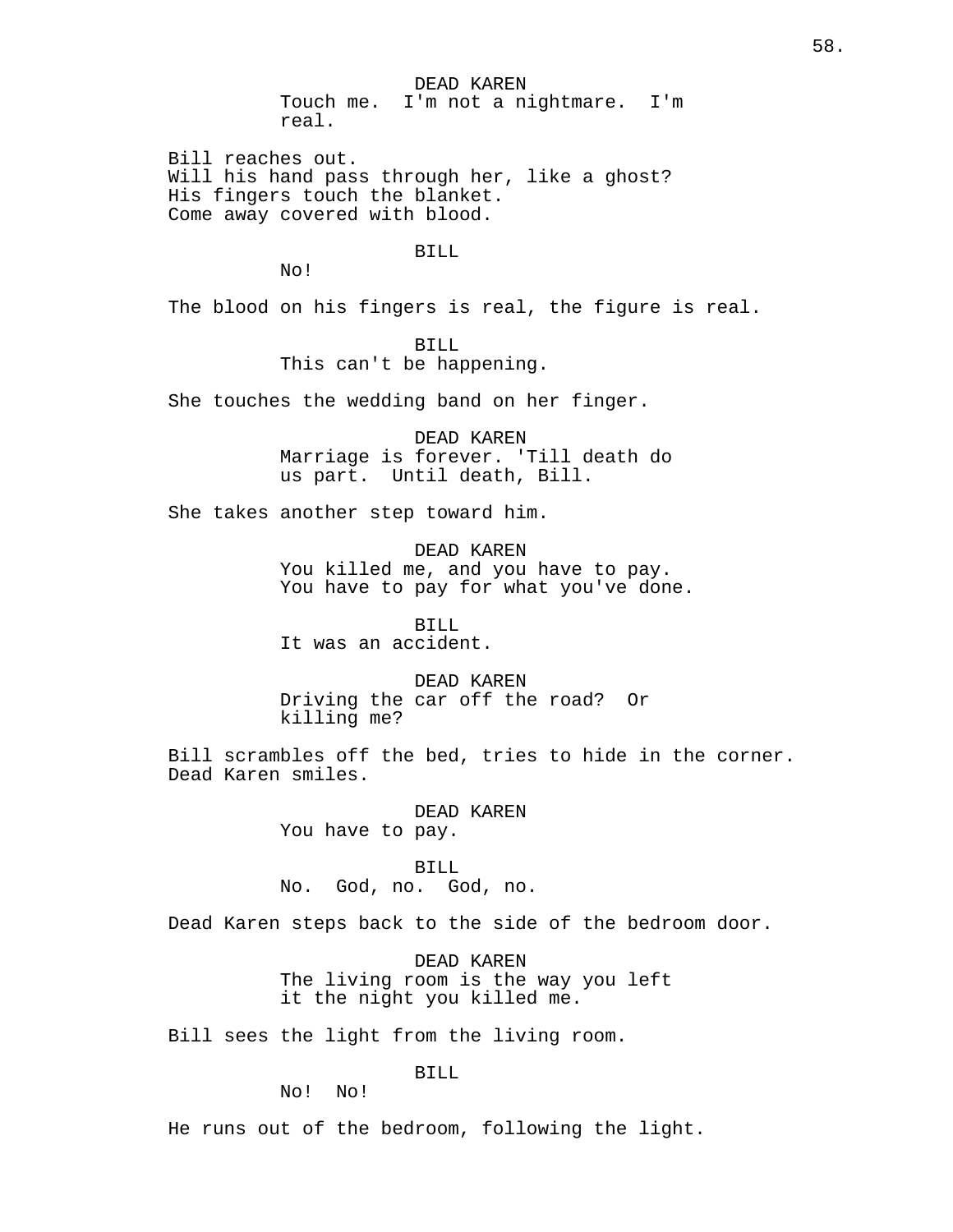IN THE HALLWAY

Bill runs towards the light.

BILL No! No! No!

IN THE LIVING ROOM

Bill runs into the room.

THE HEARTH is covered with blood. The fire poker lays on the floor near the coffee table.

Bill collapses to his knees, crying and mumbling.

BILL This has to be a nightmare. It can't be real. It can't!

But the blood is wet to his touch.

BILL

No!

He turns around and storms back to the bedroom.

THE BEDROOM

BILL You don't exist! You're dead!

The room is empty. Dead Karen is gone.

Color drains from Bill's face. He looks down at his fingertips. The blood is still there.

Bill lowers his shaking hands slowly.

THE LIVING ROOM

Bill lowers his hand into the bucket of soapy, bloody water, rinsing off the sponge.

> BILL 'Til death? What does that mean?

Bill cleans up the blood. By the time the hearth is cleaned up, Bill's hands are covered with blood.

THE KITCHEN

Bill dumps the pail of bloody water into the sink.

The bloody water spirals down into the drain.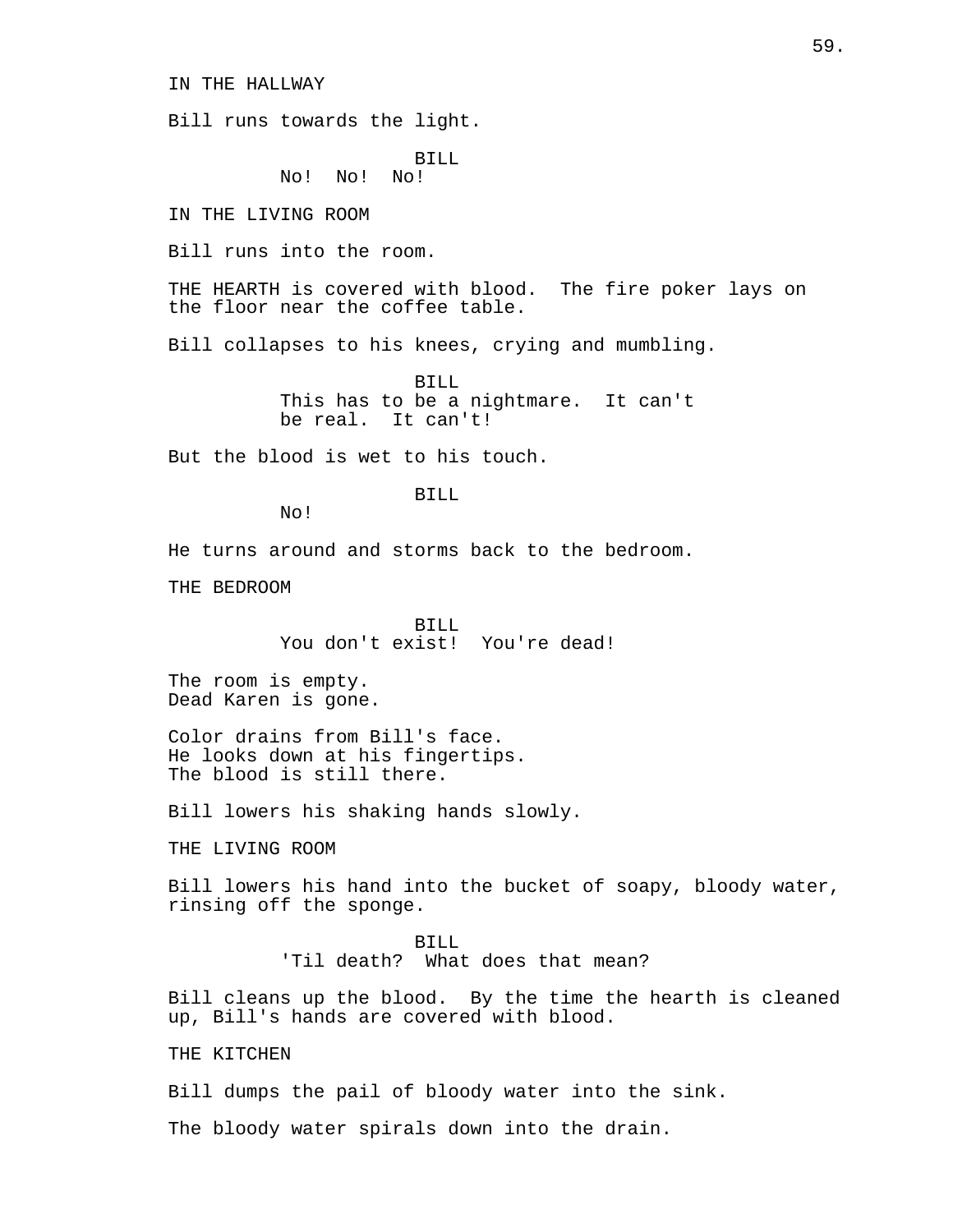Bill sets the pail on the kitchen counter.

The drain stops draining.

Bill looks down in horror as the bloody water stops spiraling.

BILL

Come on. Come on.

The bloody water just sits there.

Bill starts to open the cupboard under the sink. Remembers the blood on his hands. Opens the cupboard with his elbow - not an easy task.

Bill pulls out the plunger, plunges the drain. Nothing happens. The bloody water doesn't drain.

BILL

Please.

The bloody water refuses to drain.

Bill tries the plunger again. Plunging with savage force. Plunging like a lunatic.

He pulls up the plunger and looks at the bloody water. Still. Not draining.

BILL

Come on.

Bill is on the verge of tears.

There's a gurgle. The bloody water begins to drain.

> BILL Thank you. Thank you.

Bill watches the bloody water spiral down the drain.

He replaces the plunger under the sink, kicks the cupboard door shut, then turns the water back on.

He rinses the blood off the sides of the sink, looks down at his hands. They are covered with blood.

He scrubs them, but traces of the blood remain. He scrubs harder.

He holds his hands up to his face, studying them. Slight traces of red around the cuticles. Bill lowers his hands slowly.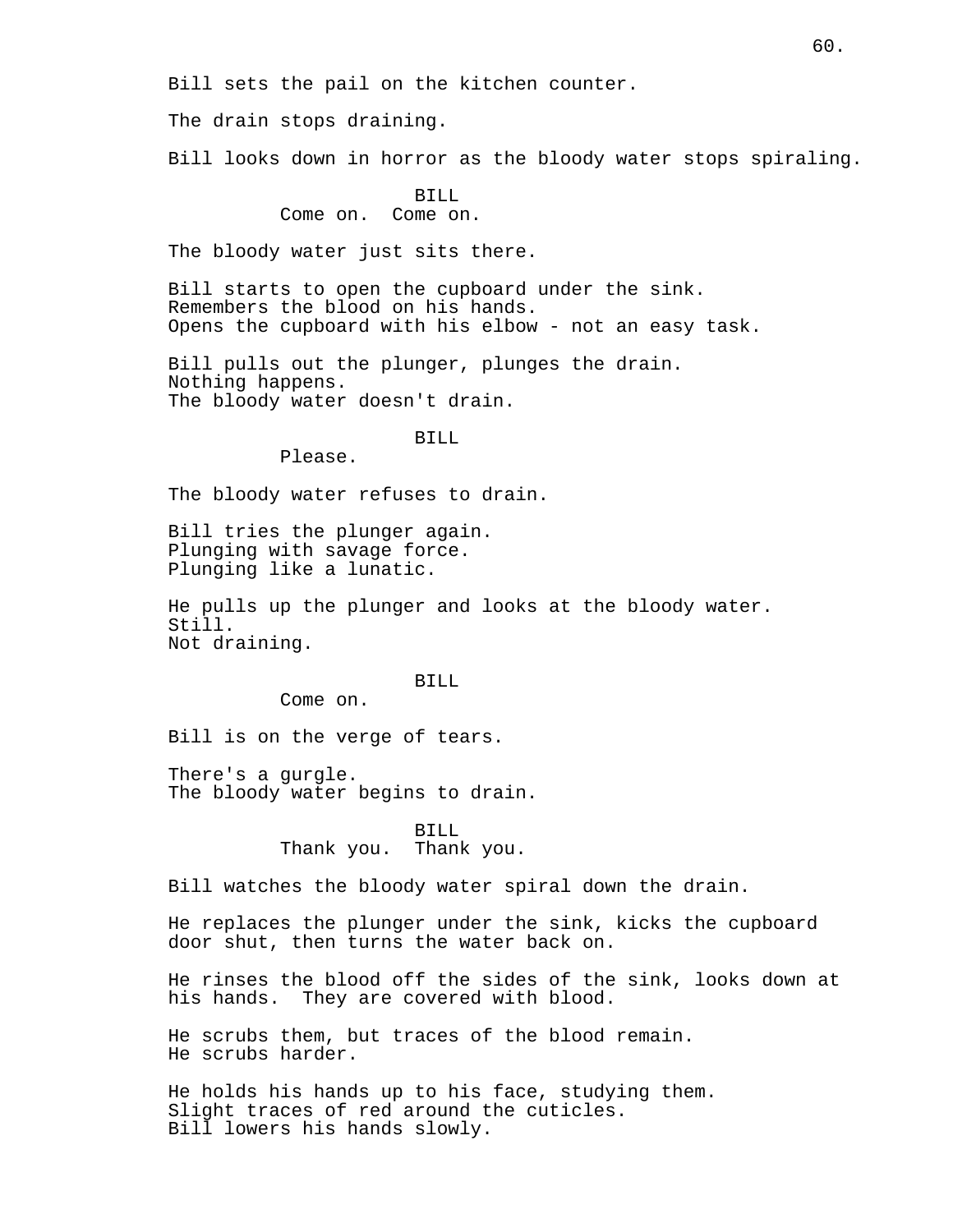Bill lowers his hands into his lap. Stares across at the cleaned up hearth and fireplace. Watching it as if it might turn bloody again at any minute.

> BILL She can't hurt me. She's dead.

The door bell rings.

Looking through the peep hole, Bill sees a fish-eye view of Shelly standing on the porch in her nurses uniform.

The door bell rings again.

BILL Who is it?

SHELLY (O.S.)

Shelly.

BILL I'm not feeling well today.

SHELLY (O.S.) Open the door, I'll take your temperature, Rub Vicks Vapo-rub on your chest. Take care of you. (beat) Then you can rub some on mine.

Bill opens the door, lets Shelly in.

BILL I've got to go to work.

SHELLY It's 7 O'Clock. Past quitting time.

BILL I begged to get the Wanger job back, if I don't work, I'll lose it again.

She notices the bags under his eyes.

SHELLY Have problems sleeping last night?

BILL

Yes.

SHELLY

Nightmares?

BILL

Not really.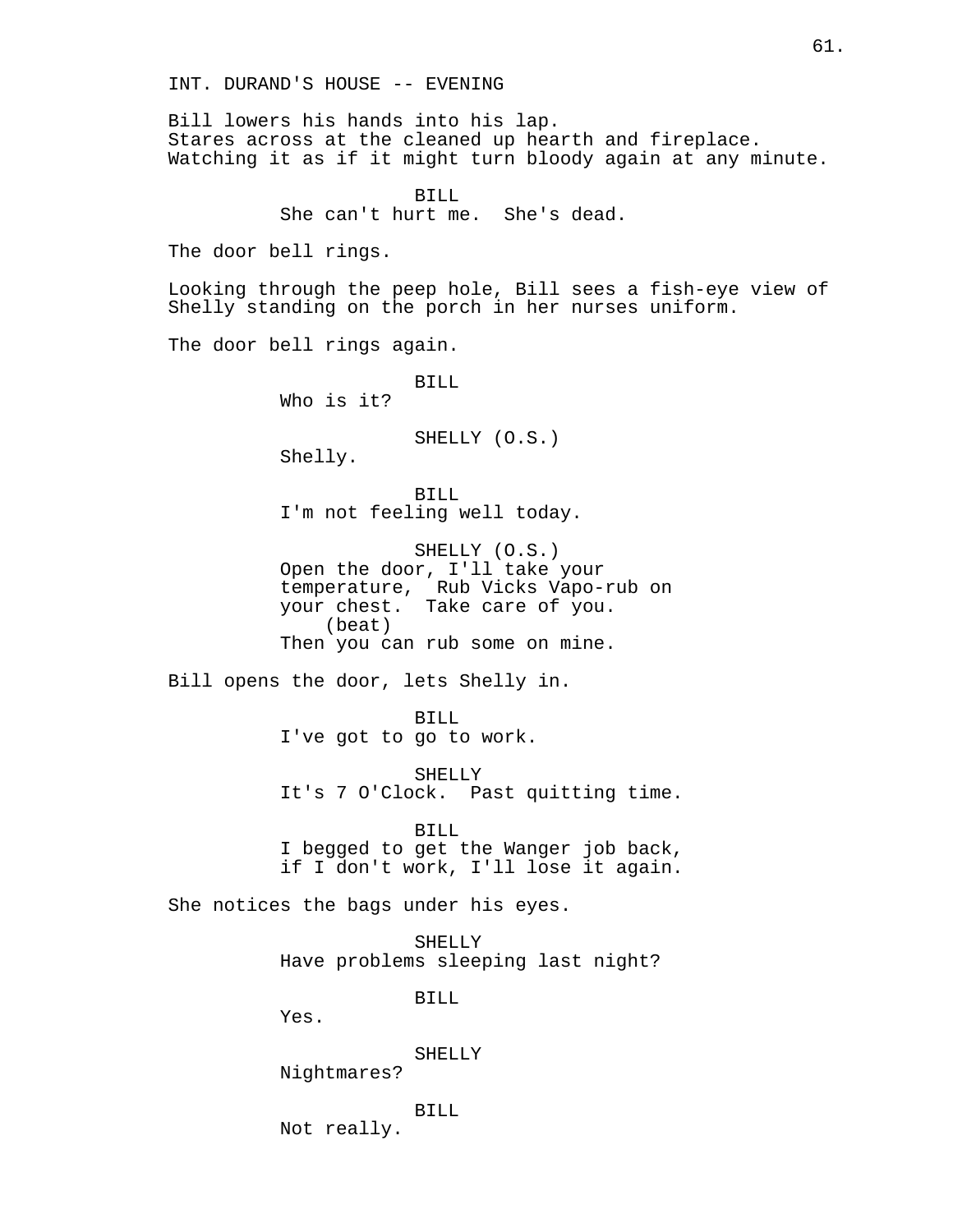#### SHELLY

# Let me take care of you, okay?

She holds him close, and he breaks down... Then gets it together.

> BILL I'm sorry, I just...

> > SHELLY

Come on.

She guides him to the bedroom.

INT. BEDROOM -- NIGHT

Shelly and Bill in bed next to each other.

BILL

I've just been on edge. Too many things all at once. Wanger and his damned dog. This cop. Maggie - my wife's partner.

SHELLY It's going to be alright.

She kisses him.

### SHELLY

I'd better get some clothes on and get to work. Can't afford to be late.

She kisses him again.

When she's done putting on her clothes, Bill is sleeping. She gives him a peck on the forehead before clicking off the light and leaving the bedroom.

INT. BEDROOM -- NIGHT

A light goes on in the living room. A shadow falls over him.

Bill sits up, blinking the sleep out of his eyes. Standing at the foot of the bed is his dead wife.

> BILL You can't be here - you're dead.

# DEAD KAREN

I came back.

Dead Karen moves closer to him. She touches the wedding band on her finger.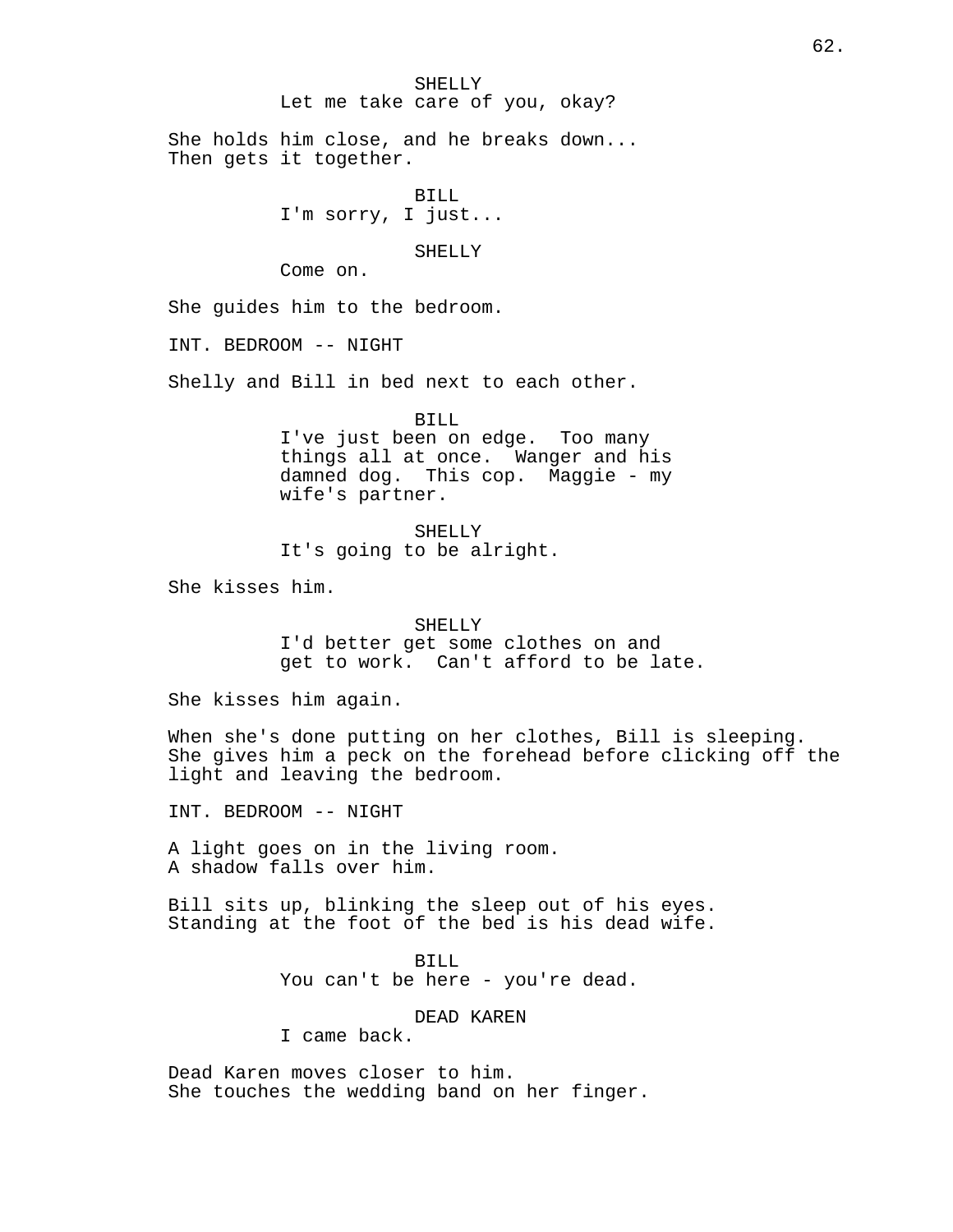# DEAD KAREN 'Till death do us part.

She takes another step toward him.

DEAD KAREN You killed me, and you have to pay.

BILL Leave me alone! Go away!

Dead Karen steps back to the side of the bedroom door.

DEAD KAREN The living room is the way you left it the night you killed me.

Bill runs out of the bedroom, following the light.

THE LIVING ROOM

Bill runs into the room.

THE HEARTH is covered with blood. The fire poker lays on the floor near the coffee table.

Bill collapses to his knees, crying and mumbling.

THE KITCHEN

Bill fills the bucket with soapy water and grabs a sponge.

THE LIVING ROOM

Bill scrubs the hearth with a sponge and a bucket of soapy, bloody water.

> BILL 'Til death? Her death? My death? It can't be both of us. It can't.

Bill cleans up the blood. By the time the hearth is cleaned up, Bill's hands are covered with blood.

THE KITCHEN

Bill dumps the pail of bloody water into the sink.

The bloody water spirals down into the drain.

Bill sets the pail on the kitchen counter.

Bill rinses out the sink...

Washes the blood from his hands. Scrubs his hands with a brush and still can't get the blood from the crevasses of his fingers. He's stained for live.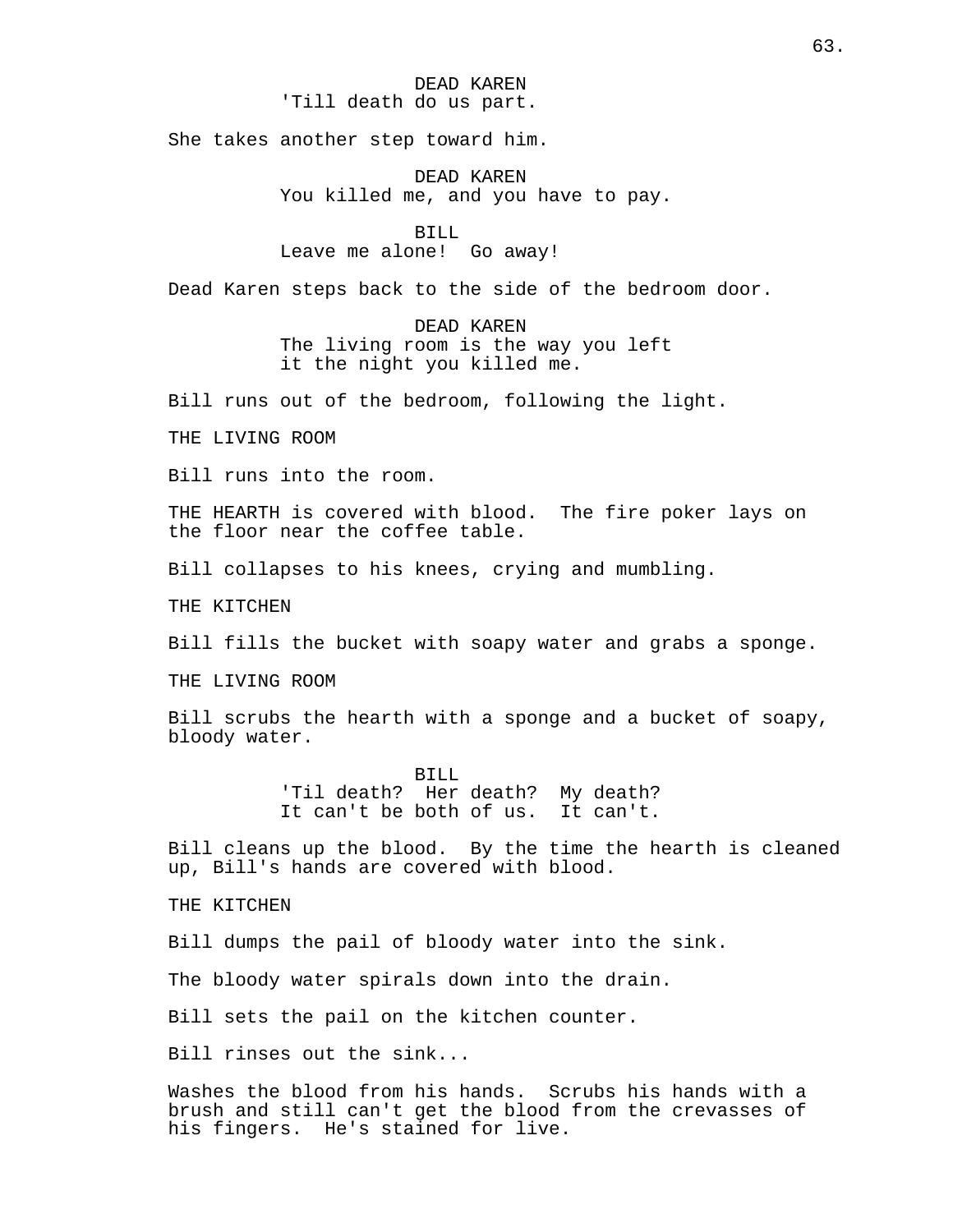EXT. GRAVEYARD -- DAY

A bright spring day.

A family stands by the grave of a relative. MOTHER dressed in a nice dress, FATHER in a black suit, LITTLE BOY in a little grey suit, and LITTLE GIRL in a pretty flowered dress.

The Little Girl bends down and puts flowers on the grave.

Bill races past them, drops to his knees at his wife's grave.

Bill begins picking at the grass, making sure it's rooted not Astro-turf. He digs like a mad man, twitching a little.

No grass comes up. No secret passages.

The Father turns and watches Bill's strange behavior.

## FATHER Is something wrong?

Bill puts his ear to the grave, listening for sounds. Nothing.

Bill looks up, sees the entire Family watching him.

BILL

I just want to make sure she's still dead. Still down there. Don't want her to get out and come after me.

The Father grabs his family and takes them as far away from this lunatic as possible.

Bill puts his ear back to the grass, listening.

INT. LUCKY'S BAR -- NIGHT

Bill focuses on his hands, ignoring Shelly.

SHELLY Is something wrong?

BILL Just not sleeping well.

SHELLY Nightmares again.

BILL They aren't nightmares... I don't know what they are.

She looks at him, worried.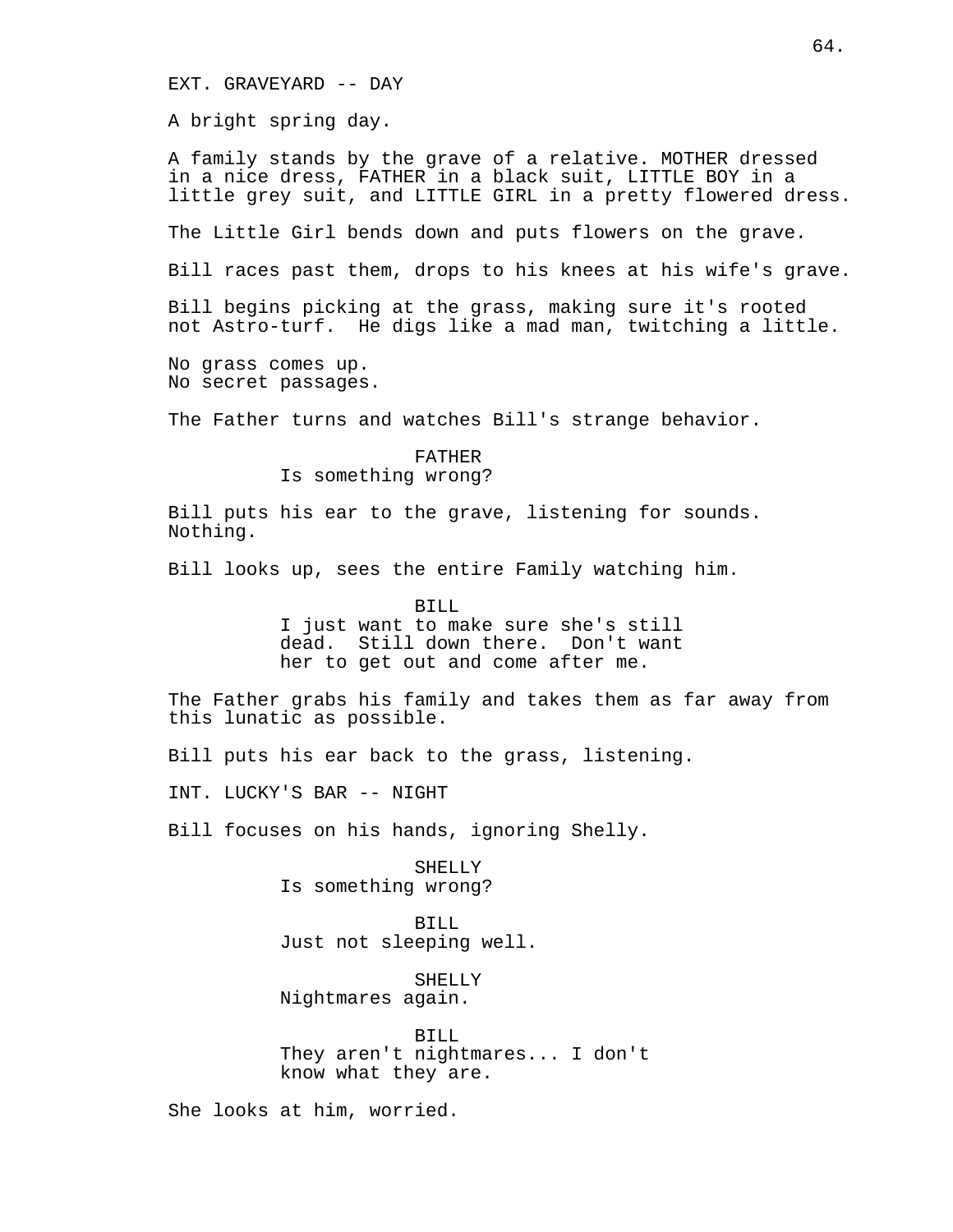SHELLY You're not making any sense.

BILL Can I ask you a question? About marriage?

SHELLY Bill, we've only know each other for a few weeks --

BILL No. About the vows. When they say "until death do us part" - what does that mean?

SHELLY That you plan on sticking it out, even when things get rough.

BILL So you don't think it's literal? Like a binding contract?

SHELLY You're starting to scare me. What are you talking about?

BILL My wife. She's come back.

SHELLY In a nightmare.

BILL No. For real.

Shelly pulls away from him - he's not making any sense.

SHELLY Look, I have to go to work. You better get home, get some sleep.

She kisses him lightly, and leaves.

Bill chugs his drink, gestures to the Bartender for another.

EXT. LUCKY'S BAR -- NIGHT

Shelly walks across the dark parking lot to her car.

Wind whistles. Strange sounds. Shadows. Is Dead Karen hiding out here?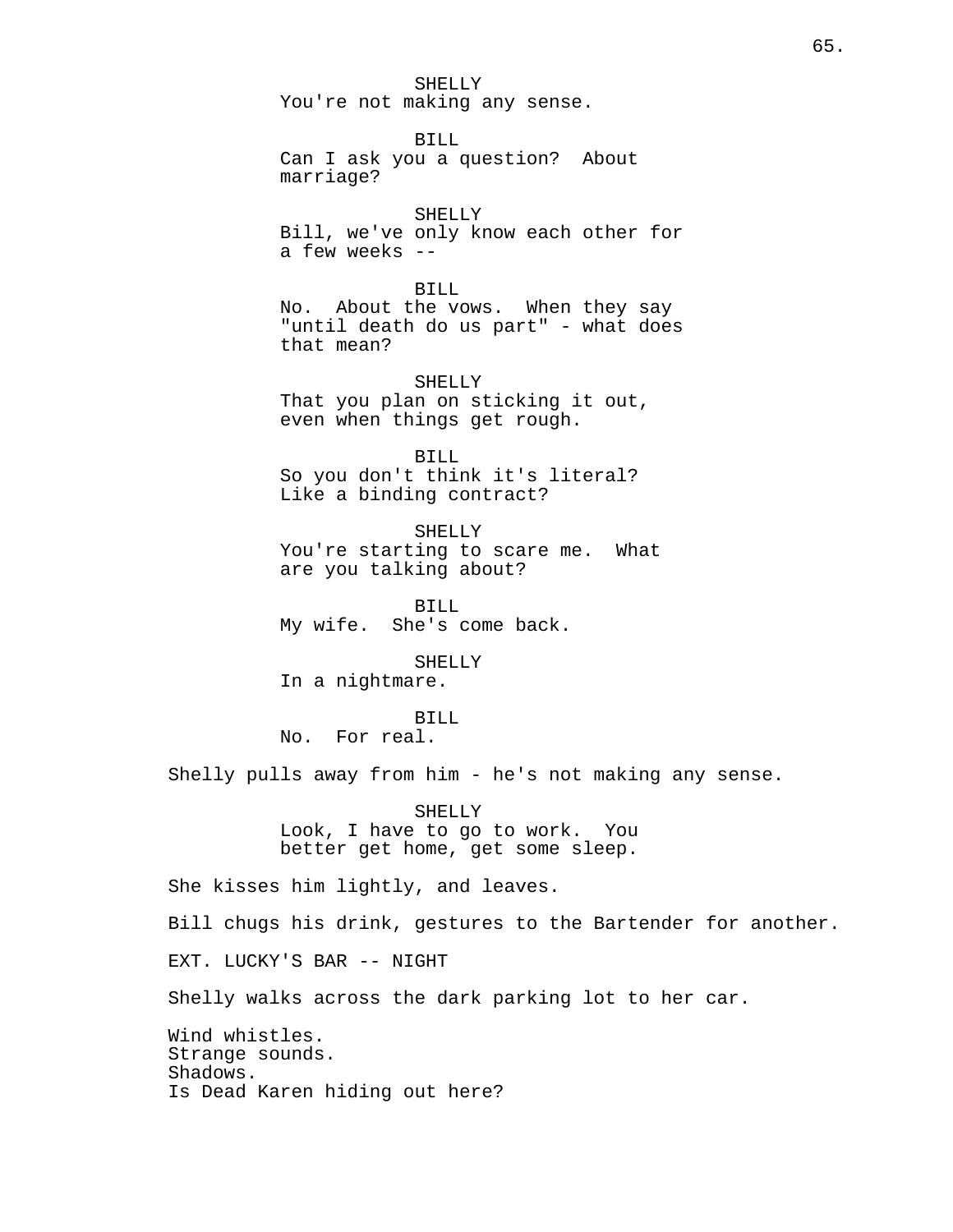She gets to her Volkswagen Bug, leans against the door. Opens her cell phone. Hits a number.

> SHELLY He's almost over the edge. One more night, and I'll break him.

INT. SHERIFF'S OFFICE -- NIGHT

Morgan nods and smiles as he listens to Shelly's report.

MORGAN Give the house another search before he gets back. If you find anything, give me a call.

Morgan hangs up his cell. A shadow falls over him. McCloud.

> MCCLOUD Taking calls at work, now, Morgan?

MORGAN That was my girlfriend. She's doing me a favor. Told her to call me.

MCCLOUD You're supposed to be on the street, not chatting with your girlfriend.

MORGAN

Sorry, sir.

MCCLOUD What are you up to?

MORGAN Just making sure crime doesn't pay. Isn't that my job?

McCloud nods for him to get out of there.

Morgan walks out of the Sheriff's Office.

INT. BEDROOM -- NIGHT

Bill lays in bed, eyes open. Waiting for Karen to visit. Eventually, his eyes drift closed.

INT. BEDROOM -- DAY

Scratching at the window. Bill's eyes pop open. He throws open the drapes... A tree branch scraping against the window - a beautiful day.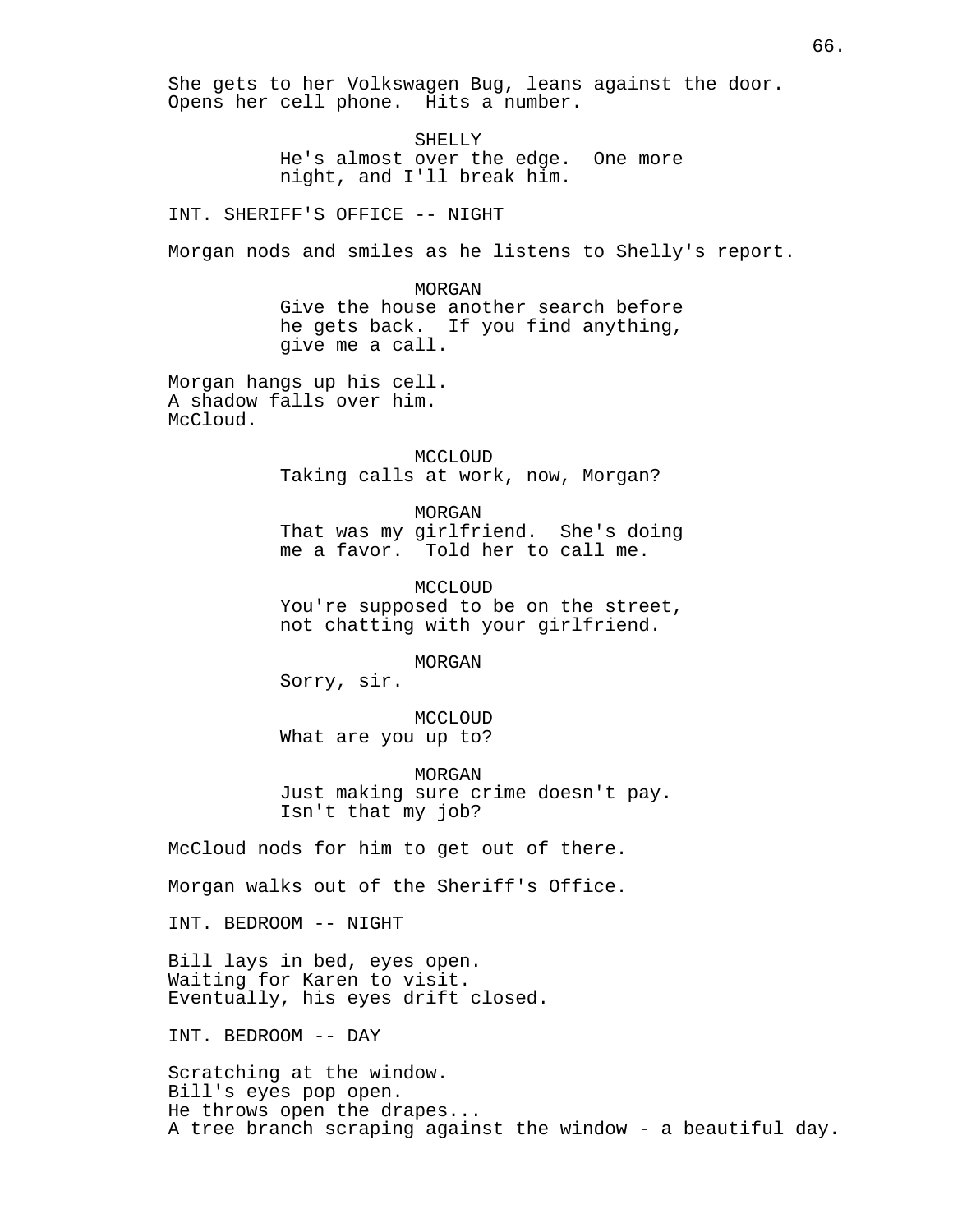INT. LIVING ROOM -- DAY

Bill sits on the sofa, eyes red rimmed and sunken.

The doorbell rings.

#### BILL

Shelly?

He opens the without looking through the peep hole.

OFFICER MORGAN stands on the porch, dressed in full uniform.

MORGAN Well, well. Mr. Durand.

Morgan tries to enter the house. Bill blocks him.

> BILL What do you want?

MORGAN You remember me? Officer Morgan? Monterey County Sheriffs?

BILL I asked what you wanted.

#### MORGAN

I wrote that fix it ticket for your faulty tail light. Actually, your wife's faulty tail light. It was her car, right?

BILL

I remember you.

MORGAN Well, this is about your wife.

BILL

She's dead.

MORGAN She was dead when I wrote that ticket, wasn't she?

BILL She died in an accident.

### MORGAN

You told me you were driving home that night, but you were going the wrong way. Where were you going?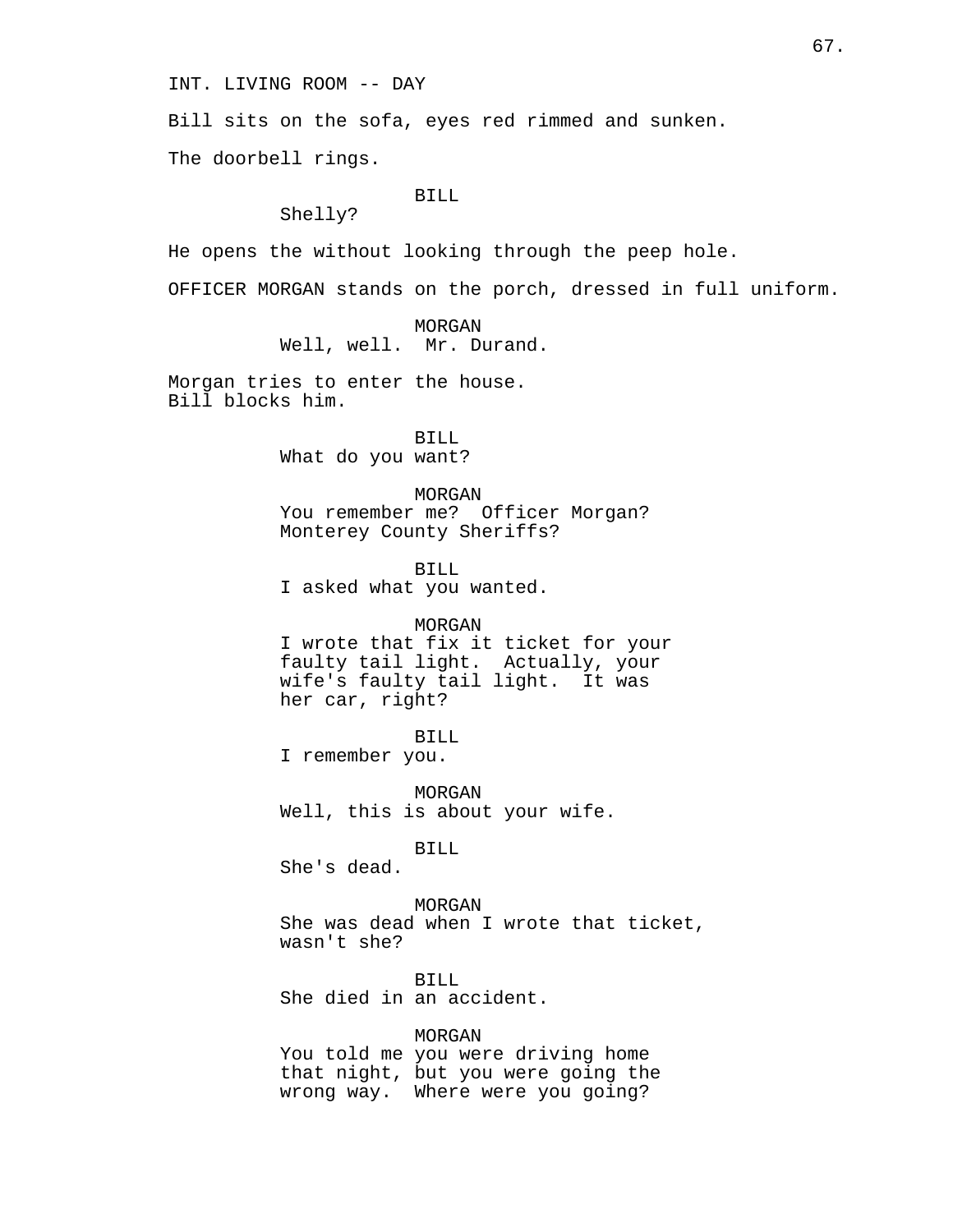BILL Why does it matter?

MORGAN Because you killed her here, and were getting rid of the body.

BILL

An accident.

### MORGAN

Now, Mister Durand, you're a respected man in the community. Big time architect with a big time job going up in the hills. (smiles) Be a pity if you ended up in prison.

BILL Are you here to arrest me?

MORGAN Let's make a deal. I'll keep quiet... for five hundred thousand dollars. (smiles) You killed your wife, and you have to pay for it. You have to pay.

Morgan turns and strolls down the walk to his patrol car. Bill watches him drive away.

## BILL

I'm not going to pay.

Bill watches his fist clench and unclench. His hand opens and he looks at his palm.

INT. PAWN SHOP -- DAY

A banged up, used Smith and Wesson 38 revolver is placed in Bill's open palm.

> PAWNBROKER How does it feel?

Bill hefts the gun, feeling the weight.

BILL Okay. I need it for protection. Will this stop a man?

The PAWNBROKER is a fat, balding man in his fifties, with hair growing from his ears.

> PAWNBROKER Man, woman, dog. It'll do the trick.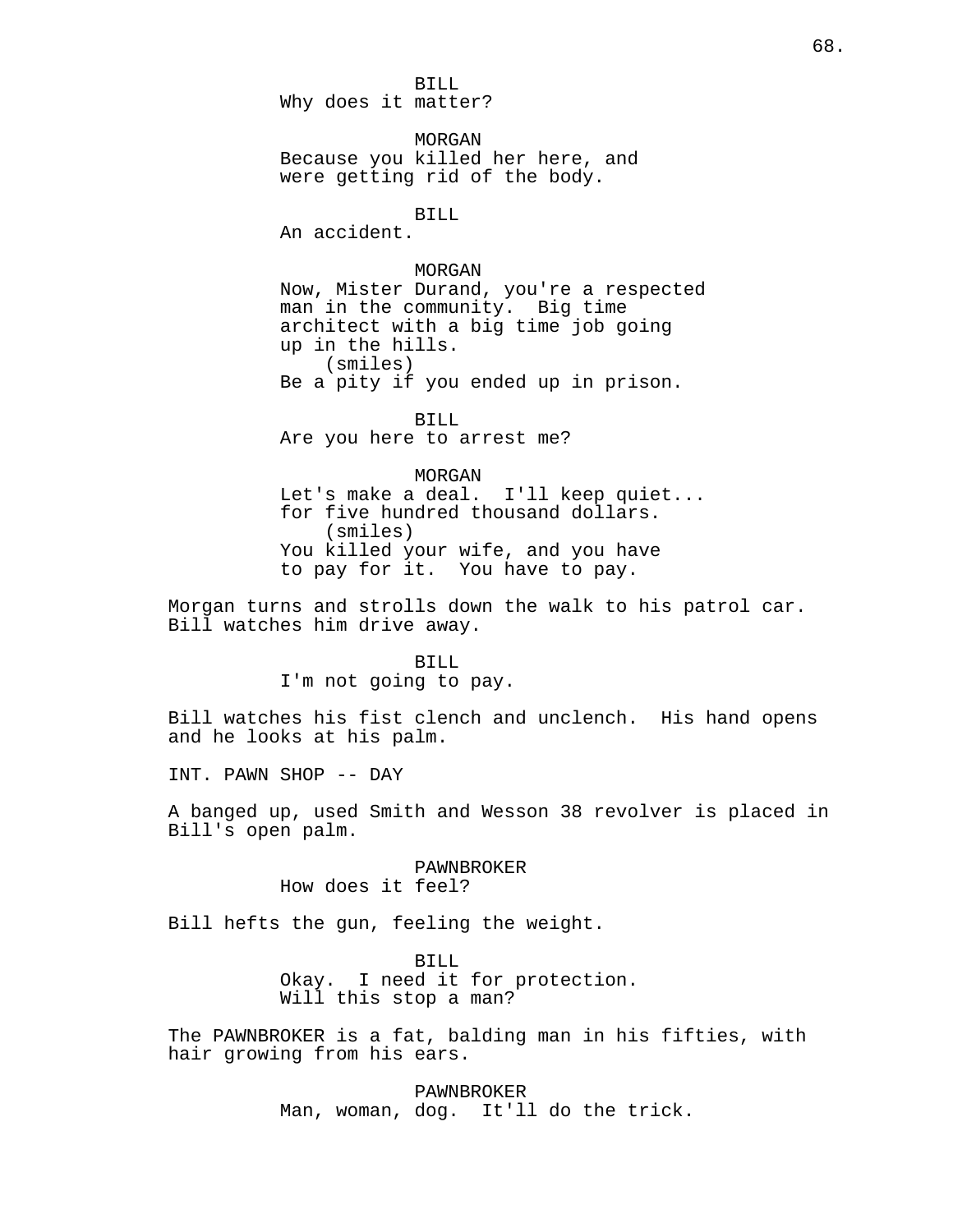Bill looks down the sights.

PAWNBROKER If you don't like that one, I got a 45 Automatic, Colt, also.

BILL This'll do. I don't have time for paperwork, you know what I mean?

PAWNBROKER I get a lot of customers with that problem. Gotta pay a premium. Cost you five hundred.

Bill pulls out his wallet, counts out five hundred.

BILL

Bullets?

PAWNBROKER Shells... Be another hundred.

Bill pulls out five more twenties.

The Pawnbroker sets a box of shells on the counter.

BILL Can I get a bag?

The Pawnbroker puts the revolver and the box of shells in a brown paper bag and staples the top closed.

Bill grabs the bag and leaves. The brown bag looks more like his lunch than a murder weapon.

INT. DURAND'S HOUSE -- NIGHT

Bill sits on the bed, tears open the paper bag, extracting the revolver. Breaking open the cylinder, he slides six rounds into the 38, then closes it.

The box of ammo is hidden inside the night stand. The revolver goes under the bed on his side. The paper bag and ammo box goes in the waste basket.

> BILL I'm not paying.

The door bell rings.

THE LIVING ROOM

Bill opens the front door, exposing Shelly in a sexy skirt. She gives Bill a kiss.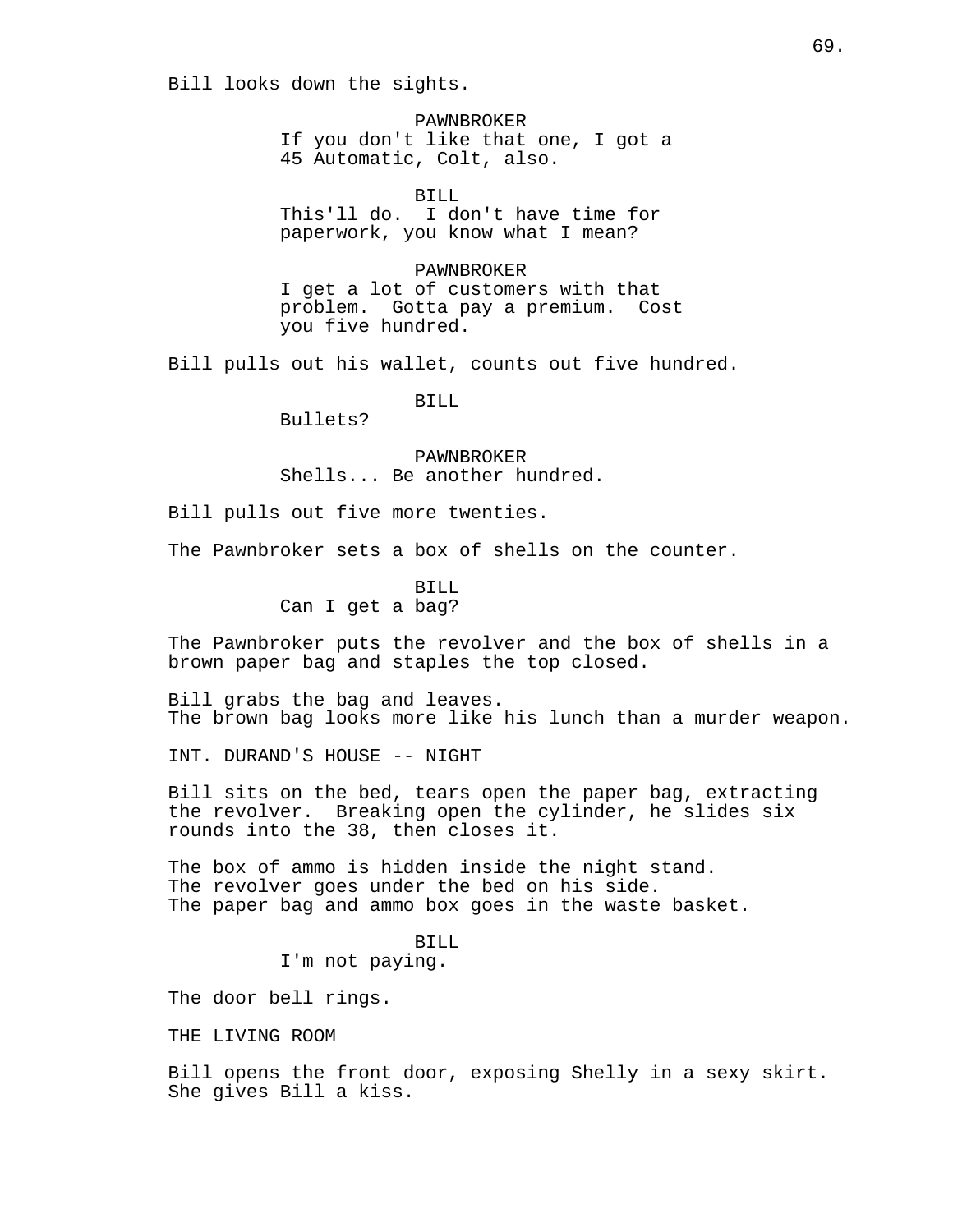SHELLY Feeling better?

BILL Everything's under control.

SHELLY What do you mean?

BILL I had some problems, and now I've found the solution.

Shelly looks at him - wondering what tht means.

INT. BEDROOM -- NIGHT

Bill and Shelly make love. For a while he forgets about dead Karen, and concentrates on his new life with Shelly.

AFTERWARDS:

Shelly slips out of bed, sheets floating around her.

SHELLY I'll be late for work.

Bill watches her slip into panties and bra, feeling relaxed.

When Shelly reaches down to grab her nurse uniform from the chair, she spots the ammunition box in the waste basket.

> SHELLY Bill, I know you miss your wife. I know you wish she was still here. Still alive.

> > BILL

Not really.

She moves to the bed, sitting next to Bill.

SHELLY I know you feel alone. You may even feel responsible for her death.

BILL

It was an accident.

SHELLY

Right. I want you to know I'm here. I don't want you to do anything... you'll regret later.

BILL

Like what?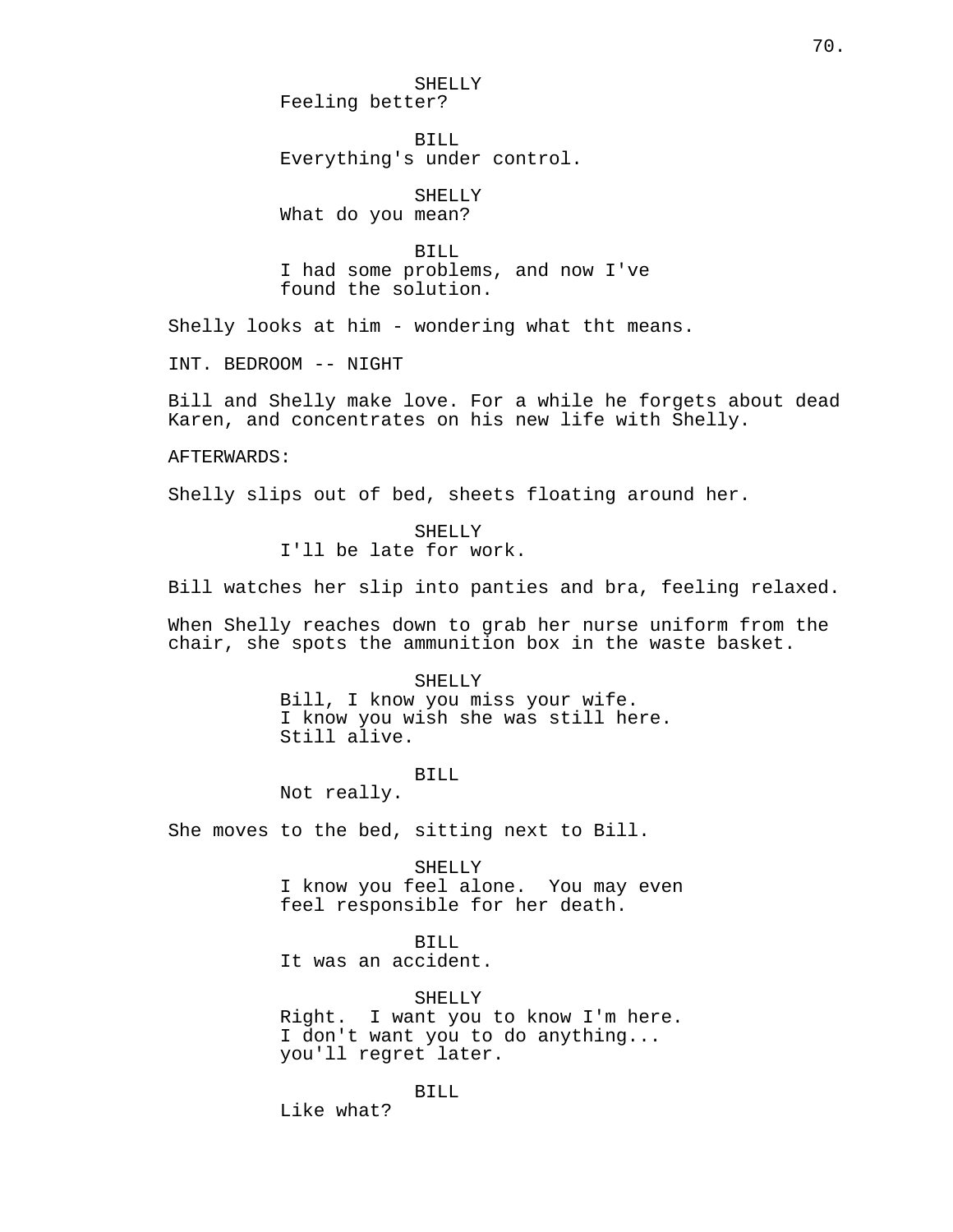SHELLY You wouldn't do anything to hurt yourself, would you?

BILL Hurt myself? No.

## SHELLY

Good.

She kisses him, then continues getting dressed.

INT. LIVING ROOM -- NIGHT

Bill watches her Volkswagen drive away through the window.

EXT. DURAND'S HOUSE -- NIGHT

The dead of night. A sickle moon hangs overhead, and crickets chirp.

INT. SHELLY'S VOLKSWAGEN BUG -- NIGHT

Shelly grabs the Dead Karen wig from the passenger seat and puts it over her head. Takes a tube of stage blood, and squirts all over her head and face.

Shelly looks in the rear view mirror. She looks like Dead Karen.

> SHELLY 'Till death do us part.

Grabbing the stained yellow blanket, she gets out of the Volkswagen and heads to Bill's house.

INT. BEDROOM -- NIGHT

Bill sleeps alone in the bed.

A light goes on in the living room. A shadow falls over him.

Bill's eyes blink open. He looks at the alarm clock 3:17 am.

Bill sits up, blinking the sleep out of his eyes.

Standing at the foot of the bed is DEAD KAREN, blood dripping.

UNDER THE BED: moonlight glitters off the Smith and Wesson 38.

BILL You can't be here. This is a nightmare. You're dead.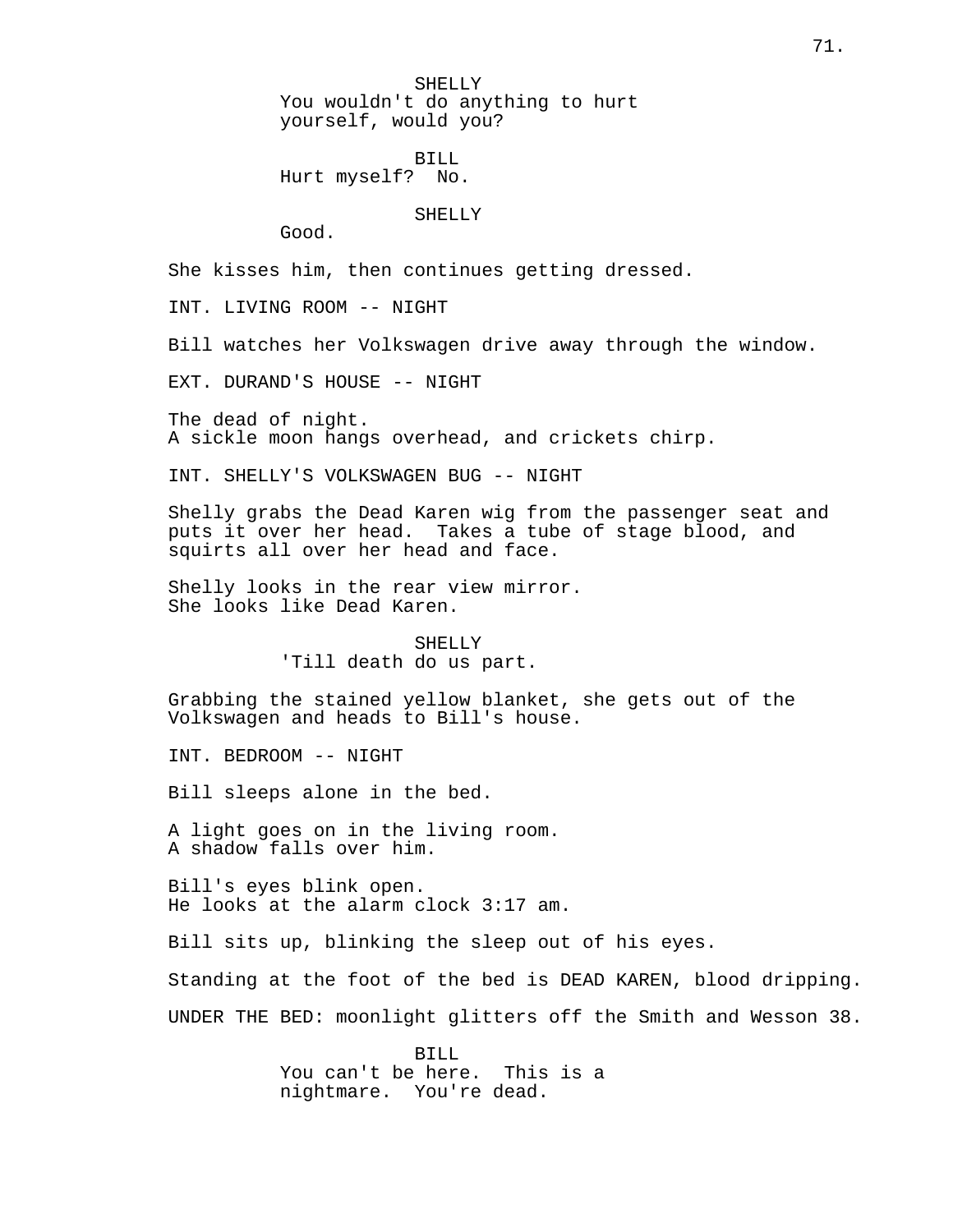DEAD KAREN Touch me. I'm not a nightmare. I'm real. I came back. Bill's hand reahes under the bed... finds the gun. DEAD KAREN You murdered me, and you have to pay for it. You have to pay. She takes another step towards him. Bill rolls off the bed, brings the 38 Smith and Wesson up. Aims it at Dead Karen. BILL Get away from me. Go to hell or wherever you came from. DEAD KAREN You can't kill me. I'm already dead. Bill pulls the trigger six times. BANG! BANG! BANG! BANG! BANG! BANG! The flare from the revolver is blinding. Six shots at point blank range. But Dead Karen is still standing. DEAD KAREN You know bullets can't hurt me. Dead Karen takes the gun from his shaking hand. DEAD KAREN I'm already dead. You already killed me. With the poker. In the living room. And you have to pay. BILL God, no. God, no. Dead Karen steps to the bedroom door, and the light. DEAD KAREN The living room is the way you left it that night. Bill runs out of the bed room, following the light.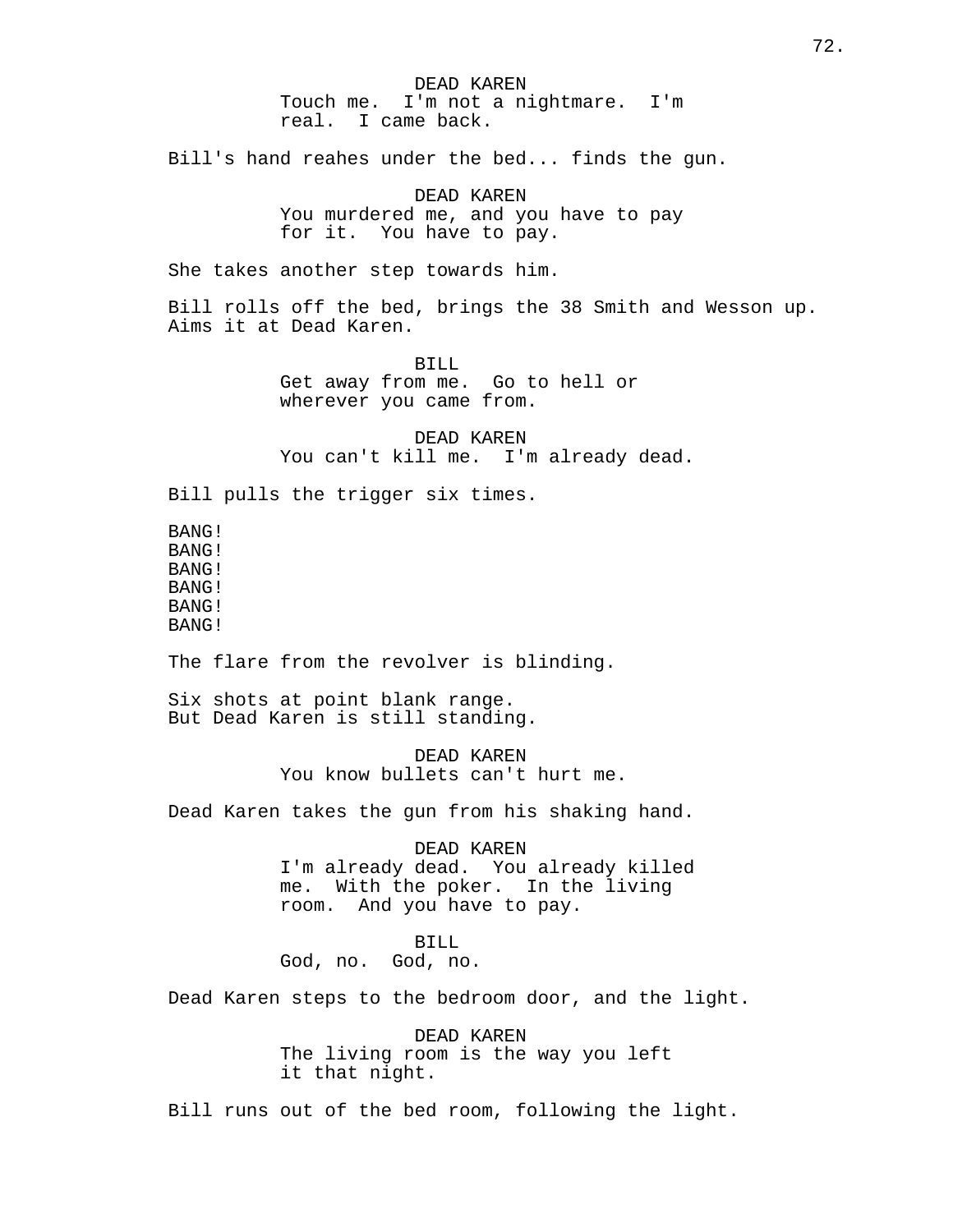INT. LIVING ROOM -- NIGHT

Bill runs into the room.

THE HEARTH is covered with blood again. The fire poker lays on the floor near the coffee table.

> BILL You're dead! You can't do this!

He storms back to the bedroom.

THE BED ROOM

Dead Karen is gone. The revolver is laying on the foot of the bed. He touches it.

## BILL

Warm.

Bill has gone all the way over the edge.

BILL I shot her six times... Six times!

Bill lowers the gun slowly.

THE LIVING ROOM

Bill lowers the sponge into the bucket of soapy, bloody water.

BILL It's not possible. She's dead again. I've killed her twice.

He cleans up the hearth.

BILL She's going to be pissed tomorrow night. I'm married to a corpse...

He keeps mumbling. Twitching and talking to himself. He is crazy.

> BILL Till death do us part. But who's death? Both of us? I've got to read the fine print. Find out what it says.

Bill's hands are covered with blood.

IN THE KITCHEN

Bill tries to wash off the blood. But his hands are stained with red. He scrubs like crazy, using Ajax.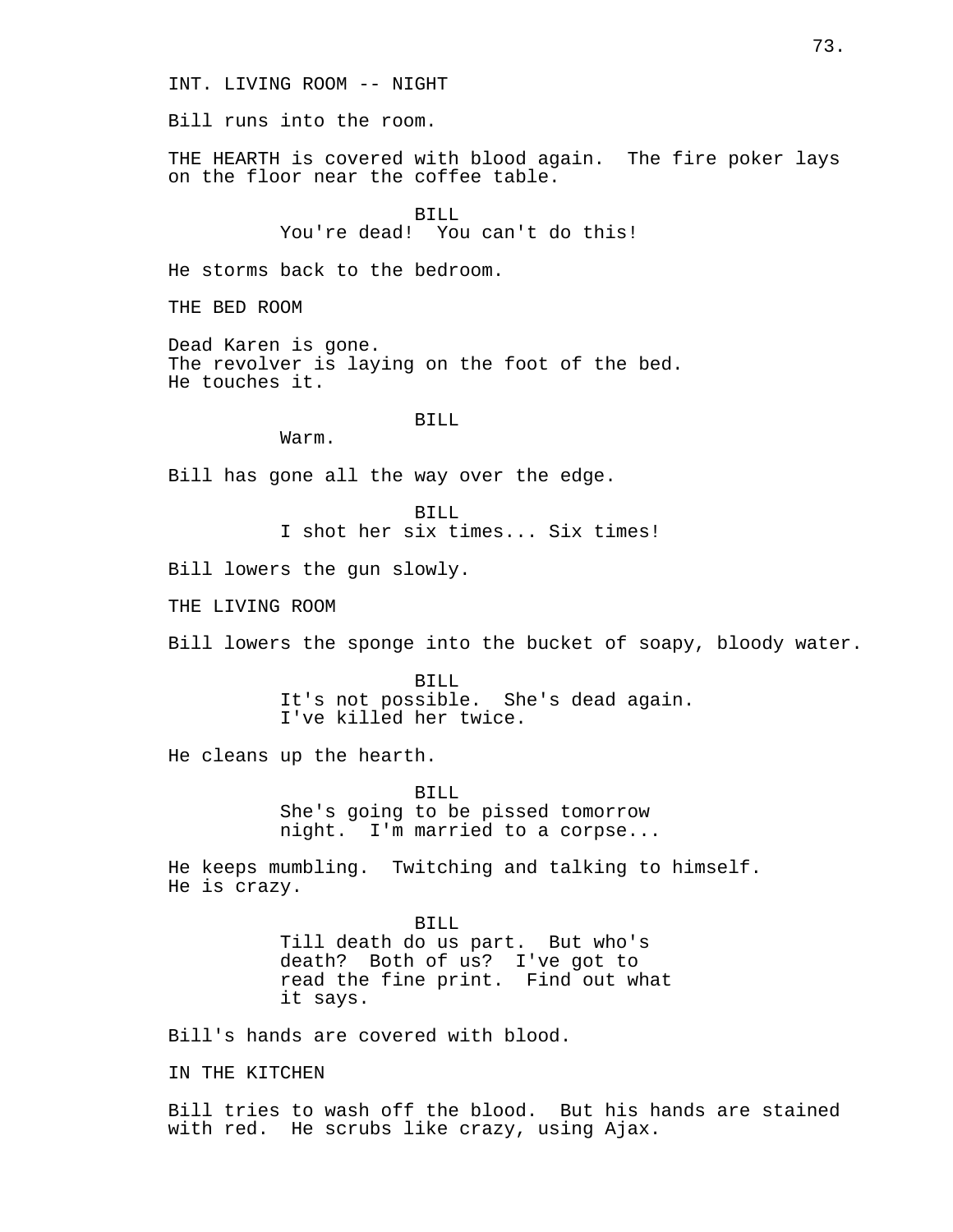Bill ends up rubbing his hands raw. Blood stains replaced by blood from his own hands. INT. SHELLY'S VOLKSWAGEN BUG -- NIGHT Shelly peels off the Dead Karen wig. She drops on the passenger seat over a box labeled ".38 Caliber Blanks". She cleans the stage blood from her face, looks in the mirror. Dead Karen is gone. Shelly has taken her place. Shelly starts up the car and drives off. FADE OUT. FADE IN: INT. DURAND'S HOUSE -- DAY Bill looks like hell. Eyes sunken and face stubbled with beard. He sits on the sofa, watching the hearth. The phone rings. And rings. And rings. BILL Fuck off. The phone stops ringing. Then starts again. Ring. Ring. Ring. Bill answers it. BILL Edmund? MORGAN Wrong. Do you have the money? BILL Not yet. MORGAN Meet me tonight, ten O'clock, at that field just past the EZ-8 Motel. BILL Look, I...

74.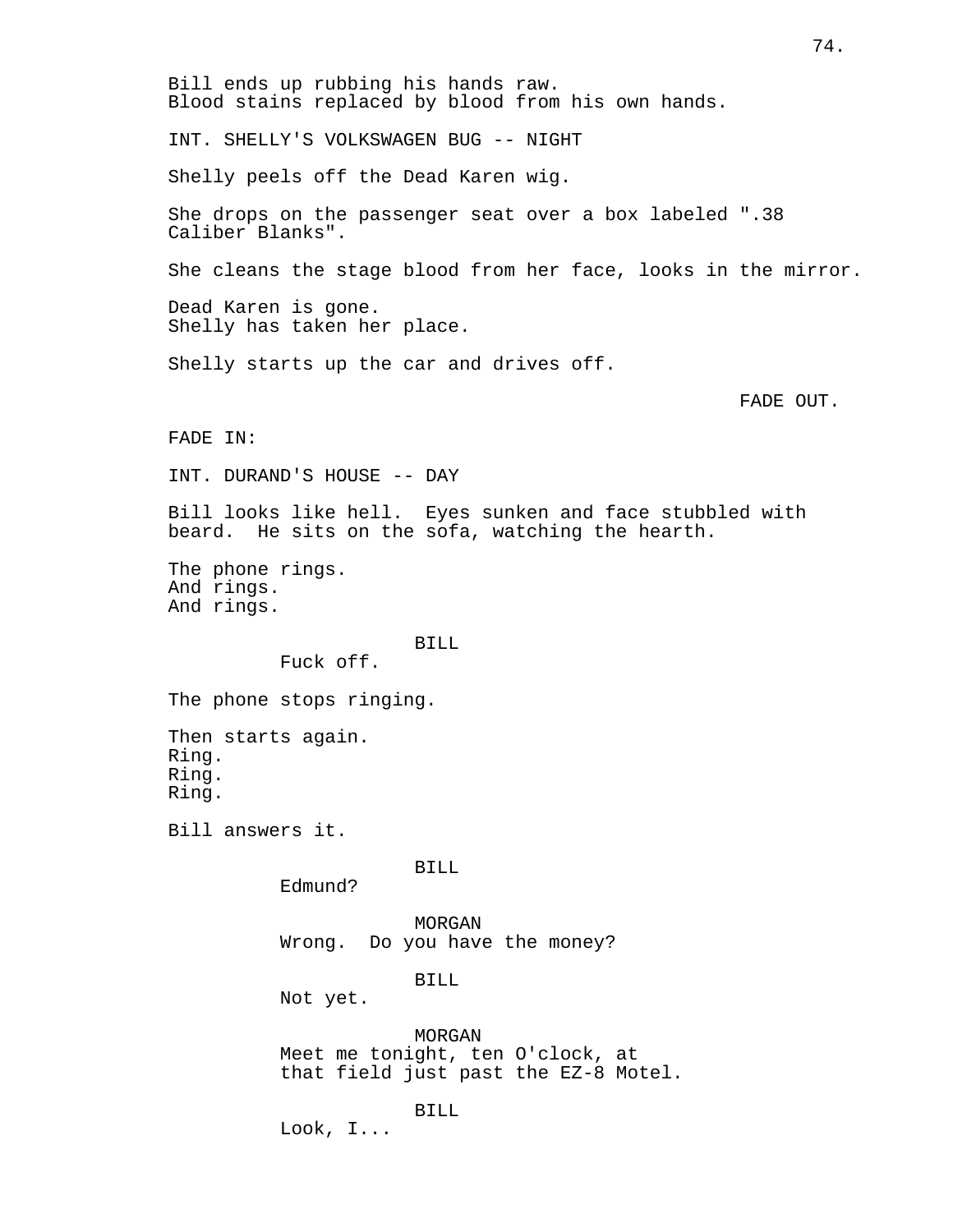#### MORGAN

Just be there.

A dial tone from the phone.

Bill carefully places it on the hook, cutting off the tone.

THE BEDROOM

Bill walks to the bed and picks up the revolver.

Breaking open the cylinder, he lets all of the spent shells fall out onto the floor. The bounce on the carpet.

He pulls out the box of shells, reloads the Smith and Wesson. Loaded with six LIVE rounds.

Bill snaps the chamber closed, drops the gun in his pocket.

THE LIVING ROOM

Bill takes a look at his watch. It's 9:40. Time to leave.

INT. BILL'S BMW -- NIGHT

Bill pulls out onto the street.

Behind him, headlights flash as a car starts up and follows.

Bill drives the BMW through town, heading towards Snake Road.

IN THE REAR VIEW MIRROR

The headlights follows Bill's BMW through Mira Vista.

IN THE BMW

Bill looks up in the rear view mirror, noting the head lights. Still following.

> BILL Shit, Morgan. Give me some slack.

The BMW reaches the edge of town, headlights washing over the "DANGEROUS CURVES" sign.

THE TWO CARS pull onto Snake Road, heading to the Ez-8.

Headlights of the other car about a hundred yards back.

After six miles of twists and turns, the road straightens out, and Bill sees the brightly lit sign for the EZ-8 Motel. Bill passes the EZ-8, pulls onto a dirt road behind the motel. The headlights follow.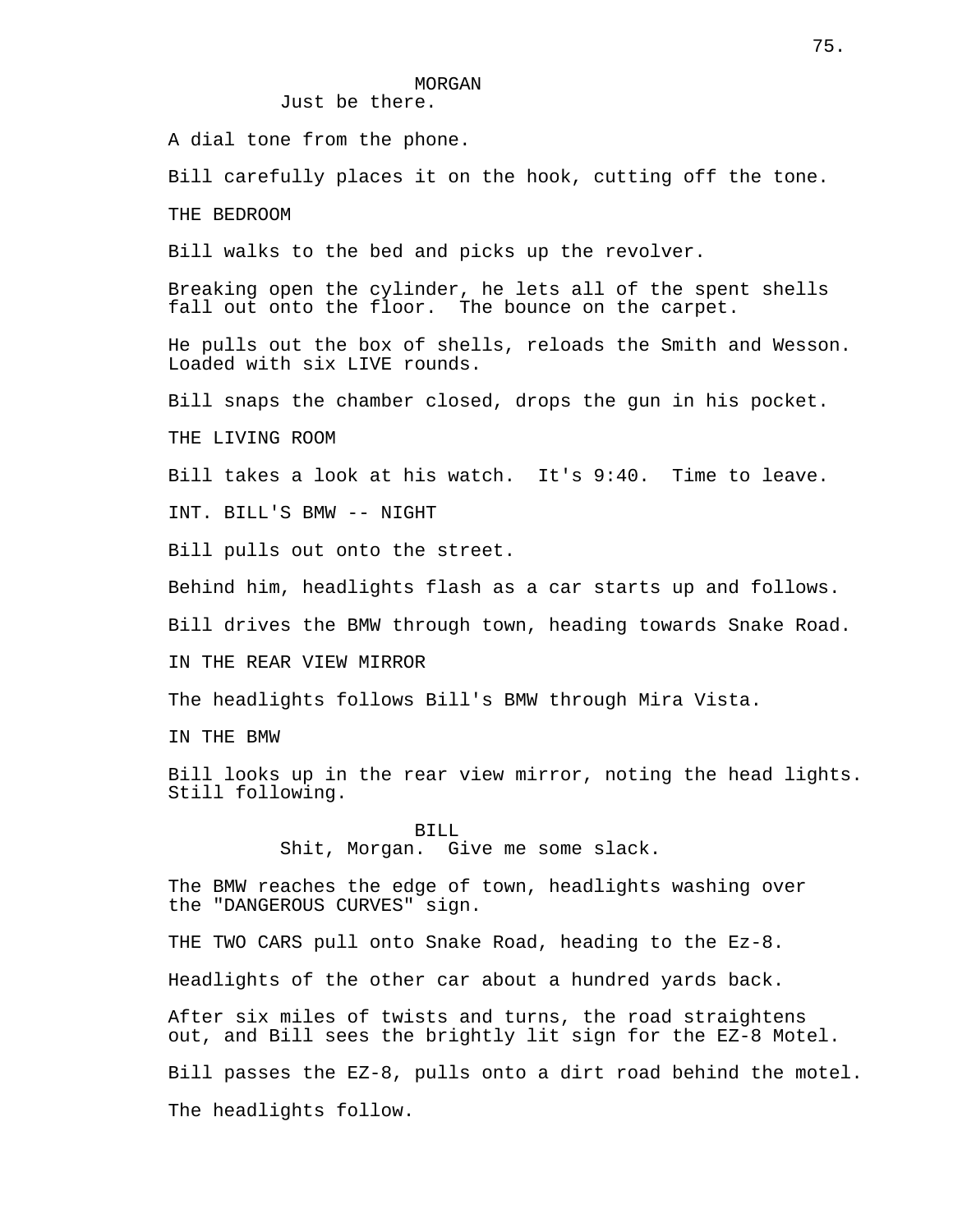Bill pulls the BMW into a field surrounded by scrub and parks.

EXT. FIELD BEHIND EZ-8 MOTEL -- NIGHT

Bill looks in his rear view mirror.

IN THE REAR VIEW MIRROR

Headlights pull up about five feet behind the BMW. The headlights remain on, even after the car has stopped.

> BILL Think you can blind me, Morgan?

The car door opens, a figure steps out into the darkness.

IN THE BMW

Bill grabs 38 revolver from the passenger seat.

IN THE REAR VIEW MIRROR

The figure walks towards the BMW.

IN THE BMW

Bill waits until the figure gets a few feet away, before opening the door and stepping out.

BILL

I got your payment.

THE FIELD

He continues toward Bill, haloed by the lights from his car.

BILL You want it, Morgan? You want it?

Bill raises the 38 revolver in his shaking hand and fires five shots into the advancing figure.

BANG! BANG! BANG! BANG! BANG!

The sounds are deafening, and the muzzle flash intense.

The man slams down to the dirt, skids along the ground.

Bill walks to the figure, gun aimed at him. Realizes his mistake.

## STAFFORD

Who is Morgan?

Blood gurgles from Stafford's mouth as he dies.

He has killed Jack Stafford, his dead wife's lover.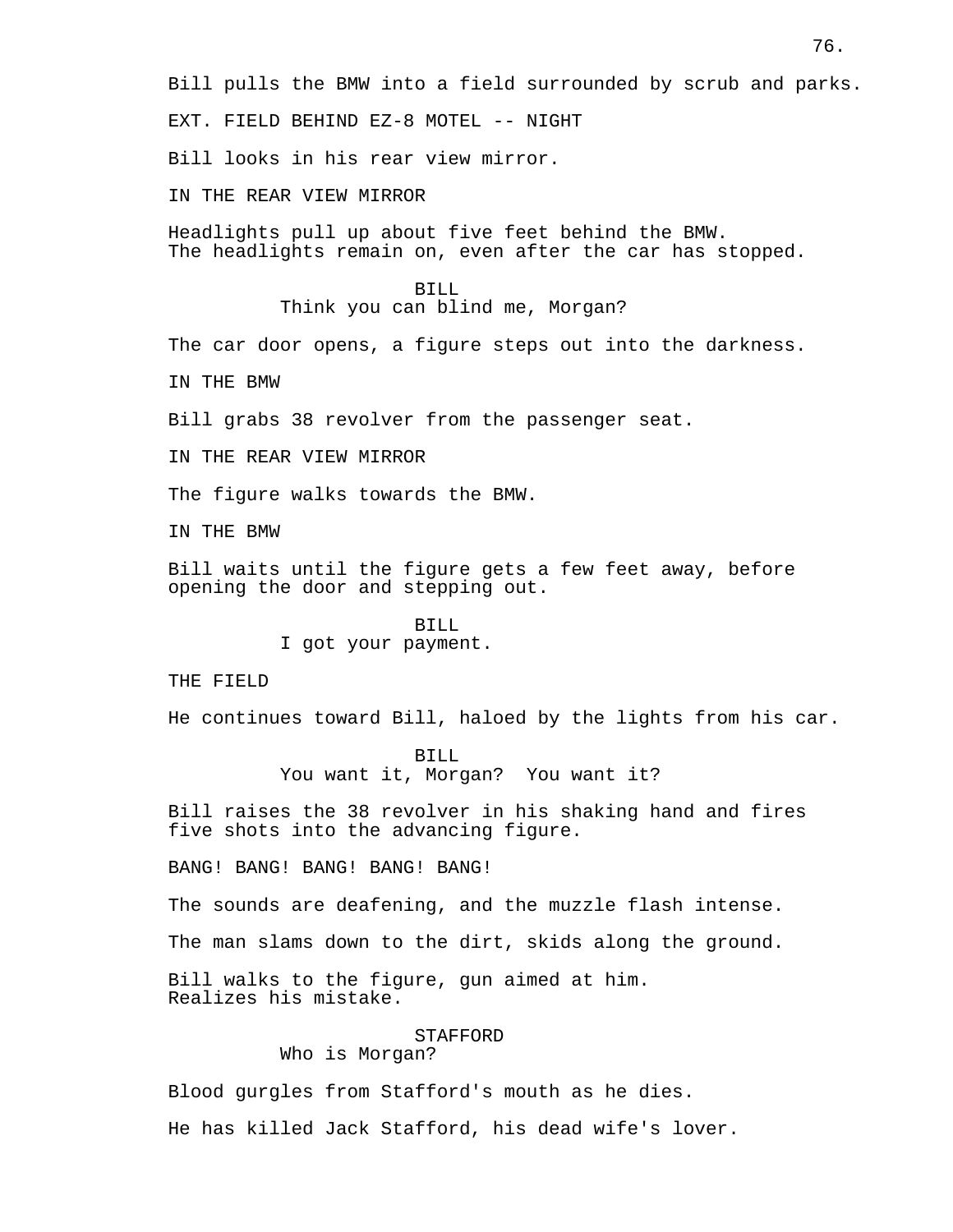Shit.

Then he looks down at his watch. Time  $-9:55$ .

## BILL Morgan will be here in five minutes.

Bill runs to the door of Stafford's Roadrunner and opens it. Tosses the Smith and Wesson 38 on the passenger seat. Runs back to get Stafford.

When he lifts Stafford up, Bill gets blood oil over his hands.

Bill carries Stafford to the Plymouth and tosses him inside.

Looks at his watch. Time  $-9:58$ .

Bill flicks off the headlights, puts the Plymouth in neutral, pushes the car. His hands are slick with blood and keep slipping off the door frame.

Bill pushes the Plymouth down the road, hiding it behind a tree. Looks down at his watch. Time  $-10:01$ 

Gently closing the car's door, he runs to his car.

Just as Bill gets to his car, headlights flash.

Morgan's Fury pulls up behind Bill's BMW and parks.

Bill looks down at his hands in the headlight glare. They're covered with blood. Hides them behind his back, before Morgan can notice them.

Morgan leaves his car's headlights on, and steps out, using the door as a shield.

> MORGAN You have the money?

> > BILL

No. I don't.

MORGAN

I don't know what you're thinking. You killed your wife, and you have to pay for it. One way or the other. You gotta pay.

A car starts up in the distance. Both Bill and Morgan turn and look into the darkness.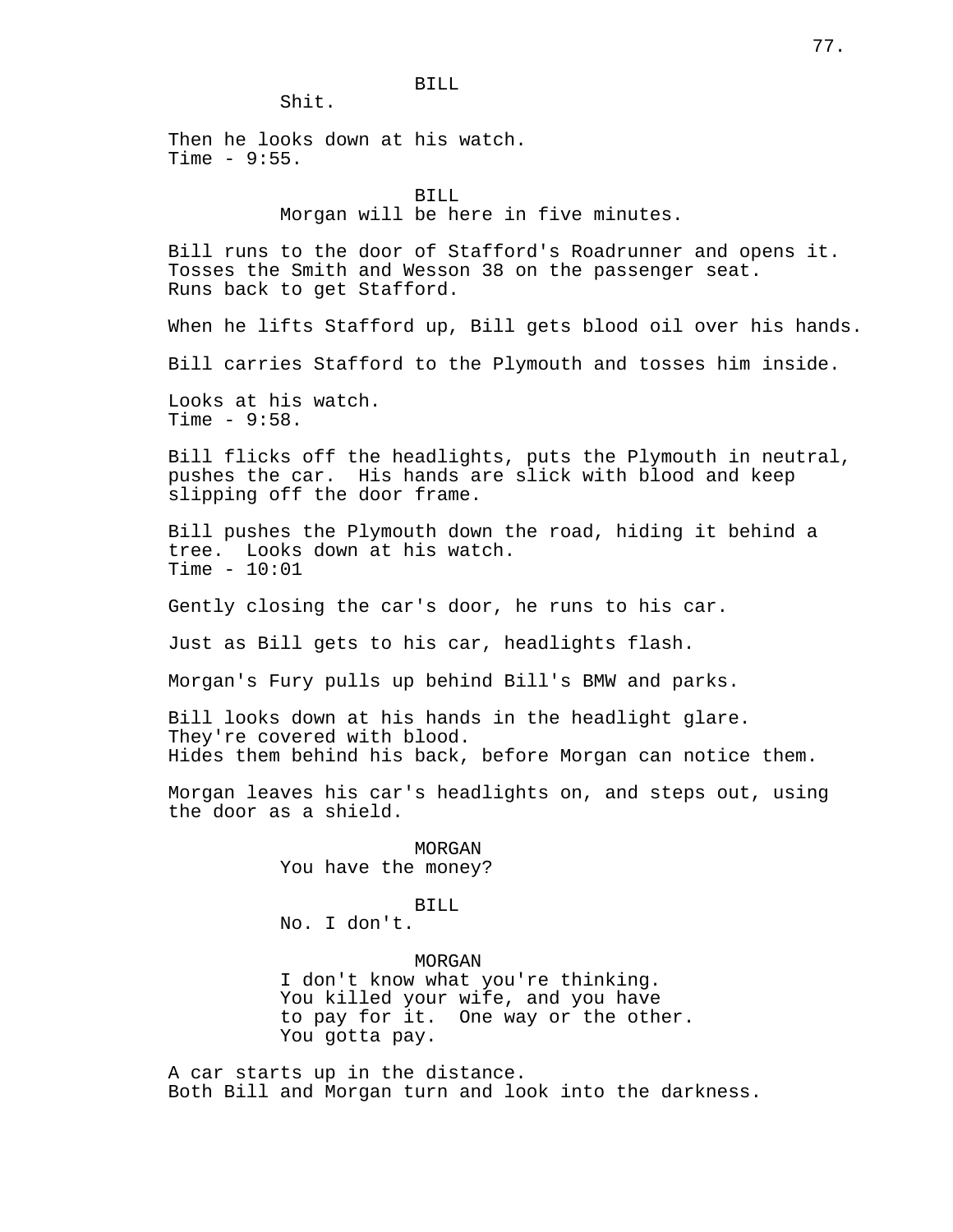MORGAN Someone out there?

BILL

I don't know.

MORGAN Probably just a petting party.

Bill slowly turns away from the car sounds. Distracted.

MORGAN Am I taking you in for murdering your wife?

BILL You gotta give me more time to get the money. I mean, five hundred thousand dollars... Where am I supposed to get that kind of money?

#### MORGAN

You have rich friends. Important clients. Even if one of them won't GIVE you the money, you can take out a bank loan. I'll give you your entire life to pay it back.

BILL

I've got to have a week --

### MORGAN

I'll give you twenty four hours. We'll meet here tomorrow night, same time. But this time, you have the hundred thousand.

Morgan takes a step forward and extends his hand.

MORGAN Shall we shake on it?

Bill keeps his bloody hands behind his back.

BILL

I'd rather not.

Morgan lowers his hand, feeling slammed.

MORGAN You people are funny. You're the murderer, but I'm still beneath you.

Morgan climbs into his Fury. Bill watches Morgan U turn and drive back towards the Ez-8 Motel.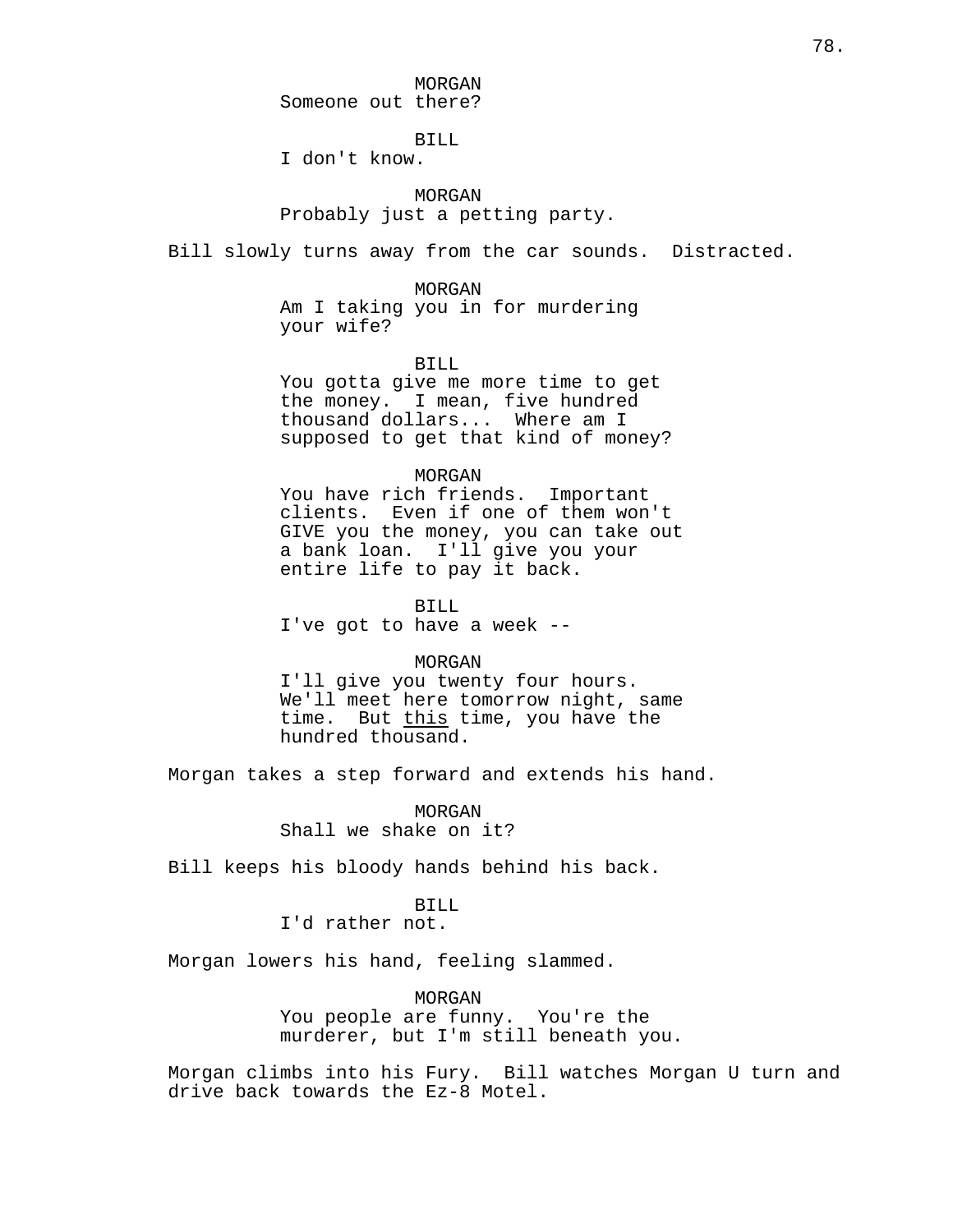When Morgan is gone, Bill bolts down the hill to where he stashed Jack Stafford's Roadrunner. The car is gone. There is nothing at all behind the tree. BILL Dead men can't drive away... Well, maybe my wife could... A RED LIGHT blinks in the distance. Bill looks into the darkness. THE RED LIGHTS blink again. The Roadrunner's tail lights. Bill sees the car in the moonlight, five hundred feet away, moving at 5 mph. He takes off running across the field. Chasing the car. THE ROADRUNNER creeps away. Bill pours on the speed, running across the field. THE ROADRUNNER continues over the rutted earth at 5 MPH. Bill keeps running. Chasing the slow moving car. Now only two hundred feet away. Closer. Closer. When Bill catches the Roadrunner, he sees Jack Stafford, face matted with blood, hunched over the steering wheel. Bill grabs the handle and throws open the door. Stafford's head turns. His face is bleach white. Blood trickles from his left nostril. STAFFORD Who's Morgan? Bill jogs next to the car. Reaches into the car, past Jack, and twists off the ignition. THE ROADRUNNER grinds to a stop. Stafford looks at the man who's spoiled his fun. Bill leans against the open door, catching his breath. Stafford take his hand from the steering wheel, sets it on the seat beside him... near the 38 revolver!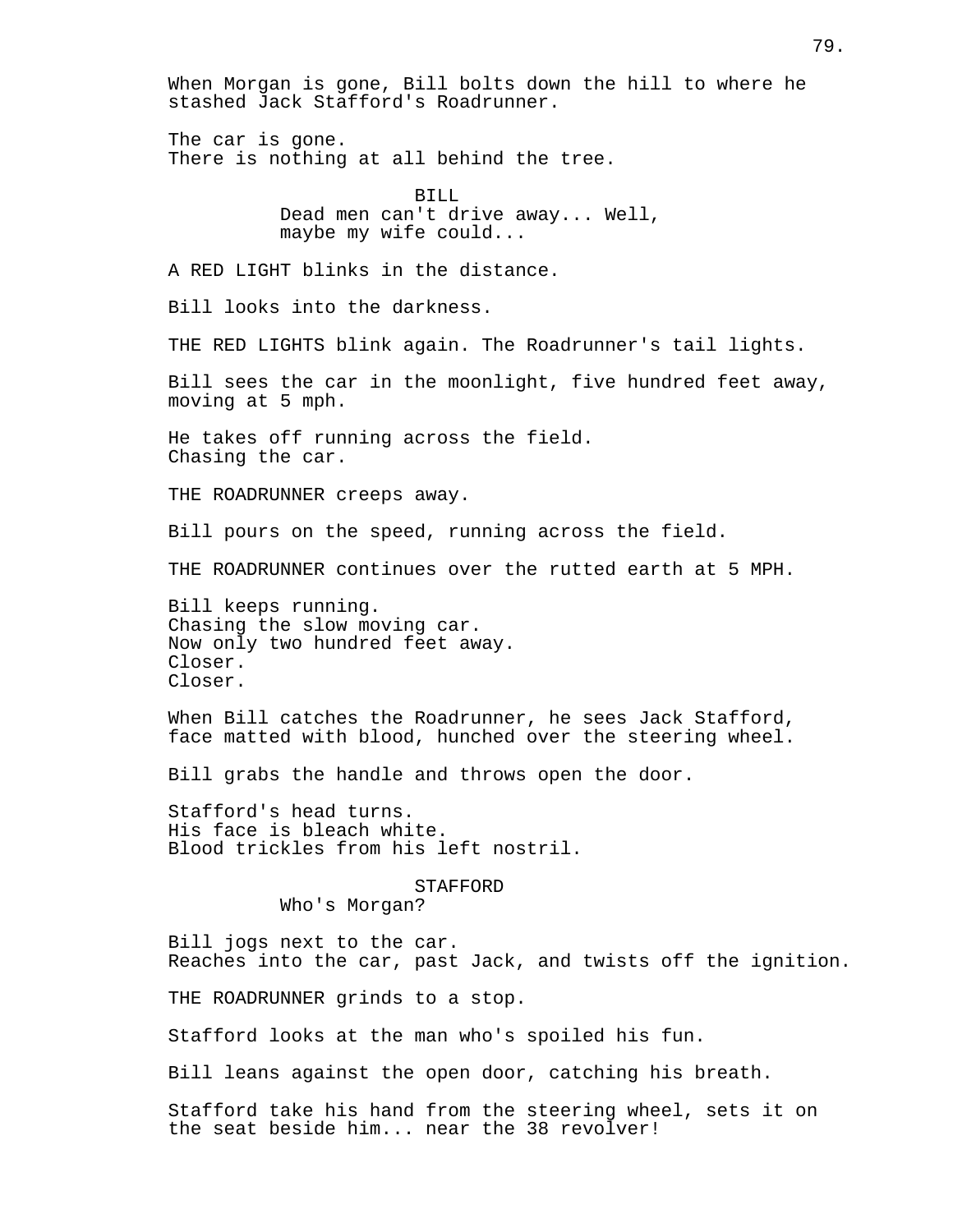Bill gets his breath back. Looks at Stafford. Sees a dead white hand point the 38 at Bill's face.

Stafford squeezes the trigger.

Click. Click. Click.

Bill looks from the barrel to the rotating cylinder.

ONE FULL CHAMBER travels around towards the hammer. Click. Click....

Bill yanks the revolver from Stafford's hand before he pulls the trigger on the live round.

BILL

Shit.

Bill puts the gun in his pocket. When he looks up, Stafford has swung his legs around and is getting out of the car.

BILL

No-no-no.

Stafford stands up, stares at Bill, blood spurts from the wounds in his chest.

> STAFFORD I'll kill you. It's only fair.

Stafford raises up his hands like Frankenstein's monster... Reaching for Bill's neck. Lunging towards him.

Bill steps out of reach, and Jack falls flat on his face. The body is still. Lifeless.

Bill catches his breath again. Hands on knees, shaking his head, looking down at the five exit wounds.

BILL

Shit.

Stafford's hand snaps out and grabs Bill's ankle.

Bill tries shake loose, but Jack's grip is vice-like. He's trapped.

Stafford growls deep in his throat.

Bill tries to yank his leg away. Ends up yanking Stafford with it.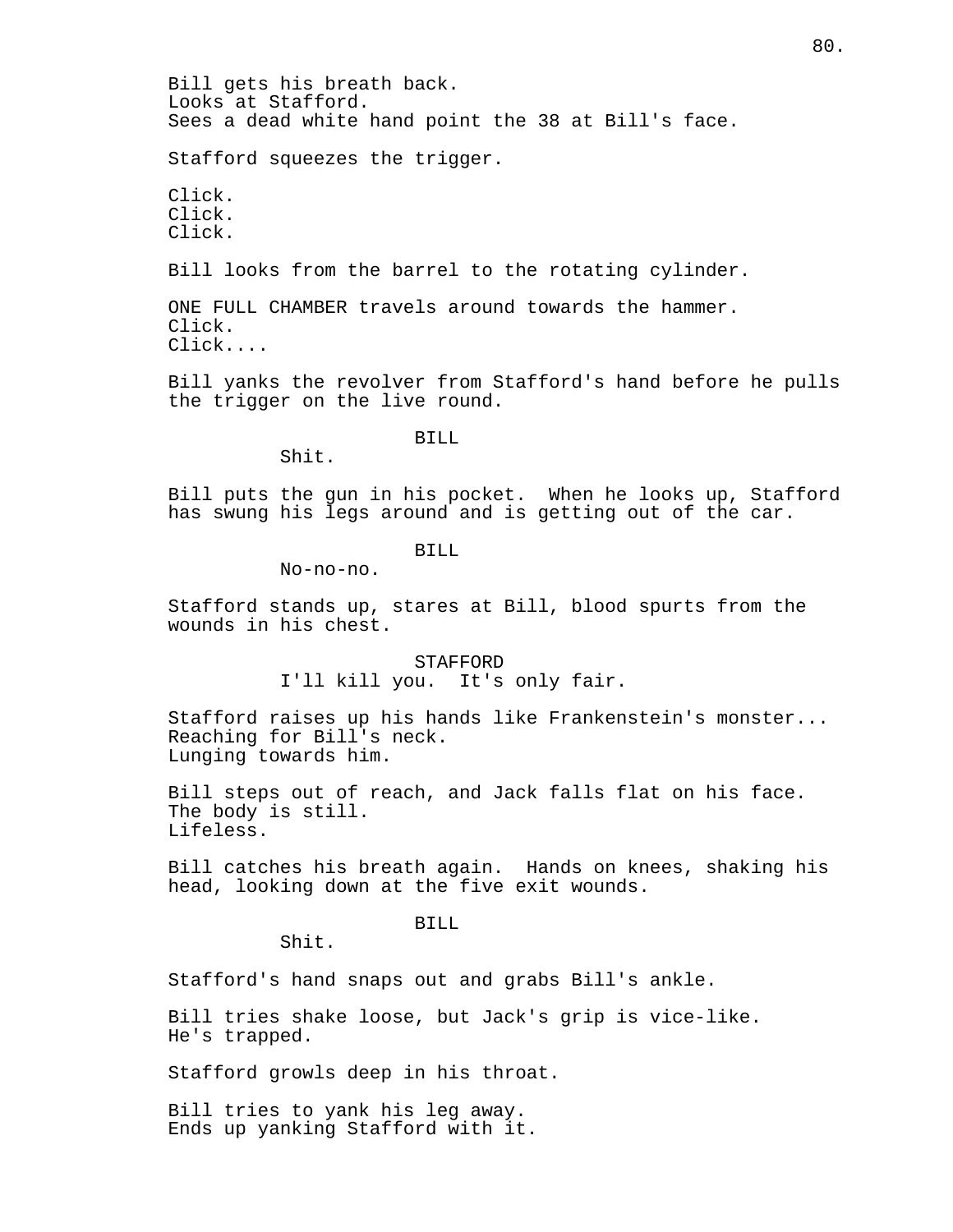Bill can't get rid of this guy. He looks around the deserted field. Pulls the revolver from his pocket. Slams the butt down on Jack's head until the hand lets go.

Thwack! Thwack! Thud!

LATER:

Bill's BMW is parked next to the Roadrunner.

Bill puts on Playtex rubber gloves and spreads a plastic tarp out on the ground, then moves to Stafford's still body.

Bill setting him down on the center of the tarp. Rolls Stafford in the tarp like a burrito.

He carries the corpse to the trunk of the Roadrunner, drops him inside. The trunk closes with a Bang!

EXT. COIN OPERATED CAR WASH -- NIGHT

Bill sprays foamy water over the Roadrunner's driver seat, washing away the blood. He sprays the entire car, removing any finger prints.

THE CAR WASH DRAIN: soapy bloody water spirals.

EXT. EZ-8 MOTEL -- NIGHT

Bill parks the Roadrunner in the Ez-S's parking lot and steps out, leaving the keys in the ignition.

> BILL It'll be stolen by morning.

He starts walking to his BMW in the empty field.

A POUNDING NOISE.

Bill turns to the Roadrunner. Is the pounding coming from the trunk of the car?

MORE POUNDING.

Bill walks slowly back to the Roadrunner.

POUNDING.

Bill stops at the trunk of the car. Listening.

VOICES.

Coming around the corner towards him.

Bill turns to see a MAN AND WOMAN heading to their room.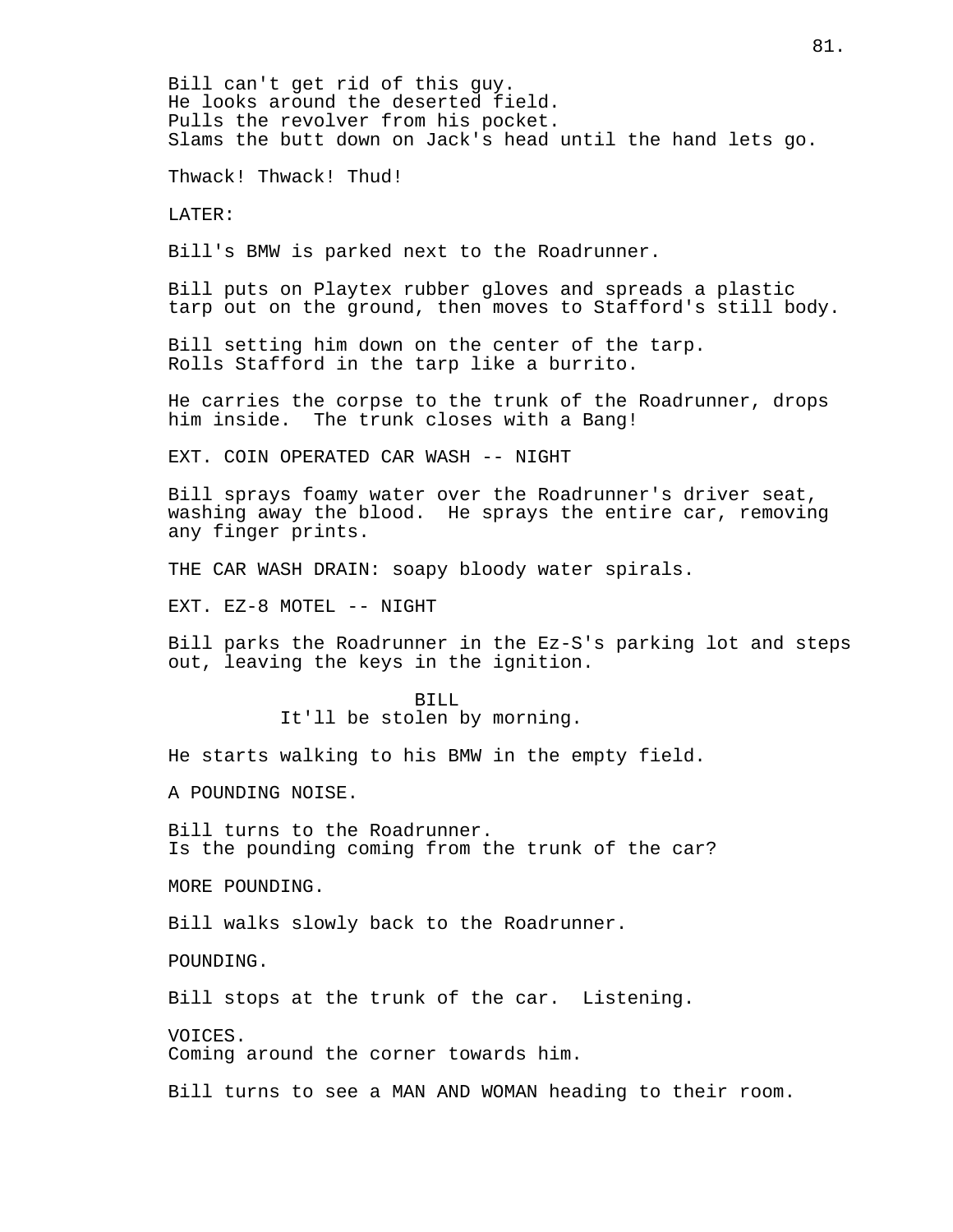WOMAN Why'd you marry her in the first place? All she's given you was grief... Bill tries to act casual as the couple walks RIGHT PAST HIM. Tension builds. Will the pounding resume? THE COUPLE STOPS not far away, and kiss. Bill looks from the trunk to the couple. Wishing they would leave. THE COUPLE's kiss lingers as they move to their room. BILL waits until they're inside before looking at the trunk. THE POUNDING resumes... BUT IT isn't coming from the trunk. Bill looks up to the side of the Motel... A TREE BRANCH taps the rain gutter as the wind blows. Creating a pounding sound. Bill heads back to his BMW. INT. BILL'S BMW -- DAWN Bill blinks the bright sunlight out of his red rimmed eyes and turns onto Snake Road, headed back to downtown Mira Vista. The sign warns "DANGEROUS CURVES". INT. LUCKY'S BAR -- DAY For a moment, the sexy figure of a woman is silhouetted in the light coming through the windows. MORGAN looks at the figure, smiling. The figure sits down next to Morgan. It's Shelly wearing a tight fitting dress. SHELLY He's not answering his phone. MORGAN Long as he shows up with the money. SHELLY Is it only money to you?

82.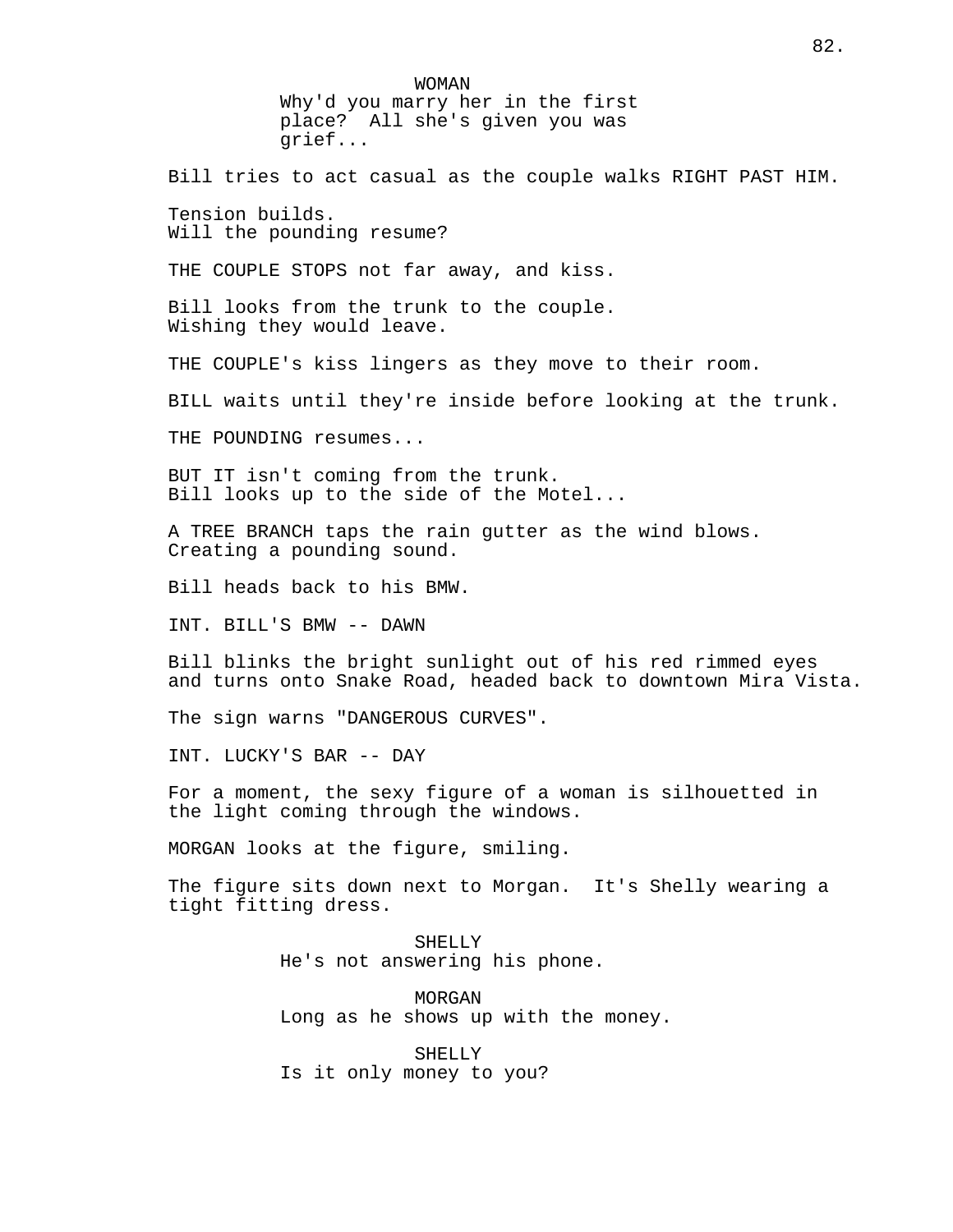### MORGAN

Come on, Shelly. Look at the guy. Driving around his new Beemer, living in his custom built house, wearing nice suits. Here I am hoping the Plymouth'll give me another year. Knowing it probably won't, and I'll have to fucking walk to work.

#### SHELLY

I still feel sorry for him.

## MORGAN

He capped his wife. Killed her in cold blood and got away with it. We're doing a public service.

SHELLY And making a hundred grand.

#### MORGAN

Time to get out of this sink-hole town. Go to Acapulco and live like kings.

SHELLY Why not Tahiti or Rio?

### MORGAN

Shit. I want to go someplace where everyone speaks English. Someplace where you can buy bottled water, and if you accidentally drink from the tap, you can find a regular, sit down toilet.

Shelly studies him. Analyzing their future together.

SHELLY Where's your sense of adventure?

#### MORGAN

I had enough adventure last night. You should have seen him.

#### SHELLY

You don't have to sleep with him.

## MORGAN

Speaking of which: I'm going to need you to go in there one more time. Make sure he has the money and isn't thinking of using that damned gun. I had my hand on my piece the entire time last night waiting for him to draw it.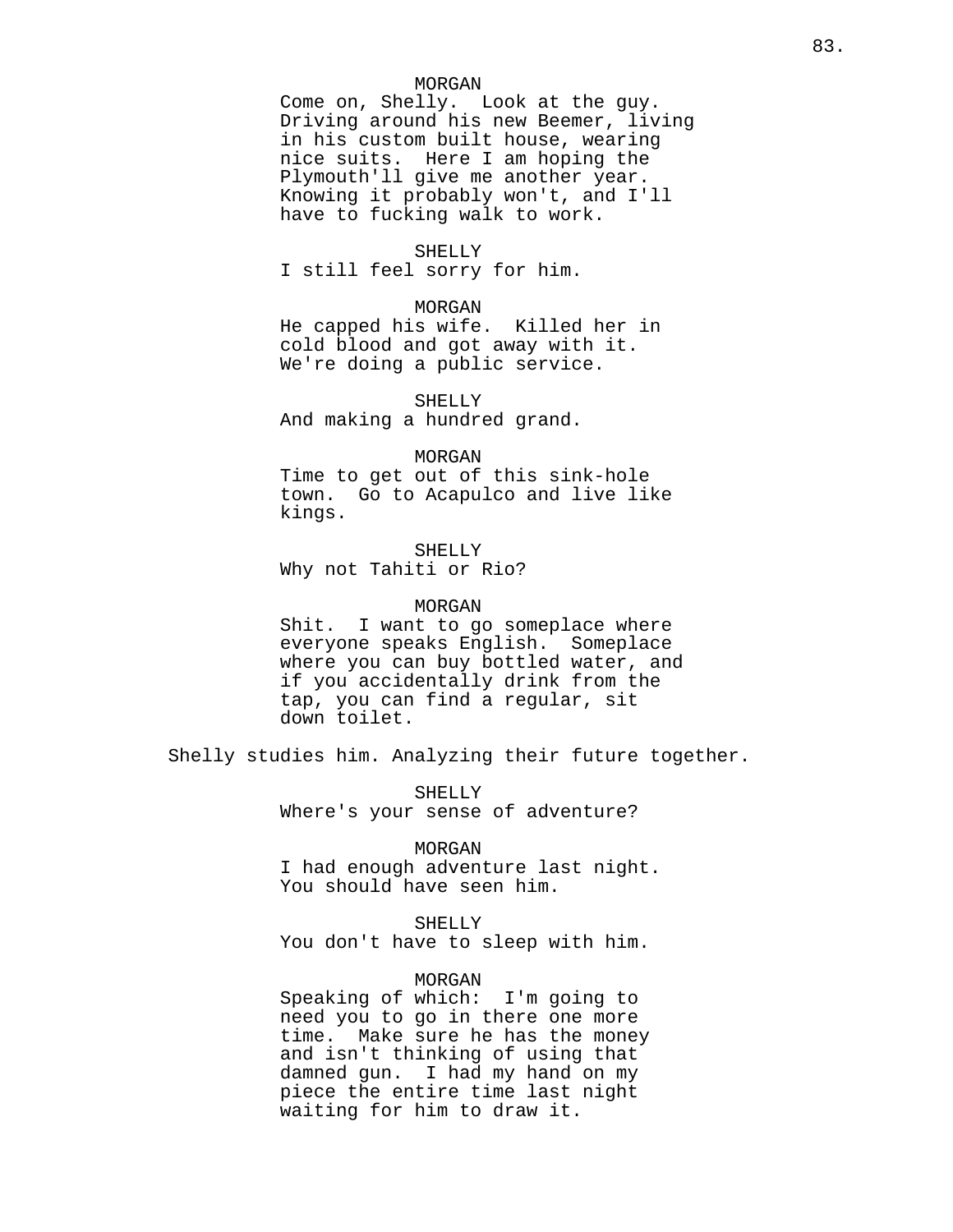Shelly nods.

MORGAN What'd you do with the blanket and the wig?

SHELLY

They're gone.

MORGAN Good. Tonight, after I get the money, I'll come by your place. We'll take off from there.

### SHELLY

Acapulco?

MORGAN I'll buy you some silver ear rings.

She laughs and they kiss.

EXT. UNDEVELOPED PROPERTY -- DAY

Bill's BMW is parked on one side of the road and Wanger's stretch Limousine is parked on the other.

The men stand between the cars, having an uneasy conversation.

BILL It's not like I'm asking you to GIVE me the money. It's only for a couple of days.

WANGER I don't understand why you just don't go to your bank.

BILL That would take days. I need the money tonight.

Wanger walks away from Bill.

BILL What do you want? You want me to beg for it? You want me down on my fucking knees? I'll get a second mortgage on my house. You'll get the money back within a week.

Wanger turns and looks at Bill.

WANGER

Okay.

Bill relaxes, and the two men head back to the cars.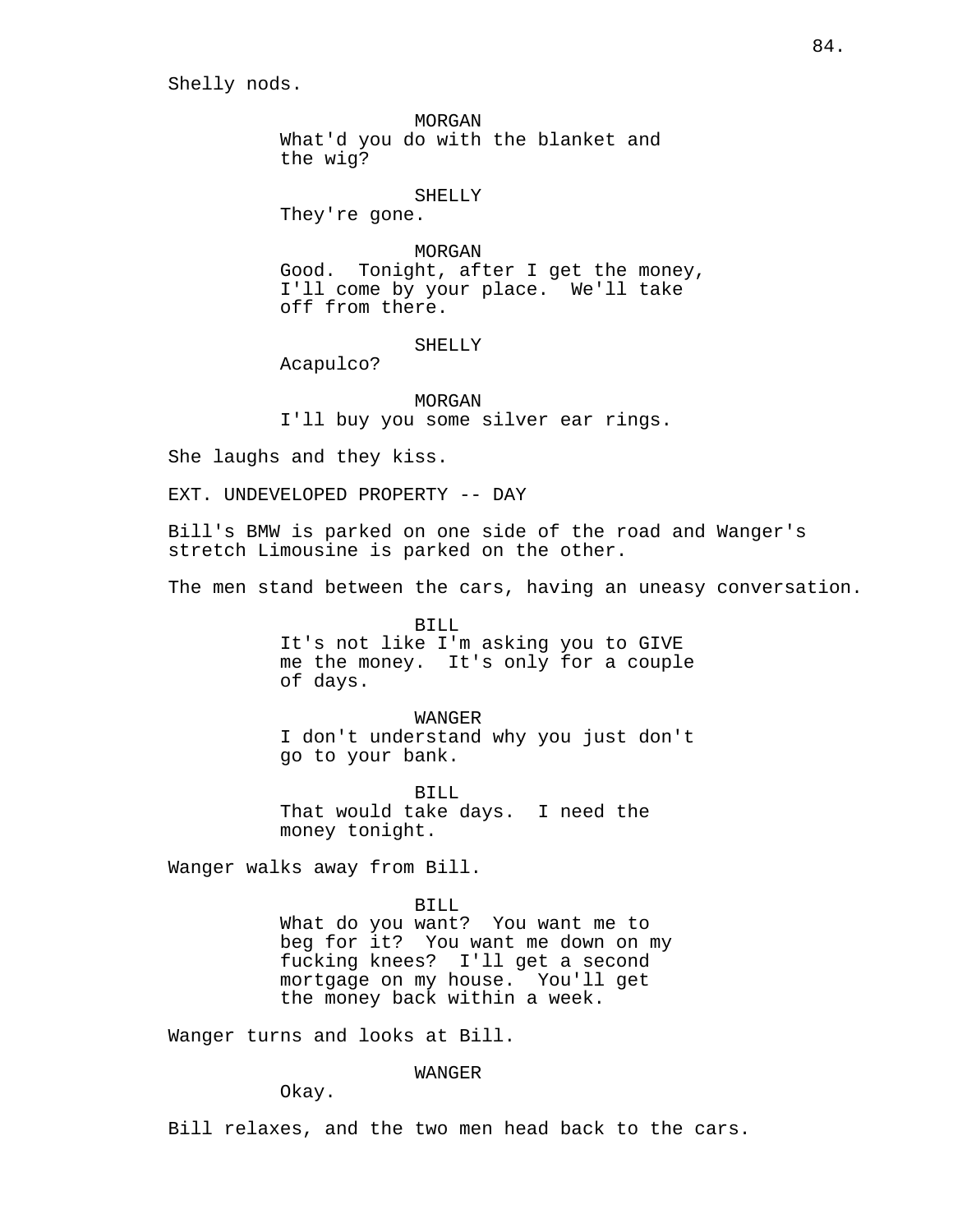EXT. EZ-8 MOTEL - DAY

Bill's bmw creeps through the motel's parking lot... Passing the roadrunner. It's still there.

THE BMW

Bill frowns at the Roadrunner.

BILL

Shit.

UNDER THE ROADRUNNER

Blood drips from inside the trunk, creating a puddle. The puddle is growing.

Bill zooms the BMW out of the parking lot.

INT. BANK OF MIRA VISTA -- DAY

IN A SAFETY DEPOSIT ROOM

The BANK MANAGER watches Bill take bundles of hundred dollar bills out of a tray and stuff them in a black gym bag.

> MANAGER Sure you won't be needing a guard to accompany you?

> > BILL

Thanks anyway.

Bill puts the last bundle into the gym bag and zips it up.

INT. DURAND'S HOUSE -- DAY

Bill sets the gym bag full of money in his hall closet.

The door bell rings.

Bill closes the closet door.

The door bell rings again.

Making sure the closet door is securely closed, Bill crosses to the front door, opens it... Shelly enters.

She gives him a quick kiss, frowning as she pulls away.

SHELLY

Are you okay?

Bill closes the door behind her.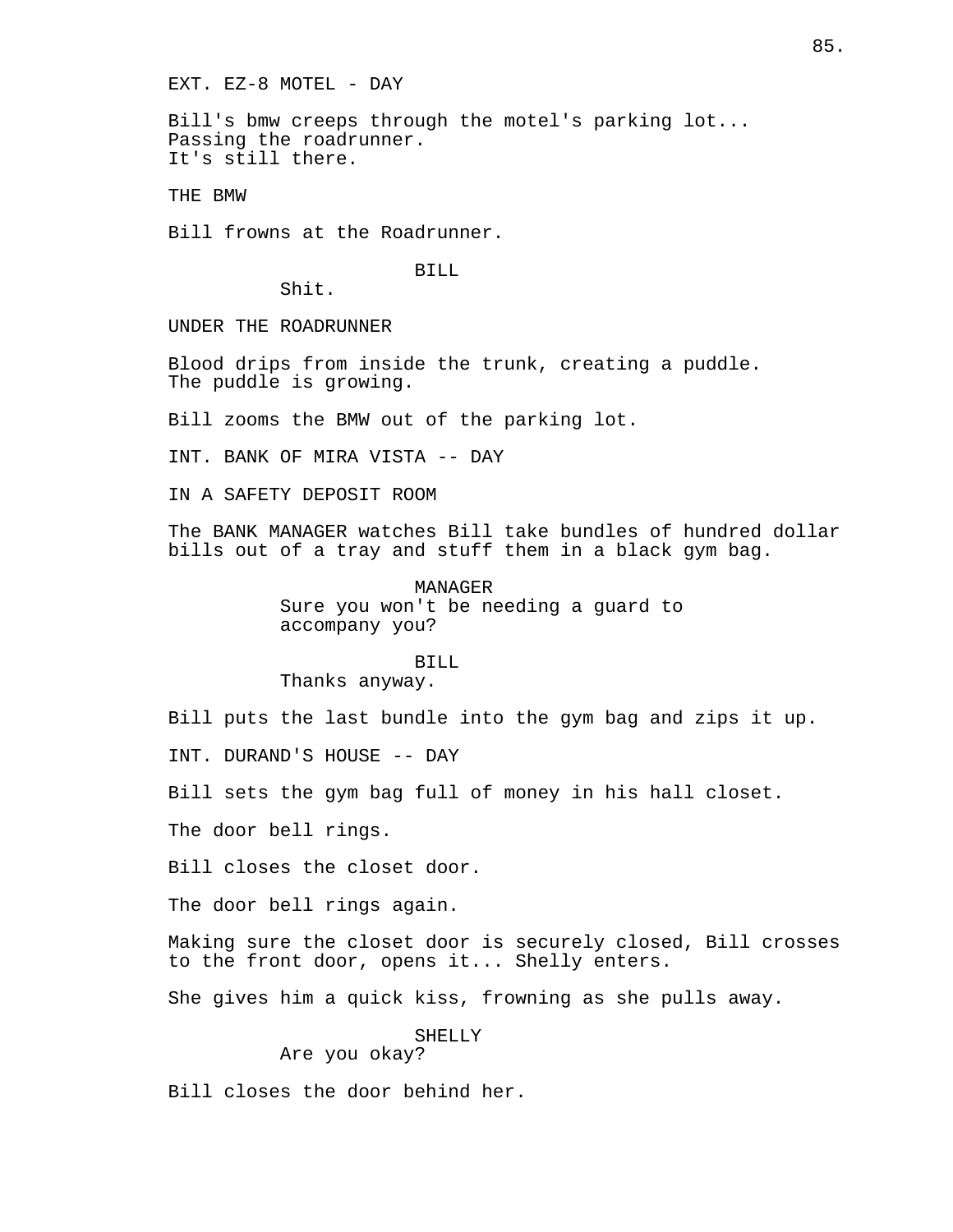SHELLY You look terrible.

BILL I didn't sleep last night.

SHELLY Nightmares about your wife?

BILL

Yeah...

## SHELLY

Must be hard to deal with her being gone. You probably wake up sometimes, wanting to reach out for her. Wishing she were still there... Still part of your life.

#### BILL

Not really.

SHELLY Why don't you go to bed? I'll clean up around here.

She guides him into the bedroom.

INT. BEDROOM -- DAY

Bill's eyes close the minute he hits the sheets. He's out light a light.

INT. BEDROOM -- NIGHT

Scratching on the bedroom window wakes Bill up. It's dark. He looks at the alarm.

# BILL

What time is it?

The clock reads 8:27 - am or pm? Did he miss his meeting with Morgan?

Scratching at the window. Bill throws open the drapes. A branch in the wind scratching the glass. Night.

## BILL Get this thing over with.

He washes up, changes shirts, goes into the living room.

On the bedroom window - traces of bloody finger marks from Dead Karen... fresh blood.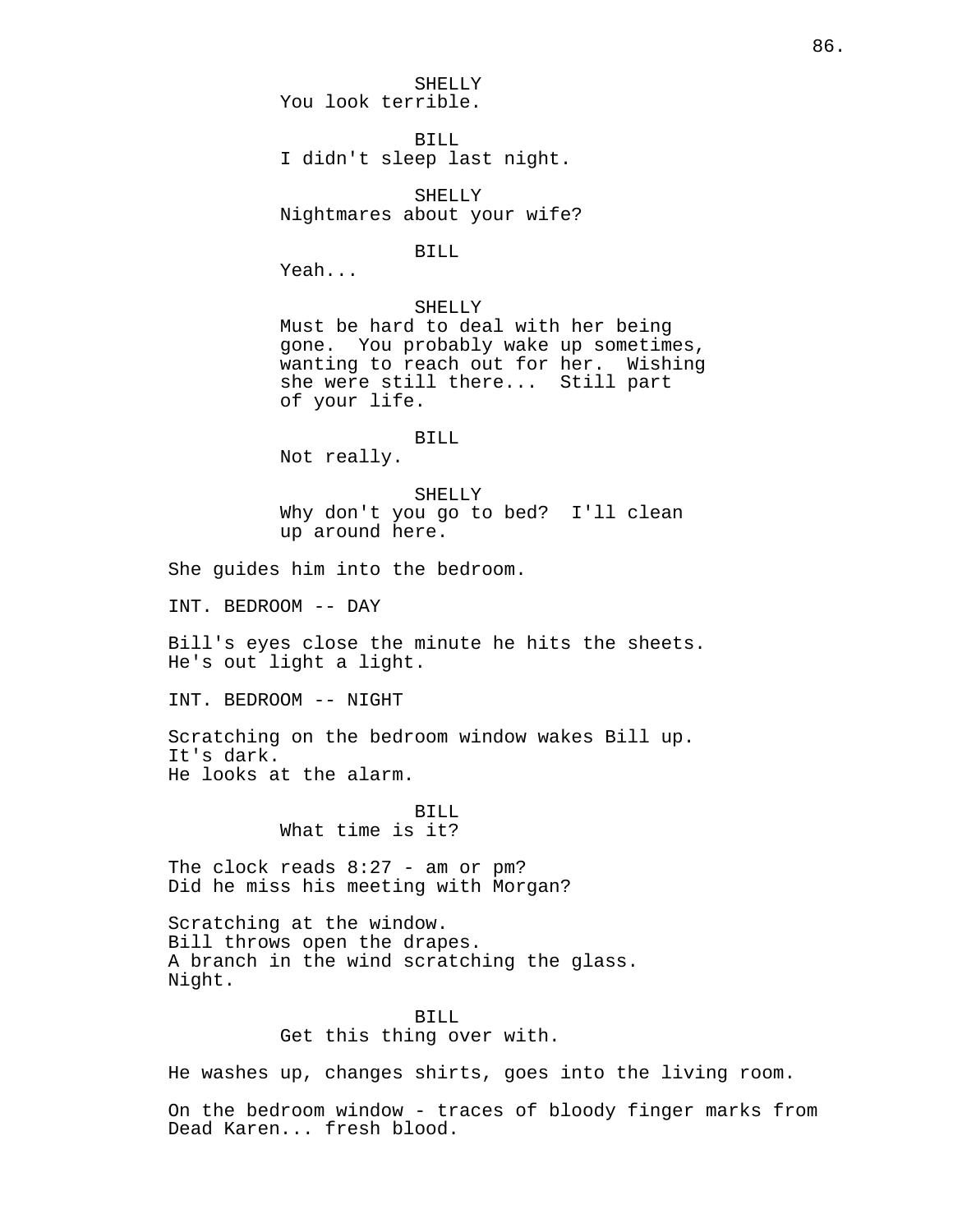INT. LIVING ROOM -- NIGHT

Bill sees Shelly bending over the fireplace.

BILL What the hell are you doing?

SHELLY Burning some old newspapers.

Shelly jabs the burning newspaper with the poker.

Bill pulls the fire poker out of her hands.

BILL Stay away from the fireplace, do you hear me?!!!!

Bill raises the fire poker like a Samurai sword.

SHELLY Bill, you're acting crazy. Falling apart. Are you going to hit me?

BILL

Just stay away from the fireplace.

Bill's voice calms, but the fire poker remains in his hands.

SHELLY Listen to yourself. You're flying off the handle for no reason at all. I think it's time you got some help...

Bill replaces the poker.

SHELLY I'm not sure I want to continue this relationship.

BILL You're the only thing that's holding me together right now. I really need you, Shelly...

Shelly takes him in her arms, holding him.

SHELLY Look... I have to got to work. Will you be okay?

BILL

Everything will be okay after tonight.

Shelly gives him a brief kiss, before leaving.

Bill looks at the fireplace and the poker.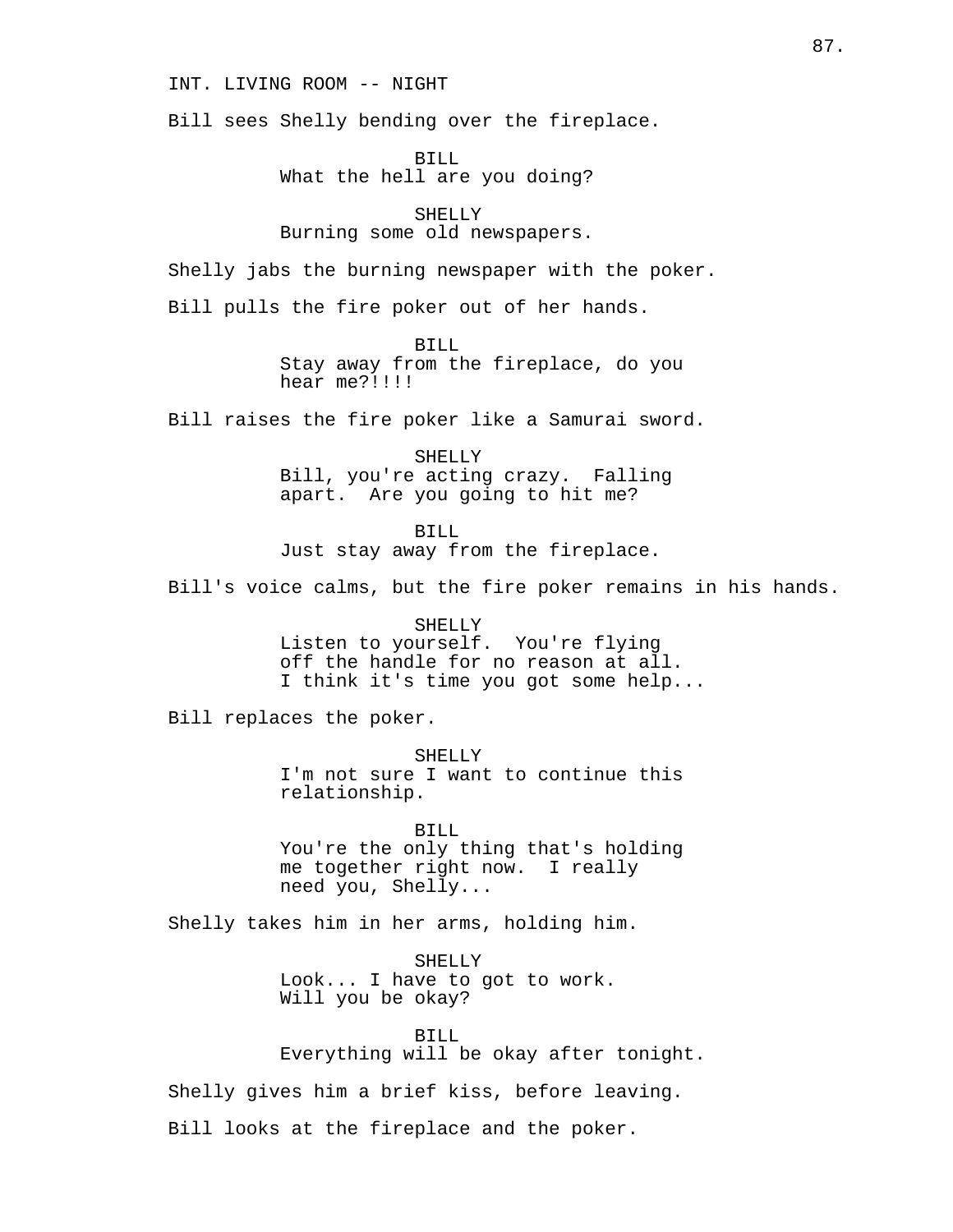Walking past the toy shelf, he looks at the model car. The wedding band has returned.

Bill pulls the ring out, studying it in the light.

BILL Maybe she's back in the grave? I'm going to pay, and it'll be over.

Then Bill notices the smudge of lipstick on the wedding band.

IN THE BATHROOM

Bill compares the lipstick on the band, with a tube from Shelly's travel kit.

BILL

Same shade.

THE LIVING ROOM

Bill sits on the couch, examining the lipstick stained ring.

He drops the wedding band, it lands with a "clink" on coffee table. Where it started.

> BILL What goes around, comes around.

THE OFFICE

Bill pins the strip of beach photos to his drafting board.

Using colored pencils, he touches up the photo of Shelly. Adding Dead Karen's hair. A blanket. And blood.

BILL

Oh, my God.

The photo now shows Dead Karen.

THE LIVING ROOM

Is torn apart, as Bill searches for clues.

He looks at the phone - not ringing. Picks it up and hits "redial".

INT. MORGAN'S FURY -- NIGHT

Morgan's cell phone rings. He flips it open.

MORGAN What are you still doing in there, Shell? Guys gotta meet with me in --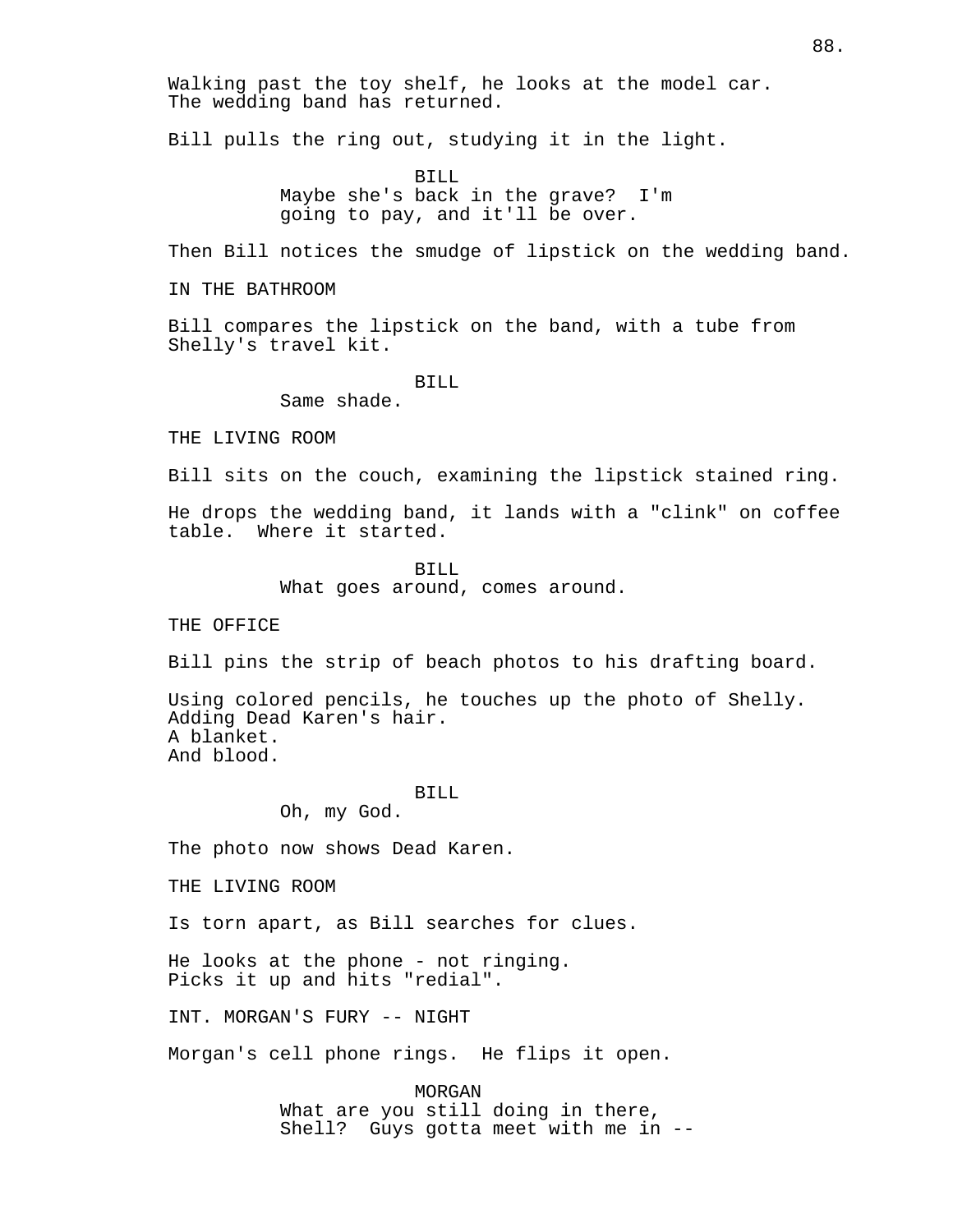Morgan stops talking.

MORGAN

Shelly?

BILL (V.O.) Sorry, wrong number.

INT. DURAND'S HOUSE -- NIGHT

Bill hangs up the phone and slides down the wall until he's sitting on the floor.

### BILL

They fucking set me up.

He SLAMS his fist against the floor.

THE BEDROOM

Bill reloads the revolver, pours extra shells into his pocket.

BILL It's MY game now.

He pockets the revolver.

THE LIVING ROOM

Bill pulls the gym bag filled with money from the closet.

He almost gets to the front door, before going back to the telephone and dialing a number.

> BILL Santa Mira Sheriff?

INT. SHERIFF'S OFFICE -- NIGHT

DETECTIVE WOOLEY writes notes on a pad.

WOOLEY

Thanks.

Wooley lowers the handset, looks across his desk.

WOOLEY Anonymous caller. Says one of our guys, Morgan, is trying to extort money from him.

Across the desk - McCloud.

MCCLOUD I knew he was up to something. Morgan makes Snake Road look straight.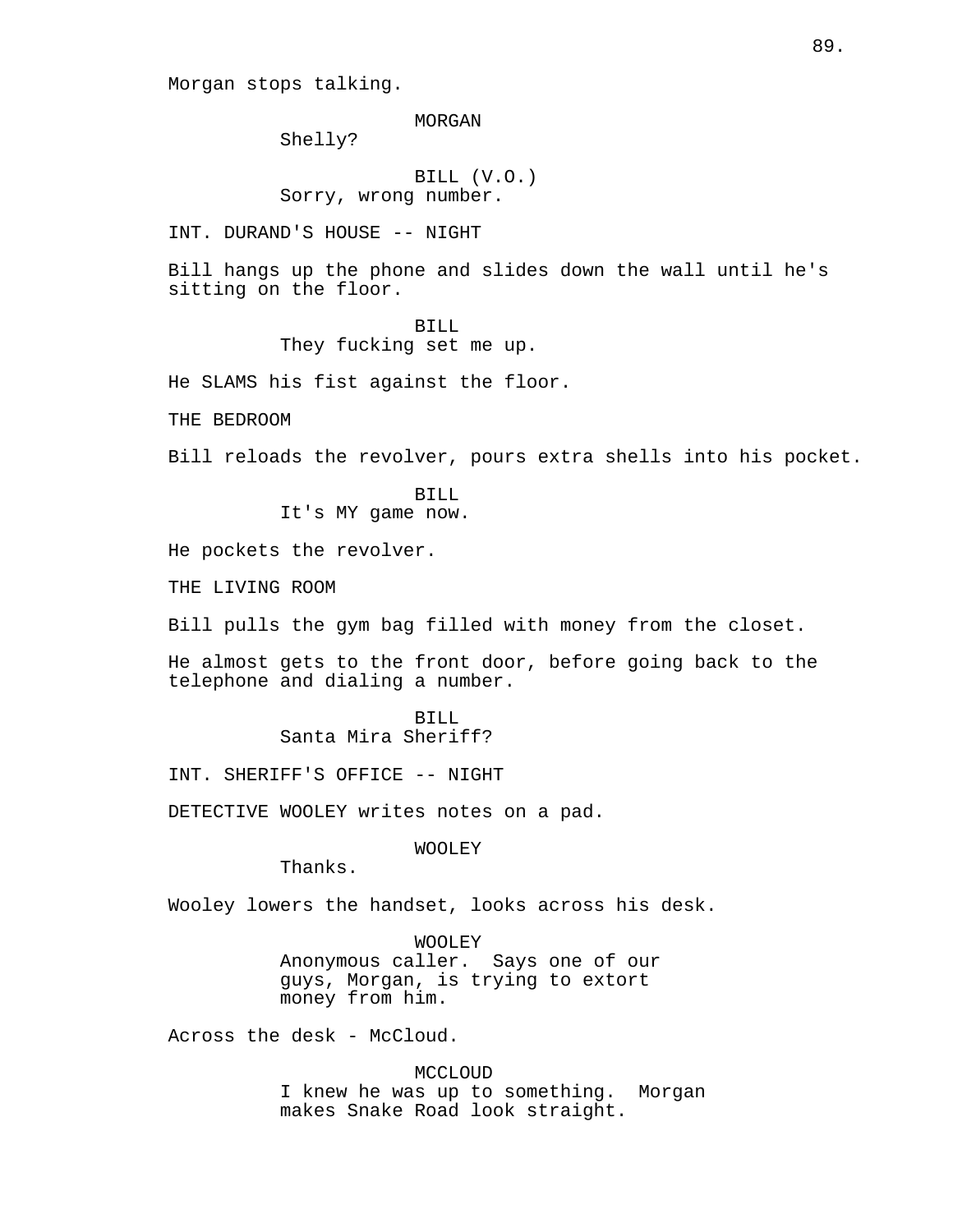WOOLEY Payoff's tonight at ten. That field behind the EZ-8 Motel.

MCCLOUD

Let's go.

They grab their coats and leave.

EXT. SNAKE ROAD -- NIGHT

Bill's headlight beams flash on the "DANGEROUS CURVES" sign.

INT. BILL'S BMW -- NIGHT

Bill grips the steering wheel, twisting through the dangerous curves with ease.

Headlights pick out chunks of rock, and rubble from a land slide pushing the lane narrower.

Bill twists the wheel of the BMW sharply, avoiding the edge of the road by inches.

TIRES skim the gravel edge, then move back onto the road.

Bill follows the center lines in the darkness, twisting the steering wheel on the hairpins.

#### BILL

### Now you're gonna pay.

Bill takes his eyes off the road, looks at the gym bag.

One hand on the steering wheel, he unzips the bag and pulls out a bundle of hundreds, hefting it in his hands.

Something is wrong.

Under the first hundred is a newspaper headline. His thumb flips through the bundle. Only the first and last bills are real. The rest are newspaper.

> BILL Where did it go?

He drops the bundle into the gym bag and picks up another. It's also 98% newspaper.

EXT. SNAKE ROAD -- NIGHT

AT THE CRASH SIGHT

Morgan sees Bill's headlights, and moves to the center of the street, waving his arms.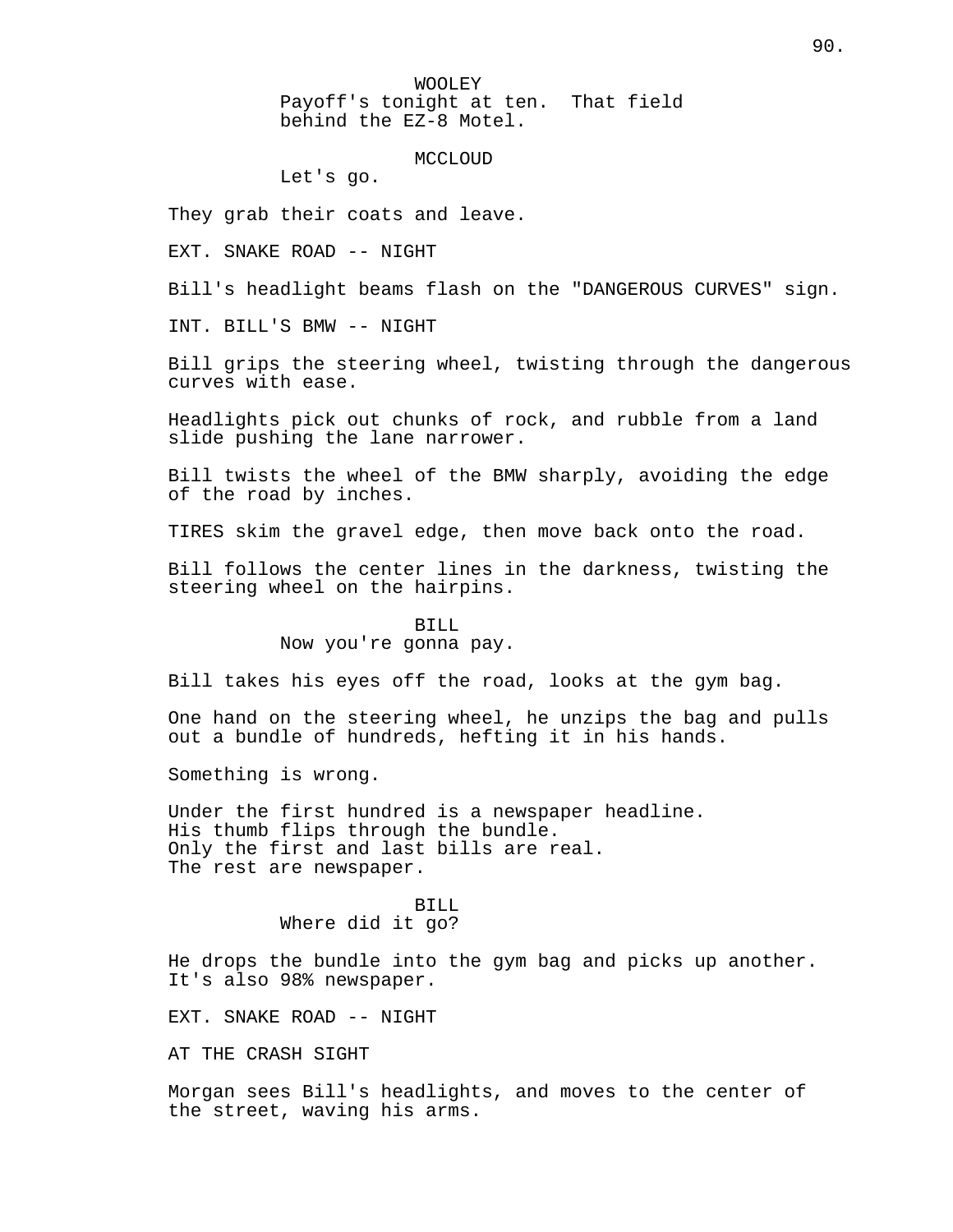INT. BILL'S BMW -- NIGHT

Bill drops the bogus bundle of hundreds in the black bag and paws through the rest of the bag.

All of the bundles are 98% newspaper.

## BILL

Five hundred thousand dollars.

When Bill looks up, he sees Morgan in his headlights. Standing in the middle of the road, waving his arms.

Bill stomps on the brakes to avoid hitting him.

EXT. SNAKE ROAD -- NIGHT

The BMW stops an inch away from Morgan.

MORGAN Shit. That's close.

Bill parks the BMW next to Morgan's Fury, steps out.

Both men lit by car headlights.

MORGAN Thought we'd meet here, instead. Brings back memories, huh?

Morgan gestures to the new section of guard rail.

#### MORGAN

That's where you drove your wife off the cliff. We pulled up your car, had it down at the station for a while, but I bet there are still bits of it down there. (smiles) You can never get it all cleaned up.... Just like your house.

BILL Why are you doing this? The money?

MORGAN Glad you mentioned it. Bring it this time, or am I gonna stuff you in your car and throw you off that cliff?

Bill pulls the duffle bag out of the BMW.

MORGAN You don't mind if I count it?

Bill tosses him the duffle bag, leans against the BMW.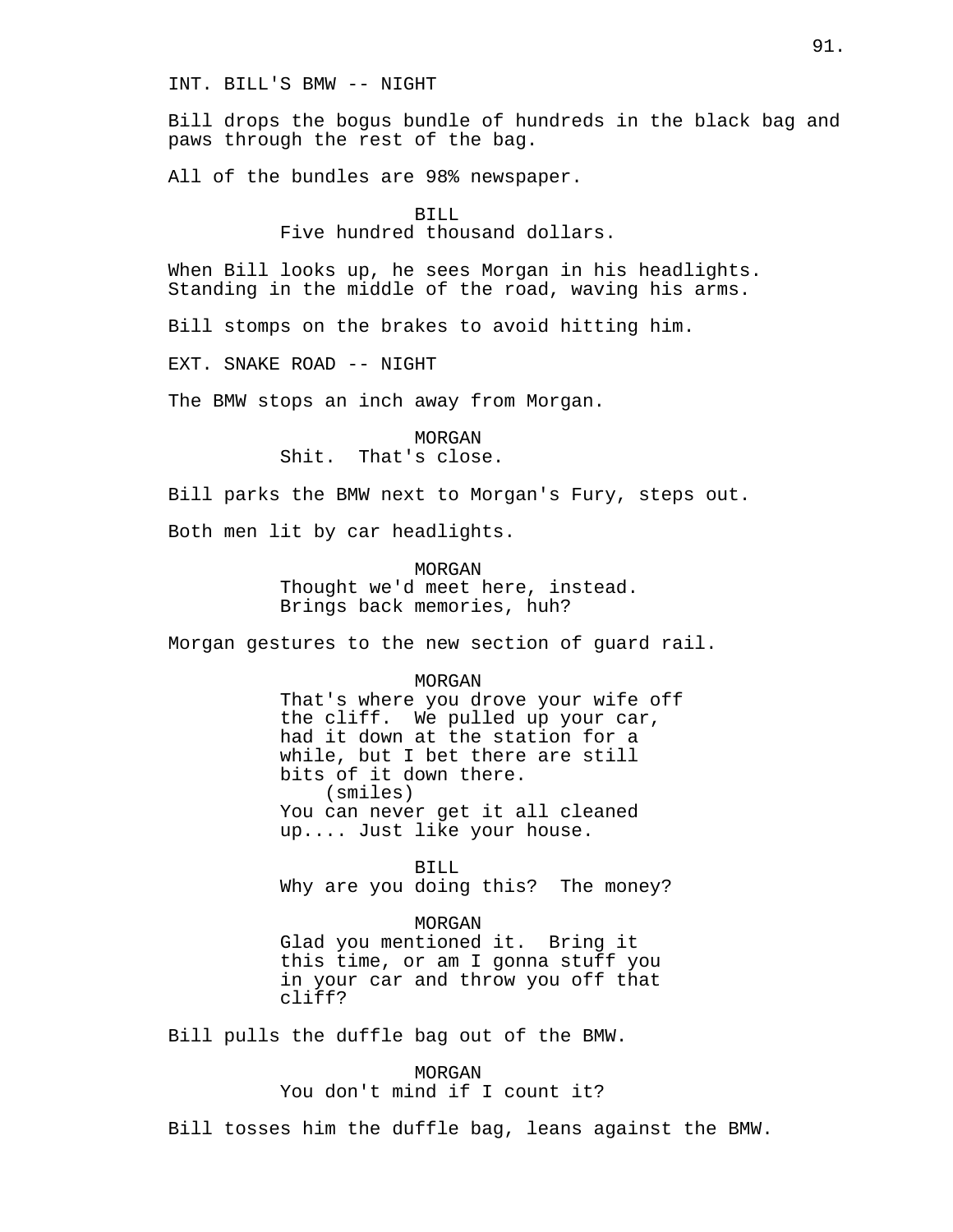Morgan catches the bag, unzips it. Smiles at the money... Until he thumbs through a bundle and sees newspaper.

> MORGAN What the hell you pulling, here?

> > BILL

Looks like a gun.

Bill pulls the gun from his pocket, aims it at Morgan.

BILL

You set me up. You and Shelly. Only one thing you didn't figure on. I'm innocent, I didn't kill my wife. It was an accident.

MORGAN Say it enough you might believe it. (smiles) The autopsy showed cinders in the head wound. Shelly checked out your fireplace the first night she stayed over. Didn't do a very good job cleaning up the blood stains.

BILL I never hit her. She fell. You two almost gas-lighted me into thinking I was guilty, though.

MORGAN Either way she's dead.

Morgan thinks bout rushing Bill and taking the gun.

BILL You had Shelly dress EXACTLY as you saw my wife that night.

MORGAN You mean your dead wife.

BILL

She was alive when you saw her. That's why I went over the cliff. She woke up, distracted me.

MORGAN Either way, you've got to pay.

BILL

No. You have to pay. I had a little conversation with a Sheriff's Detective named Wooley. He's going to arrest you for extortion.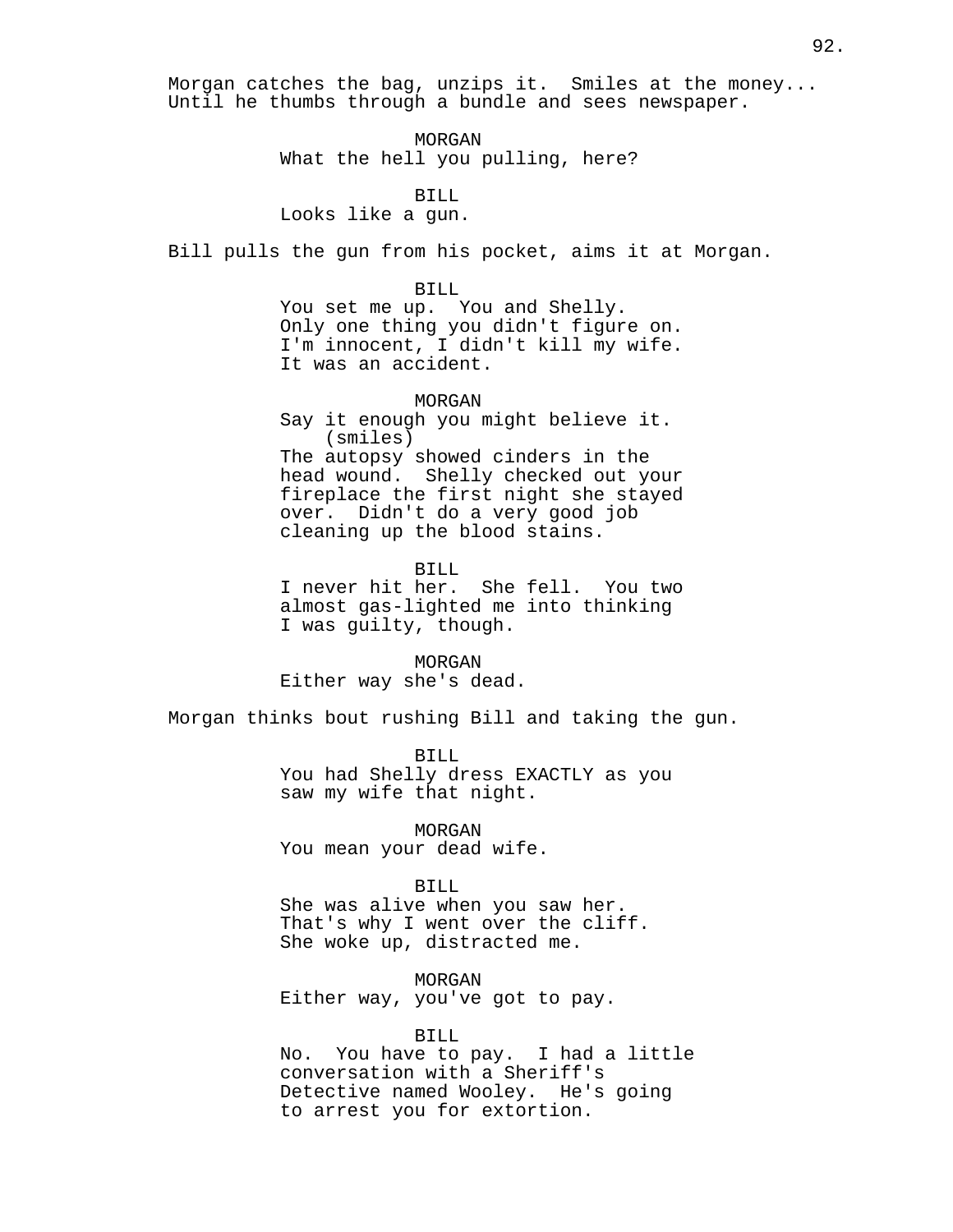### MORGAN Really? Well where the hell is he?

EXT. FIELD BEHIND EZ-8 MOTEL -- NIGHT

Wooley and Mccloud sit in an unmarked Sheriff's car and watch the clearing, waiting for Bill and Morgan to show up.

McCloud looks down at his watch.

MCCLOUD They're late.

WOOLEY You think we should leave?

MCCLOUD Give 'em another half hour.

Wooley nods.

EXT. SNAKE ROAD -- NIGHT

Morgan smiles at Bill, getting ready to make his move.

MORGAN They've got no evidence against me. Just your word against mine.. And with you dead, there's just mine.

Morgan rushes at Bill, pushing the gun out of the way.

BANG! A bullet hits the BMW's window, shattering it.

Morgan slams a fist into Bill's face. Bill's head whips to the right and he falls to the gravel. He raises the gun up at Morgan. Morgan kicks the gun from his hand.

THE GUN goes skittering across the asphalt.

Bill starts crawling away on his hands and knees. Morgan jumps onto his back and slams a fist into Bill's neck. Bill collapses on the gravel.

Morgan punches him in the back. Really slamming into him.

Bill rolls onto his back, hands up to defend himself.

Morgan pulls back the fist for another shot. Bill smashes a hand into his nose. Morgan's nose breaks with a crunch.

Morgan falls back off of Bill, letting him crawl to his feet.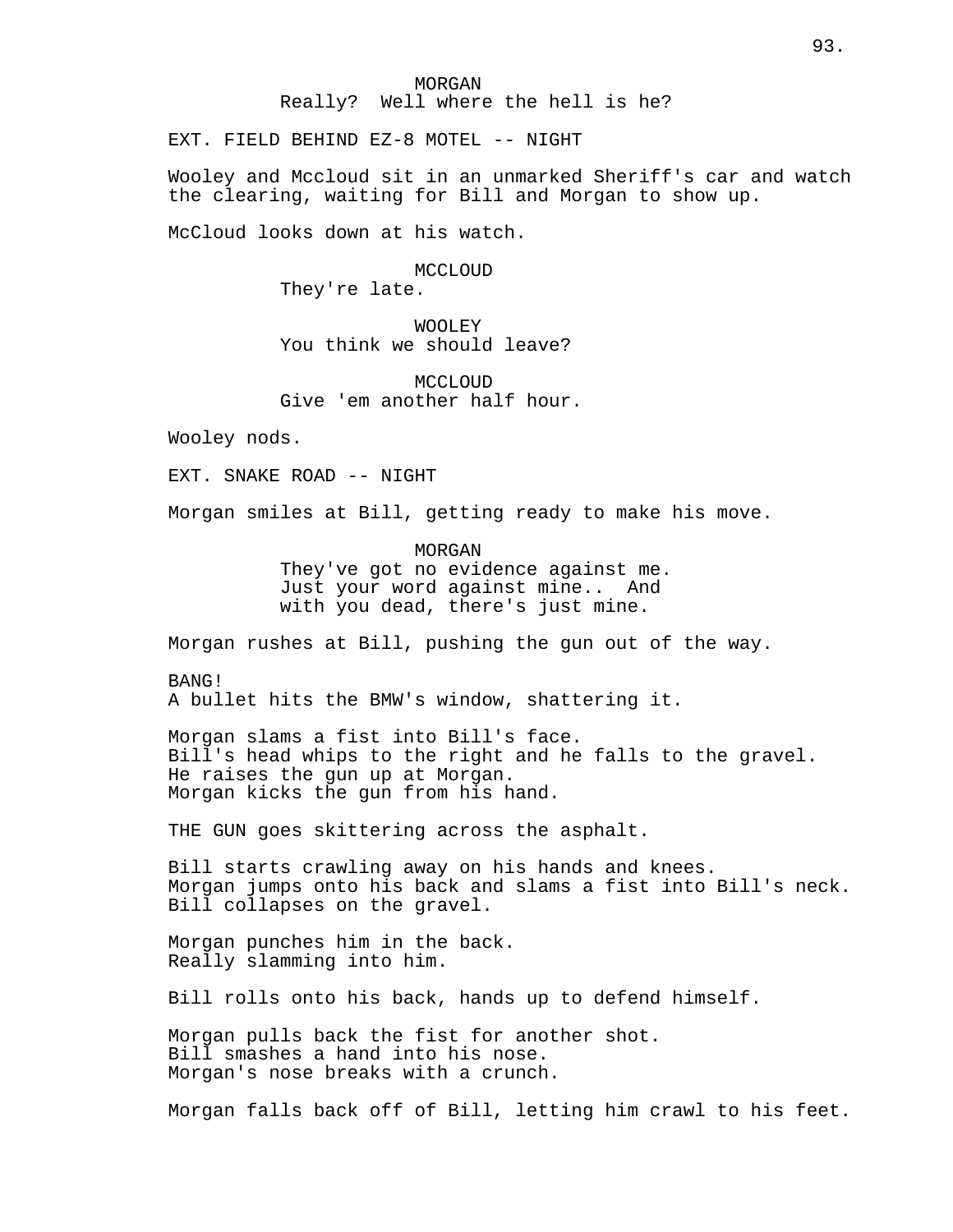Morgan reaches out and trips him back down to the gravel. Bill lands with a crash.

The two men wrestle across the shoulder of the road, until they reach the edge of the cliff.

Morgan slams a fist into Bill's nose, breaking it. Then grabs Bill's throat and pushes him to the edge of the cliff.

Bill tries to pull Morgan's fingers from his neck.

Morgan lets go of Bill's neck and grabs his lapels. Picking him up and scooting him farther over the edge of the cliff.

Bill's head dangles over the edge.

## MORGAN Ready to join your wife?

Morgan gives Bill another lift-and-push.

Bill goes farther over the edge. His hands grab at the earth, trying to hang on. But he doesn't get a handful of dirt. He gets a piece of broken guard rail.

Bill swings the piece of railing against Morgan's head. The wood shatters against the man's face.

Morgan lets go and rolls away.

Bill rolls to his feet. Moves away from the edge of the cliff.

Morgan pops to his feet... Bill's fallen gun in hand.

MORGAN I think you broke my fucking nose.

BILL

Good.

Morgan forces Bill back to the BMW. Then punches him in the stomach. Bill opens his mouth in pain... And Morgan shoves the gun barrel inside.

> MORGAN Can I tell you a touching little story? Guy's really depressed over his wife's death. So he comes out to the place where it happened to commit suicide.

Morgan pulls a typewritten letter on Bill's stationary from his pocket.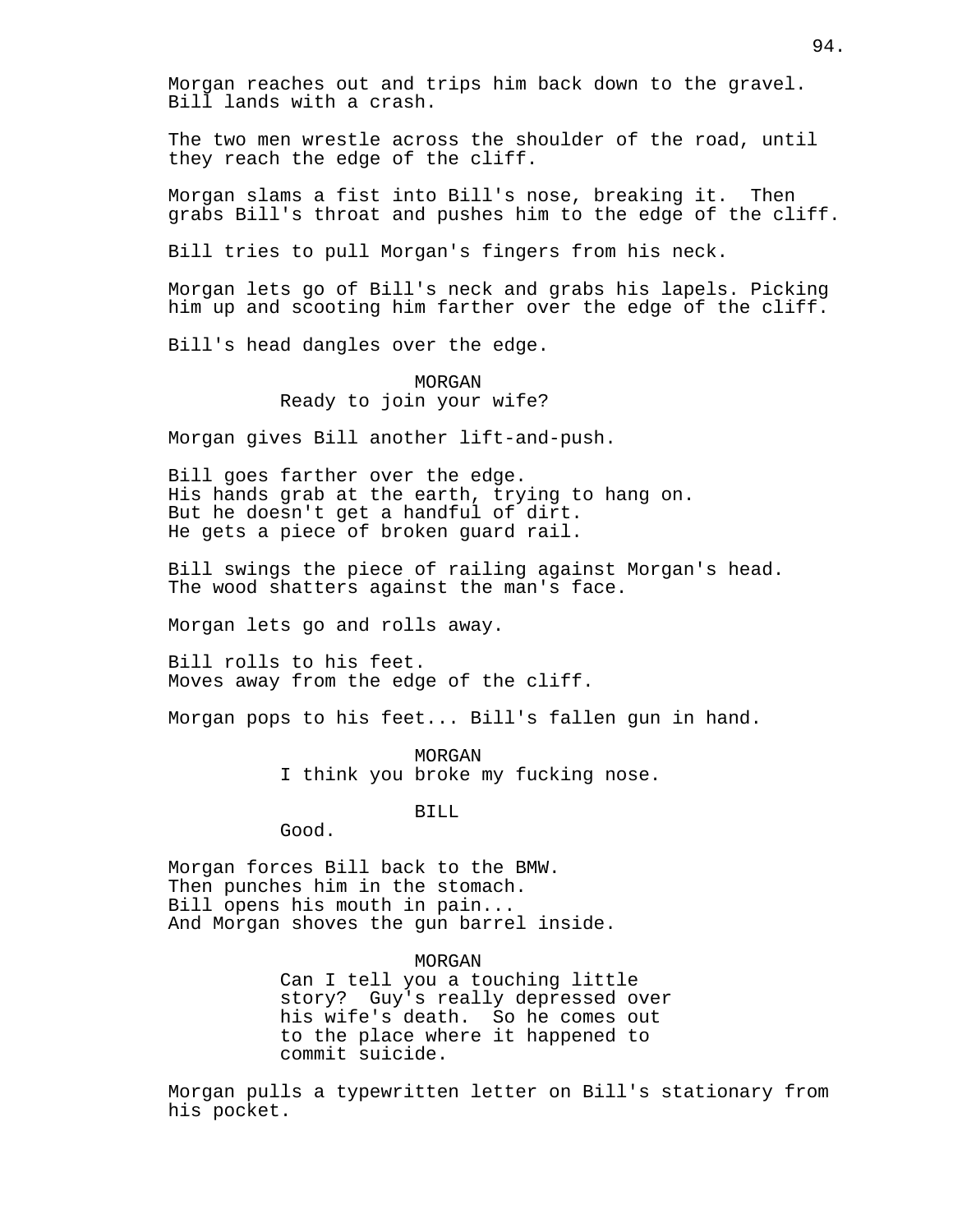MORGAN Here's your suicide note. Want to read it? Shelly did a good job. Used your computer, your stationary.

Morgan shoves the note into Bill's coat pocket.

MORGAN Now I'm going to use YOUR gun.

Morgan gets ready to pull the trigger.

Bill pulls his head back. The gun comes out of his mouth. BANG! THE GUN EXPLODES between the two men, blinding them.

THE TWO MEN struggle with the gun. Bill trying to push it towards Morgan. Morgan trying to push it towards Bill.

CAR HEADLIGHTS FLASH over the two struggling men.

Morgan gains control of the gun, presses it into Bill's neck. The gun digs into Bill's flesh.

Bill presses the gun away from his neck. But he's losing this tug-of-war. BANG! A bullet hits Bill in the chest!

Bill screams and lets go of Morgan. Blood is pumping from his chest.

Morgan raises up over Bill, silhouetted in headlights. He scoops up the black bag and aims the gun at Bill's face, finger tightening on the trigger.

> MORGAN Say hello to the wife for me.

BANG! BANG! BANG!

Morgan is hit three times in the chest, falls to the gravel.

BEHIND MORGAN, we see McCloud with a smoking gun in his hand.

THE BLACK BAG hits the gravel and opens. Bundles of newspaper spilling out.

McCLOUD runs up to Morgan and kicks the gun out of his hand. He gives Morgan a quick look.

MCCLOUD

He's dead.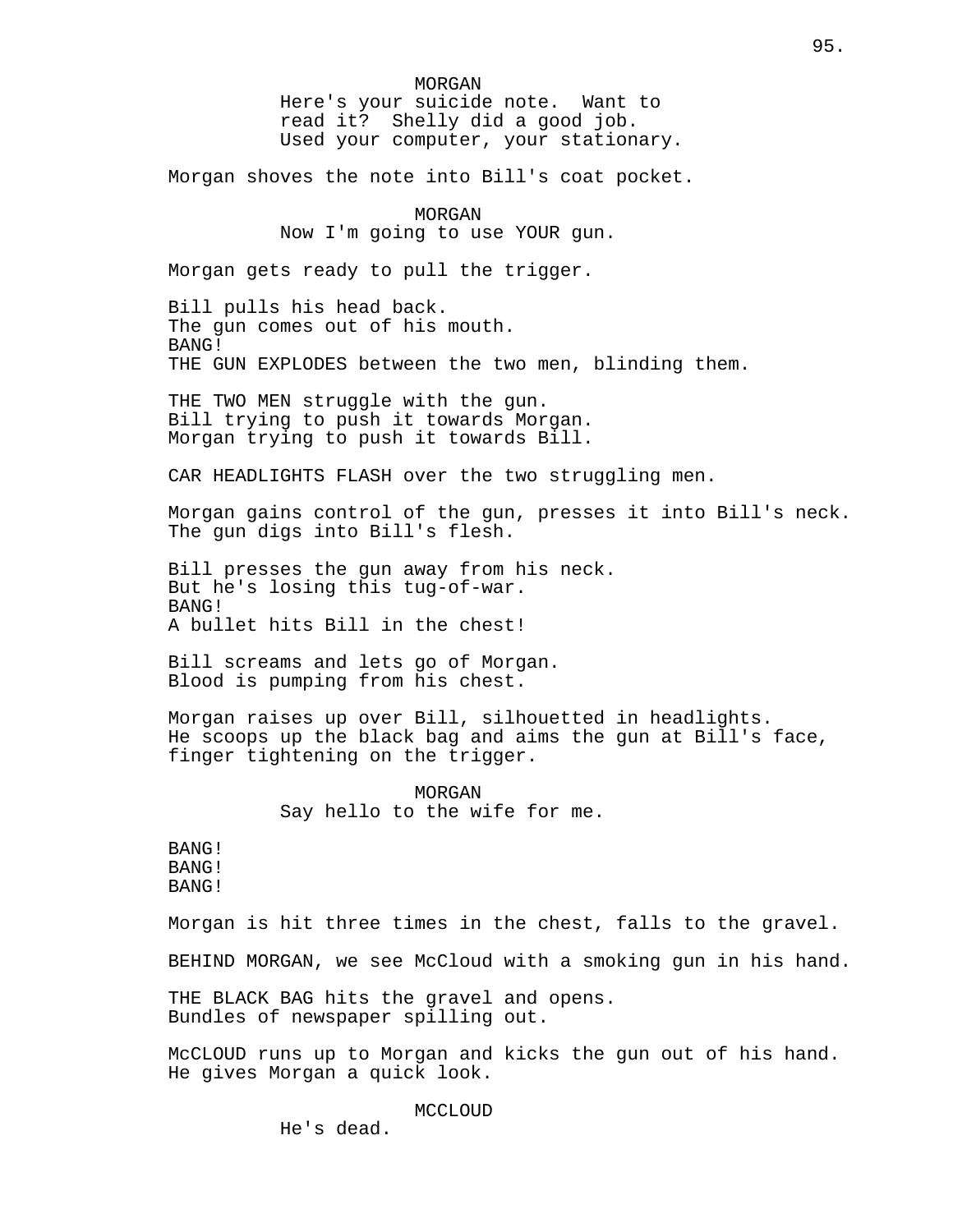Wooley nods and bends down over Bill.

WOOLEY Thought you said the EZ-8? Waited there for half an hour before deciding to call it quits.

BILL

Changed the plan.

WOOLEY

Morgan was a busy guy. Seems he had a lot of stuff going on the side.

MCCLOUD Found a dead guy in the trunk of a car down at the motel. Someone thought they saw Morgan out there.

McCloud holds up Bill's gun in a gloved hand.

MCCLOUD

Yours?

BILL Morgan's. What would I be doing with a gun?

MCCLOUD We'll run ballistics tests - see if we can match the gun to the dead guy in the Roadrunner.

AN AMBULANCE PULLS UP, flashers strobing.

MCCLOUD Well, here's your ride.

PARAMEDICS strap Bill onto a stretcher and roll him into the back of the ambulance. Wooley and McCloud watch the ambulance roar away, sirens and flashers.

Wooley at the bundles of newspaper in the black bag.

WOOLEY He didn't even bring the money.

INT. INTERNATIONAL AIRPORT -- DAY

At the Northwest Ticket Counter, a pretty blonde Ticket Sales woman looks up, smiling.

> NORTHWEST Okay. Single ticket. One way to Tahiti. First Class.

Computer prints the ticket, she slides it across the counter.